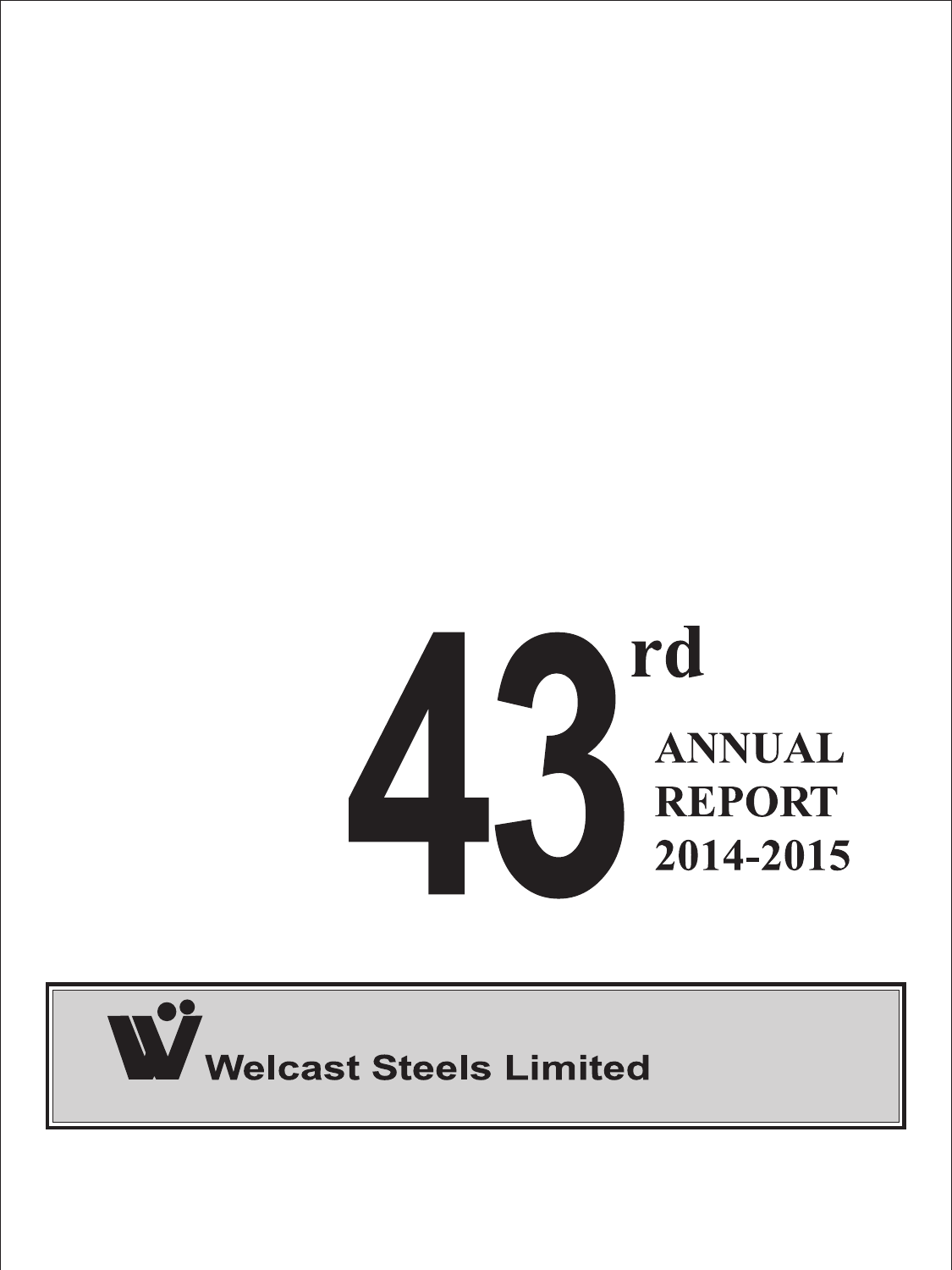

# **BOARD OF DIRECTORS**

Mr. Vinod Narain– Chairman, Non – Executive & Non - Independent Mr. D.P. Dhanuka - Independent Mr. Bhadresh K. Shah - Non – Executive & Non - Independent Mr. Pradip R. Shah- Independent Mr. Rajendra S. Shah - Independent Mr. Sanjay Shailesh Majmudar - Independent Mr. Ashok A. Nichani - Independent Mrs.Komal Shaival Majmudar (Ceased to be a Director w.e.f.01-04-2015) Independent Mrs.Khushali Samip Solanki (w.e.f.15-04-2015) Non – Executive & Non - Independent

# **KEY MANAGERIAL PERSONNEL**

Mr. Mohana Rao V.V.R, Chief Executive Officer Mr. Yash Raj, Chief Financial Officer Mr. S N Jetheliya, Company Secretary

# **AUDITORS**

M/s. Dagliya & Co. Chartered Accountants L Block Unity Building Annexe, J.C. Road, Bengaluru - 560 002

## **BANKERS**

Canara Bank, Bengaluru.

State Bank of India, Bengaluru

## **REGISTERED OFFICE & FACTORY**

Plot No. 15, Phase - 1 Peenya Industrial Area, Bengaluru - 560 058 Phone : 0-8722803333, 8722802333, 28394058 / 59 CIN : L27104KA1972PLC002163 E-mail : info@welcaststeels.com Web : www.welcaststeels.com

# **SHARE TRANSFER AGENT**

Bigshare Services Pvt. Ltd., E-2/3, Ansa Industrial Estate Sakivihar Road, Saki Naka Andheri (E), Mumbai- 400 072. Phone: 022 - 28470652, 40430200 Fax : 022 - 28475207 E-mail : info@bigshareonline.com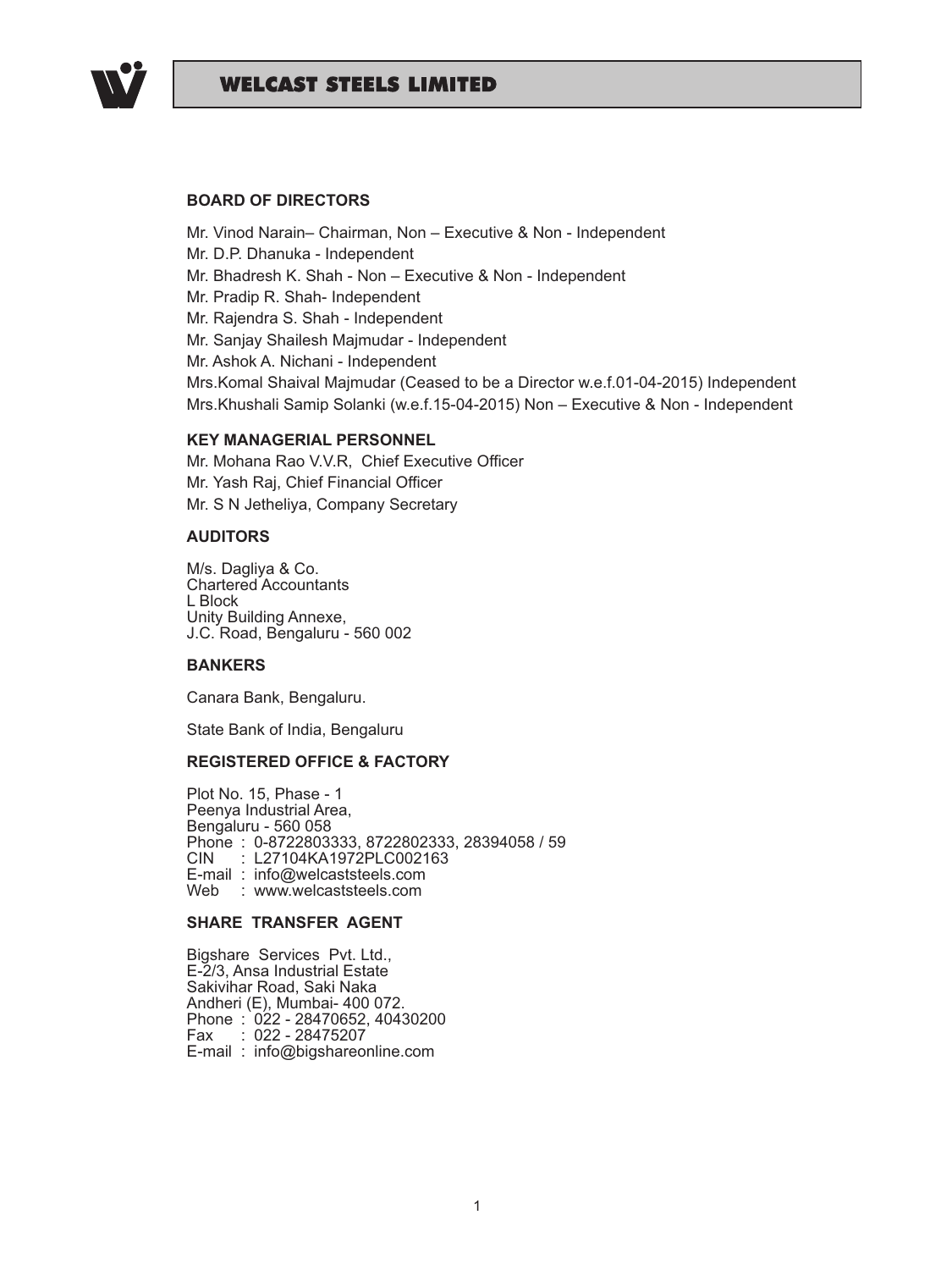

# **WELCAST STEELS LIMITED**

| <b>43rd ANNUAL GENERAL MEETING</b> |                                                                                     |  |  |
|------------------------------------|-------------------------------------------------------------------------------------|--|--|
| Date                               | 21st September, 2015                                                                |  |  |
| Day                                | Monday                                                                              |  |  |
| Time                               | 3.00 PM                                                                             |  |  |
| Place                              | HOTEL RAMANASHREE,<br>No. 16, RAJA RAM MOHAN ROY ROAD<br><b>BENGALURU - 560 025</b> |  |  |
| Book Closure - (Dates)             | 14th Sept. 2015 To 21st Sept. 2015<br>(Both days inclusive)                         |  |  |

| <b>INDEX</b> |                                  |           |  |
|--------------|----------------------------------|-----------|--|
| SI.No.       | <b>Contents</b>                  | Page No.  |  |
| 1            | <b>Notice</b>                    | $3 - 11$  |  |
| 2            | Board's Report                   | $12 - 26$ |  |
| 3            | Report on Corporate Governance   | 27-39     |  |
| 4            | Management Discussion & Analysis | $40 - 41$ |  |
| 5            | Auditor's Report                 | 42-44     |  |
| 6            | <b>Financial Statements</b>      | 45-59     |  |
| 7            | Attendance Slip/Proxy form       | 61-62     |  |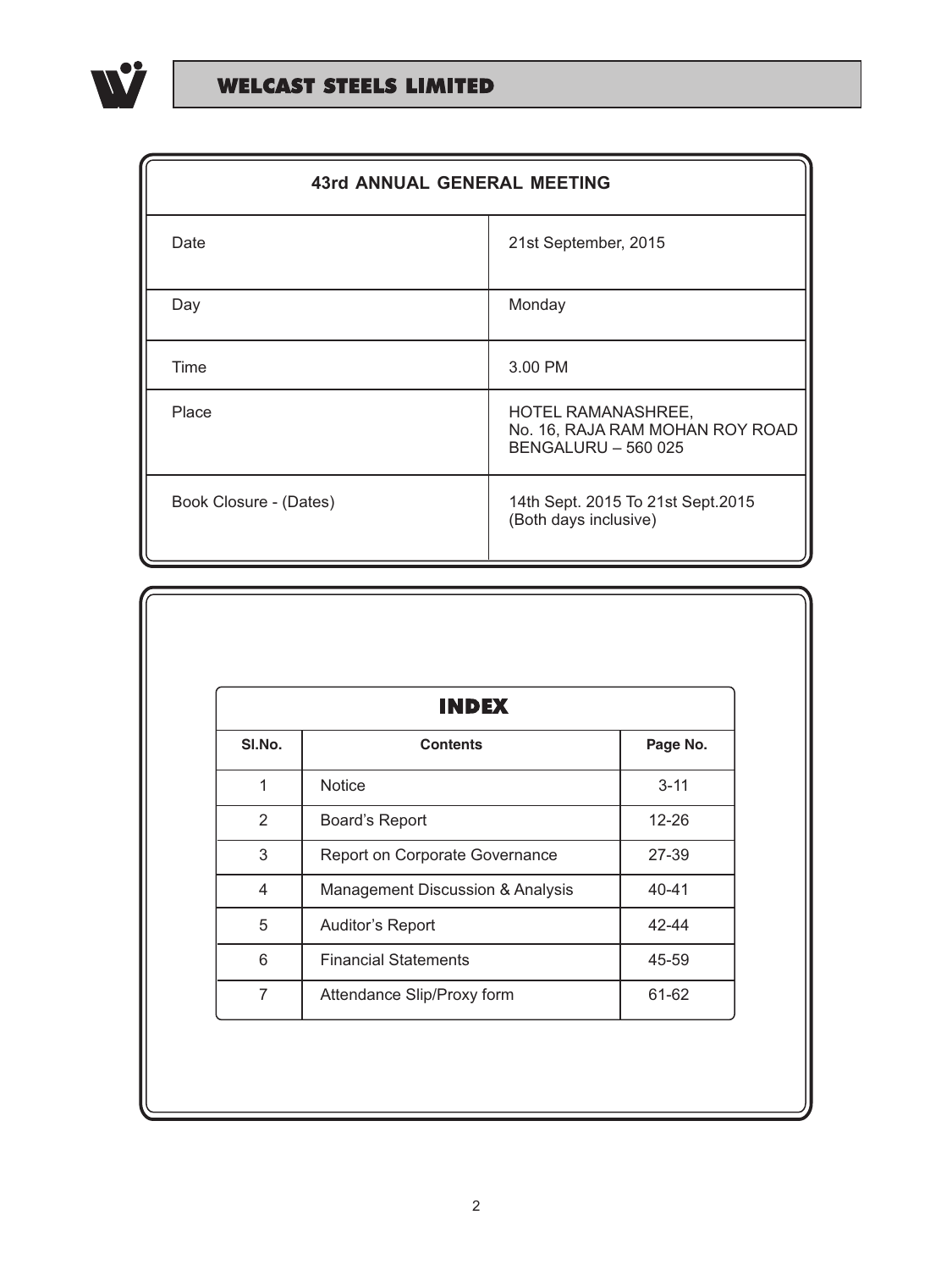

NOTICE is hereby given that the Forty -Third Annual General Meeting of the members of Welcast Steels Limited will be held on Monday, the 21st day of September, 2015 at 3:00 PM at "HOTEL RAMANASHREE", No 16, Raja Ram Mohan Roy Road Bengaluru - 560 025 to transact the following business:

### **ORDINARY BUSINESS:**

- (1) To receive, consider and adopt the Audited Balance Sheet of the Company as at 31st March, 2015 and the Statement of Profit and Loss for the year ended on that date and Reports of the Board of Directors' and Auditors' thereon.
- (2) To declare dividend on Equity Shares for the Financial Year ended 31st March 2015.
- (3) To appoint a Director in place of Mr. Vinod Narain (Holding DIN 00058280), who retires by rotation and being eligible, offers himself for re-appointment.
- (4) Ratification of appointment of StatutoryAuditors:

To Consider and if thought fit, to pass with or without modification(s), the following resolution as an ordinary resolution:

"RESOLVED THAT pursuant to the provisions of section 139 and other applicable provisions, if any, of the Companies Act, 2013 and the rules framed thereunder, as amended from time to time, the appointment of M/s Dagliya & Co, Chartered Accountants,(Firm's registration number FRN 000671S), who was appointed by the members of the company in their 42nd Annual General Meeting held on 10th September 2014, as the Statutory Auditors of the Company for a term of three years i.e. till the conclusion of the 45th Annual General Meeting (AGM) and which was subject to ratification at every AGM, be and is hereby ratified to hold the office from the conclusion of this AGM till the conclusion of the 44th Annual General Meeting (AGM) of the Company at such remuneration plus service tax, out of pocket, travelling and living expenses, etc., as may be mutually agreed between the Chairman of the Company and the said Statutory Auditors."

"RESOLVED FURTHER THAT Mr. Bhadresh K. Shah, Director and Mr. S. N. Jetheliya , Company Secretary of the Company be and are hereby severally authorized to sign and file the appropriate e-forms along with necessary filing fees with the prescribed authorities and to do all such acts, deeds and things as may be necessary to give effect to this resolution"

### **SPECIAL BUSINESS:**

(5) Appointment of Mrs.Khushali Samip Solanki (Holding DIN 07008918) who was appointed as an Additional Director of the Company and in this regard to consider and if thought fit, to pass, with or without modification(s), the following resolution as an Ordinary Resolution:

"RESOLVED THAT pursuant to the provision of section 149 and 152 and all other applicable provisions of the Companies Act, 2013 and the Companies (Appointment & Qualification of Directors) Rules, 2014 (including any Statutory modification(s) or re – enactments thereof for the time being in force) and Clause 49 of the Listing Agreement Mrs. Khushali Samip Solanki (Holding DIN 07008918) who has been appointed as an Additional Director (Non-Executive & Non – Independent) of the Company by the Board of Directors with effect from 15th April 2015, in terms of Section 161(1) of the Companies Act, 2013 and articles 81(6) of the Articles of Association of the Company, and whose term of office expires at the ensuingAnnual General Meeting and in respect of whom the Company has received a notice in writing from a member proposing her candidature for the office of Director under Section 160 of the Companies Act, 2013, be and is hereby appointed as a Director (Non–Executive & Non- Independent) of the Company liable to retire by rotation"

"RESOLVED FURTHER THAT Mr. Bhadresh K.Shah, Director and Mr. S.N. Jetheliya, Company Secretary of the Company be and are hereby severally authorized to sign and file the appropriate e-forms along with necessary filing fees with the prescribed authorities and to do all such acts, deeds and things as may be necessary to give effect to this resolution"

(6) Ratification of Remuneration fixed by the Board to the Cost Auditors M/s. Kiran J. Mehta & Co., (Firm Registration No: 000025)

To consider and if thought fit, to pass, with or without modification(s), the following resolution as an Ordinary Resolution:

"RESOLVED THAT pursuant to the provisions of Section 148 and all other applicable provisions of the Companies Act, 2013 and the Companies [Audit and Auditors] Rules, 2014 [including any statutory modification (s) or re-enactment (s) thereof for the time being in force], the consent of the Members be and is hereby accorded to ratify the remuneration of Rupees Sixty Thousand (Rs. 60,000/-) as decided by the Board of Directors on the recommendations of the Audit Committee, payable to M/s. Kiran J. Mehta & Co., Cost Accountant in Practice, Ahmedabad appointed by the Board to conduct the audit of cost records of the Company for the Financial Year ending on 31st March 2016."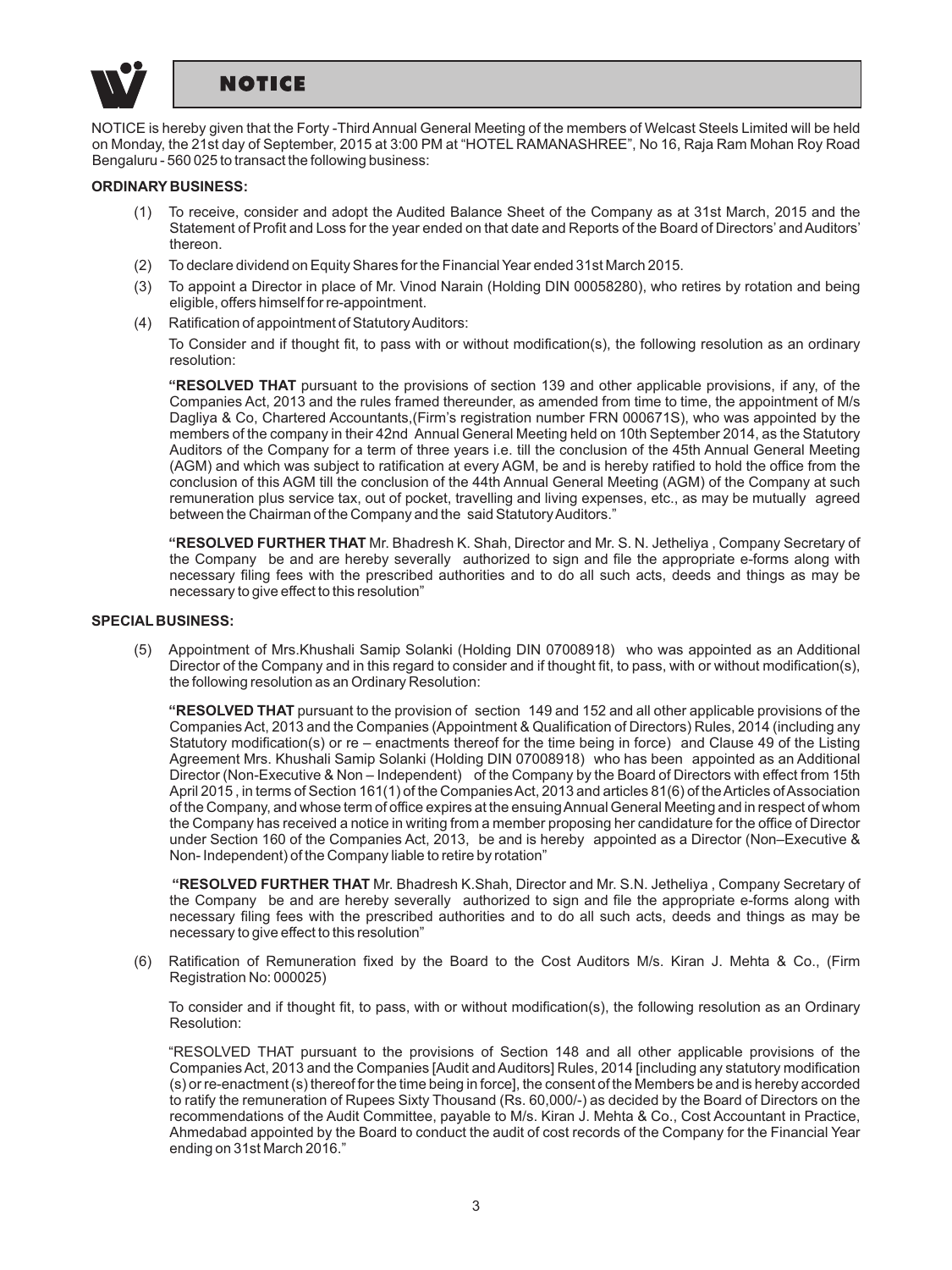

"RESOLVED FURTHER THAT the Board of Directors of the Company be and are hereby authorized to do all acts and take all such steps as may be necessary, proper or expedient to give effect to this resolution."

(7) Approval of Related party transaction:

To consider and if thought fit, to pass with or without modification(s), the following resolution as a Special Resolution:

"RESOLVED THAT pursuant to the provisions of Section 188 of the Companies Act, 2013 read with Companies (Meetings of Board and its Powers) Rules 2014 and Clause 49 of the Listing Agreement (including any statutory modification(s) or re-enactment thereof for the time being force), the approval of the members be and are hereby accorded to the material Related Party Transactions entered into and carried out in Ordinary Course of Business and at Arm's Length price with AIA Engineering Limited, Ahmedabad (AIA), a holding Company of Welcast steels Limited and Related Party as per Accounting Standard (AS) 18, for purchase of goods during the Financial Year 2014-15 amounting to 225 Crores approx. which exceeds the threshold limit of 10 percent of annual consolidated turnover of the Company for the Financial year ended 31st March, 2014 on the terms and conditions as mentioned in the Contract Manufacturing Agreement entered into by the Company with AIA on 1st January, 2014."

"RESOLVED FURTHER THAT pursuant to the provisions of Section 188 of the Companies Act, 2013 read with Companies (Meetings of Board and its Powers) Rules 2014 and Clause 49 of the Listing Agreement (including any statutory modification(s) or re-enactment thereof for the time being in force), the approval of the members be and are hereby accorded to the material Related Party Transactions entered / to be entered into and carried out in Ordinary Course of Business and at Arm's Length price with AIA Engineering Limited, Ahmedabad, a holding Company of Welcast steels Limited and Related Party as per Accounting Standard (AS) 18, for the sale of goods during the period from 1st April 2015 to 31st March 2016 for an aggregate amount, which may exceed the threshold limit of 10 % of annual consolidated turnover of the Company for the financial year 2014-15.

"RESOLVED FURTHER THAT the Board of Directors of the Company be and are hereby authorized to do all acts and take all such steps as may be necessary, proper or expedient to give effect to the aforesaid resolution."

Date : 02-05-2015

Place : Bengaluru By order of the Board of Directors Chairman (DIN. 00058280) **VINOD NARAIN**

# **NOTES**

- 1. The Explanatory Statements, pursuant to Section 102 of the Companies Act, 2013, which set out details relating to Special Businesses to be transacted at the meeting are annexed hereto.
- 2. A member entitled to attend and vote at the meeting is entitled to appoint one or more proxies to attend and vote on a poll only instead of himself / herself and a proxy need not be a member. A person can act as proxy on behalf of Members not exceeding fifty (50) and holding in aggregate not more than 10% of the total share capital of the Company. The instrument of proxy in order to be effective must be received at the Registered Office of the Company duly completed and signed, not less than 48 hours before the commencement of the meeting.AProxy Form is annexed herewith. Proxy Form submitted on behalf of the Companies, Societies, etc. must be supported by an appropriate resolution / authority, as applicable, authorizing their representative to attend and vote on their behalf at the meeting.
- 3. The Register of Members and Share Transfer Books of the Company will remain closed from 14th September 2015 to 21st September 2015 (both days inclusive) for annual closing and determining the entitlement of the Members to the dividend for the Financial Year 2014-15.
- 4. Members are requested to bring the Attendance Slip duly filled in and hand over the same at the entrance of the Meeting Hall.
- 5. Adividend of Rs. 2/- (Two) per equity share has been recommended by the Board of Directors for the year ended 31st March 2015, subject to the approval of the Members at the ensuing Annual General Meeting and is proposed to be paid within 30 days from the date of declaration of dividend.
- 6. Payment of Dividend:
	- (a) The Bank account particulars of the members holding shares in physical form will be printed on the dividend warrants. Hence the members are advised to intimate changes, if any in their registered address along with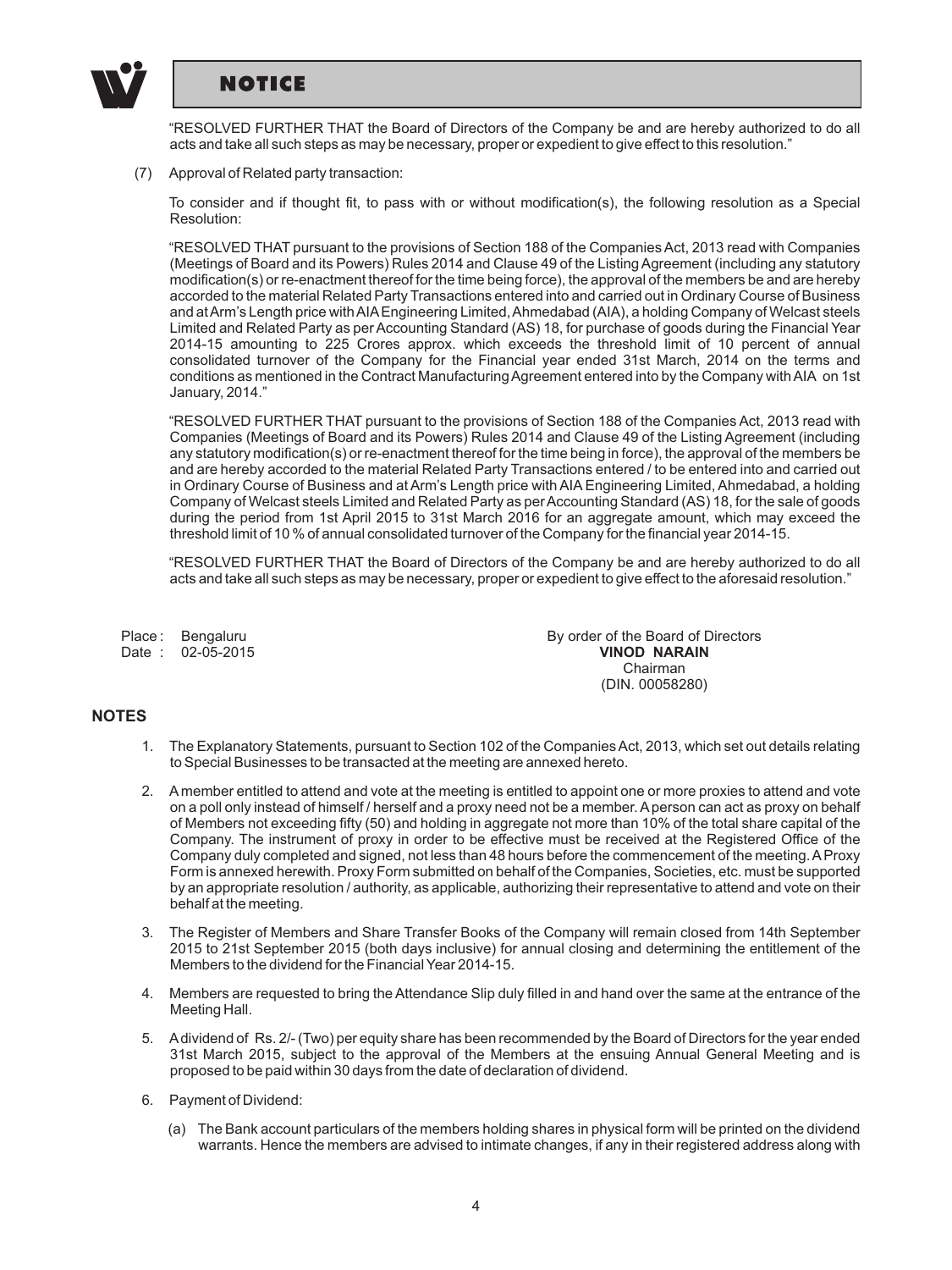

Pin Code and submit particulars of their bank account viz. name and address of the branch of the bank, 9 (Nine) digit MICR code of the branch, type of account and account number latest by 10th September 2015 directly to the Company's Registered office address. A separate form in this connection is provided and enclosed along with this notice.

- (b) To prevent fraudulent transactions, Members are advised to exercise due diligence and notify the company of any change inAddress or demise of any Member(s) as soon as possible. Members are also advised not to leave their demat account (s) dormant for long. Members holding shares in demat form are advised to inform the changes, if any, particulars of their bank account to their respective Depository Participants.
- 7. The Securities and Exchange Board of India (SEBI) has mandated the submission of Permanent Account Number (PAN) by every participant in securities market. Members holding shares in electronic form are, therefore requested to submit the PAN to their Depository Participants with whom they are maintaining their demat accounts. Members holding shares in physical form can submit their PAN details to the Company or Registrar & Share TransferAgent.
- 8. In compliance with the circular of Ministry of Corporate Affairs for a "Green Initiative in the Corporate Governance" by allowing / permitting service of documents etc. in electronic form, electronic copy of the Annual Report of 2014 - 15 is being sent to all the members whose email IDs are registered with the Company / Depository Participant(s) for communication purposes unless any member has requested for a hard copy of the same. For Members who have not registered their e - mail address, physical copies of the Annual Report for 2014 - 15 are being sent in the permitted mode.
- 9. All documents referred to in the accompanying Notice and the Explanatory Statements shall be open for inspection at the Registered Office of the Company during normal business hours (9.30 a.m. to 5.00 p.m.) on all working days except Sunday and other public holidays, up to and including the date of the Annual General Meeting of the Company.

The Company proposes to send documents, such as the Notice of the Annual General Meeting, and Annual Reports, henceforth to the Members in Electronic Form at the e-mail address provided by them and made available to the Company by the Depositories from time to time. In case you wish to receive the above documents in physical form, you are requested to inform us to the E-mail ID. invest\_ grievance@welcaststeels.com by quoting your Name, DematAccount No. [DP ID No. and Client ID No.].

10. Those members who have so far not encashed their dividend warrants for the under mentioned Financial Years, may claim or approach the Company for the payment thereof as the same will be transferred to the Investors' Education and Protection Fund (IEPF) of the Central Government, pursuant to Section 205 of the Companies Act, 1956. Members are requested to note that after such dates, the members will lose their rights to claim such dividend.

| Sr. No.<br><b>Financial Year</b> |             | Due date of Transfer to IEPF |
|----------------------------------|-------------|------------------------------|
| $2007 - 08$<br>1                 |             | 19.10.2015                   |
| 2<br>$2008 - 09$                 |             | 27.08.2016                   |
| 3<br>$2009 - 10$                 |             | 24.08.2017                   |
| $2010 - 11$<br>4                 |             | 01.09.2018                   |
| 5                                | $2011 - 12$ | 17.08.2019                   |
| $2012 - 13$<br>6                 |             | 09.08.2020                   |
|                                  | $2013 - 14$ | 09.09.2021                   |

11. Voting through electronic means:

In compliance with the provisions of Section 108 of the Companies Act, 2013 and Rule 20 of the Companies [Management and Administration] Rules, 2014, the Company is providing e-voting facility as an alternative mode of voting which will enable the members to cast their votes electronically. Necessary arrangements have been made by the Company with Central Depository Services (India) Ltd (CDSL) to facilitate e-voting.

Mr. H. M Basavaraja, Practicing Chartered Accountant [Membership No. 026686 : FRN 005318S] has been appointed as the Scrutinizer to scrutinize the voting and remote e-voting process in a fair and transparent manner.

Members who have cast their vote by remote e-voting prior to the meeting may also attend the meeting but shall not be entitled to cast their vote again.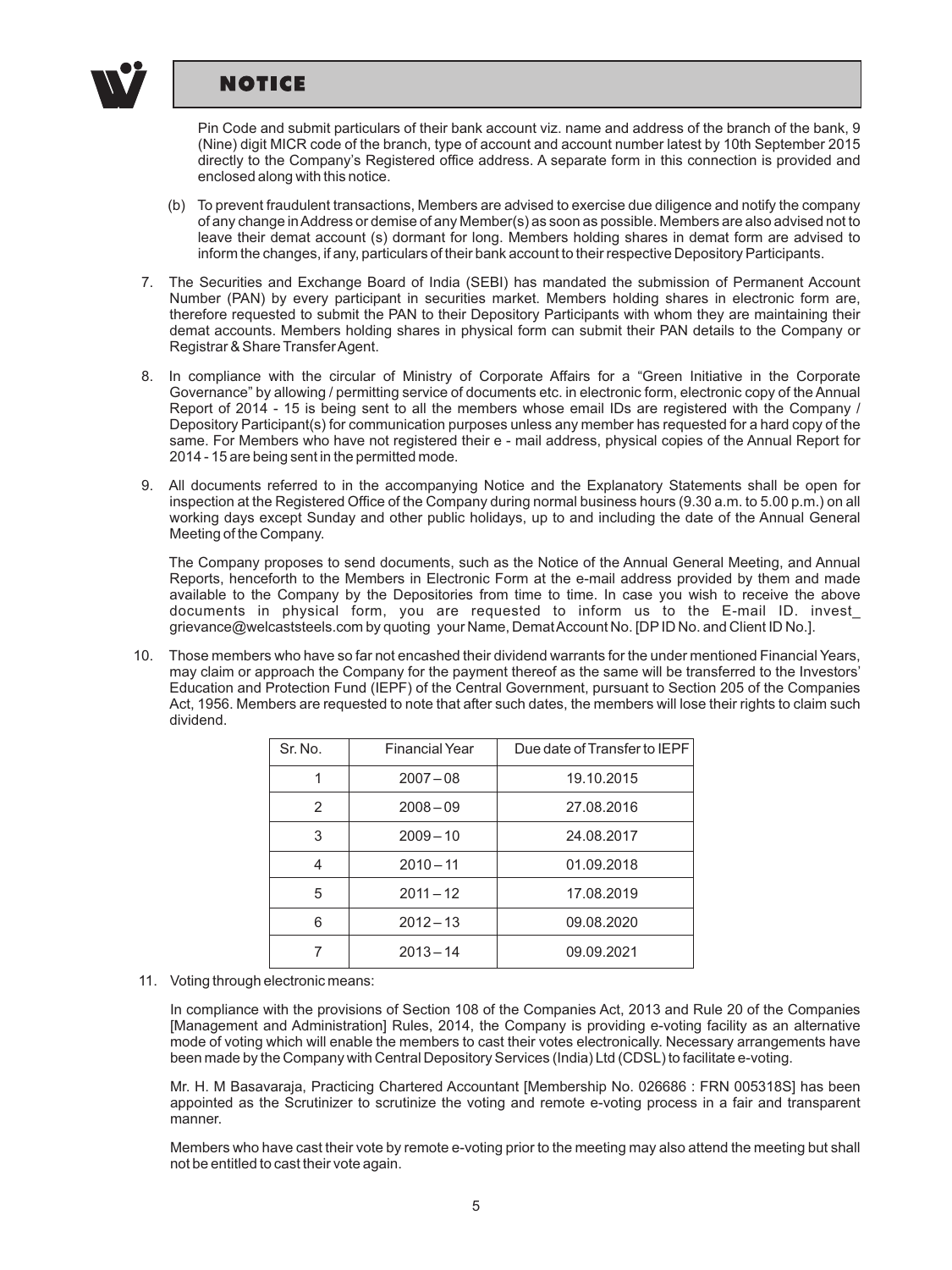

Members can opt for only one mode of voting i.e. either by e-voting or poll paper. In case Members cast their votes through both the modes, voting done by e-voting shall prevail and votes cast through Poll Paper shall be treated as invalid.

The voting rights of members shall be in proportion to their Shares in the paid up Equity Share capital of the Company as on cutoff date. A person, whose names is recorded in the register of members or in the register of beneficial owners maintained by the depositories as on cut-off date only shall be entitled to avail facility of remote e-voting and poll process at the venue of the meeting.

Any person, who acquires Shares of the Company and becomes a member of the Company after dispatch of the Notice and holding Shares as on cut-off date, may cast vote after following the instructions for e-voting as provided in the Notice convening the Meeting, which is available on the website of the Company and CDSL. However, if you are already registered with CDSLfor remote e-voting then you can use your existing User ID and password for casting your vote.

The detailed process, instructions and manner of e-voting facility is annexed to the Notice.

12. Re-appointment /Appointment of Directors:

Mr. Vinod Narain (Holding DIN 00058280), Non-Executive and Non Independent Director of the Company will retire by rotation at the ensuing 43rd Annual General Meeting of the Members of the Company and being eligible, has offered himself for re-appointment.

Mrs. Khushali Samip Solanki (DIN 07008918) Additional Directors, who were appointed as an Additional Directors on 15th April , 2015, will hold the office of Directors upto the ensuing 43rd Annual General Meeting of the Members of the Company and proposed to be appointed as Directors of the Company (Non-Executive and Non-Independent) liable to retire by rotation.

Pursuant to the requirements under the Listing Agreement with the Stock Exchanges, relating to Corporate Governance, a statement containing brief resumes of the above Directors together with the details of Shares held by them, if any, is annexed hereto.

# **REQUEST TO THE MEMBERS**

- 1. Members desiring any relevant information on theAccounts at theAnnual General Meeting are requested to write to the Company at least seven days in advance at its Registered Office, so as to enable the Company to keep the information ready.
- 2. Members are requested to bring their copy of the Annual Report to the Meeting.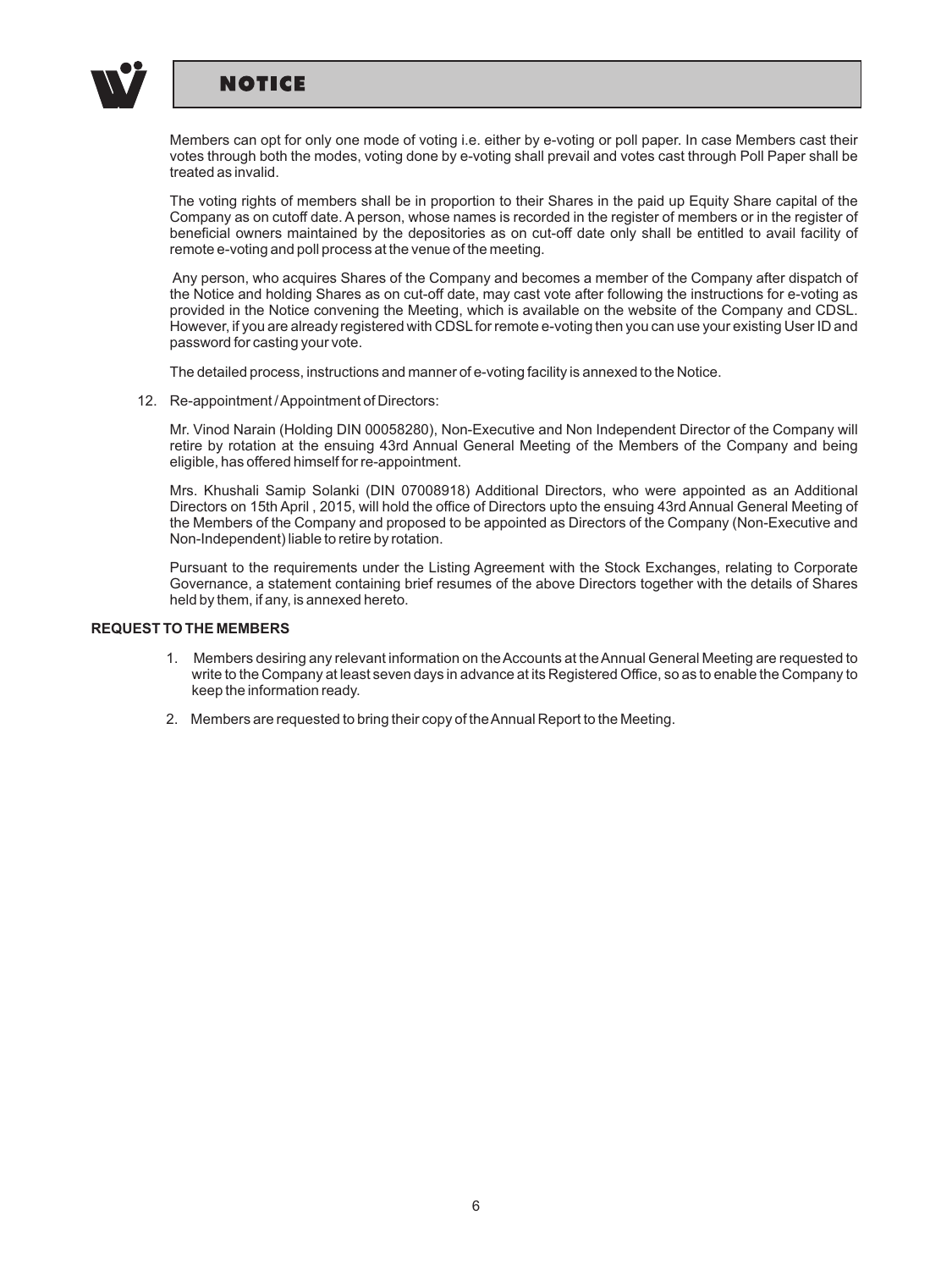

### **EXPLANATORY STATEMENTS PURSUANT TO SECTION 102 OF THE COMPANIES ACT, 2013 SETTING OUT ALL MATERIAL FACTS RELATING TO SPECIAL BUSINESSES MENTIONED IN THEACCOMPANYING NOTICE:**

### **ITEM NO.5**

Mrs.Khushali Samip Solanki (Holding DIN 07008918) is a Non-Executive and Non- Independent Director of the Company. She joined the Board of Directors of the Company on 15th April 2015 as an additional woman Director. Notice along with requisite deposit, as required pursuant to the provisions of Section 160 of the Companies Act, 2013 (the Act), has been received from a Member proposing the candidature of Mrs. Khushali Samip Solanki as a Director (Non – Executive & Non – Independent) of the Company and liable for retirement by rotation.

Mrs. Khushali Samip Solanki possesses appropriate skills, expertise and knowledge in Finance and other fields. Mrs. Khushali Samip Solanki is daughter of Mr.Bhadresh K. Shah, Promoter ofAIAEngineering Limited, a Holding Company of Welcast Steels Limited. A brief profile of Mrs. Khushali Samip Solanki and names of companies in which she is a Director and memberships / chairmanships of the Board Committees, Shareholding etc. as stipulated under Clause 49 of the Listing Agreement with the Stock Exchanges are annexed to this Notice. In the opinion of the Board, Mrs Khushali Samip Solanki fulfils the conditions specified in the Act and rules made thereunder for her appointment as Director of the Company. Copy of the draft letter for appointment of Mrs. Khushali Samip Solanki as a Director (Non – Executive & Non – Independent), setting out the terms and conditions would be available for inspection without any fee to the members at the Registered Office of the Company during normal business hours on any working day.

Considering her eminence, rich experience and expertise in different fields, it will be in the best interest of the Company to appoint her as a Director (Non – Executive & Non – Independent). The Board considers that her association with the company would be of immense benefit and is desirable to avail the services of Mrs. Khushali Samip Solanki as a Director of the Company. Except Mrs. Khushali Samip Solanki and Mr Bhadresh K. Shah, none of the Directors, Key Managerial Personnel or their relatives are considered to be interested in or concerned in the resolution.

The Board recommends passing of the said resolution by way of an Ordinary Resolution for the approval of the members of the Company. This explanatory statement may also be regarded as a disclosure under Clause 49 of the ListingAgreement with the Stock Exchanges.

### **ITEM NO. 6**

The Board of Directors on the recommendations of the Audit Committee, appointed M/s. Kiran J. Mehta, & Co., (FRN 000025) Practicing CostAccountants,Ahmedabad as the CostAuditors to carry out the audit of Cost records of the Company for the Financial Year 2015-16 and fixed remuneration of Rupees Sixty Thousand (₹. 60,000/-) plus service tax and out of pocket expenses.As per the provisions of Section 148 of the CompaniesAct, 2013 read with the Companies [Audit and Auditors] Rules, 2014, the remuneration fixed by the Board of Directors shall be ratified by the members by passing a resolution. Accordingly, consent of the members is being sought for passing an Ordinary Resolution for ratification of remuneration payable to the Cost Auditors to carry out the audit of Cost records of the Company for the Financial Year 2015-16. None of the Directors, Key Managerial Personnel or their relatives can be considered to be interested in or concerned with the resolution. The Board recommends passing of the said resolution as an Ordinary Resolution for the approval of members of the Company.

## **ITEM NO. 7:**

AIA Engineering Limited (AIA), Ahmedabad is a holding Company of Welcast Steels Limited (WSL). AIA is holding 74.85% of the Shares in the Share Capital of WSL. AIA is a Related Party as per definition under Section 2 (76) of the Companies Act, 2013 and Clause 49 of the Listing Agreement entered into with the Stock Exchanges ("Clause 49").The provisions of Section 188 of the Companies Act, 2013 read with Companies (Meetings of Board and its Powers) Rules, 2014 as amended from time to time exempts any transactions entered into by the Company in its Ordinary Course of Business and done at Arm's Length price, from the requirement of prior approval of the Members by way of Special Resolution.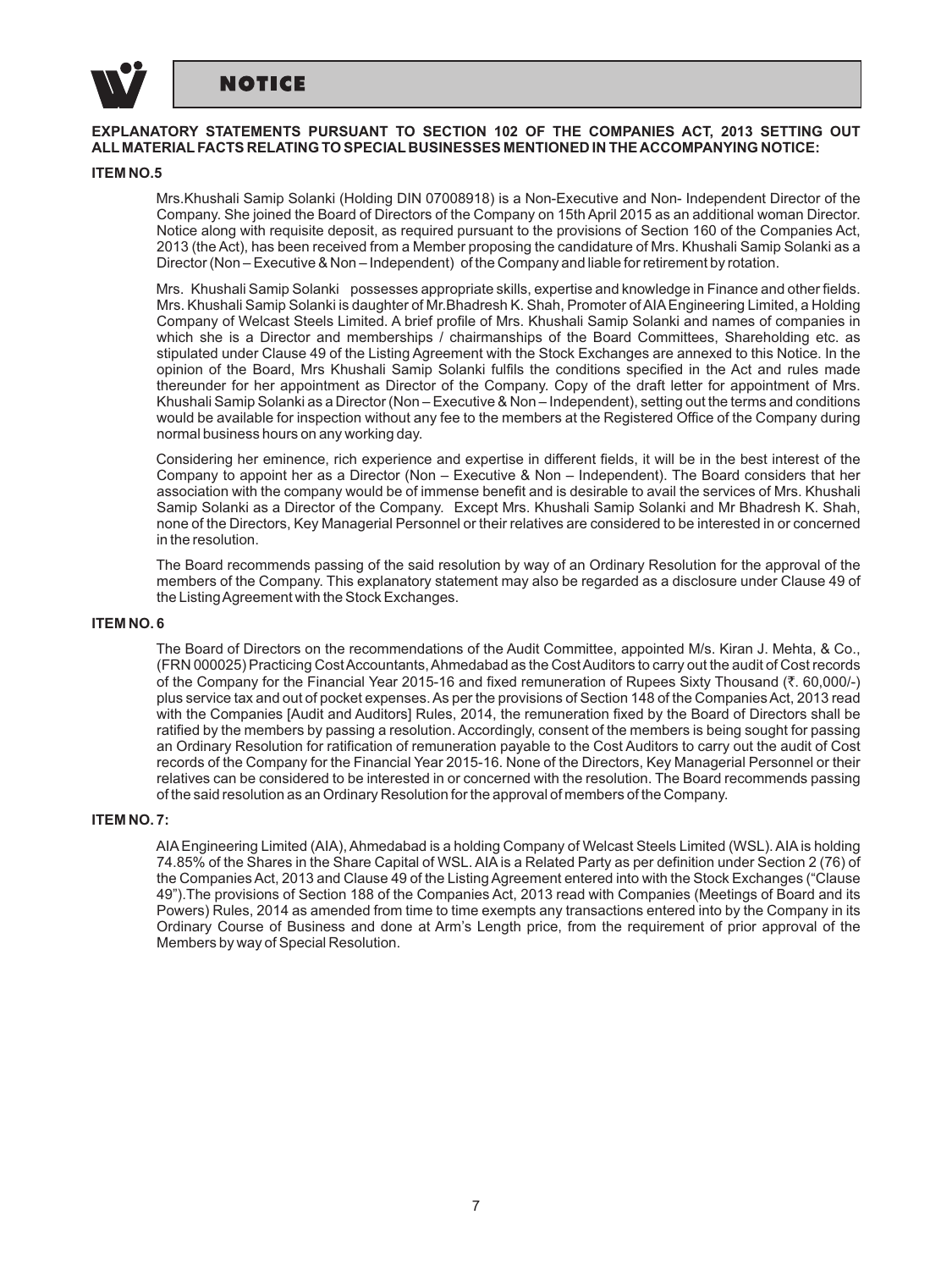

However, in terms of provisions of Clause 49 of the Listing Agreement, the transactions as described hereunder has exceeded 10% of the Consolidated Annual Turnover of the Company as per the Audited Annual Accounts of the Company for the Financial Year 2014-15. Thus, these transactions would require the approval of the Members by way of a Special Resolution.

The other related information as envisaged under Companies (Meetings of Board and its Powers) Rules 2014 is furnished hereunder:

| Sr. No.       | <b>Particulars</b>                                                                                 | <b>Information</b>                                                                                                                                                                                                                                                      |  |
|---------------|----------------------------------------------------------------------------------------------------|-------------------------------------------------------------------------------------------------------------------------------------------------------------------------------------------------------------------------------------------------------------------------|--|
| 1             | Name of Related Party                                                                              | AIA ENGINEERING LTD                                                                                                                                                                                                                                                     |  |
| $\mathcal{P}$ | Name of Directors of key Managerial Personel<br>who is related, if any                             | Mr. Bhadresh K. Shah<br>Mr. Rajendra S. Shah<br>Mr. Sanjay Shailesh Majmudar<br>Mrs. Khushali Samip Solanki, Directors<br>on Board of AIA Engineering Ltd,<br>Mr. S.N. Jethaliya, Company Secretary<br>who is also Company Secretary of<br>AIA Engineering Ltd.         |  |
| 3             | Nature of Relationship                                                                             | Holding Company of WSL                                                                                                                                                                                                                                                  |  |
| 4             | Nature and Monetary value of<br>Transactions                                                       | Sale of Goods: Rs 21,989.10 Lacs<br>Purchase of goods: Rs 496.20 Lacs                                                                                                                                                                                                   |  |
| 5             | Whether the transactions have been approved<br>by the Audit Committee                              | Yes, the Related Party Transactions are in<br>accordance with the Related Party<br>Transactions Policy of the Company and<br>have been approved by the Audit Committee<br>and recommended to the Board of Directors<br>for their approval at their respective meetings. |  |
| 6             | Any other information relevant or important for the<br>Members to make a decision on the proposed. | WSL has obtained a Report for the Financial<br>Year 2014-15 under section 188 of the<br>Companies Act, 2013 from BSR Associates,<br>LLP which states that the Transactions with<br>AIA are at Arms' Length and in Ordinary<br>Course of Business                        |  |

TheAnnual Turnover of WSLas per the lastAudited Financial Statements for the year ended 31st March, 2014 was Rs. 23,790.84 lacs. As such, the transactions with AIA during the Financial Year ended 31st March, 2015 are material pursuant to Clause 49 of the Listing agreement and requires the ratification of the members.

Currently, it cannot be ascertained the transactions to be entered in the Current Financial Year of 2015-16 would exceed the threshold limit of 10% of Annual Consolidated Turnover as per the latest Audited Financial Results. The approval of the members for the transactions proposed to be entered into and carried out with WSL from time to time, in Ordinary Course of Business and at Arm's length price, during the Financial Year 2015-16, is being sought by way of abundant caution and as a proactive measure.

Further, Clause 49 of the Listing Agreement requires that the entities falling under the definition of related party to abstain from voting irrespective of whether the entity is a party to the transaction or not. Accordingly, the AIA being the promoter of WSL holding 74.85%of the Paid-up Capital, is required to abstain from the voting on this resolution of the notice. Except Messers Bhadresh K. Shah, Rajendra S.Shah, Sanjay Shailesh Majmudar, Mrs Khusali Samip Solanki, Directors and Mr. S.N. Jetheliya, Company Secretary of the Company and their relatives, none of the Directors and Key Managerial Personnel of the Company and their relatives, are in any way concerned or interested in the said Resolution. The Board recommends passing of the said Resolution by way of a Special Resolution for the approval of the Members of the Company.

Date : 02-05-2015

Place : Bengaluru By order of the Board of Directors

Chairman (DIN.00058280) **VINOD NARAIN**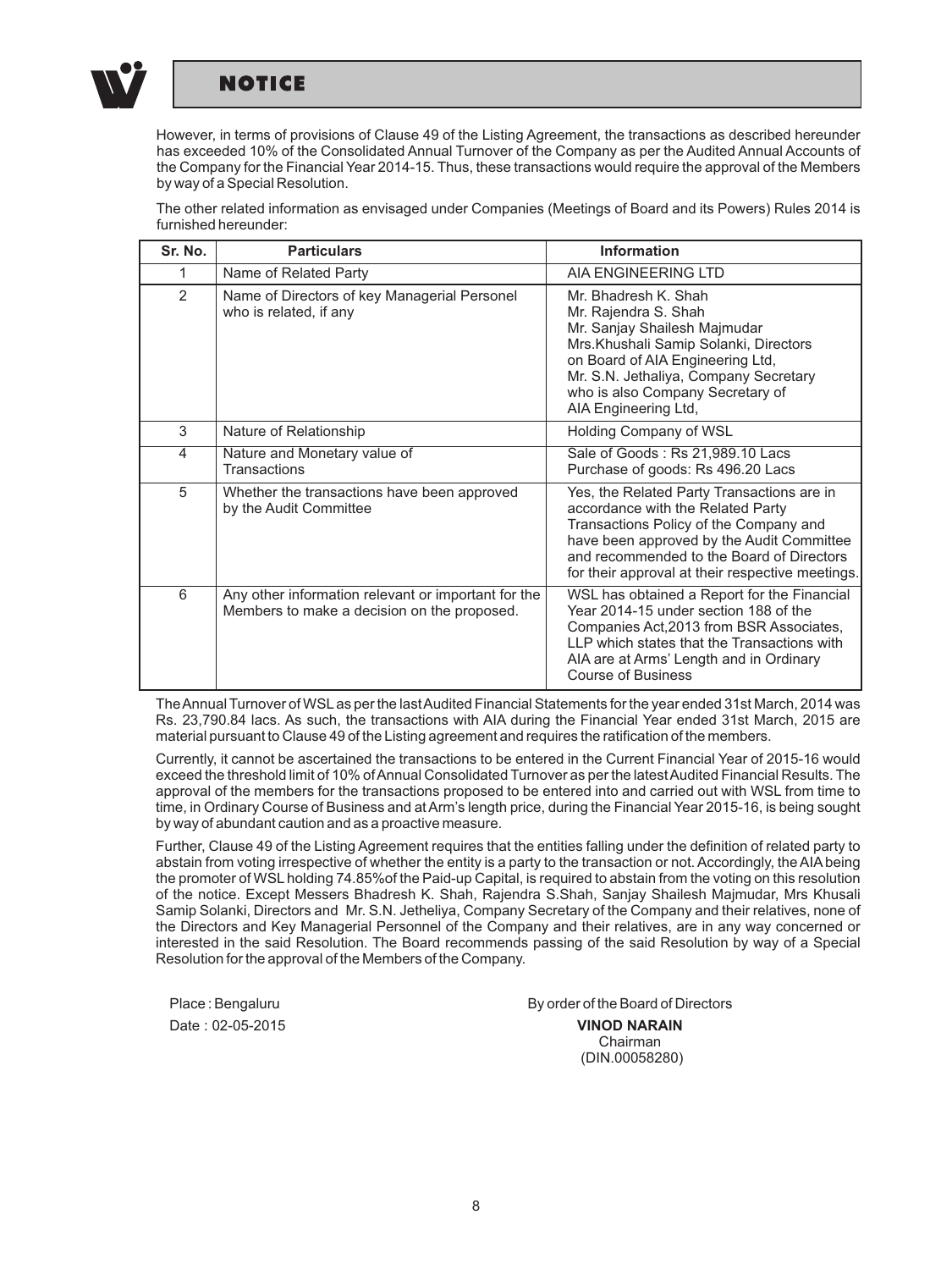

## **ANNEXURE TO THE NOTICE:**

Disclosure pursuant Clause 49 of Listing Agreement with regard to the Directors seeking Appointment / Reappointment at the forthcoming Annual General Meeting (refer Item No.3 and 5) of the Notice and (refer item No.6) of the Board's Report:

| <b>Name</b>                                                               | Mr. Vinod Narain (DIN 00058280)                                                                                                                                                                                                                                                |
|---------------------------------------------------------------------------|--------------------------------------------------------------------------------------------------------------------------------------------------------------------------------------------------------------------------------------------------------------------------------|
| Date of Birth /Age                                                        | $10.03.1930 - 85$ Years                                                                                                                                                                                                                                                        |
| Appointment on / Re – appointment                                         | 10th August, 2013                                                                                                                                                                                                                                                              |
| Qualifications                                                            | Three years Indenture Engg. Apprenticeship Course<br>with Austin Motor Co. Ltd., Birmingham, UK. Out of which<br>one year was entirely devoted to foundry practice.<br>Also holds certificate of Mechanical Engineers<br>Birmingham in Auto Mobile Engineering of UEI, England |
| Expertise in specific functional areas                                    | Fellow of the Institution of valuers. He is the Director of<br>the Company and served the Company since its<br>inception as Managing Director upto 1997. He is<br>presently serving as chairman of the Company.                                                                |
| Directorships held in other Public Companies                              | <b>NIL</b>                                                                                                                                                                                                                                                                     |
| Membership / Chairmanships of Committees<br>across other Public Companies | <b>NIL</b>                                                                                                                                                                                                                                                                     |
| No. of Equity Shares held in the Company                                  | <b>NIL</b>                                                                                                                                                                                                                                                                     |

| <b>Name</b>                                                               | Mrs. Khushali Samip Solanki (DIN 07008918)                                                  |
|---------------------------------------------------------------------------|---------------------------------------------------------------------------------------------|
| Date of Birth /Age                                                        | 09.05.1977 - 38 Years                                                                       |
| Appointment on / Re - appointment                                         | 15th April , 2015                                                                           |
| Qualifications                                                            | Diploma in Hotel Management                                                                 |
| Expertise in specific functional areas                                    | She possesses appropriate skills, expertise<br>and knowledge in marketing and other fields. |
| Directorships held in other Public Companies                              | AIA Engineering Ltd.                                                                        |
| Membership / Chairmanships of Committees<br>across other Public Companies | <b>NIL</b>                                                                                  |
| No. of Equity Shares held in the Company                                  | <b>NIL</b>                                                                                  |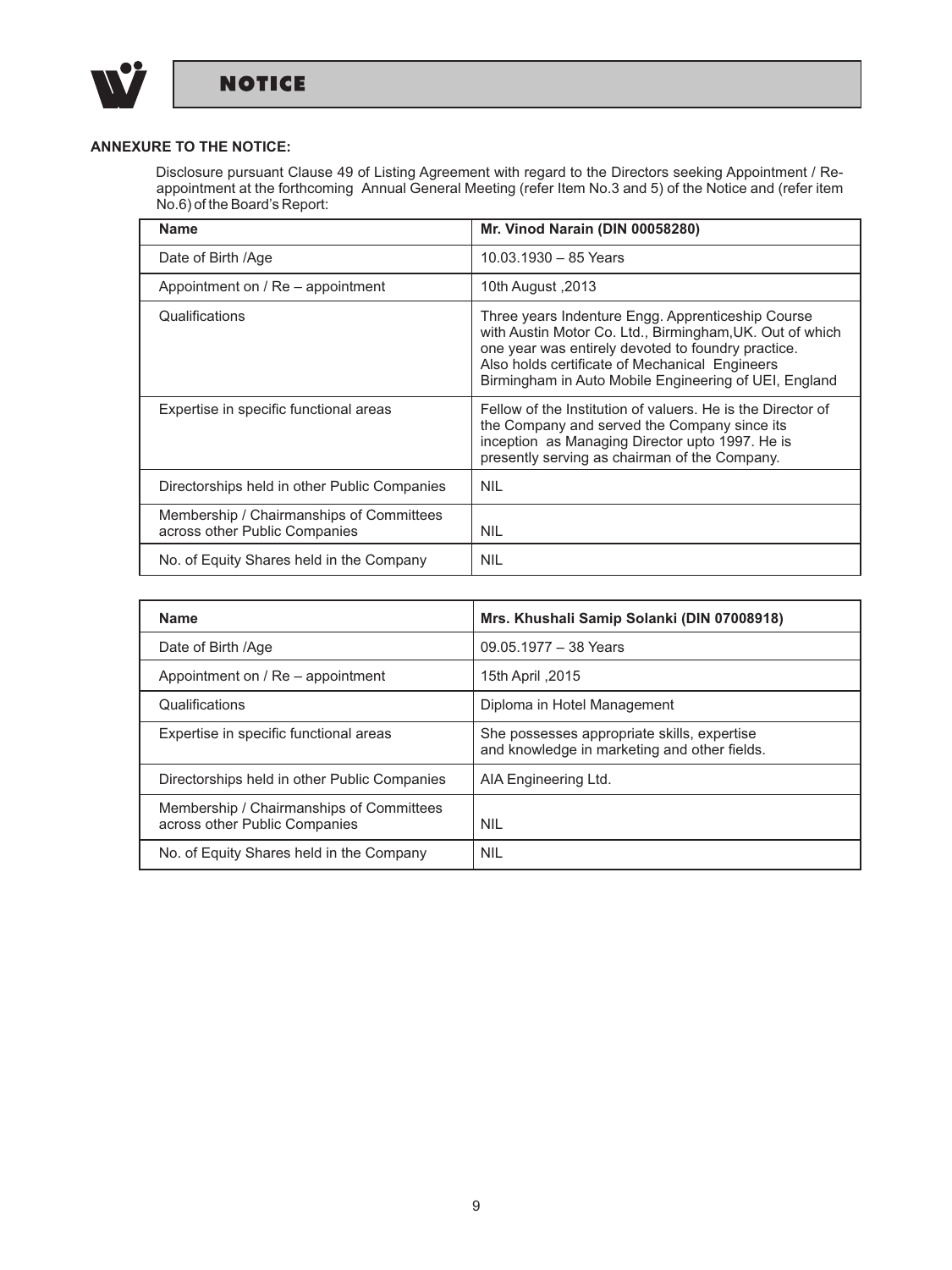

# **INSTRUCTIONS FOR VOTING THROUGH E-VOTING:**

The instructions for shareholders voting electronically are as under:

- (i) The voting period begins on 16.09.2015, 9.00 AM and ends on 19.09.2015, 6.00 PM. During this period, shareholders' of the Company, holding shares either in physical form or in dematerialized form, as on the cut-off date 14.09.2015, may cast their vote electronically. The e-voting module shall be disabled by CDSL for voting thereafter.
- (ii) The shareholders should log on to the e-voting website www.evotingindia.com.
- (iii) Click on Shareholders.
- (iv) Now Enter your User ID
	- A. For CDSL: 16 digits beneficiary ID,
	- B. For NSDL: 8 Character DPID followed by 8 Digits Client ID,
	- C. Members holding shares in Physical Form should enter Folio Number registered with the Company.
- (v) Next enter the Image Verification as displayed and Click on Login.
- (vi) If you are holding shares in demat form and had logged on to www.evotingindia.com and voted on an earlier voting of any company, then your existing password is to be used.
- (vii) If you are a first time user follow the steps given below:

For Members holding shares in Demat Form and Physical Form

| Enter your 10 digit alpha-numeric *PAN issued by Income<br>PAN<br>Tax Department (Applicable for both demat as well as physical shareholders) |
|-----------------------------------------------------------------------------------------------------------------------------------------------|
|-----------------------------------------------------------------------------------------------------------------------------------------------|

- Members who have not updated their PAN with the Company/Depository Participant are requested to use the first two letters of their name and the 8 digits of the folio/client id number in the PAN Field.
- In case the folio number is less than 8 digits enter the applicable number of 0's before the number after the first two characters of the name in CAPITAL letters. e.g. If your name is Ramesh Kumar with folio number 1then enter RA00000001 in the PAN Field.

| <b>DOB</b>            | Enter the Date of Birth as recorded in your demat account or in the company<br>records for the said demat account or folio in DD/MM/YYYY format. |
|-----------------------|--------------------------------------------------------------------------------------------------------------------------------------------------|
| Dividend Bank Details | Enter the Dividend Bank Details as recorded in your demat account or in the<br>company records for the said demat account or folio.              |

- Please enter the DOB or Dividend Bank Details in order to login. If the details are not recorded with the depository or company please enter the number of shares in the Dividend Bank details field.
- (viii) After entering these details appropriately, click on "SUBMIT" tab.
- (ix) Members holding shares in physical form will then directly reach the Company selection screen. However, members holding shares in demat form will now reach 'Password Creation' menu wherein they are required to mandatorily enter their login password in the new password field. Kindly note that this password is to be also used by the demat holders for voting for resolutions of any other company on which they are eligible to vote, provided that company opts for e-voting through CDSL platform. It is strongly recommended not to share your password with any other person and take utmost care to keep your password confidential.
- (x) For Members holding shares in physical form, the details can be used only for e-voting on the resolutions contained in this Notice.
- (xi) Click on the EVSN for the relevant Welcast Steels Ltd on which you choose to vote.
- (xii) On the voting page, you will see "RESOLUTION DESCRIPTION" and against the same the option"YES/NO" for voting. Select the option YES or NO as desired. The option YES implies that you assent to the Resolution and option NO implies that you dissent to the Resolution.
- (xiii) Click on the "RESOLUTIONS FILE LINK" if you wish to view the entire Resolution details.
- (xiv) After selecting the resolution you have decided to vote on, click on "SUBMIT". A confirmation box will be displayed. If you wish to confirm your vote, click on "OK", else to change your vote, click on "CANCEL" and accordingly modify your vote.
- (xv) Once you "CONFIRM" your vote on the resolution, you will not be allowed to modify your vote.
- (xvi) You can also take out print of the voting done by you by clicking on "Click here to print" option on the Voting page.
- (xvii) If Demat account holder has forgotten the same password then Enter the User ID and the image verification code and click on Forgot Password& enter the details as prompted by the system.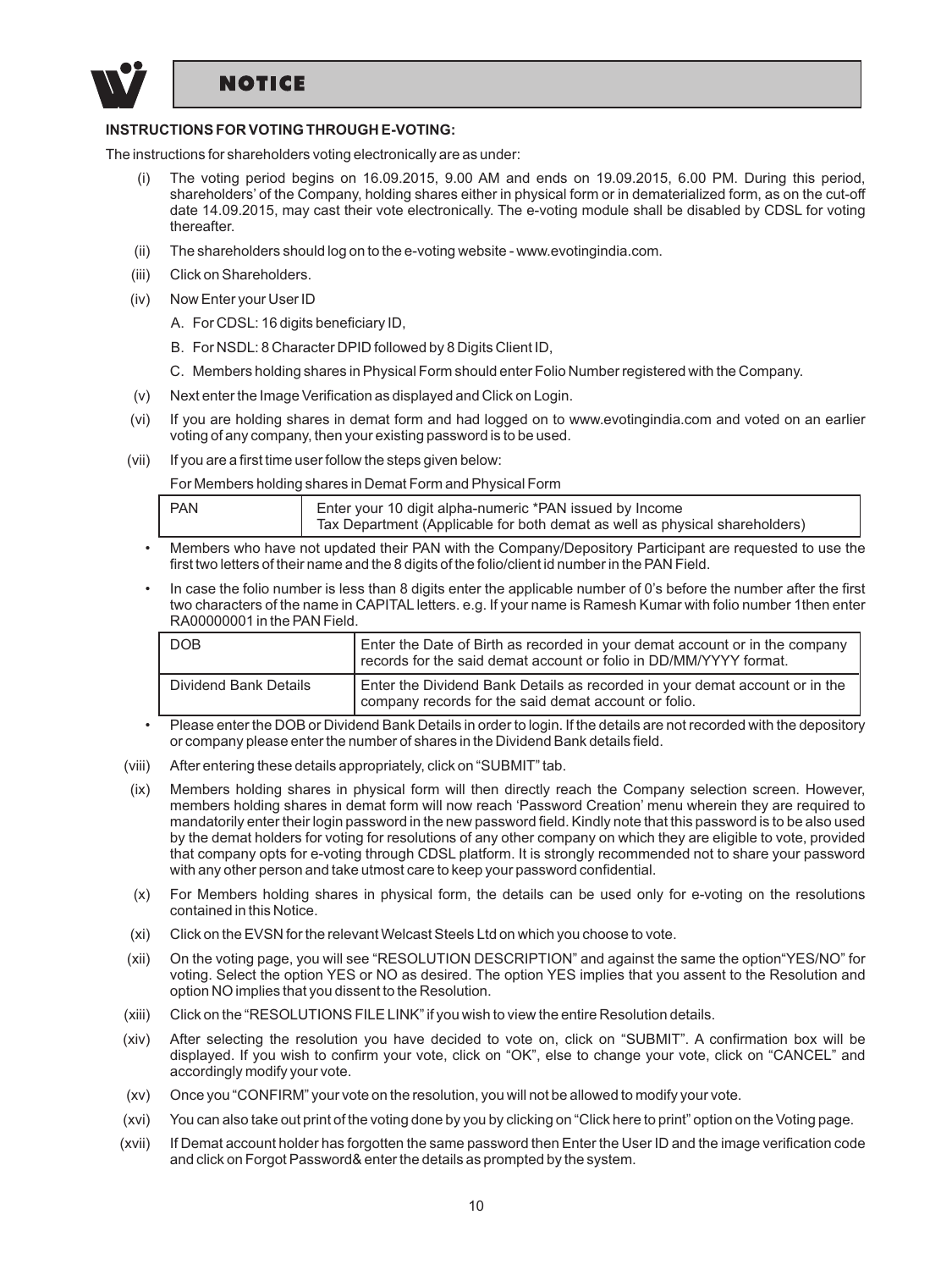

(xviii) Note for Non – Individual Shareholders and Custodians

- Non-Individual shareholders (i.e. other than Individuals, HUF, NRI etc.) and Custodian are required to logon to www.evotingindia.com and register themselves as Corporates.
- A scanned copy of the Registration Form bearing the stamp and sign of the entity should be emailed to helpdesk.evoting@cdslindia.com.
- After receiving the login details a compliance user should be created using the admin login and password. The Compliance user would be able to link the account(s) for which they wish to vote on.
- The list of accounts should be mailed to helpdesk.evoting@cdslindia.com and on approval of the accounts they would be able to cast their vote.
- Ascanned copy of the Board Resolution and Power ofAttorney (POA) which they have issued in favour of the custodian, if any, should be uploaded in PDF format in the system for the scrutinizer to verify the same.
- (xix) In case you have any queries or issues regarding e-voting, you may refer the Frequently Asked Questions("FAQs") and e-voting manual available at www.evotingindia.com under help section or write an email tohelpdesk.evoting@cdslindia.com.
	- F. Mr. H. M. Basavaraja, Chartered Accountant (Membership No.026686; FRN 005318S) [Address: Basavaraja & Dileep, Chartered Accountants –No.1287/68, "NANDI" 5th Cross, N.R. Colony, 4th Cross, Ashok Nagar, BSK 1st Stage, Bengaluru – 560 050 has been appointed as the Scrutinizer to scrutinize the e-voting process in a fair and transparent manner.
	- G. The Scrutinizer shall within a period not exceeding three (3) working days from the closing of the e-voting period unblock the votes in the presence of at least two (2) witnesses not in the employment of the Company and make a Scrutinizer's Report of the votes cast in favour or against, if any, forthwith to the Chairman of the Company.
	- H. The Results shall be declared on or after the AGM of the Company. The Results declared along with the Scrutinizer's Report shall be placed on the Company's website www.welcaststeels.com and on the website of CDSL within two (2) working days of passing of the resolutions at the AGM of the Company and communicated to the Stock Exchanges.

| Company                                             | <b>WELCAST STEELS LIMITED</b><br>Regd. Office PLOT NO 15, PHASE 1,<br>PEENYA INDUSTRAIL AREA BENGALURU -560058, INDIA<br>Ph: 080-28394058 / 59<br>CIN: L27104KA1972PLC002163                                   |
|-----------------------------------------------------|----------------------------------------------------------------------------------------------------------------------------------------------------------------------------------------------------------------|
| E-mail Id                                           | info@welcaststeels.com<br>rajendrakumar@welcaststeels.com                                                                                                                                                      |
| <b>Registrar and Share</b><br><b>Transfer Agent</b> | Bigshare Services Pvt Ltd.<br>E-2/3 Ansa Industrial Estate, Sakivihar Road, Saki Naka<br>Andheri (E), Mumbai -400 072<br>Phone - 022-28470652,40430200, Fax - 022-28475207<br>E mail; info@bigshareonline.com. |
| e-Voting Agency                                     | Central Depository Services (India) Limited<br>E-mail :helpdesk.evoting@cdslindia.com                                                                                                                          |
| Scrutinizer                                         | H M Basavaraja, Practicing Chartered Accountant<br>E-mail: hmbraj27@yahoo.co.in                                                                                                                                |

Contact Details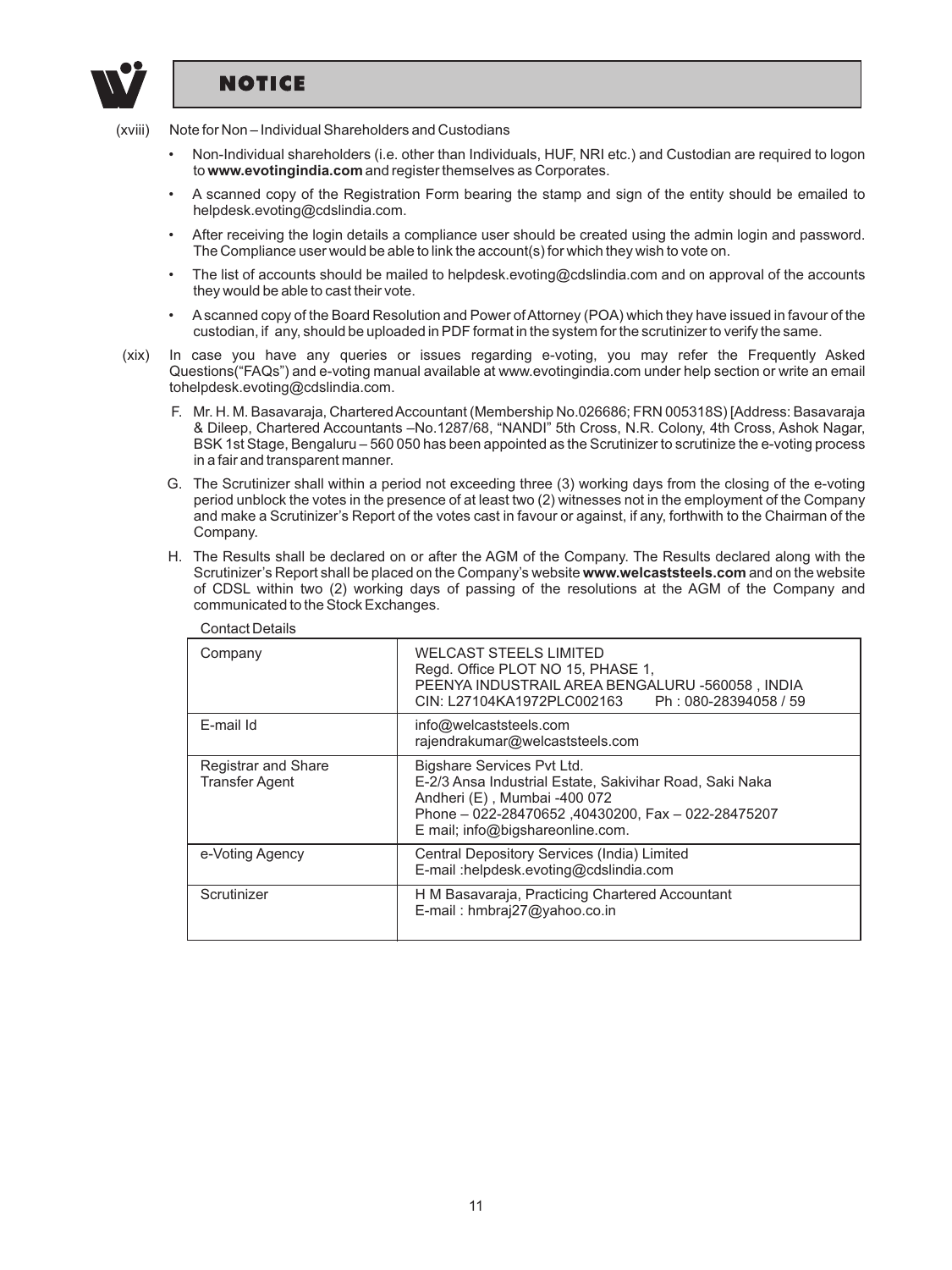

# **DIRECTORS' REPORT**

`**. In Lacs**

Your Directors have pleasure in presenting the Forty-Third Annual Report together with Audited Financial Statements of the Company for the Financial Year ended 31st March 2015.

# **FINANCIAL RESULTS**

| <b>PARTICULARS</b>                                     | 2014-15   | 2013-14   |
|--------------------------------------------------------|-----------|-----------|
| Gross Income                                           | 22,150.14 | 25,876.49 |
| Less: Excise duty                                      | 1,814.22  | 2,085.65  |
| Net Income                                             | 20,335.92 | 23,790.84 |
| Profit before Interest and Depreciation.               | 240.45    | 651.28    |
| Less: Interest                                         | 53.67     | 62.38     |
| Profit before Depreciation                             | 186.78    | 588.90    |
| Depreciation for the year.                             |           |           |
| (Net of withdrawal from revaluation reserve)           | 177.35    | 146.66    |
| Profit after Interest and Depreciation                 | 9.43      | 442.24    |
| Exceptional Items- Income                              | 18.73     | O         |
| Prior period adjustments - Expenses                    |           | 3.42      |
| Provision for tax:                                     | 30.66     | 140.84    |
| Profit for the year                                    | (2.50)    | 297.98    |
| Less:-Depreciation on Revaluation Reserve              | 1.42      | 0         |
| Total                                                  | (1.08)    | 297.98    |
| Balance profit for earlier years                       | 2598.99   | 2388.34   |
| Profit available for appropriation                     | 2597.91   | 2686.32   |
| Transfer to General Reserve                            |           | 50.00     |
| Dividend on equity shares                              | 12.76     | 31.91     |
| Tax on proposed dividend                               | 2.60      | 5.42      |
| Balance to be carried forward a sum of                 | 2582.55   | 2598.99   |
| Earnings per equity share of $\overline{5}$ .10/- each | (0.39)    | 46.70     |
|                                                        |           |           |

# **1. PRODUCTION**

During the year under review the Company produced 32,411 tons of Grinding Media as compared to 38,340 tons in the previous year. The production is low due to labour unrest and strike by the workmen during the year under review.

# **2. SALES & PROSPECTS**

The Company sold 32,589 tons of Grinding Media during the year under review as against 38,143 tons in the previous year. The sales were affected due to lower production during the year under review. Since the labour unrest has continued in the current year, the sales are likely to be adversely affected in this year also. There are indications of recession in the Ore Mining Industry, which is the major consumer of our products, and this could result in further decline in sales at our end.

# **3. DIVIDEND & RESERVES.**

Keeping the interest of stakeholders in view your Directors are pleased to recommend a dividend of 20 % of  $(7.2/$ - per equity share), even though there is no distributable profit in the year under review. The total cash outflow on account of dividend on equity shares for the financial year 2014-15 would be ₹.15.35 lacs including dividend distribution tax.

# **4. FINANCE**

The liquidity position of the Company remained satisfactory. Canara Bank and State Bank of India extended their full co-operation to the Company.

# **5. EMPLOYEES RELATIONS**

The workmen had resorted to illegal strike in the month of November / December 2014 on the issue of disciplinary action taken against a workman. Since then the relationship with the employees union has remained strained as the union has adopted a confrontal attitude under the guidance of a new union leader. The Charter of demands put up by the union in the month of January 2015 after the expiry of the previous Agreement on 31st December 2014 is yet to be negotiated. However the management is taking all steps to bring normalcy working.

## **6. DIRECTORS:**

Mr. Vinod Narain, Director of the Company retiring by rotation at the ensuingAnnual General Meeting and being eligible offers himself for re-appointment. A brief resume of Mr. Vinod Narain is given as annexure to the notice Further, Section 149 of the Companies Act, 2013 read with rules made thereunder and Clause 49 of the Listing Agreement as amended from time to time, lays down that every listed company shall have at least one woman director.

The Board of Directors appointed Mrs. Komal S. Majamudar (DIN.06956344) as an Additional Director (Woman) on 28th March 2015 to hold the Office of the Director upto the ensuing Annual General Meeting of the members of the Company.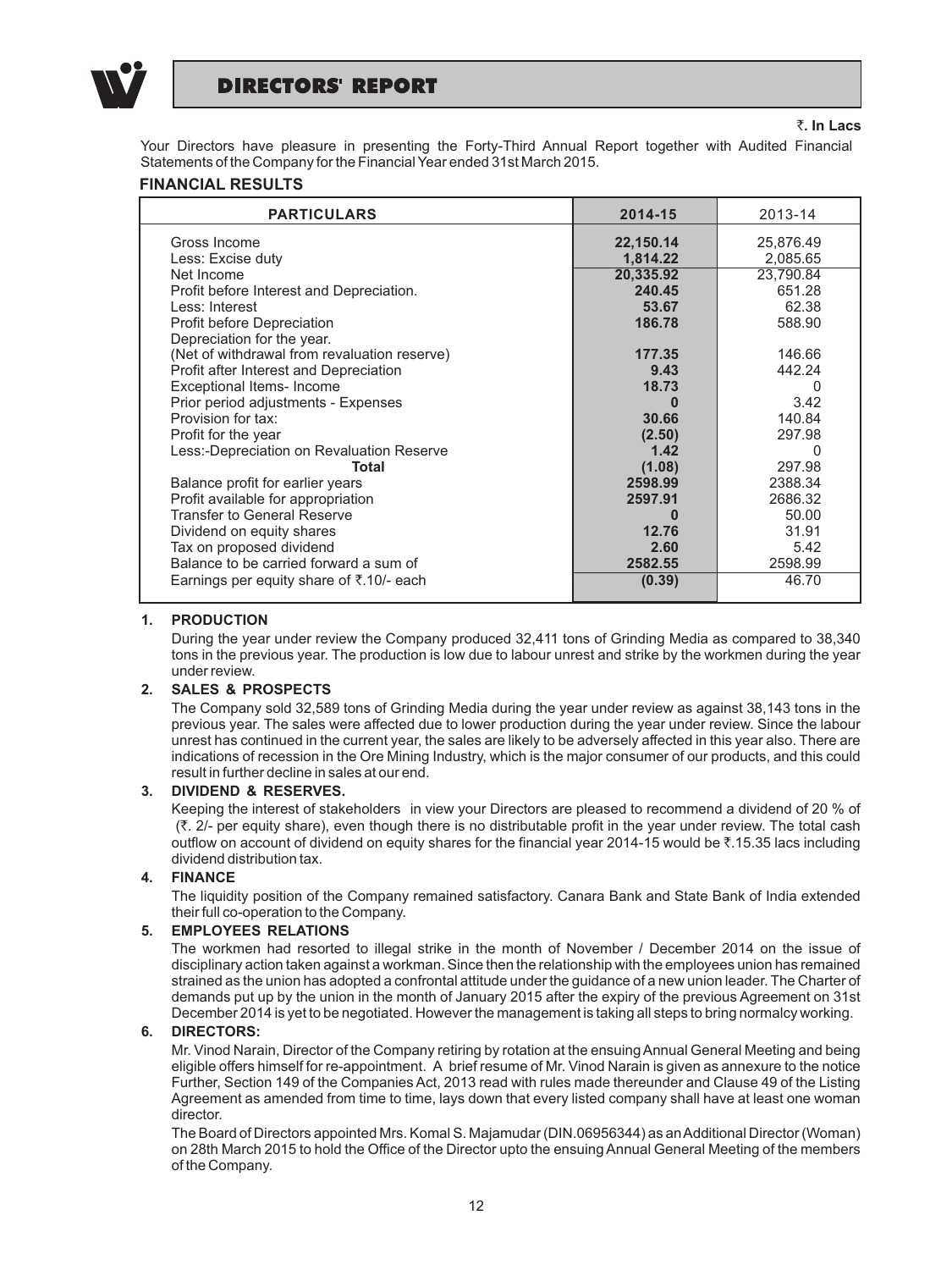

However, due to personal reasons, Mrs.Komal S.Majmudar (DIN.06956344) resigned as an Additional Director of the Company with effect from 1st April 2015.

The Board of Directors by its circular resolution dated 15-04-2015 appointed Mrs. Khushali Samip Solanki as an Additional Women Director to hold the office of the Director upto ensuing Annual General Meeting of the Company. Mrs. Khushali Samip Solanki is daughter of Mr. Bhadresh K. Shah, Promoter of AIA Engineering Limited, a Holding Company of Welcast Steels Limited. A brief resume of Mrs. Khushali Samip Solanki is also given as annexure to the Notice. The company has received a notice in writing from a member along with the requisite deposit as required pursuant to the provisions of section 160 of the Companies Act 2013 (the act) proposing her candidature for the office of the Director. The Board also recommended the appointment of Mrs. Khushali Samip Solanki as non-executive & non independent Director of the Company liable for retirement by rotation.

As required under Clause 49 of the Listing Agreement, the information on the particulars of the Directors proposed for appointment has been given in the notice of theAnnual General Meeting.

### **7. NUMBER OF MEETINGS OF THE BOARD AND AUDIT COMMITTEE:**

Four meetings of the Board of Directors and Audit Committee were held during the financial year. For further detail of the meetings, please refer to corporate governance report which forms part of this Annual Report.

### **8. AUDITORS**

The Auditors M/s. Dagliya & Co, Chartered Accountants (FRN 000671S) Statutory Auditors of the Company will hold office till the conclusion of the forty-fifth Annual General Meeting subject to ratification for their appointment at everyAnnual General Meeting.

The Company has received a certificate from the auditor to the effect that the appointment, if made, will be in accordance within the limits specified in Section 139 (1) of the Companies Act, 2013. and they are not disqualified for re-appointment within the meaning of the Section 141 of the said Act and rules framed thereunder.

As required under Clause 49 of the Listing Agreement, the Auditors have also confirmed that they hold a valid certificate issued by the Peer Review Board of the Institute of Chartered Accountants of India.

### **9. AUDITORS'REPORTAND NOTES ONACCOUNTS:**

The Board has duly reviewed the Statutory Auditors' Report on the Accounts. The observations and comments, appearing in theAuditors' Report are self-explanatory and do not call for any further explanation / clarification by the Board of Directors under Section 134(2) of the CompaniesAct, 2013.

### **10. COSTAUDITORS:**

Pursuant to Section 148 of the Companies Act, 2013 read with the Companies (Cost Records and Audit) Amendment Rules, 2014, the Cost Audit records maintained by the Company are required to be audited by a Cost Accountant. On the recommendations of the Audit Committee, the Board of Directors of the Company have appointed M/s. Kiran J. Mehta & Co., Cost Accountants, Ahmedabad as the Cost Auditors of the Company to audit the CostAccounting Records of the Company for the Financial Year 2014-15.

The Cost Auditor has filed the Cost Audit Report for the Financial Year ended 31st March, 2014 with MCA within the stipulated time.

The Board of Directors of the Company have appointed M/s. Kiran J. Mehta & Co., Cost Accountants, Ahmedabad as the Cost Auditors of the Company to audit the Cost Accounting Records of the Company for the Financial Year 2015-16. As required under the Companies Act, 2013, the remuneration payable to the Cost Auditors is required to be placed before the members of the Company for their ratification at the ensuing Annual General Meeting. Accordingly a Resolution seeking members' ratification of the remuneration payable to M/s. Kiran J. Mehta & Co., Cost Accountants, Ahmedabad, is included in the Notice convening the 43rd Annual General Meeting.

### **11. INTERNAL CONTROL AND AUDIT:**

Company has a proper and adequate system of Internal Control commensurate with its size and the nature of its operations to ensure that all assets are safeguarded and protected against loss from un-authorized use or disposition and all transactions are authorized, recorded and reported correctly.

The Board of Directors at the recommendation of the Audit Committee appointed M/s. Rajesh Dudhara & Co, CharteredAccountants,Ahmedabad as InternalAuditors of the Company for Financial Year 2015- 2016.

Internal Auditors monitors and evaluates the efficacy and adequacy of Internal Control System in the Company. Significant Audit Observation and corrective actions thereon are presented to theAudit Committee of the Board.

# **12. DEPOSITS**

The Company has not accepted any deposit from the public during the year under review within the meaning of Section 73 (a) of the Companies Act, 2013.

### **13. INSURANCE:**

The Company has taken adequate insurance coverage of all its Assets and Inventories against various calamities, viz. fire, floods, earthquake, cyclone, accidents etc.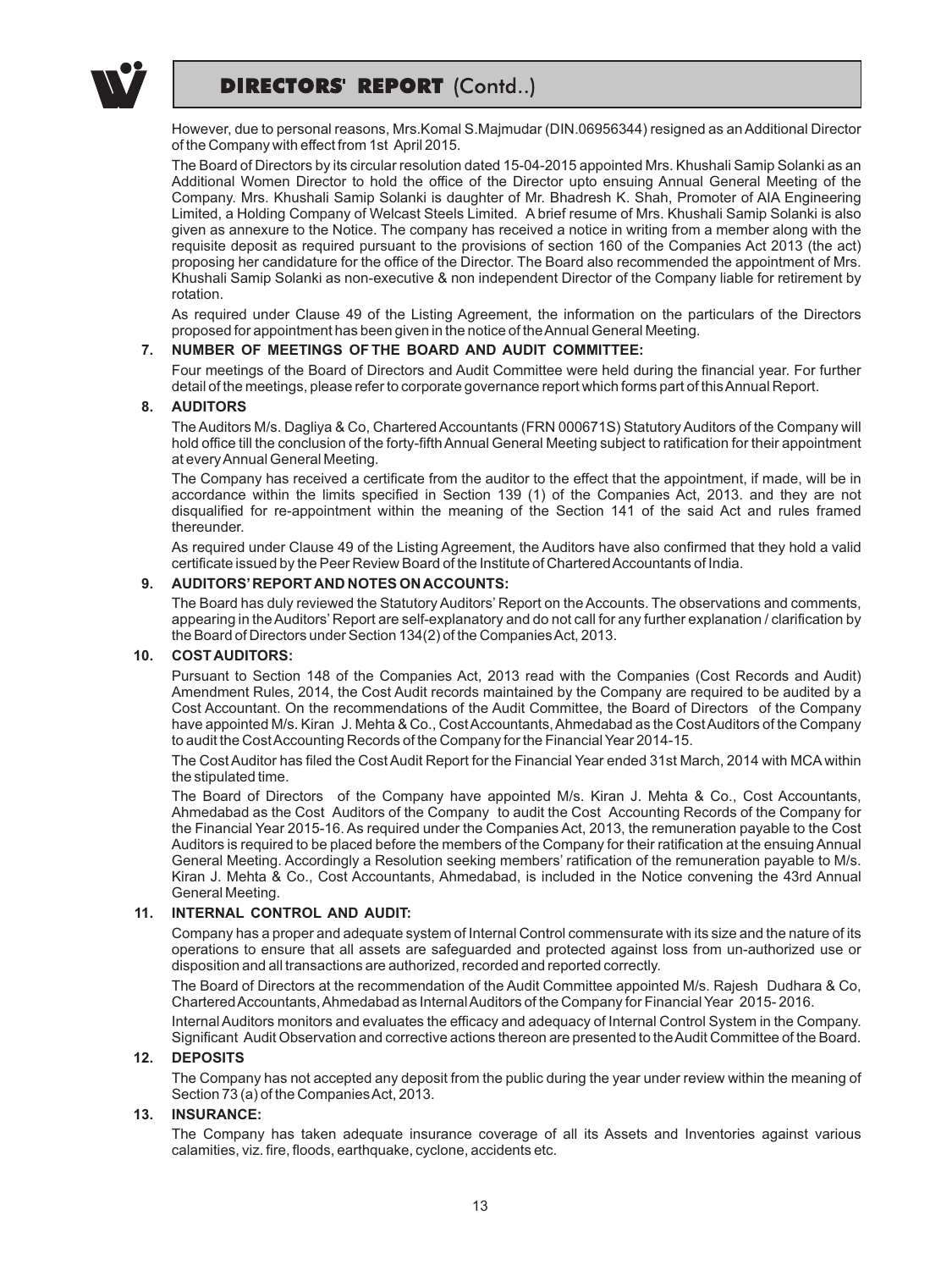

# **14. CORPORATE GOVERNANCE:**

In line with the Company's commitment to good Corporate Governance Practices, your Company has complied with all the mandatory provisions of Corporate Governance as prescribed in Clause 49 of the Listing Agreement with the Stock Exchanges. A separate report on Corporate Governance and Practicing Company Secretary's Report thereon is included as part of theAnnual Report.

# **15. MANAGEMENT DISCUSSION AND ANALYSIS**

MDA covering details of operations, Opportunities and Threats etc. for the year under review is given as a separate section included in this report and form a part of this Annual Report.

### **16. PARTICULARS OF ENERGY CONSERVATION, TECHNOLOGY ABSORPTION, FOREIGN EXCHANGE EARNINGS AND OUTGO:**

The additional information regarding conservation of energy, technology absorption and foreign exchange earnings and outgo, stipulated under Section 134 (3) (m) of the Companies Act, 2013 read with the Rule 8 to the Companies (Accounts) Rules, 2014 are provided as anAnnexure - 'A' to this report.

# **17. DIRECTORS' RESPONSIBILITY STATEMENT:**

Pursuant to Section 134 (3) (c) of the CompaniesAct, 2013 your Directors hereby confirm that:

- (i) In the preparation of theAnnualAccounts, the applicable accounting standards had been followed along with proper explanation relating to material departures.
- (ii) The Directors have selected such accounting policies and applied them consistently and made judgement and estimates that are reasonable and prudent so as to give a true and fair view of the state of affairs of the Company at the end of the financial year and of the loss of the Company for that period.
- (iii) Proper and sufficient care has been taken for the maintenance of adequate accounting records in accordance with the provisions of the Companies Act, 2013, for safeguarding the assets of the Company and for preventing and detecting fraud and other irregularities;
- (iv) The Directors have prepared theAnnualAccounts on a going concern basis.
- (v) The Directors have laid down Internal Financial controls to be followed by the Company and that such Internal Financial Controls are adequate and were operating effectively and
- vi) The Directors have devised proper systems to ensure compliance with the provisions of all applicable laws and that such systems were adequate and operating effectively.

## **18. PARTICULARS OF EMPLOYEES**

No employee of the Company is drawing salary in excess of the limits specified under section 197 (12) of the Companies Act, 2013 read with the Companies Rule 5 (2) (i) (Appointment and Remuneration of Managerial Personnel) Rules, 2014.

## **19. PARTICULARS OF LOANS, GUARANTEES AND INVESTMENTS:**

The Company has neither given any loans, guarantees nor made any investments under section 186 of the Companies Act, 2013 during the financial year 2014 - 15.

## **20. TRANSACTIONS WITH RELATED PARTIES:**

All transactions entered with the related parties for the year under review were on Arm's Length basis and in the ordinary course of business and that the provisions of section 188 of the Companies Act, 2013 are not attracted. Your directors draw attention of the members to note No.7 to the financial statement which sets out material contracts / arrangements/ transactions with related parties on arms' length basis. There are no materially significant Related Party Transactions made by the Company with the Promoters, Directors and Key Managerial Persons, which may have a potential conflict with the interest of the Company at large.

The Company has developed a Related Party Transactions framework through Standard Operating Procedures for the purpose of identification and monitoring of such transactions. All related party transactions including those which are repetitive in nature are reviewed by the Audit Committee on quarterly basis. The Board approved all the related party transactions that are recommended by the Audit Committee. The policy on Related Party Transactions as approved by the Board of Directors is available on the web site of the Company. (Web link- www.welcaststeels.com).

During the year under review the transactions of sale and purchase of material with the Holding Company AIA Engineering Limited exceeded10% (ten percent) of the annual consolidated turnover of the company as per its last audited financial statements. Pursuant to clause 49 of the ListingAgreement, Company proposes to take the approval of members of the Company by way of Special Resolution to be passed at the ensuingAnnual General Meeting.

The details of the material Related Party transactions entered by the Company are disclosed in Form AOC - 2 are annexed to this Report.

## **21. RISK MANAGEMENT:**

During the year, your Directors have constituted a Risk Management Committee which has been entrusted with the responsibility to assist the Board in

(a) Overseeing and approving the Company's enterprise wide risk management frame work;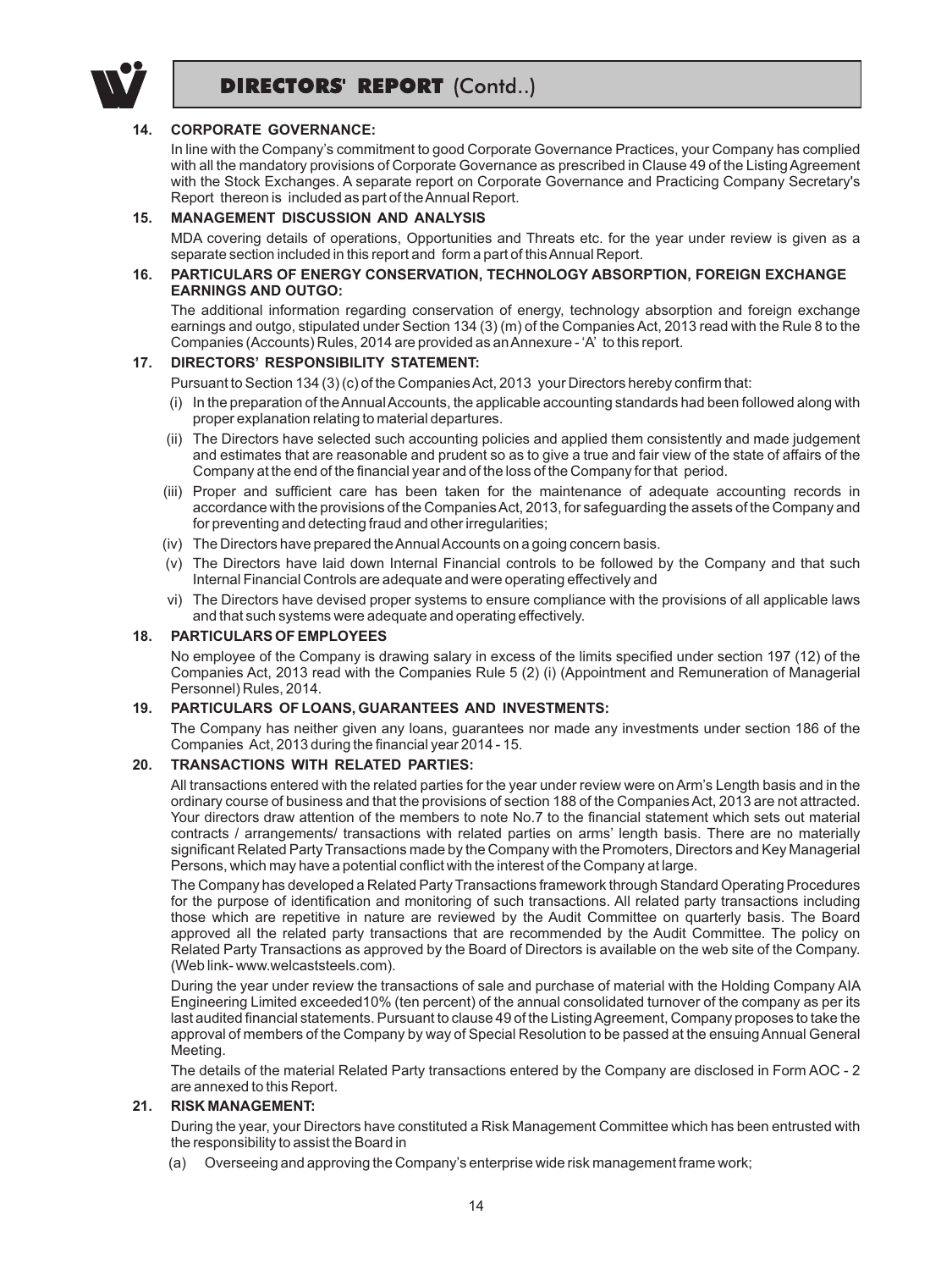

(b) Overseeing that all the risks that the organization faces such as strategic, financial, credit, liquidity, security, property, information technology, legal regulatory and other risks have been identified and assessed and there is an adequate risk management infra-structure in place capable of addressing those risks. A group risk management policy was reviewed and approved by the committee. The Company manages, monitors and reports on the principle risk and uncertainties that can impact its ability to achieve its strategic objectives. The company has introduced several improvements to internal controls with efficient management and optimal risk mitigation responses and assurance activities.

# **22. SECRETARIAL AUDIT REPORT:**

Pursuant to the provisions of Section 204 of the Companies Act, 2013 and rules made thereunder the Company has appointed M/s Tushar Vora & Associates a Firm of Company Secretaries in Practice (CP No 1745) to conduct the Secretarial Audit of the Company's Secretarial and related records for the year ended 31st March, 2015. The SecretarialAudit Report of the Company is annexed herewith asAnnexure - 'C' and forms an integral part of this report. As regards certain observations made by the secretarial auditors in their report please note that the Company is in the process of complying the same.

## **23. VIGIL MECHANISM / WHISTLE BLOWER POLICY:**

The vigil mechanism of the Company which also incorporates a whistle blower policy in terms of the Listing Agreement may be accessed on the Company's website. The company has nominated the Chief Financial Officer as the Chief Vigilance Officer. Protected disclosures can be made by a whistle blower through e mail or by anonymous letter addressed to the Chief Financial Officer.

# **24. REMUNERATION AND NOMINATION COMMITTEE:**

The Board of Directors has framed a policy which lays down a frame work in relation to remuneration of Directors, Key Managerial Personnel and Senior Management of the Company. The Policy also lays down criteria for selection and appointment of Board members. The details of this policy may be accessed on the Company's web site.

# **25. BOARD EVALUATION:**

Pursuant to the provisions of the Companies Act, 2013 and Clause 49 of the Listing Agreement, a structured questionnaire was prepared after taking into consideration various aspects of the Board's functioning, composition of the Board and its Committees, culture, execution and performance of specific duties, obligations and governance.

The performance evaluation of the Independent Directors was completed. The performance evaluation of the Chairman and the Non – Independent Directors was carried out by the Independent Directors. The Board of Directors expressed their satisfaction with the evaluation process.

# **26. DIRECTORS & KEY MANAGERIAL PERSONNEL:**

During the year under review the Company has appointed following persons as Director and Key Managerial Personnel.

- a. Mrs. Komal Shaival Majmudar as Director
- b. Mr. S.N Jethaliya as Company Secretary **.**

## **27. DISCLOSUREASPERSEXUALHARASSMENTOFWOMENATWORKPLACE(PREVENTION,PROHIBITION ANDREDRESSAL)ACT,2013:**

TheCompanyhaszerotoleranceforsexualharassmentatworkplaceandhasadoptedapolicyonpreventionand prohibition and redressal of sexual harassment at work place in line with the provisions of sexual harassment of Women at Work place (Prevention, Prohibition and Redressal) Act, 2013 and the rules framed thereunder. The Companyhasnotreceivedanycomplaintinthisregard.

## **28. EXTRACT OF ANNUAL RETURNS:**

ThedetailsformingpartoftheAnnualReturninFormMGT–9isannexedherewithas AnnexuretothisReport.

## **29. ENVIRONMENT,HEALTH AND SAFETY:**

TheCompanyiscommittedtohealthandsafetyofitsemployees,contractorsandvisitors.TheCompanyiscompliant with all Environment, Health and Safety (EHS) Regulations stipulated under the Water (Prevention and Control of Pollution),The Air(PreventionandControlofPollution)Act,theEnvironmentProtectionActandtheFactoriesActand Rulesmadethereunder.Ourmandateistogobeyondcomplianceandwehavemadeaconsiderableimprovement.

## **30. ACKNOWLEDGMENTS:**

Your Directors sincerely appreciate the high degree of professionalism, commitment and dedication displayed by employees.TheDirectorsalsowishtoplaceonrecordtheirgratitudetothemembersfortheircontinuedsupportand confidence. Your Directors also have pleasure to place on record their sincere appreciation for the continued cooperationandsupportextendedtotheCompanybytheBankersCanaraBankandStateBankofIndiaandvarious otherGovernmentauthorities.

Date : 02-05-2015

Place: Bengaluru For and on behalf of the Board of Directors

Chairman (DIN.00082580) **VINOD NARAIN**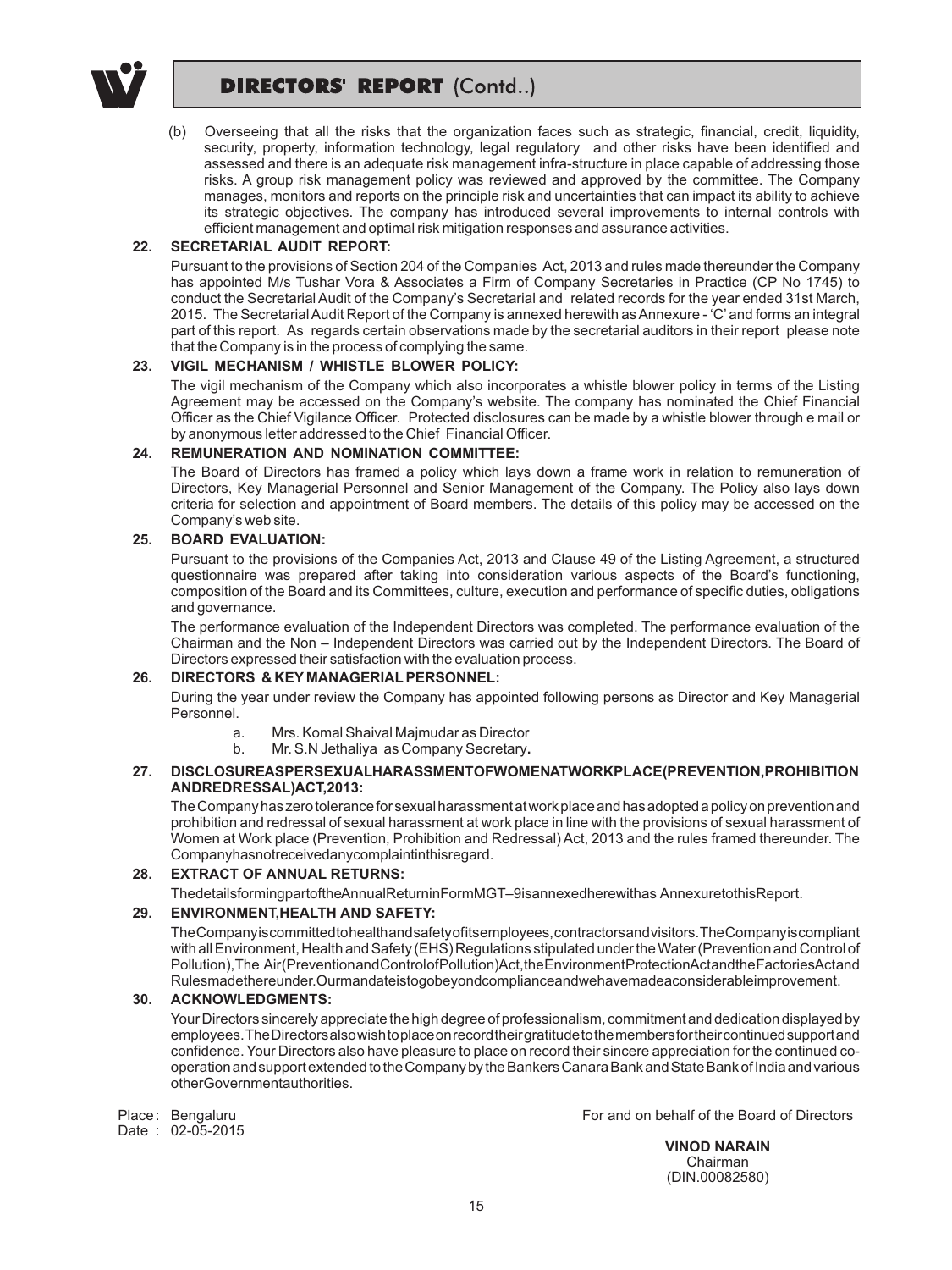

# **PERFORMANCE HIGHLIGHTS**

The performance highlights for Production, Sales, Profit and Earnings per Share (EPS) as compared to previous years, are given hereunder.









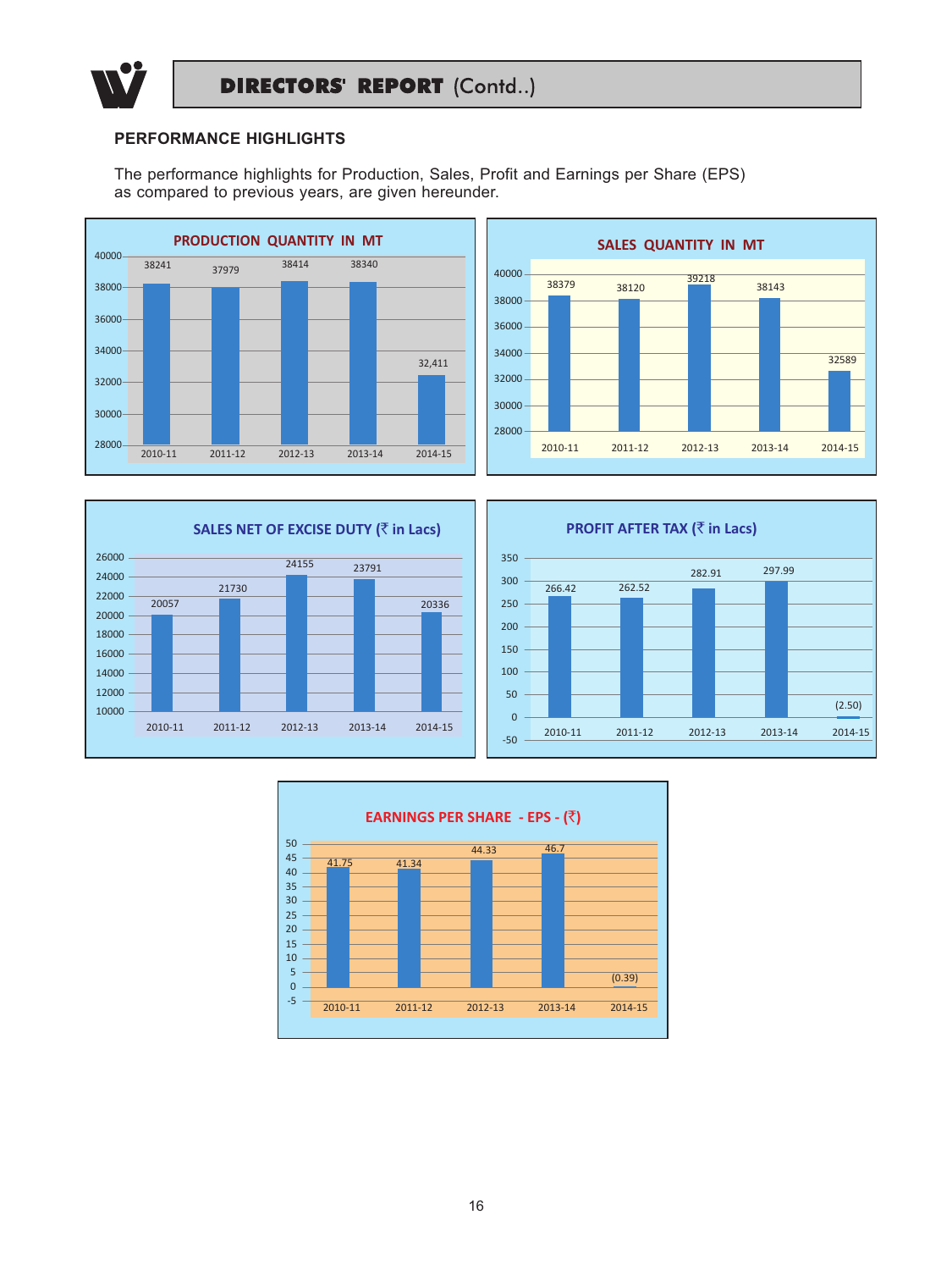

# **ANNEXURE :-A**

# **TECHNOLOGYABSORPTIONAND FOREIGN EXCHANGE EARNINGS AND OUTGO:**

Particulars as per the Section 134 (3) (m) of the Companies Act, 2013, and as prescribed under Rule 8(3) of the Companies (Accounts) Rules, 2014 are as follows:

**1253**

# **I. CONSERVATION OF ENERGY**

Effective steps were taken to conserve energy.

1. POWER AND FUEL CONSUMPTION

**Electricity** 

|     |                                      | 2014-15      | 2013-14         |
|-----|--------------------------------------|--------------|-----------------|
|     | Units purchased                      | 4,05,41,040  | 4,49,33,160     |
|     | Total amount in ₹.                   | 25,56,50,360 | 27, 15, 15, 475 |
|     | Rate / Unit $(\overline{\tau})$ .    | 6.31         | 6.04            |
| ii) | Units generated                      | 31,252       | 32,52,178       |
|     | Unit generated / Liter of Diesel/HFO | 4.41         | 3.24            |

2. CONSUMPTION PER UNIT (Metric ton) OF PRODUCTION (PRODUCT: GRINDING MEDIA)

Electricity Units **1270 1270** 

|  |  |  |  |  |  | II. RESEARCH AND DEVELOPMENT |
|--|--|--|--|--|--|------------------------------|
|--|--|--|--|--|--|------------------------------|

1. SPECIFIC AREAS IN WHICH R & D CARRIED OUT BY THE COMPANY

- a) Development of grinding media for application in platinum and gold mines.
	- b) Reduction of emission particles in exhaust gases.
	- c) Reduction of power consumption in Induction Furnaces.
- 2. BENEFITS DERIVED
	- a) Improvement in business opportunities.
	- b) Better environment.
	- c) Cost reduction.
- 3. FUTURE PLAN OF ACTION
	- a) Reduction of power consumption in tempering furnaces.
	- b) Improvements in charge-mix for Induction Furnaces to reduce cost.

# **III. TECHNOLOGY ABSORPTION AND INNOVATION**

- 1. EFFORTS MADE
	- a) Manufacture of special grade Grinding Media for mining industry.
	- b) New patterns designed for better yield.
- 2. BENEFITS
	- a) Increase in market share for Grinding Media supply.
	- b) Increase in productivity.
- 3. PARTICULARS OF TECHNOLOGY IMPORTED DURING THE LAST 5 YEARS N I L -
- 4. EXPENDITURE ON R & D  $\bar{z}$ . in Lacs
	- a) Capital
	- b) Revenue
- ₹. in Lacs 1. EARNINGS **IV. FOREIGN EXCHANGE EARNINGS AND OUTGO**
	- - Foreign exchange earned.
	- 2. OUTGO
		- CIF Value of Imports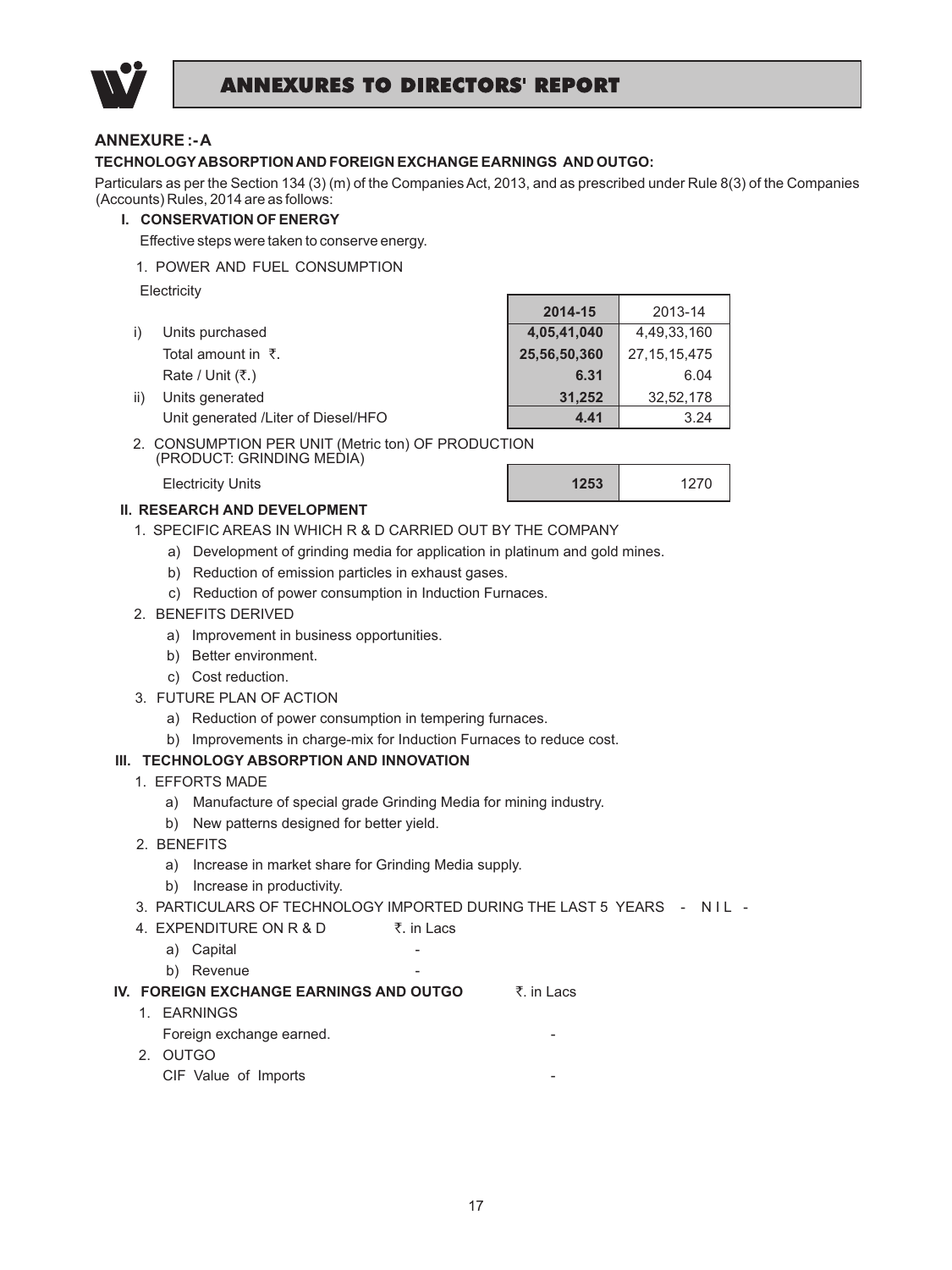

# **ANNEXURE:- B**

# **Form No. AOC-2**

[Pursuant to Clause (h) of Sub-section (3) of Section 134 of the Companies Act, 2013 and Rules 8 (2) of the Companies (Management andAdministration) Rules, 2014]

Form for disclosure of particulars of Contracts /Arrangements entered into by the Company with the Related Parties referred to in Sub-section (1) of Section 188 of the Companies Act, 2013 including certain Arm's Length transactions under third proviso thereto:

1. Details of Contracts or Arrangements or transactions not at Arm's Length basis:

| i)    | Name (s) of the Related Party and nature of Relationship                                                                                            |      |
|-------|-----------------------------------------------------------------------------------------------------------------------------------------------------|------|
| ii)   | Nature of Contract / arrangements / transactions                                                                                                    |      |
| iii)  | Duration of Contract / arrangements / transactions                                                                                                  |      |
| iv)   | Salient Terms of Contract / arrangements / transactions<br>including the value, if any                                                              | None |
| V)    | Justification for entering into such contracts or<br>arrangements or transactions                                                                   |      |
| Vİ)   | Date (s) of approval by the Board                                                                                                                   |      |
| vii)  | Amount paid as Advances, if any                                                                                                                     |      |
| viii) | Date on which the special resolution was passed in general<br>meeting as required under first proviso to Section 188<br>of the Companies Act, 2013. |      |

2. Details of Material Contracts or Arrangements or transactions at Arm's Length basis:

| $\Box$ | Name(s) of the Related Party and nature of Relationship                                | AIA Engineering Ltd., a Holding<br>of the Company.                                                                                                                                                                                                                                                            |
|--------|----------------------------------------------------------------------------------------|---------------------------------------------------------------------------------------------------------------------------------------------------------------------------------------------------------------------------------------------------------------------------------------------------------------|
| ii)    | Nature of Contract / arrangements / transactions                                       | Sale and Purchase of Goods.                                                                                                                                                                                                                                                                                   |
| iii)   | Duration of Contract / arrangements / transactions                                     | 5 Years from 01.01.2014                                                                                                                                                                                                                                                                                       |
| iv)    | Salient Terms of Contract / arrangements / transactions<br>including the value, if any | Welcast Steels Limited shall exclusively<br>manufacture Grinding Media of different<br>grades for AIA Engineering Ltd according<br>to their Purchase Orders received from<br>time to time as per their technical<br>specifications and using the technical<br>knowhow provided by the AIA<br>Engineering Ltd. |
|        |                                                                                        | Payment terms against invoice within<br>35 (Thirty Five) days                                                                                                                                                                                                                                                 |
| V)     | Justification for entering into such contracts or<br>arrangements or transactions      | This Contract Arrangement was entered<br>to fully utilize the installed capacity.                                                                                                                                                                                                                             |
| vi)    | Date (s) of approval by the Board                                                      | 25th January 2014                                                                                                                                                                                                                                                                                             |
| Vii)   | Amount paid as Advances, if any                                                        | <b>NIL</b>                                                                                                                                                                                                                                                                                                    |

For and on behalf of the Board,

Place: Bengaluru Date:  $02 - 05 - 2015$ 

**(Vinod Narain) (Bhadresh K.Shah)**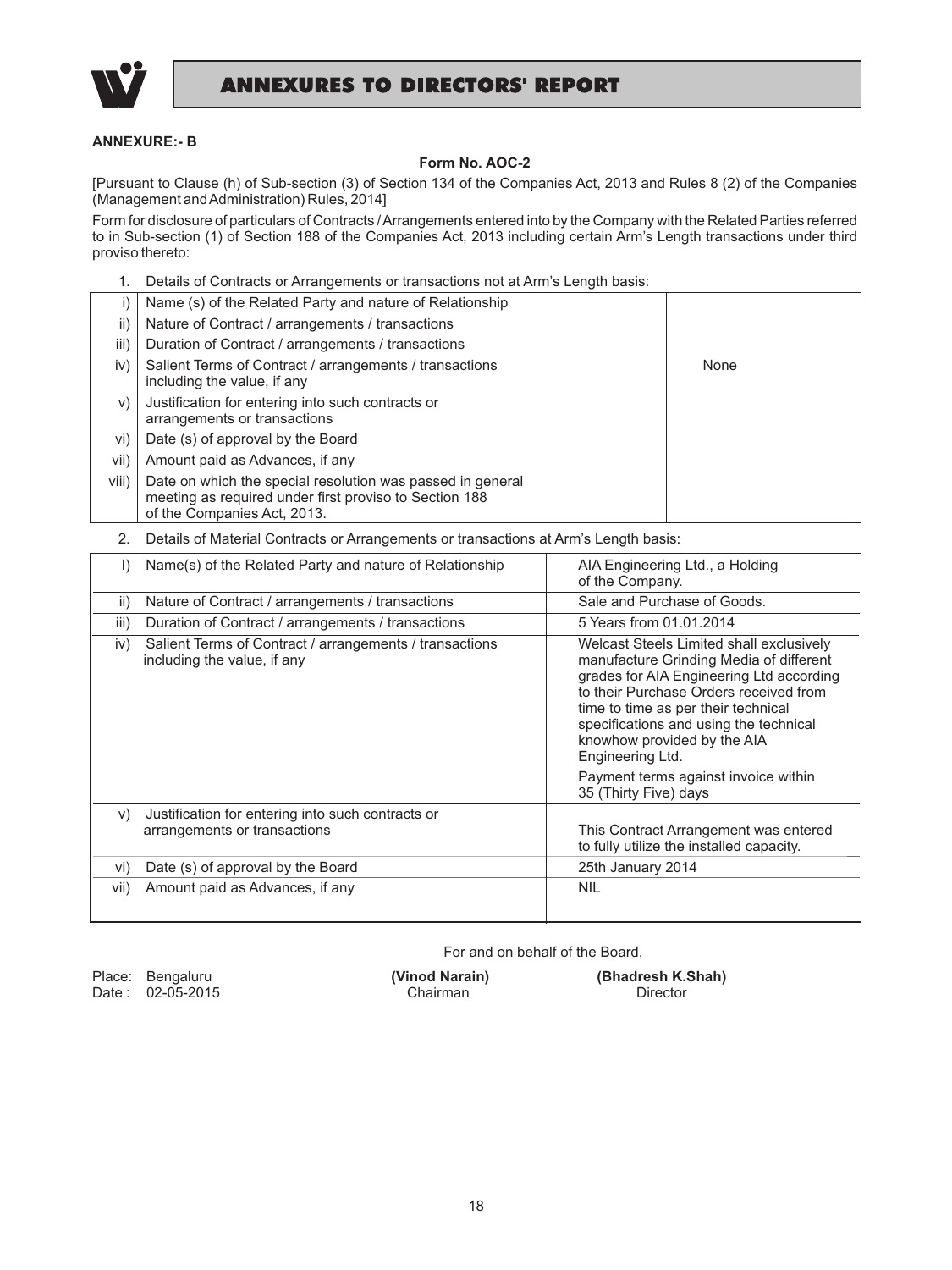

### **SECRETARIAL AUDIT REPORT FOR THE FINANCIAL YEAR ENDED 31ST MARCH, 2015 [Pursuant to section 204(1) of the Companies Act, 2013 and Rule No.9 of the Companies (Appointment and Remuneration of Personnel) Rules, 2014]**

To, The Members, Welcast Steels Limited

We have conducted the secretarial audit of the compliance of applicable statutory provisions and the adherence to good corporate practices by WELCAST STEELS LIMITED (hereinafter called the company). SecretarialAudit was conducted in a manner that provided us a reasonable basis for evaluating the corporate conducts/statutory compliances and expressing my opinion thereon.

Based on our verification of the Company's books, papers, minute books, forms and returns filed and other records maintained by the company and also the information provided by the Company, its officers, agents and authorized representatives during the conduct of secretarial audit, We hereby report that in our opinion read with Annexure A forming part of this report, the company has, during the audit period covering the Financial Year ended on 31st March, 2015, at large complied with the statutory provisions listed hereunder and also that the Company has proper Board-processes and compliance-mechanism in place to the extent, in the manner and subject to the reporting made hereinafter:

I/we have examined the books, papers, minute books, forms and returns filed and other records maintained by WELCAST STEELS LIMITED ("the Company") for the financial year ended on 31st March, 2015 according to the provisions of:

- (i) The CompaniesAct, 2013 (theAct) and the rules made there under;
- (ii) The Securities Contracts (Requlation) Act, 1956 ('SCRA') and the rules made there under;
- (iii) The DepositoriesAct, 1996 and the Regulations and Bye-laws framed there under;
- (iv) Foreign Exchange Management Act, 1999 and the rules and regulations made there under to the extent of Foreign Direct Investment, Overseas Direct Investment and External Commercial Borrowings;
- (v) The following Regulations and Guidelines prescribed under the Securities and Exchange Board of India Act, 1992 ('SEBIAct'):-
	- (a) The Securities and Exchange Board of India (Substantial Acquisition of Shares and Takeovers) Regulations,  $2011$
	- (b) The Securities and Exchange Board of India (Prohibition of Insider Trading) Regulations, 1992;
	- (c) The Securities and Exchange Board of India (Issue of Capital and Disclosure Requirements) Regulations, 2009;
	- (d) The Securities and Exchange Board of India (Employee Stock Option Scheme and Employee Stock Purchase Scheme) Guidelines, 1999;
	- (e) The Securities and Exchange Board of India (Issue and Listing of Debt Securities) Regulations, 2008;
	- ( f ) The Securities and Exchange Board of India (Registrars to an Issue and Share Transfer Agents) Regulations, 1993 regarding the CompaniesAct and dealing with client;
	- (g) The Securities and Exchange Board of India (Delisting of Equity Shares) Regulations, 2009; and
	- (h) The Securities and Exchange Board of India (Buyback of Securities) Regulations, 1998;
- (vi) as informed to us, there are no laws which have specific applicability to the company.

We have also examined compliance with the applicable clauses of The Listing Agreements entered into by the Company with [1] The Bombay Stock Exchange Limited and [2] The Bangalore Stock Exchange.

In view of no mandatory Secretarial Standards having been notified under the Companies Act, 2013 which have applicability during the financial year ended 31st March, 2015, no Secretarial Standards were applicable to the Company.

During the period under review the Company has complied with the provisions of the Act, Rules, Regulations, Guidelines, Standards, etc. mentioned above subject to the following observations:

- 1. The resolution passed by the Board in respect of appointment of a Secretarial Auditor is pending for filing with Registrar of Companies.
- 2. Information about the Window closure notices as per SEBI (Prohibition of Insider Trading) Regulation 1992 to be furnished to the Stock Exchange, in respect of the Board meetings held on 29th April, 2014, 28th July, 2014 and 1st November, 2014 are not given.
- 3. There was late submission of shareholding pattern and annual report to stock exchanges for which penalty was imposed and the same was paid by the Company.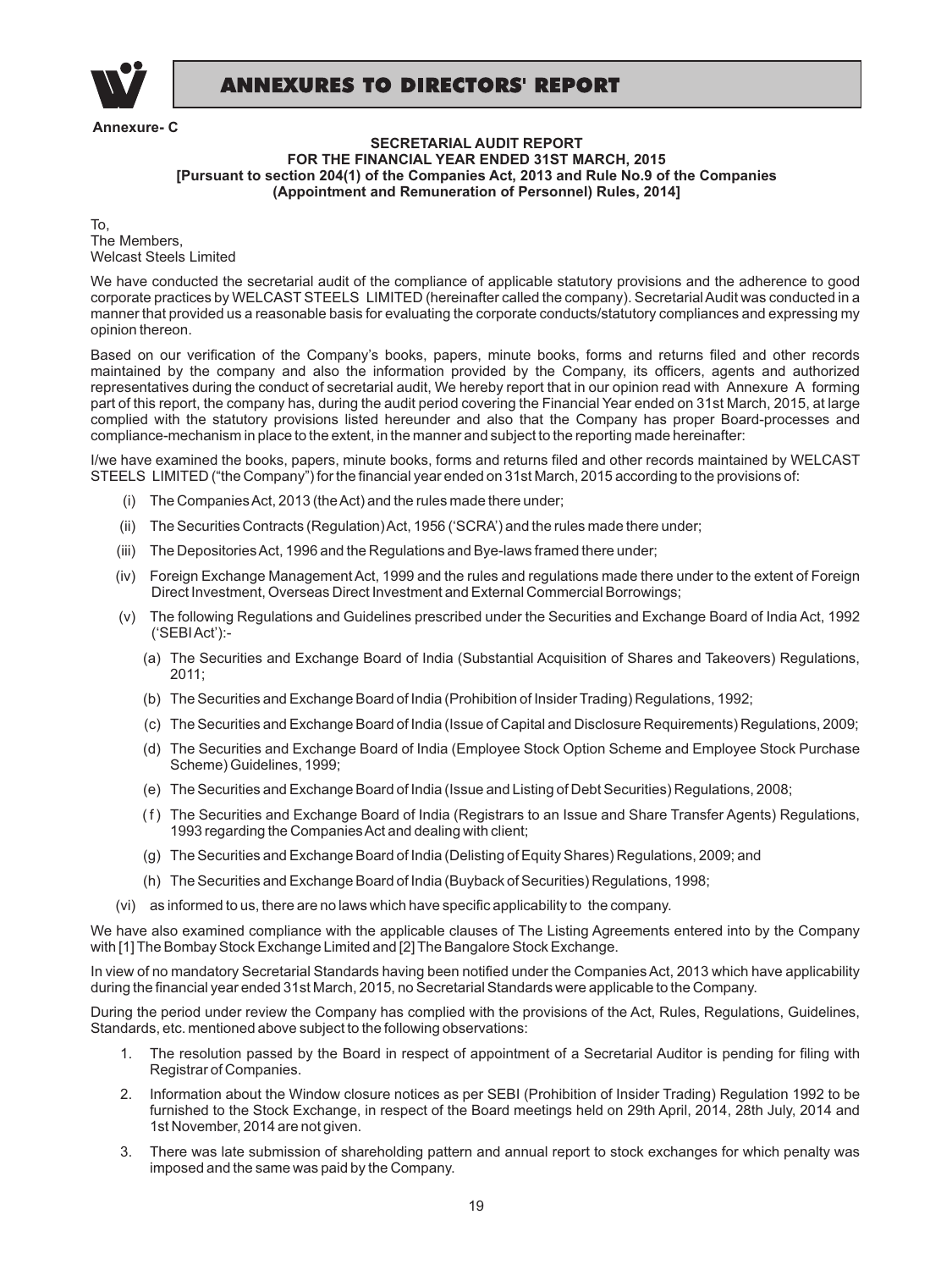



4. Information as to independent directors namely terms and conditions of appointment, familiarization program, vigil mechanism - whistle blower policy, policy relating to dealing with related party transactions , details of unclaimed dividend are not uploaded on Company's website.

We further report that

The Board of Directors of the Company is duly constituted with proper balance of Executive Directors, Non-Executive Directors and Independent Directors. The changes in the composition of the Board of Directors that took place during the period under review were carried out in compliance with the provisions of theAct.

Adequate notice is given at least seven days in advance to all directors to schedule the Board Meetings.As informed to us, the Company has also provided agenda and detailed notes on agenda to the directors, and a system exists for seeking and obtaining further information and clarifications on the agenda items before the meeting and for meaningful participation at the meeting.

Majority decision is carried through while the dissenting members' views are captured and recorded, wherever applicable, as part of the minutes.

We further report that based on the information, explanations and clarifications provided to us on systems and process adopted for compliances, there are adequate systems and processes in the company commensurate with the size and operations of the Company with scope for improvement to monitor and ensure compliance with applicable laws, rules, regulations and guidelines.

We further report that during the audit period there was a tool down strike by workmen of the Company during 26th November 2014 to 22nd December, 2014. Except the said event, we have not come across any specific events / actions having a major bearing on the Company's affairs in pursuance of the above referred laws, rules, regulations, guidelines, standards etc. referred to above.

2nd May, 2015 TUSHAR VORA & ASSOCIATES **Company Secretaries** 

TUSHAR M VORA Proprietor FCS No. 3459 C P No.: 1745

## **ANNEXURE TO SECRETARIAL AUDIT REPORT**

To The Members Welcast Steels Limited

Our report of even date is to be read along with this letter.

- 1. Maintenance of Secretarial record is the responsibility of the management of the Company. Our responsibility is to express an opinion on these secretarial records based on our audit.
- 2. we have followed the audit practices and process as considered appropriate to obtain reasonable assurance about the correctness of the contents of the Secretarial records. The verification as done on test basis is to reasonably ensure that correct facts are reflected in secretarial records. We believe that the processes and practices, we followed provide a reasonable basis for our opinion.
- 3. In respect of laws, rules and regulations other than those specifically mentioned in our report above, we have limited our review, analysis and reporting up to process and system adopted by the Company for compliance with the same and have not verified detailed compliance, submissions, reporting under such laws etc. nor verified correctness and appropriateness thereof including financial records and books of accounts of the Company.
- 4. Where ever required, we have obtained the Management representation about the compliance of laws, rules and regulations and happening of events etc.
- 5. The compliance of the provisions of Corporate and other applicable laws, Rules, Regulations, standards is the responsibility of management. Our examination was limited to the verification of procedures on test basis.
- 6. The Secretarial Audit report is neither an assurance as to compliance in totality or the future viability of the Company nor of the efficacy or effectiveness with which the management has conducted the affairs of the Company.

2nd May, 2015 TUSHAR VORA & ASSOCIATES **Company Secretaries** 

TUSHAR M VORA Proprietor FCS No. 3459 C P No.: 1745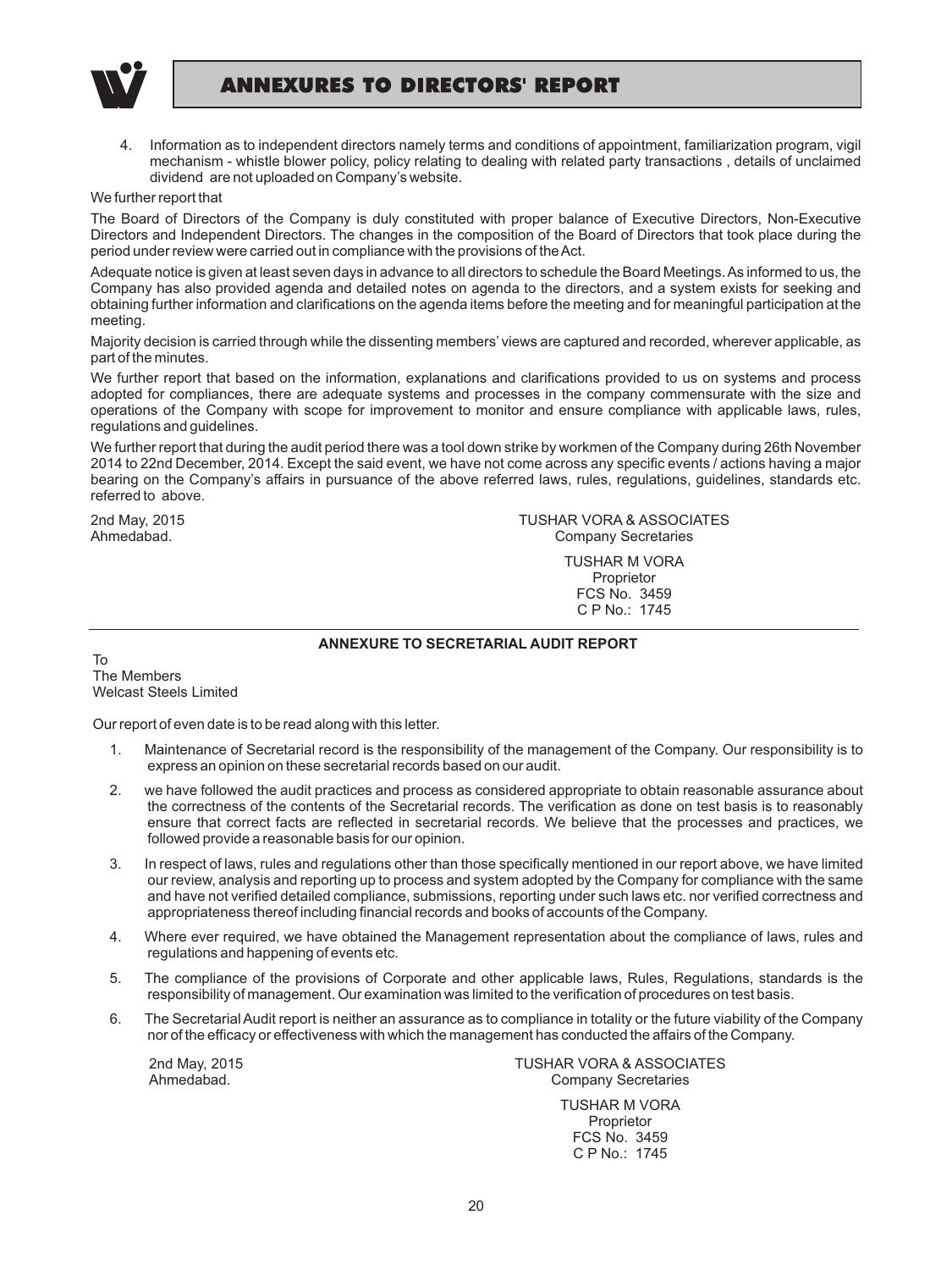

**ANNEXURE - D**

### **FORM NO. MGT 9 EXTRACT OF ANNUAL RETURN As on Financial Year ended on 31st March 2015**

# **Pursuant to Section 92 (3) of the Companies Act, 2013 and Rule 12 (1) of the Companies (Management & Administration) Rules, 2014.**

# **I. REGISTRATION & OTHER DETAILS:**

|    | <b>CIN</b>                                                                    | L27104KA1972PLC002163                                                                                                                                                                                                 |
|----|-------------------------------------------------------------------------------|-----------------------------------------------------------------------------------------------------------------------------------------------------------------------------------------------------------------------|
| 2. | <b>Registration Date</b>                                                      | 28-02-1972                                                                                                                                                                                                            |
| 3. | Name of the Company                                                           | <b>WELCAST STEELS LIMITED</b>                                                                                                                                                                                         |
| 4. | Category/Sub-category of the Company                                          | <b>Public Limited Company</b>                                                                                                                                                                                         |
| 5. | Address of the Registered office &<br><b>Contact Details</b>                  | PLOT No 15, Phase 1, Peenya Industrial Area,<br>Bangalore 560 058<br>Phone No. 080-28394058 / 59<br>Email: invest grievance@welcaststeels.com.                                                                        |
| 6. | Whether listed company                                                        | YES                                                                                                                                                                                                                   |
| 7. | Name, Address & contact details of<br>the Registrar & Transfer Agent, if any. | Bigshare Services Pvt. Ltd.,<br>E-2/3, Ansa Industrial Estate<br>Sakivihar Road, Saki Naka<br>Andheri (E), Mumbai- 400 072.<br>Phone: 022 - 28470652, 40430200<br>Fax: 022 - 28475207 E-mail: info@bigshareonline.com |

### **II. PRINCIPAL BUSINESS ACTIVITIES OF THE COMPANY (All the business activities contributing 10 % or more of the total turnover of the company shall be stated)**

| S. No. | Name and Description<br>of main products /<br>services | NIC Code of the<br>Product/service | % to total turnover of the<br>company |
|--------|--------------------------------------------------------|------------------------------------|---------------------------------------|
|        | Mfg. HIGH CHROME GRINDING MEDIA                        | 3371                               | 100 $%$                               |

## **III. PARTICULARS OF HOLDING, SUBSIDIARY AND ASSOCIATE COMPANIES -**

| SI.No. | Name and Address<br>Of The Company                  | CIN/GLN No            | Holding/<br>Subsidary/<br>Associate | $%$ Of<br><b>Shares</b><br>Held | Applicable<br>Section |
|--------|-----------------------------------------------------|-----------------------|-------------------------------------|---------------------------------|-----------------------|
|        | AIA ENGINEERING<br>LIMITED-<br>(HOLDING<br>COMPANY) | L29259GJ1991PLC015182 | <b>HOLDING</b>                      | 74.85 %                         | 2(46)                 |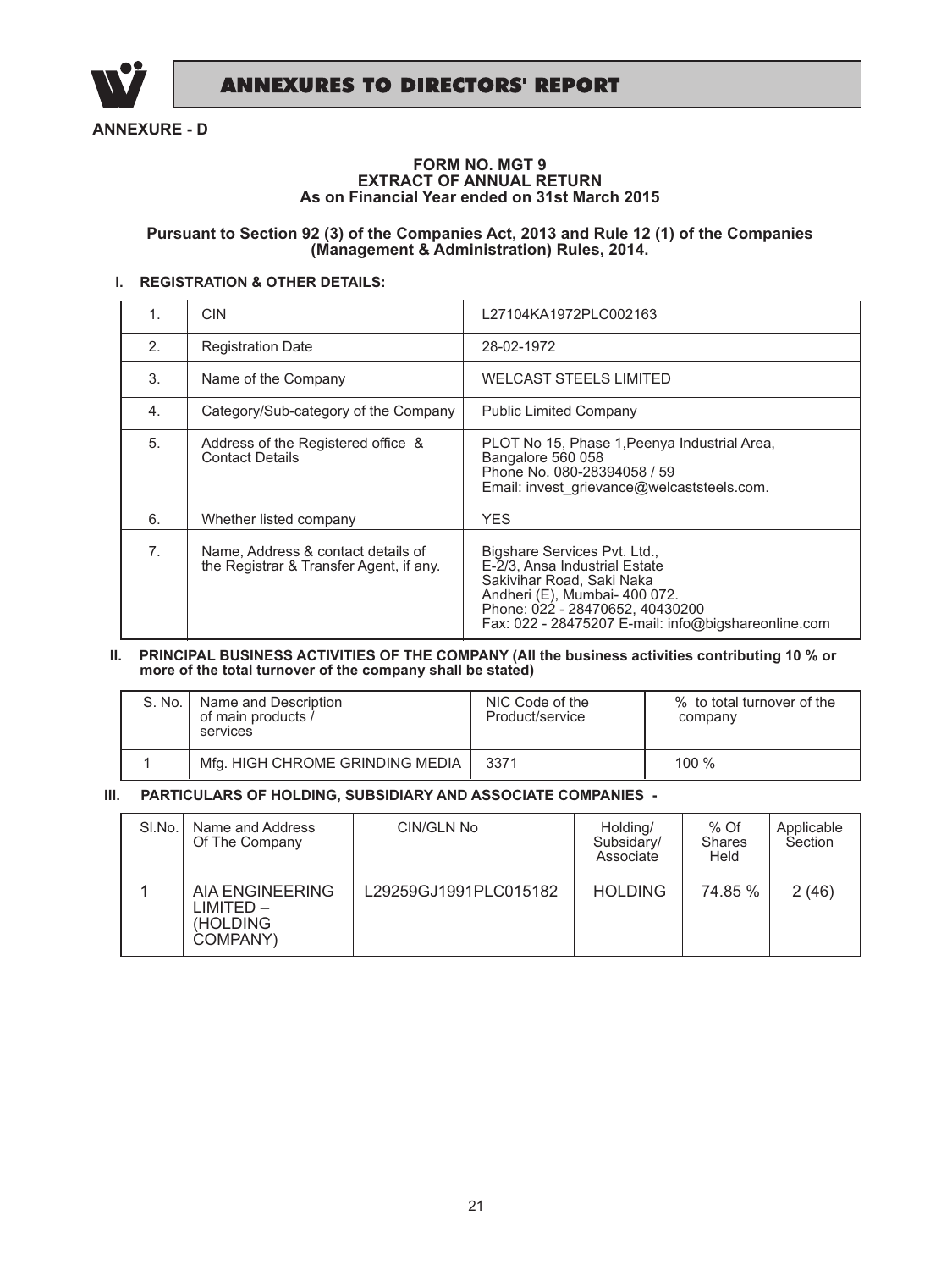

# **IV. SHARE HOLDING PATTERN (Equity Share Capital Breakup as percentage of Total Equity) Category-wise**

|               | Category of<br>Shareholders                                                      | No. of Shares held at the<br>beginning of the year<br>[As on 31-March-2014] |                          |                                    | No. of Shares held at the<br>end of the year<br>[As on 31-March-2015] |        |                    |                          | % Change<br>during<br>the year |        |
|---------------|----------------------------------------------------------------------------------|-----------------------------------------------------------------------------|--------------------------|------------------------------------|-----------------------------------------------------------------------|--------|--------------------|--------------------------|--------------------------------|--------|
|               |                                                                                  | Demat                                                                       | Physical                 | Total                              | $%$ of<br>Total<br>Shares                                             | Demat  | Physical           | Total                    | $%$ of<br>Total<br>Shares      |        |
|               | A. Promoter s                                                                    |                                                                             |                          |                                    |                                                                       |        |                    |                          |                                |        |
| (1)           | Indian                                                                           |                                                                             |                          |                                    |                                                                       |        |                    |                          |                                |        |
| a)            | Individual/HUF                                                                   |                                                                             | $\overline{a}$           | $-$                                | --                                                                    |        | --                 |                          | $\overline{\phantom{0}}$       |        |
| b)            | <b>Central Govt</b>                                                              |                                                                             | --                       |                                    | --                                                                    |        |                    |                          |                                |        |
| c)            | State Govt(s)                                                                    |                                                                             | --                       | --                                 | --                                                                    |        | $-$                | --                       | --                             |        |
| d)            | Bodies Corp.                                                                     | 477661                                                                      | 0                        | 477661                             | 74.85                                                                 | 477661 | 0                  | 477661                   | 74.85                          | 0      |
| e)            | Banks / Fl                                                                       |                                                                             | --                       | --                                 | --                                                                    |        | $-$                |                          |                                |        |
| f)            | Any other                                                                        |                                                                             | --                       |                                    | --                                                                    | --     | --                 |                          |                                |        |
|               | <b>Total</b>                                                                     |                                                                             |                          |                                    |                                                                       |        |                    |                          |                                |        |
|               | shareholding<br>of Promoter (A)                                                  | 477661                                                                      | 0                        | 477661                             | 74.85                                                                 | 477661 | 0                  | 477661                   | 74.85                          | 0      |
|               | <b>B.</b> Public<br>Shareholding                                                 |                                                                             |                          |                                    |                                                                       |        |                    |                          |                                |        |
| 1.            | <b>Institutions</b>                                                              | --                                                                          | --                       | --                                 |                                                                       | --     | --                 |                          |                                |        |
| a)            | <b>Mutual Funds</b>                                                              | $\overline{a}$                                                              | $\overline{\phantom{a}}$ | $-$                                |                                                                       | --     | --                 |                          |                                |        |
| b)            | Banks / Fl                                                                       | 0                                                                           | 75                       | 75                                 | 0.01                                                                  | 0      | 75                 | 75                       | 0.01                           | 0      |
| c)            | <b>Central Govt</b>                                                              | --                                                                          | --                       | --                                 | --                                                                    | --     | --                 | -                        |                                |        |
| d)            | State Govt(s)                                                                    | --                                                                          | --                       | --                                 | --                                                                    | --     | --                 | --                       | --                             |        |
|               | e) Venture Capital<br>Funds                                                      | $-$                                                                         | $\overline{\phantom{a}}$ | $-$                                | --                                                                    | $-$    | --                 | -                        | -                              |        |
| f)            | Insurance<br>Companies                                                           | $\overline{\phantom{a}}$                                                    | $\overline{a}$           | $-$                                | --                                                                    | --     | --                 | -                        | $\overline{\phantom{0}}$       |        |
| g)            | Flls                                                                             | $\overline{a}$                                                              | --                       | --                                 | --                                                                    | --     |                    |                          |                                |        |
| h)            | Foreign Venture<br>Capital Funds                                                 | $\overline{\phantom{a}}$                                                    | $\overline{\phantom{a}}$ | $\overline{\phantom{a}}$           | --                                                                    | --     | --                 | $\overline{\phantom{0}}$ |                                |        |
| i)            | Others (specify)                                                                 | $\overline{\phantom{a}}$                                                    | $\overline{\phantom{a}}$ | --                                 | $=$                                                                   | --     | $\overline{a}$     | $\overline{\phantom{0}}$ |                                |        |
|               | Sub-total $(B)(1)$ :-                                                            | $\Omega$                                                                    | 75                       | 75                                 | 0.01                                                                  | 0      | 75                 | 75                       | 0.01                           | 0      |
| 2.            | <b>Non-Institutions</b>                                                          |                                                                             |                          |                                    |                                                                       |        |                    |                          |                                |        |
| a)            | Bodies Corp.                                                                     | 6677                                                                        | 50                       | 6727                               | 1.05                                                                  | 6232   | 50                 | 6282                     | 0.98                           | (0.07) |
| i)            | Indian                                                                           | --                                                                          | $-$                      | --                                 | --                                                                    | --     | --                 |                          |                                |        |
| ii)           | Overseas                                                                         | --                                                                          | --                       |                                    | --                                                                    | --     |                    |                          |                                |        |
| b)            | Individuals                                                                      | $-$                                                                         | $-$                      | $-$                                | $-$                                                                   | --     | --                 | $\overline{\phantom{0}}$ | $\overline{\phantom{0}}$       |        |
| i)            | Individual<br>shareholders<br>holding nominal<br>share capital<br>uptoRs. 1 lakh | 90745                                                                       | 45658                    | 136403                             | 21.38                                                                 | 92549  | 44908              | 137457                   | 21.54                          | 0.16   |
| $\mathsf{ii}$ | Individual<br>shareholders<br>holding nominal<br>share capital in<br>excess of   |                                                                             |                          |                                    |                                                                       |        |                    |                          |                                |        |
| C)            | Rs 1 lakh<br>Others (specify)                                                    | 16204                                                                       | 0                        | 16204                              | 2.54                                                                  | 15942  | 0                  | 15942                    | 2.50                           | (0.04) |
|               | Non Resident                                                                     |                                                                             |                          |                                    |                                                                       |        |                    |                          |                                |        |
|               | Indians                                                                          | 623                                                                         | 50                       | 673                                | 0.11                                                                  | 526    | 50                 | 576                      | 0.09                           | (0.02) |
|               | Overseas<br>Corporate Bodies                                                     | $\qquad \qquad -$                                                           | $\overline{\phantom{a}}$ | $\hspace{0.05cm} -\hspace{0.05cm}$ | $- -$                                                                 | $-$    | $- \hspace{0.1em}$ | -                        | -                              |        |
|               | Foreign Nationals                                                                | $-\!$                                                                       | $- -$                    | $\hspace{0.05cm} -\hspace{0.05cm}$ | $- -$                                                                 | --     | $\qquad \qquad -$  | $\overline{\phantom{0}}$ | $\overline{\phantom{0}}$       |        |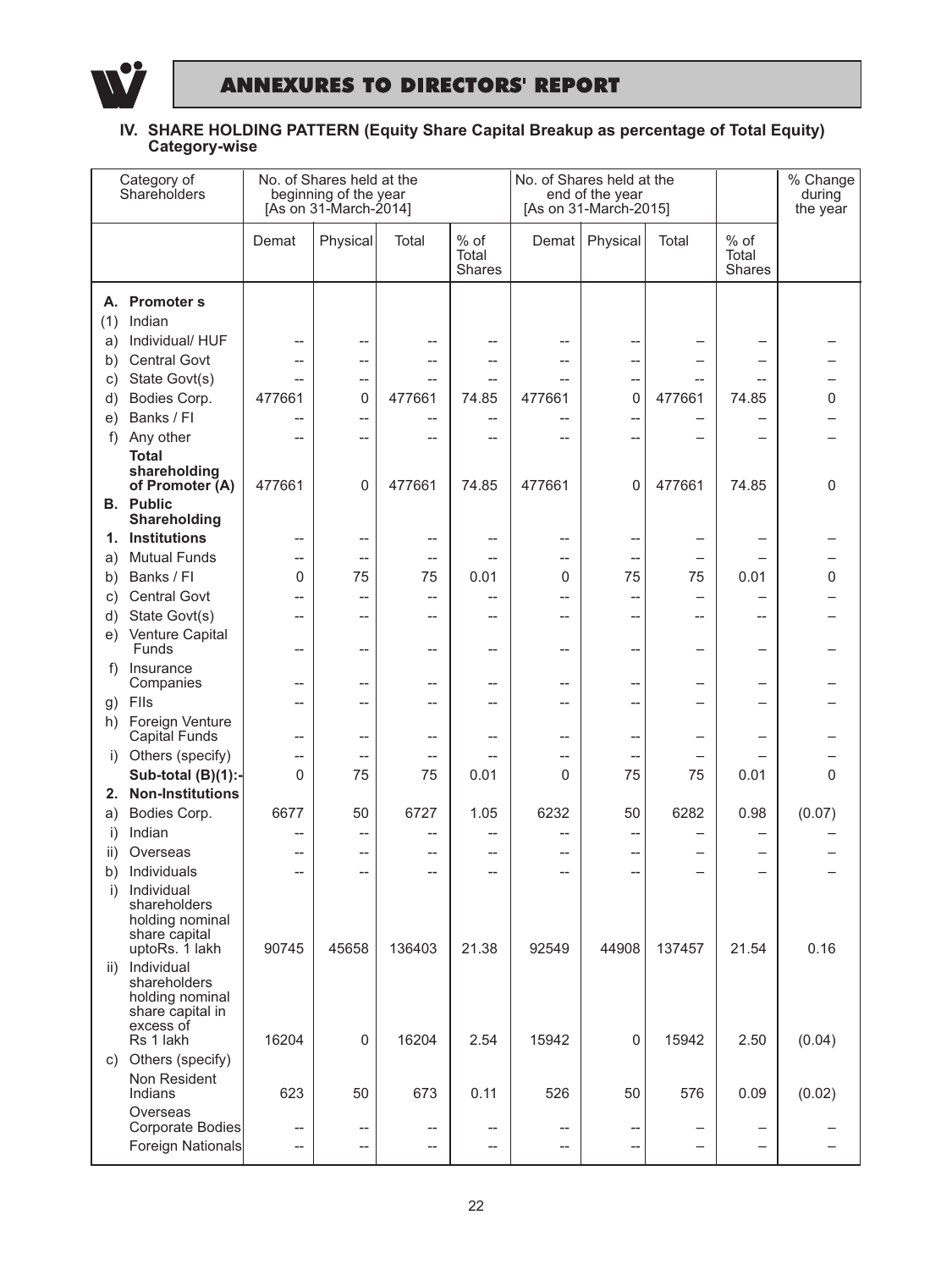

|    | Category of<br><b>Shareholders</b>                                | No. of Shares held at the<br>beginning of the year<br>[As on 31-March-2014] |                 |          | No. of Shares held at the<br>end of the year<br>[As on 31-March-2015] |          |              |        | % Change<br>during<br>the year |              |
|----|-------------------------------------------------------------------|-----------------------------------------------------------------------------|-----------------|----------|-----------------------------------------------------------------------|----------|--------------|--------|--------------------------------|--------------|
|    |                                                                   | Demat                                                                       | <b>Physical</b> | Total    | $%$ of<br>Total<br><b>Shares</b>                                      | Demat    | Physical     | Total  | $%$ of<br>Total<br>Shares      |              |
|    | Clearing<br><b>Members</b>                                        | 418                                                                         | 0               | 418      | 0.06                                                                  | 143      | 0            | 143    | 0.09                           | 0.03         |
|    | <b>Trusts</b>                                                     | O                                                                           | 0               | U        | O                                                                     | 25       | <sup>0</sup> | 25     | 0.01                           | 0.01         |
|    | Foreign Bodies<br>$-DR$                                           |                                                                             |                 |          |                                                                       |          |              |        |                                |              |
|    | Sub-total (B)(2):-                                                | 114667                                                                      | 45758           | 160425   | 25.14                                                                 | 115417   | 45008        | 160425 | 25.14                          | <sup>0</sup> |
|    | <b>Total Public</b><br><b>Shareholding</b><br>$(B)=(B)(1)+(B)(2)$ | 592328                                                                      | 45833           | 638161   | 100                                                                   | 593078   | 45083        | 638161 | 100                            | 0            |
| C. | Shares held by<br>Custodian for<br><b>GDRs &amp; ADRs</b>         | 0                                                                           | 0               | $\Omega$ | $\Omega$                                                              | $\Omega$ | $\Omega$     | O      | O                              | <sup>0</sup> |
|    | <b>Grand Total</b><br>$(A+B+C)$                                   | 592328                                                                      | 45838           | 638161   | 100                                                                   | 593078   | 45083        | 638161 | 100                            | 0            |

# **B) Shareholding of Promoter**

| <b>SN</b> | Shareholder's<br>Name  | Shareholding at the beginning<br>of the year |                                        | Shareholding at the end<br>of the year                      |                         |                                       | % change in<br>shareholding<br>during the year                   |  |
|-----------|------------------------|----------------------------------------------|----------------------------------------|-------------------------------------------------------------|-------------------------|---------------------------------------|------------------------------------------------------------------|--|
|           |                        | No. of<br><b>Shares</b>                      | % of total<br>Shares of the<br>company | %of Shares<br>Pledged /<br>encumbered<br>l to total sharesl | No. of<br><b>Shares</b> | % of total<br><b>Shares</b><br>of the | %of Shares<br>Pledged /<br>encumbered<br>company to total shares |  |
|           | AIA Engineering<br>Ltd | 477661                                       | 74.85                                  |                                                             | 477661                  | 74.85                                 |                                                                  |  |

# **C) Change in Promoters' Shareholding (please specify, if there is no change)**

| <b>SN</b> Particulars                                                                                                                                                                      | Shareholding at the beginning<br>of the year               |            | <b>Cumulative Shareholding</b><br>during the year |                                        |
|--------------------------------------------------------------------------------------------------------------------------------------------------------------------------------------------|------------------------------------------------------------|------------|---------------------------------------------------|----------------------------------------|
|                                                                                                                                                                                            | % of total<br>No. of<br>shares of the<br>shares<br>company |            | No. of<br>shares                                  | % of total<br>shares of the<br>company |
| At the beginning of the year                                                                                                                                                               | <b>NIL</b>                                                 | <b>NIL</b> | <b>NIL</b>                                        | <b>NIL</b>                             |
| Date wise Increase / Decrease in<br>Promoters Shareholding during the<br>year specifying the reasons for<br>increase / decrease (e.g. allotment /<br>transfer / bonus/ sweat equity etc.): | <b>NIL</b>                                                 | <b>NIL</b> | <b>NIL</b>                                        | <b>NIL</b>                             |
| At the end of the year                                                                                                                                                                     | <b>NIL</b>                                                 | <b>NIL</b> | <b>NIL</b>                                        | <b>NIL</b>                             |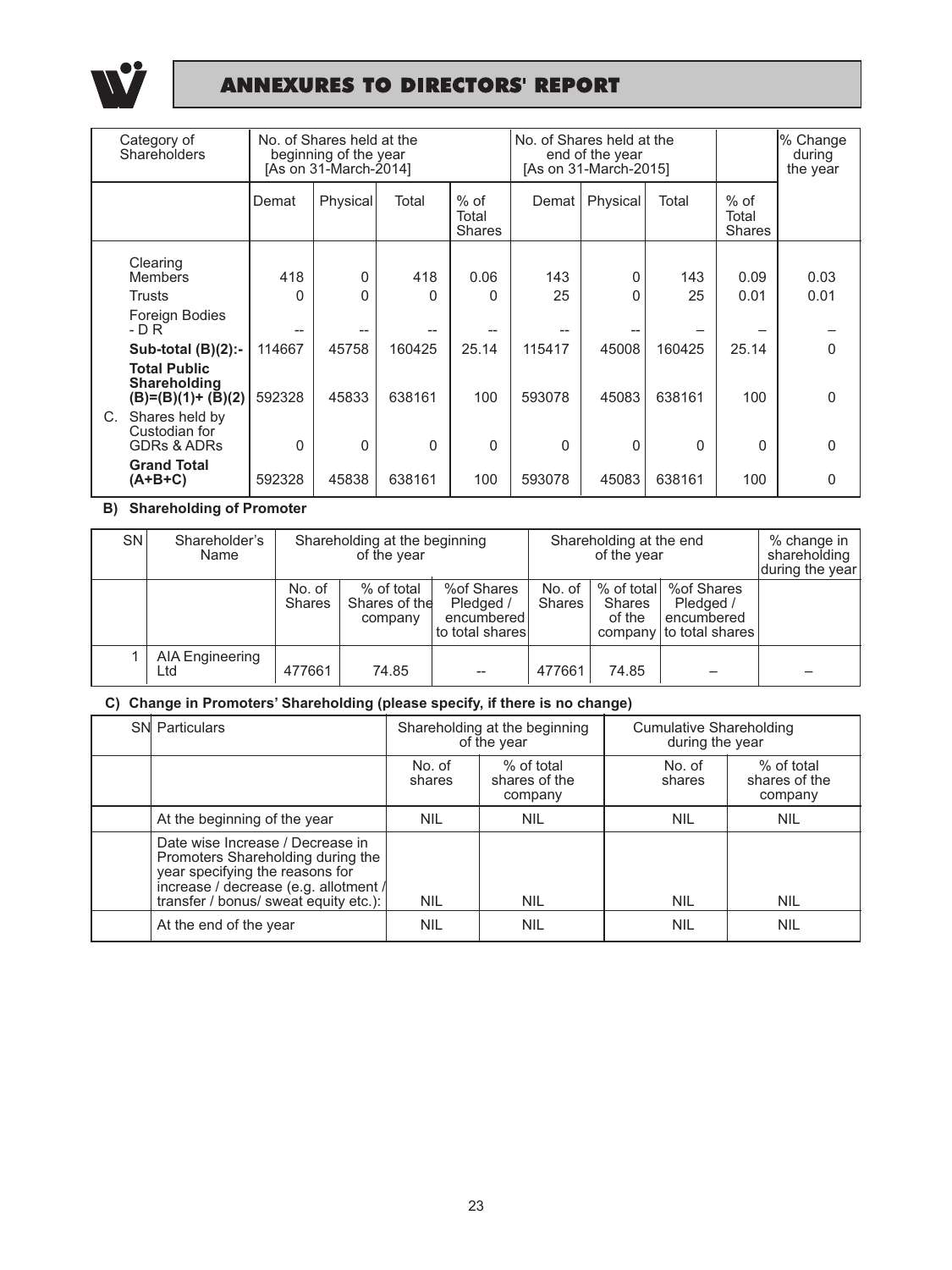

# **D) Shareholding Pattern of top ten Shareholders:**

| SI<br>No. | Name of the<br>Shareholders                  |                  | Change in Shareholding<br>during the<br>beginning<br>of the year<br>year |                                       | Shareholding at the                    |                  | Shareholding at the<br>end of the year<br>as on 31.03.2015 |
|-----------|----------------------------------------------|------------------|--------------------------------------------------------------------------|---------------------------------------|----------------------------------------|------------------|------------------------------------------------------------|
|           |                                              | No. of<br>shares | % of total<br>shares of the<br>company                                   | No. of<br>shares                      | % of total<br>shares of the<br>company | No. of<br>shares | % of total<br>shares of<br>the company                     |
| 1         | Ashish Navnitlal Shah                        | 16204            | 2.54                                                                     | (262)                                 | (0.04)                                 | 15942            | 2.50                                                       |
| 2         | Dipak Kanayalal Shah                         | 9000             | 1.41                                                                     | (550)                                 | (0.09)                                 | 8450             | 1.32                                                       |
| 3         | Vikramkumar<br>Rameshchandra Shah            | 2361             | 0.37                                                                     | 4139                                  | 0.64                                   | 6500             | 1.01                                                       |
| 4         | Amit Bhutra                                  |                  |                                                                          | $\hspace{0.05cm}$ – $\hspace{0.05cm}$ |                                        | 5472             | 0.85                                                       |
| 5         | Shah Yogesh Indravadan                       | 3550             | 0.56                                                                     | $\hspace{0.05cm}$ – $\hspace{0.05cm}$ | $-$                                    | 3550             | 0.56                                                       |
| 6         | Amit Bhutra                                  | $-$              |                                                                          | $-$                                   |                                        | 1380             | 0.21                                                       |
| 7         | Shree Harivansh<br><b>Securities Pvt Ltd</b> | 1745             | 0.27                                                                     | (532)                                 | (0.08)                                 | 1213             | 0.19                                                       |
| 8         | Hasmukh Ravji Savla                          | 1200             | 0.18                                                                     | $\qquad \qquad -$                     |                                        | 1200             | 0.18                                                       |
| 9         | Shah Ashish Navnitlal                        | $- -$            |                                                                          | $-$                                   |                                        | 1111             | 0.17                                                       |
| 10        | <b>Shree Naman Securities</b><br>& Finance   | $- -$            |                                                                          | $- -$                                 |                                        | 1105             | 0.17                                                       |

(Other than Directors, Promoters and Holders of GDRs and ADRs):

# **E) Shareholding of Directors and Key Managerial Personnel:**

| SI.No. | Shareholding of each Directors and<br>each Key Managerial Personnel                                                                                                                     | Shareholding at the<br>beginning of the<br>year         |            | Cumulative Shareholding<br>during the<br>year |                                        |
|--------|-----------------------------------------------------------------------------------------------------------------------------------------------------------------------------------------|---------------------------------------------------------|------------|-----------------------------------------------|----------------------------------------|
|        |                                                                                                                                                                                         | No. of shares<br>% of total<br>shares of the<br>company |            | No. of shares                                 | % of total<br>shares of the<br>company |
|        | At the beginning of the year                                                                                                                                                            | <b>NIL</b>                                              | <b>NIL</b> | NIL                                           | <b>NIL</b>                             |
|        | Date wise Increase / Decrease in<br>Promoters Shareholding during the<br>year specifying the reasons for<br>increase /decrease (e.g. allotment<br>transfer / bonus/ sweat equity etc.): | <b>NIL</b>                                              | <b>NIL</b> | NIL                                           | <b>NIL</b>                             |
|        | At the end of the year                                                                                                                                                                  | NIL                                                     | <b>NIL</b> | <b>NIL</b>                                    | <b>NIL</b>                             |

### **V) INDEBTEDNESS -Indebtedness of the Company including interest outstanding/accrued but not due for payment.**

|      |                                                        | Secured Loans<br>excluding deposits | Unsecured<br>Loans | Deposits | Total<br>Indebtedness |
|------|--------------------------------------------------------|-------------------------------------|--------------------|----------|-----------------------|
|      | Indebtedness at the beginning of<br>the financial year |                                     |                    |          |                       |
| i)   | <b>Principal Amount</b>                                | 3,25,00,000                         |                    |          | 3,25,00,000           |
| ii)  | Interest due but not paid                              |                                     |                    |          |                       |
| iii) | Interest accrued but not due                           |                                     |                    |          |                       |
|      | Total (i+ii+iii)                                       | 3,25,00,000                         |                    | --       | 3,25,00,000           |
|      | Change in Indebtedness during<br>the financial year    |                                     |                    |          |                       |
|      | * Addition                                             | 5,80,28,049                         |                    | --       | 5,80,28,049           |
|      | * Reduction                                            |                                     |                    |          |                       |
|      | Net Change                                             | 5,80,28,049                         |                    |          | 5,80,28,049           |
|      | Indebtedness at the end of the<br>financial year       |                                     |                    |          |                       |
| i)   | <b>Principal Amount</b>                                | 9,05,28,049                         |                    |          | 9,05,28,049           |
| ii)  | Interest due but not paid                              |                                     |                    |          |                       |
| iii) | Interest accrued but not due                           |                                     |                    |          |                       |
|      | Total (i+ii+iii)                                       | 9,05,28,049                         |                    |          | 9,05,28,049           |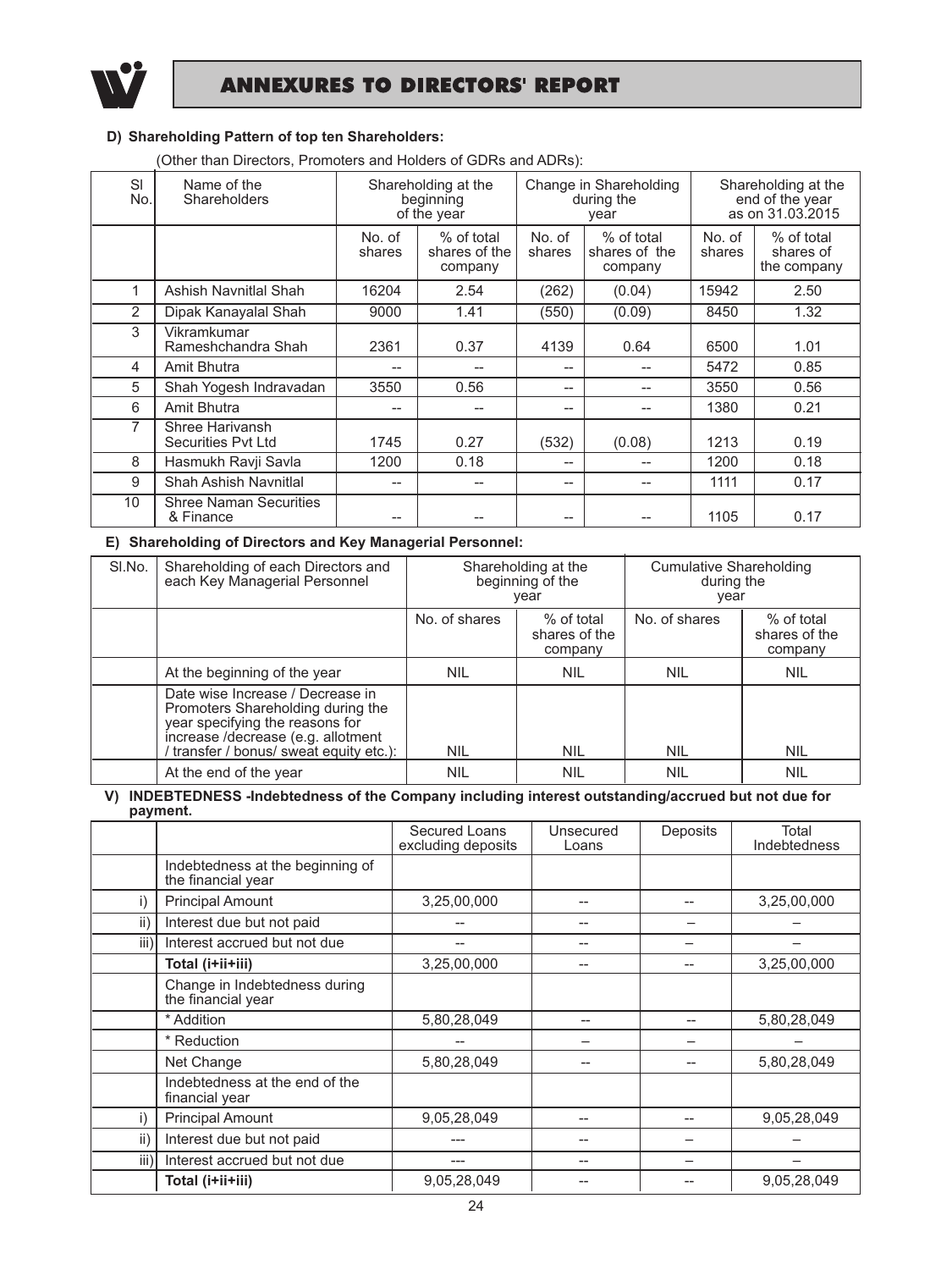

# **VI. REMUNERATION OF DIRECTORS AND KEY MANAGERIAL PERSONNEL**

# **A. Remuneration to Managing Director, Whole-time Directors and/or Manager:**

| 1<br>Gross salary<br>(a) Salary as per provisions<br>contained in section 17(1) of the<br>Income-tax Act, 1961<br>$\overline{\phantom{a}}$<br>$-$<br>--<br>--<br>--<br>(b) Value of perquisites u/s 17<br>(2) Income-tax Act, 1961<br>--<br>--<br>(c) Profits in lieu of salary under<br>section 17(3) Income- tax Act, 1961<br>$\qquad \qquad -$<br>--<br>--<br>$\overline{2}$<br><b>Stock Option</b><br>$-$<br>$-$<br>$\overline{\phantom{0}}$<br>--<br>$\overline{3}$<br><b>Sweat Equity</b><br>$-$<br>$\overline{4}$<br>Commission<br>- as % of profit<br>- others, specify<br>$-$<br>$\overline{\phantom{0}}$<br>--<br>$\overline{\phantom{0}}$<br>Others, please specify<br>5<br>$-$<br>--<br>Total (A)<br>$\overline{\phantom{0}}$<br>$\overline{\phantom{0}}$<br>$-$<br>$\overline{\phantom{a}}$<br>$\equiv$<br><b>B.</b><br>Remuneration to other directors<br>SN.<br>Name of Directors<br><b>Total Amount</b><br><b>Particulars of Remuneration</b><br>₹. In Lacs<br>Independent Directors - Non -<br>Pradip <sub>R</sub><br>D.P.<br>Ashok A.<br>Sanjay .S.<br>A<br>Rajendra<br>Executive<br>Dhanuka Nichani<br>shah<br>S. Shah<br>Majamudar<br>1<br>Gross salary<br>(a) Salary as per provisions | SN. | <b>Particulars of Remuneration</b> | Name of MD/WTD/ Manager |  |  | <b>Total Amount</b> |  |
|-------------------------------------------------------------------------------------------------------------------------------------------------------------------------------------------------------------------------------------------------------------------------------------------------------------------------------------------------------------------------------------------------------------------------------------------------------------------------------------------------------------------------------------------------------------------------------------------------------------------------------------------------------------------------------------------------------------------------------------------------------------------------------------------------------------------------------------------------------------------------------------------------------------------------------------------------------------------------------------------------------------------------------------------------------------------------------------------------------------------------------------------------------------------------------------------------------------|-----|------------------------------------|-------------------------|--|--|---------------------|--|
|                                                                                                                                                                                                                                                                                                                                                                                                                                                                                                                                                                                                                                                                                                                                                                                                                                                                                                                                                                                                                                                                                                                                                                                                             |     |                                    |                         |  |  |                     |  |
|                                                                                                                                                                                                                                                                                                                                                                                                                                                                                                                                                                                                                                                                                                                                                                                                                                                                                                                                                                                                                                                                                                                                                                                                             |     |                                    |                         |  |  |                     |  |
|                                                                                                                                                                                                                                                                                                                                                                                                                                                                                                                                                                                                                                                                                                                                                                                                                                                                                                                                                                                                                                                                                                                                                                                                             |     |                                    |                         |  |  |                     |  |
|                                                                                                                                                                                                                                                                                                                                                                                                                                                                                                                                                                                                                                                                                                                                                                                                                                                                                                                                                                                                                                                                                                                                                                                                             |     |                                    |                         |  |  |                     |  |
|                                                                                                                                                                                                                                                                                                                                                                                                                                                                                                                                                                                                                                                                                                                                                                                                                                                                                                                                                                                                                                                                                                                                                                                                             |     |                                    |                         |  |  |                     |  |
|                                                                                                                                                                                                                                                                                                                                                                                                                                                                                                                                                                                                                                                                                                                                                                                                                                                                                                                                                                                                                                                                                                                                                                                                             |     |                                    |                         |  |  |                     |  |
|                                                                                                                                                                                                                                                                                                                                                                                                                                                                                                                                                                                                                                                                                                                                                                                                                                                                                                                                                                                                                                                                                                                                                                                                             |     |                                    |                         |  |  |                     |  |
|                                                                                                                                                                                                                                                                                                                                                                                                                                                                                                                                                                                                                                                                                                                                                                                                                                                                                                                                                                                                                                                                                                                                                                                                             |     |                                    |                         |  |  |                     |  |
|                                                                                                                                                                                                                                                                                                                                                                                                                                                                                                                                                                                                                                                                                                                                                                                                                                                                                                                                                                                                                                                                                                                                                                                                             |     |                                    |                         |  |  |                     |  |
|                                                                                                                                                                                                                                                                                                                                                                                                                                                                                                                                                                                                                                                                                                                                                                                                                                                                                                                                                                                                                                                                                                                                                                                                             |     |                                    |                         |  |  |                     |  |
|                                                                                                                                                                                                                                                                                                                                                                                                                                                                                                                                                                                                                                                                                                                                                                                                                                                                                                                                                                                                                                                                                                                                                                                                             |     |                                    |                         |  |  |                     |  |
|                                                                                                                                                                                                                                                                                                                                                                                                                                                                                                                                                                                                                                                                                                                                                                                                                                                                                                                                                                                                                                                                                                                                                                                                             |     |                                    |                         |  |  |                     |  |
|                                                                                                                                                                                                                                                                                                                                                                                                                                                                                                                                                                                                                                                                                                                                                                                                                                                                                                                                                                                                                                                                                                                                                                                                             |     |                                    |                         |  |  |                     |  |
|                                                                                                                                                                                                                                                                                                                                                                                                                                                                                                                                                                                                                                                                                                                                                                                                                                                                                                                                                                                                                                                                                                                                                                                                             |     |                                    |                         |  |  |                     |  |
|                                                                                                                                                                                                                                                                                                                                                                                                                                                                                                                                                                                                                                                                                                                                                                                                                                                                                                                                                                                                                                                                                                                                                                                                             |     |                                    |                         |  |  |                     |  |
|                                                                                                                                                                                                                                                                                                                                                                                                                                                                                                                                                                                                                                                                                                                                                                                                                                                                                                                                                                                                                                                                                                                                                                                                             |     |                                    |                         |  |  |                     |  |
|                                                                                                                                                                                                                                                                                                                                                                                                                                                                                                                                                                                                                                                                                                                                                                                                                                                                                                                                                                                                                                                                                                                                                                                                             |     |                                    |                         |  |  |                     |  |
| contained in section 17(1) of the<br>Income-tax Act, 1961<br>$-$<br>--                                                                                                                                                                                                                                                                                                                                                                                                                                                                                                                                                                                                                                                                                                                                                                                                                                                                                                                                                                                                                                                                                                                                      |     |                                    |                         |  |  |                     |  |
| (b) Value of perquisites u/s 17<br>(2) Income-tax Act, 1961<br>$-$<br>--<br>$-$<br>--                                                                                                                                                                                                                                                                                                                                                                                                                                                                                                                                                                                                                                                                                                                                                                                                                                                                                                                                                                                                                                                                                                                       |     |                                    |                         |  |  |                     |  |
| (c) Profits in lieu of salary under<br>section 17(3) Income- tax Act, 1961<br>--<br>--                                                                                                                                                                                                                                                                                                                                                                                                                                                                                                                                                                                                                                                                                                                                                                                                                                                                                                                                                                                                                                                                                                                      |     |                                    |                         |  |  |                     |  |
| $\overline{2}$<br><b>Stock Option</b><br>$=$<br>$\overline{a}$<br>$\overline{a}$<br>$\overline{\phantom{0}}$                                                                                                                                                                                                                                                                                                                                                                                                                                                                                                                                                                                                                                                                                                                                                                                                                                                                                                                                                                                                                                                                                                |     |                                    |                         |  |  |                     |  |
| 3<br><b>Sweat Equity</b><br>$-$<br>$\overline{\phantom{a}}$<br>-<br>—                                                                                                                                                                                                                                                                                                                                                                                                                                                                                                                                                                                                                                                                                                                                                                                                                                                                                                                                                                                                                                                                                                                                       |     |                                    |                         |  |  |                     |  |
| $\overline{4}$<br>Commission                                                                                                                                                                                                                                                                                                                                                                                                                                                                                                                                                                                                                                                                                                                                                                                                                                                                                                                                                                                                                                                                                                                                                                                |     |                                    |                         |  |  |                     |  |
| - as % of profit                                                                                                                                                                                                                                                                                                                                                                                                                                                                                                                                                                                                                                                                                                                                                                                                                                                                                                                                                                                                                                                                                                                                                                                            |     |                                    |                         |  |  |                     |  |
| - others, specify<br>$\overline{a}$<br>$\overline{\phantom{a}}$<br>$\overline{\phantom{0}}$<br>$\overline{\phantom{a}}$                                                                                                                                                                                                                                                                                                                                                                                                                                                                                                                                                                                                                                                                                                                                                                                                                                                                                                                                                                                                                                                                                     |     |                                    |                         |  |  |                     |  |
| <b>Others-Sitting Fees</b><br>0.20<br>5<br>0.60<br>0.60<br>0.05<br>0.05<br>1.50                                                                                                                                                                                                                                                                                                                                                                                                                                                                                                                                                                                                                                                                                                                                                                                                                                                                                                                                                                                                                                                                                                                             |     |                                    |                         |  |  |                     |  |
| 0.60<br>0.20<br>0.05<br>1.50<br>Total (A)<br>0.60<br>0.05                                                                                                                                                                                                                                                                                                                                                                                                                                                                                                                                                                                                                                                                                                                                                                                                                                                                                                                                                                                                                                                                                                                                                   |     |                                    |                         |  |  |                     |  |
|                                                                                                                                                                                                                                                                                                                                                                                                                                                                                                                                                                                                                                                                                                                                                                                                                                                                                                                                                                                                                                                                                                                                                                                                             |     |                                    |                         |  |  |                     |  |
| B<br>Non-Executive - Non - Independent<br><b>Bhadresh</b><br>Vinod<br>Komal<br><b>Directors</b><br>K Shah<br>Narain<br>S.Maj<br>mudar                                                                                                                                                                                                                                                                                                                                                                                                                                                                                                                                                                                                                                                                                                                                                                                                                                                                                                                                                                                                                                                                       |     |                                    |                         |  |  |                     |  |
| $\mathbf{1}$<br>Gross salary                                                                                                                                                                                                                                                                                                                                                                                                                                                                                                                                                                                                                                                                                                                                                                                                                                                                                                                                                                                                                                                                                                                                                                                |     |                                    |                         |  |  |                     |  |
| (a) Salary as per provisions<br>contained in section 17(1) of the<br>Income-tax Act, 1961<br>$-$<br>--<br>$\overline{\phantom{a}}$<br>--<br>--                                                                                                                                                                                                                                                                                                                                                                                                                                                                                                                                                                                                                                                                                                                                                                                                                                                                                                                                                                                                                                                              |     |                                    |                         |  |  |                     |  |
| (b) Value of perquisites u/s 17<br>(2) Income-tax Act, 1961<br>--<br>--<br>--<br>--<br>$\overline{a}$                                                                                                                                                                                                                                                                                                                                                                                                                                                                                                                                                                                                                                                                                                                                                                                                                                                                                                                                                                                                                                                                                                       |     |                                    |                         |  |  |                     |  |
| (c) Profits in lieu of salary under<br>section 17(3) Income- tax Act, 1961<br>$-$<br>$\overline{\phantom{a}}$<br>$\overline{\phantom{a}}$<br>--<br>$\overline{\phantom{a}}$                                                                                                                                                                                                                                                                                                                                                                                                                                                                                                                                                                                                                                                                                                                                                                                                                                                                                                                                                                                                                                 |     |                                    |                         |  |  |                     |  |
| $\overline{2}$<br><b>Stock Option</b><br>$-$<br>$-$<br>$-$                                                                                                                                                                                                                                                                                                                                                                                                                                                                                                                                                                                                                                                                                                                                                                                                                                                                                                                                                                                                                                                                                                                                                  |     |                                    |                         |  |  |                     |  |
| $\overline{3}$<br><b>Sweat Equity</b><br>$-$<br>$\overline{\phantom{a}}$                                                                                                                                                                                                                                                                                                                                                                                                                                                                                                                                                                                                                                                                                                                                                                                                                                                                                                                                                                                                                                                                                                                                    |     |                                    |                         |  |  |                     |  |
| $\overline{4}$<br>Commission                                                                                                                                                                                                                                                                                                                                                                                                                                                                                                                                                                                                                                                                                                                                                                                                                                                                                                                                                                                                                                                                                                                                                                                |     |                                    |                         |  |  |                     |  |
| - as % of profit                                                                                                                                                                                                                                                                                                                                                                                                                                                                                                                                                                                                                                                                                                                                                                                                                                                                                                                                                                                                                                                                                                                                                                                            |     |                                    |                         |  |  |                     |  |
| - others, specify<br>$\overline{\phantom{a}}$<br>$\overline{\phantom{a}}$<br>$\overline{\phantom{0}}$<br>$\overline{\phantom{0}}$<br>$\overline{\phantom{0}}$                                                                                                                                                                                                                                                                                                                                                                                                                                                                                                                                                                                                                                                                                                                                                                                                                                                                                                                                                                                                                                               |     |                                    |                         |  |  |                     |  |
| Others - Sitting Fees<br>0.40<br>0.80<br>5<br>0.40<br>$\qquad \qquad -$<br>$\overline{\phantom{0}}$<br>—                                                                                                                                                                                                                                                                                                                                                                                                                                                                                                                                                                                                                                                                                                                                                                                                                                                                                                                                                                                                                                                                                                    |     |                                    |                         |  |  |                     |  |
| - Profession Fees<br>1.20<br>1.20<br>$\overline{a}$<br>$\overline{\phantom{a}}$<br>$\overline{\phantom{0}}$<br>$\sim$                                                                                                                                                                                                                                                                                                                                                                                                                                                                                                                                                                                                                                                                                                                                                                                                                                                                                                                                                                                                                                                                                       |     |                                    |                         |  |  |                     |  |
| Total (B)<br>0.40<br>1.60<br>2.00<br>$\overline{\phantom{0}}$<br>$\overline{\phantom{0}}$<br>—                                                                                                                                                                                                                                                                                                                                                                                                                                                                                                                                                                                                                                                                                                                                                                                                                                                                                                                                                                                                                                                                                                              |     |                                    |                         |  |  |                     |  |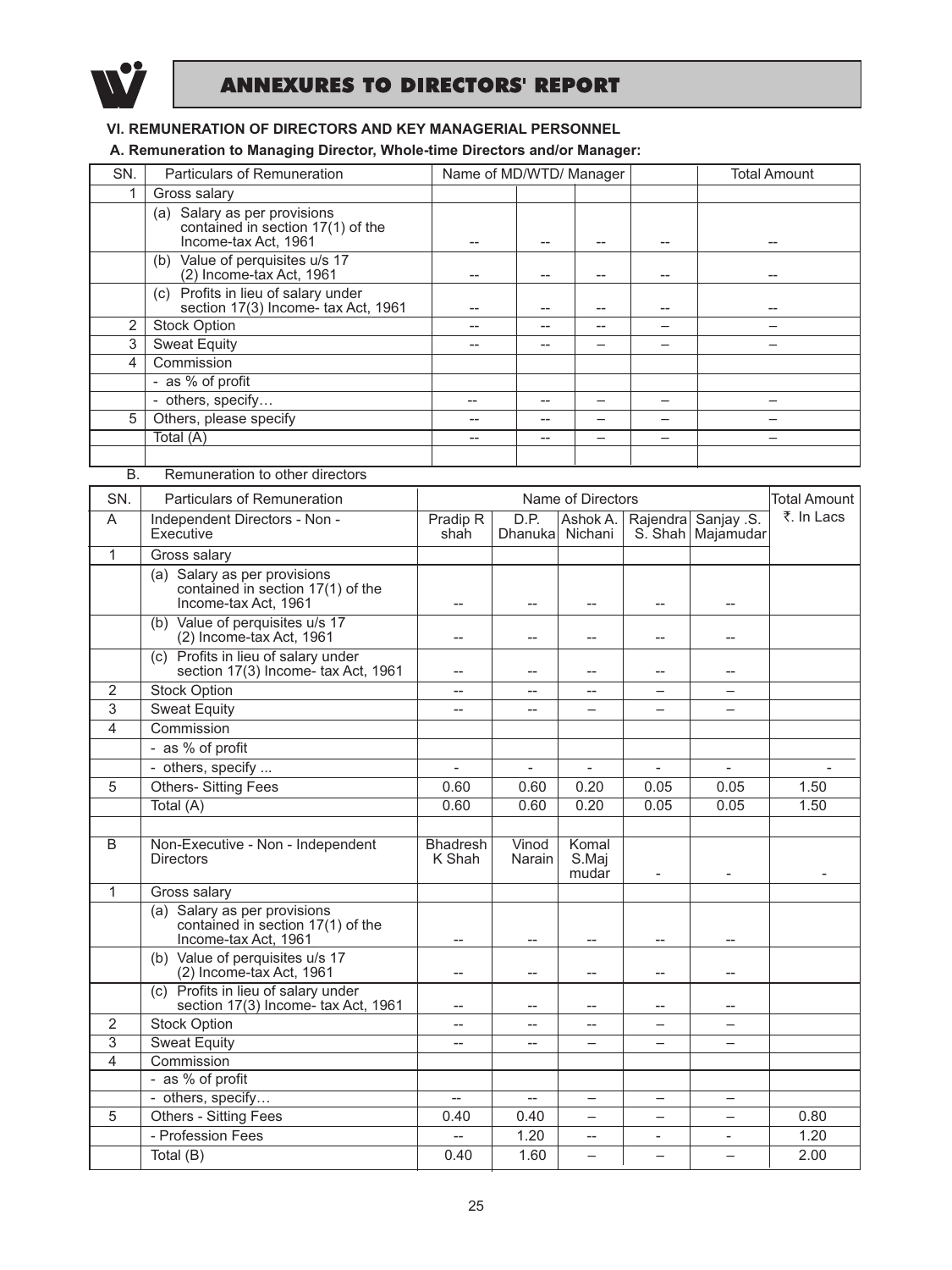

# **C. REMUNERATION TO KEY MANAGERIAL PERSONNEL OTHER THAN MD/MANAGER/WTD**

| <b>SN</b> | Particulars of Remuneration                                                            |       |           | Key Managerial Personnel | ₹. In Lacs |
|-----------|----------------------------------------------------------------------------------------|-------|-----------|--------------------------|------------|
|           |                                                                                        | CEO   | <b>CS</b> | <b>CFO</b>               | Total      |
| 1         | Gross salary                                                                           |       |           |                          |            |
|           | (a) Salary as per provisions contained<br>in section 17(1) of the Income-tax Act, 1961 | 17.25 | --        | 13.76                    | 31.01      |
|           | (b) Value of perquisites u/s 17(2)<br>Income-tax Act, 1961                             | 1.66  |           | 2.21                     | 3.87       |
|           | (c) Profits in lieu of salary under section 17(3)<br>Income-tax Act, 1961              | --    |           |                          |            |
| 2         | <b>Stock Option</b>                                                                    | --    | $ -$      |                          |            |
| 3         | <b>Sweat Equity</b>                                                                    | --    |           |                          |            |
| 4         | Commission                                                                             | --    |           |                          |            |
|           | - as % of profit                                                                       | --    |           |                          |            |
|           | others, specify                                                                        | --    |           |                          |            |
| 5         | Others, please specify                                                                 | --    | $ -$      |                          |            |
|           | Total                                                                                  | 18.91 |           | 15.97                    | 34.88      |

# **VII. PENALTIES / PUNISHMENT/ COMPOUNDING OF OFFENCES:**

|           | <b>Type</b>                         | Section of the<br>Companies Act | <b>Brief</b><br>Description | Details of<br>Penalty /<br>Punishment/<br>Compounding fees<br>imposed | Authority<br>[RD / NCLT/<br>COURT] | Appeal made,<br>if any (give<br>Details) |
|-----------|-------------------------------------|---------------------------------|-----------------------------|-----------------------------------------------------------------------|------------------------------------|------------------------------------------|
| А.        | <b>COMPANY</b>                      |                                 |                             |                                                                       |                                    |                                          |
|           | Penalty                             |                                 |                             |                                                                       |                                    |                                          |
|           | Punishment                          |                                 |                             |                                                                       |                                    |                                          |
|           | Compounding                         |                                 |                             |                                                                       |                                    |                                          |
| <b>B.</b> | <b>DIRECTORS</b>                    |                                 |                             |                                                                       |                                    |                                          |
|           | Penalty                             |                                 |                             |                                                                       |                                    |                                          |
|           | Punishment                          |                                 |                             |                                                                       |                                    |                                          |
|           | Compounding                         |                                 |                             |                                                                       |                                    |                                          |
| C.        | OTHER OFFICERS<br><b>IN DEFAULT</b> |                                 |                             |                                                                       |                                    |                                          |
|           | Penalty                             |                                 |                             |                                                                       |                                    |                                          |
|           | Punishment                          |                                 |                             |                                                                       |                                    |                                          |
|           | Compounding                         |                                 |                             |                                                                       |                                    |                                          |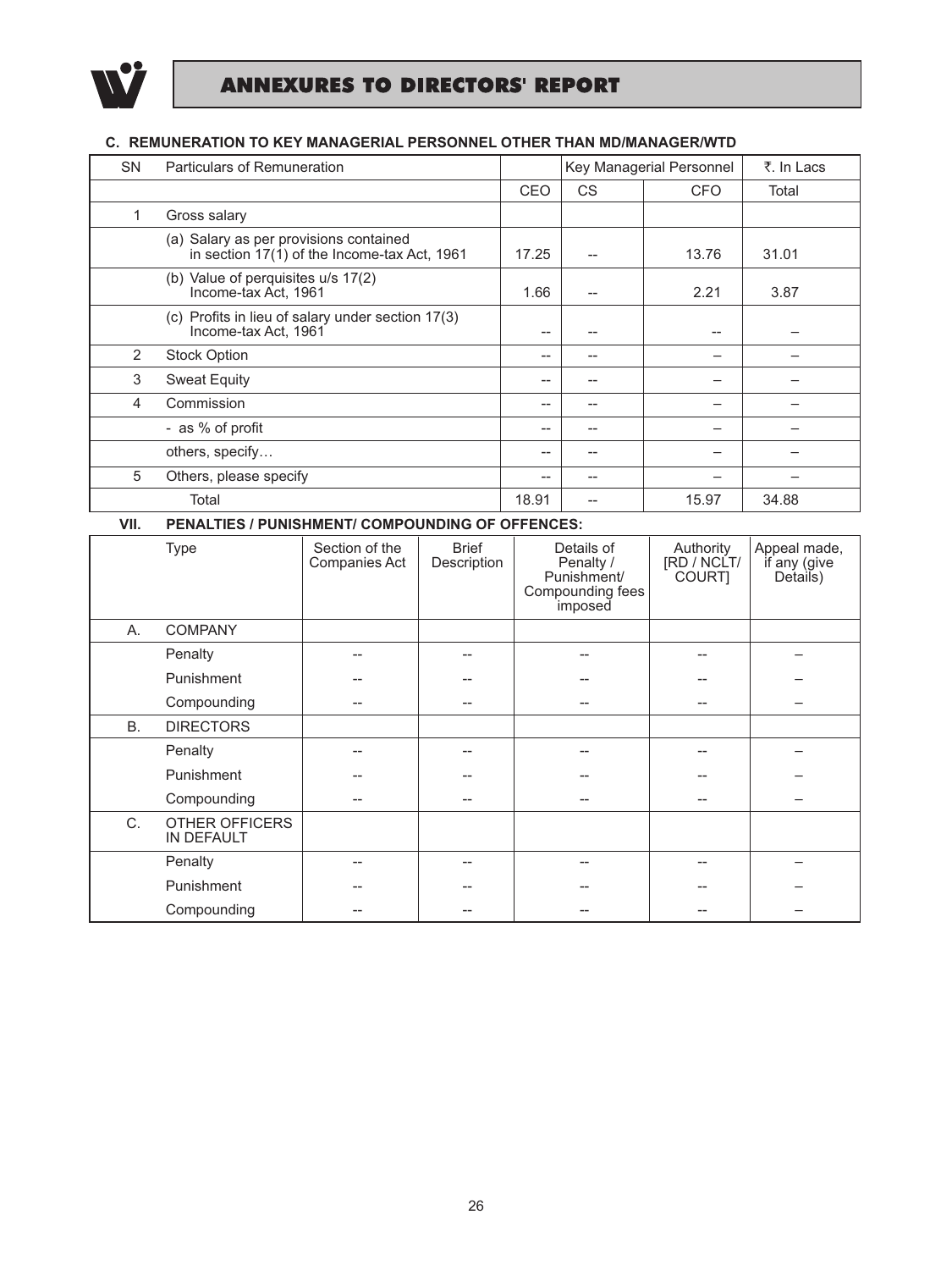

# **REPORT ON CORPORATE GOVERNANCE**

# **REPORT ON CORPORATE GOVERNANCE**

Our corporate governance philosophy:

The Company's philosophy on Corporate Governance aims at assisting the management of the Company in the efficient conduct of the business and in meeting its responsibilities to all the stakeholders. The Company always strives to achieve optimum performance at all levels by adhering to good Corporate Governance practices, such as:

- Fair and transparent business practices.
- Effective management control by Board.
- Adequate representation of Promoters and Independent Directors on the Board.
- Monitoring of executive performance by the Board.
- Compliance of all applicable laws.
- Transparent and timely disclosure of financial and management information.

The Company's corporate governance philosophy has been further strengthened through the Model Code of Conduct for the Directors /Designated Employees of the Company for prevention of Insider Trading. The said Code of Conduct for prevention of the Insider Trading has also been amended from time to time in line with the amended Securities and Exchange Board of India (SEBI) Prevention of Insider Trading Regulations in this regard.

We take pleasure in reporting that your Company has complied in all respects with the features of Corporate Governance specified in Clause 49 of the ListingAgreement.

## **BOARD OF DIRECTORS:**

### **(A) Composition of the Board:**

The Composition of the Board of Directors, with reference to the number of Executive and Non-Executive Directors, meets the requirement of Code of Corporate Governance. The Board is headed by the Non-Executive Director as Chairman, Mr. Vinod Narain. The present strength of the Board of Directors is 8 which include 3 Non-Executive –Promoter, Directors and Non-Independent Directors, 5 Non-Executive Independent Directors in terms of Clause – II (A) of Clause 49 of the Listing Agreement and Section 149 of the Companies Act, 2013. Board represents a balance mix of professionalism, knowledge and expertise.

Pursuant to the provisions of Section 149 (3) of the Companies Act, 2013 and Clause 49 of the Listing Agreement as amended from time to time, Mrs. Khushali Samip Solanki is the Woman Director (Non-Executive – Non-Independent) on the Board.

### **Details of Board Meetings:**

The Board of Directors oversees management performance so as to ensure that the Company adheres to the highest standards of Corporate Governance. The Board provides leadership and guidance to the management and evaluates the effectiveness of management policies. Board meeting dates are finalized in consultation with all the directors and agenda of the board meeting are circulated well in advance before the date of the meeting. Board members express opinions and bring up matters for discussions at the meetings. Copies of minutes of the various Committees of the Board, minutes of Board meetings of the company and Compliance Report in respect of various laws and regulations applicable to the company are tabled at Board meeting.

The Board periodically reviews the items required to be placed before and in particular reviews and approves quarterly / half yearly un-audited financial statements and the audited annual financial statements, business plans, annual budgets and capital expenditure. The Agenda for the Board Meetings covers items set out as guidelines in Clause 49 of the Listing Agreement to the extent these are relevant and applicable. All agenda items are supported by the relevant information, documents and presentations to enable the Board to take informed decisions.

During the year, four Board meeting were held on 29th April, 2014, 28th July, 2014, 01st November, 2014 and 21st January 2015. The Company held one Board Meeting in each quarter and the gap between any two Board Meetings was not more than one hundred twenty days as prescribed under the Listing Agreement and section 173(1) of the Companies Act 2013. Details of the Directors, their positions, attendance record at Board meetings and last Annual General Meeting (AGM), other Directorships (excluding Private Limited, Foreign Companies and Alternate Directorships) and the Memberships / Chairmanships of Board Committees other than your Company as on 31st March, 2015 are as follows: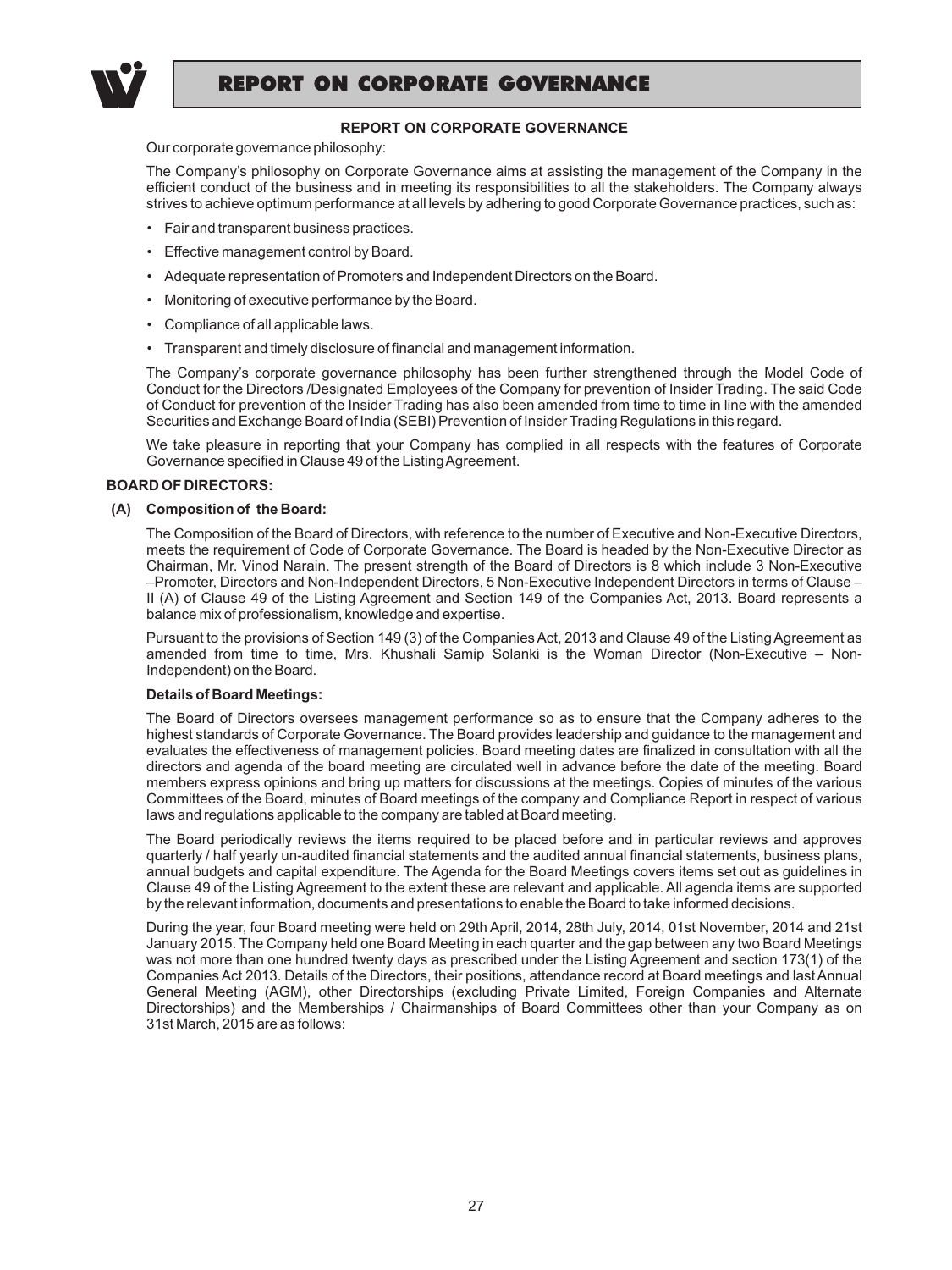

| Name of the<br>Director                                         | Category                           | Number of<br><b>Board</b><br>meetings<br>attended<br>during<br>the year<br>2014-15 | Attendance<br>at the last<br>AGM held on<br>10 <sub>th</sub><br>September<br>2014 | Number of<br>Number of<br>Directorships in<br>Committee<br>other public<br>positions held in<br>Companies<br>other public<br>companies |                | Sitting<br>Fees paid<br>for Board<br>and<br>Committee<br>Meetings<br>₹ in Lacs |                          |      |
|-----------------------------------------------------------------|------------------------------------|------------------------------------------------------------------------------------|-----------------------------------------------------------------------------------|----------------------------------------------------------------------------------------------------------------------------------------|----------------|--------------------------------------------------------------------------------|--------------------------|------|
|                                                                 |                                    |                                                                                    |                                                                                   | Member                                                                                                                                 | Chairman       | Memberl                                                                        | Chairman                 |      |
| Mr. Vinod Narain<br>Chairman                                    | Non Executive &<br>NonIndependent  | $\overline{4}$                                                                     | Yes                                                                               |                                                                                                                                        | $\overline{a}$ | $\blacksquare$                                                                 |                          | 0.40 |
| Mr. D.P.<br><b>Dhanuka</b>                                      | Non Executive<br>Independent       | 4                                                                                  | Yes                                                                               | 1                                                                                                                                      | $\overline{a}$ | $\overline{\phantom{a}}$                                                       |                          | 0.60 |
| Mr. Bhadresh<br>K. Shah - Promoter<br><b>Director</b>           | Non Executive &<br>Non Independent | $\overline{4}$                                                                     | Yes                                                                               | 1                                                                                                                                      | $\overline{a}$ | $\overline{\phantom{a}}$                                                       |                          | 0.40 |
| Mr. Sanjay<br>S. Majmudar                                       | Non Executive<br>Independent       | 1                                                                                  | <b>No</b>                                                                         | 5                                                                                                                                      | ۰              | 3                                                                              | 1                        | 0.05 |
| Mr.Rajendra<br>S.Shah                                           | Non Executive<br>Independent       | 1                                                                                  | <b>No</b>                                                                         | 4                                                                                                                                      | 1              | 1                                                                              | 0                        | 0.05 |
| Mr.Pradip<br>R.Shah                                             | Non-Executive<br>Independent       | 4                                                                                  | Yes                                                                               |                                                                                                                                        | -              | $\overline{\phantom{a}}$                                                       | $\overline{\phantom{0}}$ | 0.60 |
| Mr. Ashok<br>A. Nichani                                         | Non Executive<br>Independent       | 4                                                                                  | Yes                                                                               |                                                                                                                                        | $\overline{a}$ | $\overline{a}$                                                                 |                          | 0.20 |
| Mrs.Khushali<br>SamipSolanki<br>(From 15-04-2015)               | Non Executive &<br>Non Independent |                                                                                    | <b>No</b>                                                                         |                                                                                                                                        | $\overline{a}$ | $\overline{a}$                                                                 |                          |      |
| Mrs.Komal Shaival<br>Maimudar<br>(28-03-2015 to<br>$01-04-2015$ | Non Executive<br>Independent       |                                                                                    | No                                                                                |                                                                                                                                        |                |                                                                                |                          |      |

## **(B) Independent Directors'Compensation and Disclosures:**

Independent Directors' are paid sitting fees in accordance with the applicable laws, and no commission is paid. The Board of Directors at their meeting held on 05 /June/2006 had decided to pay ₹ 5,000 as sitting fees for attending board and other Committee Meetings. The details of the sitting fees paid are given in the table given under the heading board Meetings / Details of Board Meeting as mentioned above.

Role of Independent / Non-Independent – Non Executive Directors:

The Independent Directors / Non-Independent – Non-Executive Directors play an important role in the deliberations in Board Meetings and bring with them rich expertise in their respective fields.

### **(C) Information available to the members of the Board:**

All the information as specified in – Annexure – I (A) of Clause 49 of the Listing Agreement is provided to the Board of Directors. Information like businesses to be transacted at Board Meeting is submitted well in advance through electronic mail mode and agenda papers are submitted to them during the course of Board Meetings.

### **(D) Code of Conduct:**

Company's Board has laid down a Code of Conduct for all Board Members and Senior Management of the Company. The Code of Conduct is available on the website of the Company www.welcaststeels.com. All the Board Members and Senior Management Personnel have affirmed compliance of the Code of Conduct. A declaration signed by the Chief Executive officer to this effect is enclosed at the end of this report.

### **(E) Prohibition of Insider Trading:**

In Compliance with SEBI Regulation for prevention of Insider Trading, the Company has formed Model Code of Conduct of Insider Trading Regulations which is applicable to all the Directors, Officers and the Designated Employees of the Company who are expected to have access to the unpublished Price Sensitive information relating to the Company. The said Code lays down guidelines which advise them on procedures to be followed and disclosures to be made while dealing in the shares of the Company.

### **(F) VIGIL MECHANISM / WHISTLE BLOWER POLICY:**

In compliance with Section 177 of the Companies Act, 2013 and Clause 49 of the Listing Agreement, the Company has formulated a Vigil Mechanism / Whistle Blower Policy (Mechanism) for its stakeholders, Directors and Employees to report concerns about unethical behavior, actual or suspected fraud or violation of the Company's Code of Conduct policy.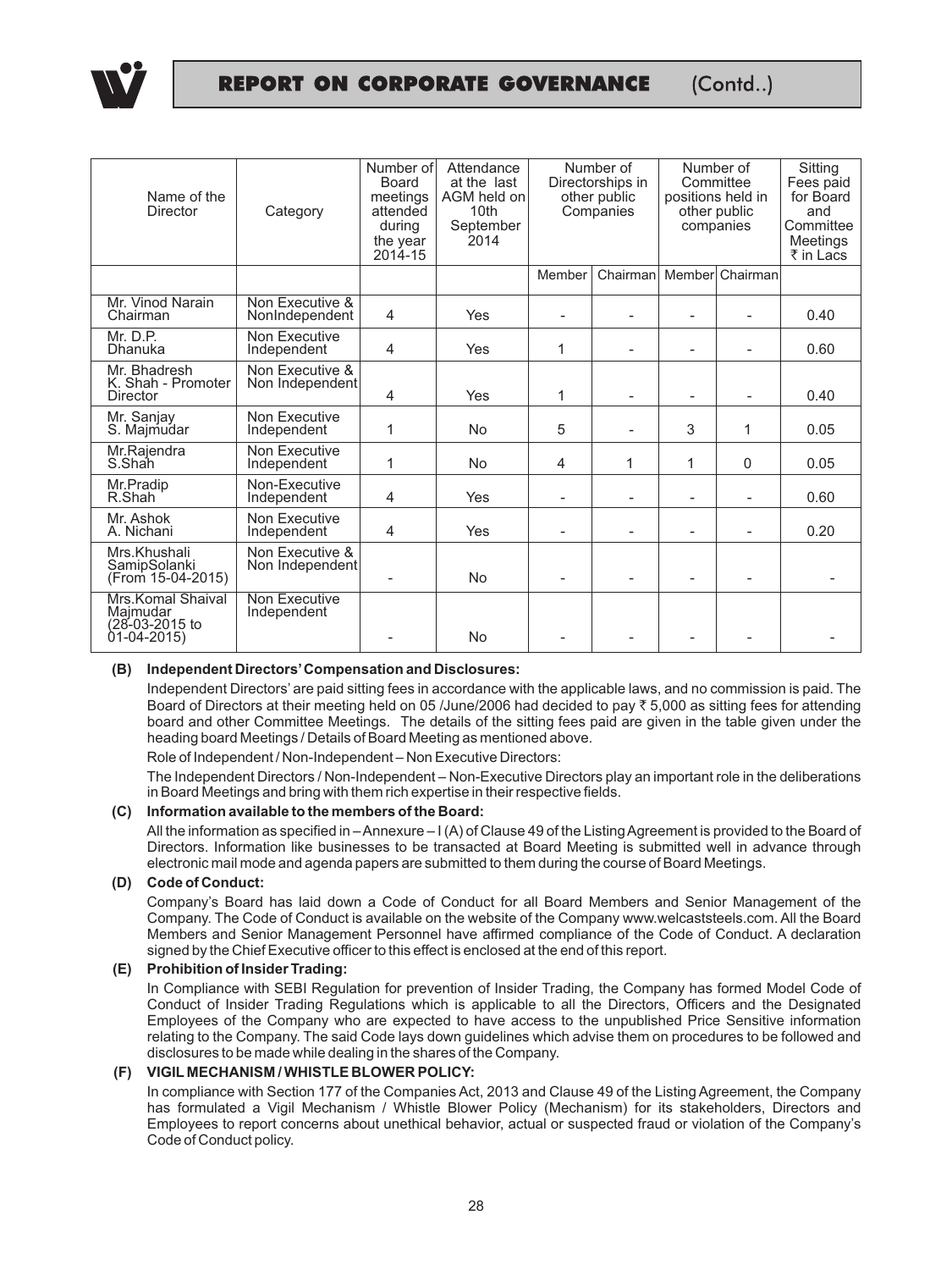

(Contd..)

This Mechanism also provides for adequate safeguards against victimization of Director (s) / Employee (s) / Stakeholders who avail of the mechanism and also provide for direct access to the Chairman of the Audit Committee.

The policy is available on the website of the Company www.welcaststeels.com. Any stakeholder comes across any instances of unethical matters; the same can be reported by sending an email to yashraj@welcaststeels.com.

# **(G) FAMILIARISATION PROGRAMME FOR INDEPENDENT DIRECTORS:**

In compliance with Clause 49 of the Listing Agreement, Company has a Familiarization Program for Independent Directors. At the time of appointment of a Director, a formal letter of appointment is issued which inter alia explains the role, function, duties and responsibilities expected of him as a Director of the Company.

The appointment letter also covers in detail the compliances required from the Director under the Companies Act, 2013 and Clause 49 of the Listing Agreement and other relevant regulations and his affirmation is availed with this respect.

The details of such Familiarisation Program has been disclosed at the website of the Company www.welcaststeels.com

## **II. COMMITTEES OF THE BOARD:**

The Company has Four Committees, namely:

- 1) Audit Committee
- 2) Stakeholders'Relationship Committee
- 3) Risk Management Committee
- 4) Nomination and Remuneration Committee

### **1) AUDIT COMMITTEE:**

As on 31st March, 2015, the Audit Committee comprise of 2 Independent Directors and 1 non independent director. Names of the members and the Chairman of the Committee as on 31st March, 2015 together with their attendance are given in the following table.

| Name of Director            | No. of Meetings | No. of Meetings attended |
|-----------------------------|-----------------|--------------------------|
| Mr. D.P. Dhanuka – Chairman |                 |                          |
| Mr. Bhadresh K.Shah         |                 |                          |
| Mr. Pradip R. Shah          |                 |                          |

During Financial Year 2014-15, four (4)Audit Committee meetings were held on 29thApril 2014, 28thJuly 2014, 01st November 2014, and 21st January 2015. Necessary quorum was present in all the meetings. The time gap between any two Audit committee meetings was not more than one hundred and twenty days. Mr. D.P.Dhanuka Chairman of the Audit Committee attended the last Annual General Meeting (AGM) of Shareholders of the Company. The Chief Executive officer, Chief Financial officer, Company Secretary, Sr. Manger Finance, Statutory Auditors and Internal Auditors are invited to attend the meetings of the Audit Committee. Company Secretary acts as the Secretary to the Committee as required by clause 49(III) (6) of the listing agreement. The Terms of Reference of the Audit Committee cover the matters specified for Audit Committee under Clause 49 of the Listing Agreement and Section 177 (1) of the CompaniesAct, 2013.

### **Brief description of terms of reference:**

- i) Supervision of the Company's financial reporting process.
- ii) Reviewing with the management, the financial results before placing them to the Board with a special emphasis on accounting policies and practices, internal controls, compliance with the accounting standards and other legal requirements concerning financial statements.
- iii) Reviewing the adequacy of internal control systems and internal audit functions including their policies, procedures, techniques and other regulatory requirements with the Statutory Auditors.
- iv) Reviewing the Company's financial and Risk Management policies.
- v) Recommending the appointment and removal of Statutory Auditors and reviewing their performance and remuneration.
- vi) Keeping watch on timely payment of Dividend to Shareholders, Creditors etc.
- vii) Reviewing of significant Related Party Transactions, if any.
- viii) Reviewing Management Discussion andAnalysis of financial condition and result of operations.
- ix) Reviewing the performance of the InternalAuditors and their appointment, removal and terms of remuneration.
- x) Recommend to the Board, the appointment of a Cost Auditor within the meaning of the Cost and Works Accountants Act, 1959 to conduct audit of cost records of the Company in compliance with the provisions of CompaniesAct, 2013 and rules made there under.

In addition to the above, the Committee reviews the Management Discussion and Analysis and management responses etc. TheAudit Committee supervises the Financial Reporting & Internal Control process and ensures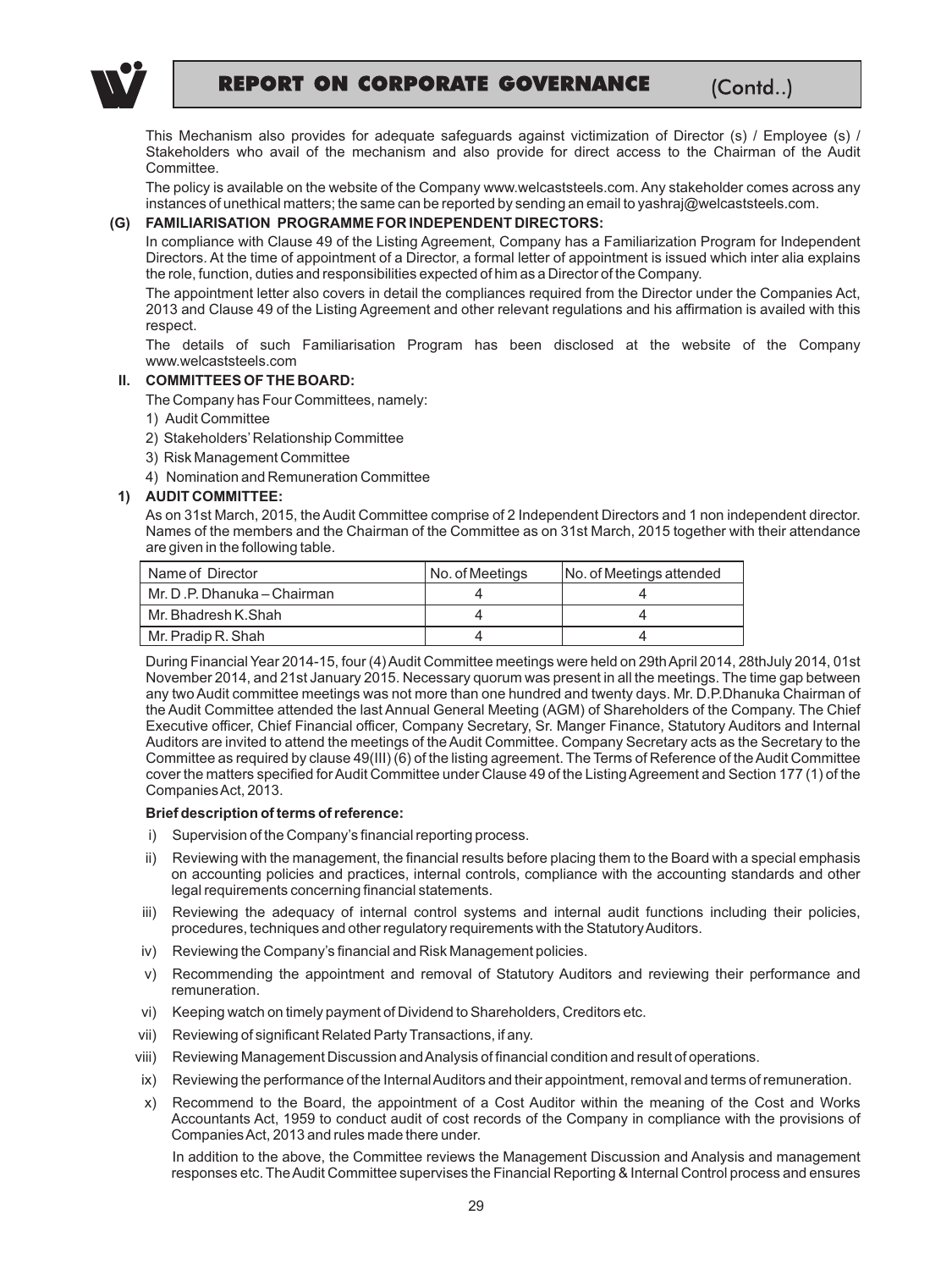

# **REPORT ON CORPORATE GOVERNANCE (Contd..)**

the proper and timely disclosures to maintain the transparency, integrity and quality of financial control and reporting. The Company continues to derive benefits from the deliberations of the Audit Committee Meetings as the members are experienced in the areas of Finance, Accounts, Taxation and the Industry.

Statutory Auditors, Internal Auditors and their representatives are permanent invitees to the Audit Committee Meetings. The representative of the Cost Auditor is invited to attend the meeting of the Audit Committee when the Cost Audit Report is tabled for discussion. The Chief Executive Officer (CEO), Chief Financial Officer (CFO) and other Executives of the Company are also invited to attend theAudit Committee Meetings.

Mr. S. N. Jetheliya, Company Secretary acts as the Secretary of the Committee.

### **2) STAKEHOLDERS'RELATIONSHIP COMMITTEE:**

The Company has constituted a Stakeholders Relationship Committee of Directors to look into the:

- (i) Redressal of Shareholders and Investors complaints like transfer of shares, non-receipt of Annual Reports, non-receipt of declared dividends etc.
- (ii) Oversee the performance of the Registrar and Transfer Agents and recommend measures for overall improvement in the quality of investor services.

Names of the members and the Chairman of the Committee as on 31st March, 2015 together with their attendance are given in the following table.

| Name of the Directors       | No of meetings held | No of Meetings Attended |
|-----------------------------|---------------------|-------------------------|
| Mr. Vinod Narain - Chairman |                     |                         |
| Mr. D. P. Dhanuka           |                     |                         |
| Mr. Pradip R. Shah          |                     |                         |

The Company Secretary Acts as Compliance officer of the Committee pursuant to Clause 47 (a) of the Listing Agreement with the Stock Exchanges.

### **Meetings and attendance during the year:**

The Committee meets on need basis. During the year under review Committee met four times on 29thApril 2014, 28th July 2014, 01st November 2014, and 21st January 2015.

### : **Number of Shareholders complaints received during the Financial Year**

The Committee ensures that the Shareholders' / Investors' grievances and correspondences are attended and resolved expediously.

During the period under review, Company received thirteen complaints from Shareholders and the same were resolved to their satisfaction. There is no outstanding complaint as on 31st March, 2015.

Number of Complaints not solved to the satisfaction of Shareholders: Nil

Number of pending Share Transfers: Nil

### **3) Risk Management Committee**

In compliance with the provisions of Clause 49 of the Listing Agreement, the Board of Directors has constituted a Risk Management Committee.

Corporate Risk Evaluation and Management is an ongoing process within the Organization. The Company has a well-defined Risk Management framework to identify, monitor and minimizing risks as also identifying business opportunities.

The Risk Management framework has been developed and approved by the senior management in accordance with the business strategy

The key elements of the framework include

- Risk Structure;
- Risk Portfolio;
- Risk Measuring & Monitoring and
- Risk Optimizing.

The implementation of the framework is supported through criteria for Risk assessment, Risk forms & MIS.

The objectives and scope of Risk Management Committee broadly comprises of:

- Oversight of risk management performed by the executive management:  $\blacktriangleright$
- Reviewing the Corporate Risk Management Policy and framework within the local legal requirements and Clause 49 of the ListingAgreement;  $\triangleright$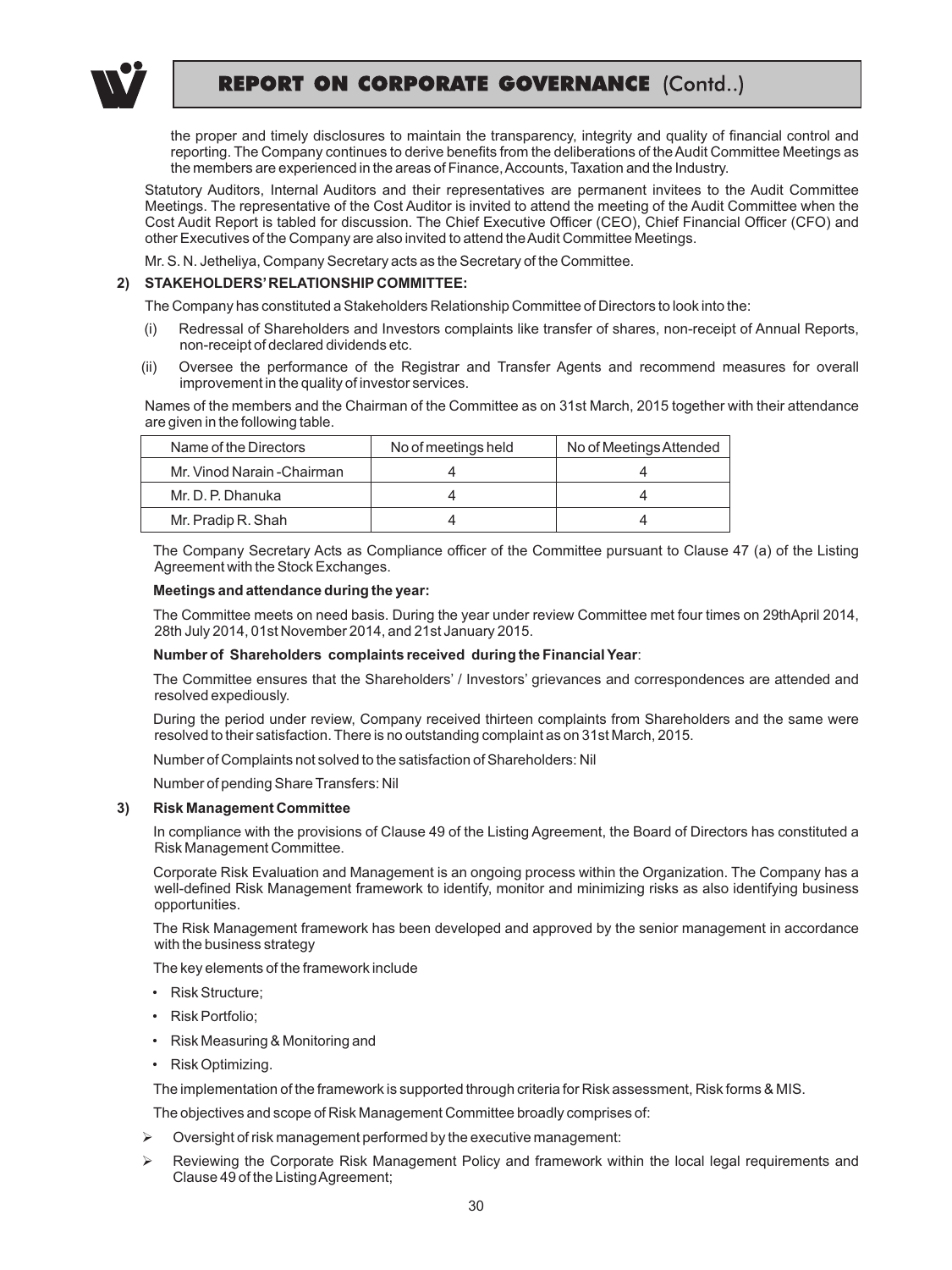# **REPORT ON CORPORATE GOVERNANCE (Contd..)**



- Reviewing risks and evaluate treatment including initiating mitigation actions and ownerships as per a predefined cycle;  $\blacktriangleright$
- Defining framework for identification, assessment, monitoring, mitigation and reporting of risks.  $\blacktriangleright$
- During the Financial Year 2014 -15, Three (3) Risk Management Committee Meetings were held on 20th August 2014, 02nd January 2015 and 11th March 2015. The details of composition of Risk Management Committee as on 31st March 2015, Number of Meetings held together with attendance are given below:  $\triangleright$

| Name of the Member    | Category        | No of Meetings held | No of Meetings Attended |
|-----------------------|-----------------|---------------------|-------------------------|
| Mr. Bhadresh K.Shah   | <b>Director</b> |                     |                         |
| Mr. V.V.R. Mohana Rao | CEO             |                     |                         |
| Mr. Yash Raj          | <b>CFO</b>      |                     |                         |
| Mr. Pravin Shah       | Member          |                     |                         |
| Mr. Vivek S. Rathaur  | Member          |                     |                         |
| Mr. V.G. Hegde        | Member          |                     |                         |
| Mr. P. Madeswaran     | Member          |                     |                         |

# **4) Nomination and Remuneration Committee**

In compliance with Section 178 of the Companies Act, 2013 and Clause 49 of the Listing Agreement, the Board has renamed the existing 'Remuneration Committee'as the Nomination and Remuneration Committee".

The terms of reference of the Committee inter alia, include the following:

- > Succession Planning of the Board of Directors and Senior Management Personnel;
- > Identifying and selection of candidates for appointment as Directors / Independent Directors based on certain laid down criteria;
- Identifying potential individuals for appointment as Key Managerial Personnel and Senior Management Personnel;  $\triangleright$
- Formulate and review from time to time the policy for selection and appointment of Directors, Key Managerial personnel and Senior Management personnel and their remuneration;
- > Review the performance of the Board of Directors and Senior Management Employees based on certain criteria as approved by the Board. In reviewing the overall remuneration of the Board of Directors and Senior Management, the Committee ensures that the remuneration is reasonable and sufficient to attract, retain and motivate the best managerial talent, the relationship of remuneration to performance is clear and meets appropriate performance benchmarks and that the remuneration involves a balance between fixed and incentive pay reflecting short term and long term objectives of the Company.

In compliance with the provisions of Section 178 of the Companies Act, 2013 and Clause 49 of the Listing Agreement as amended from time to time, the Board of Directors reconstituted the Nomination and Remuneration Committee during the year under review. Mr.D.P.Dhanuka, an Independent Director has been appointed as the Chairman of the Committee.

During the Financial Year 2014 -15, Two (2) Nomination and Remuneration Committee Meetings were held on 1st November 2014 and 21st January 2015. The details of composition of Nomination and Remuneration Committee as on 31st March 2015, number of Meetings held together with attendance are given below:

| Name of Director           | No. of Meetings held | No. of Meetings attended |
|----------------------------|----------------------|--------------------------|
| Mr. D.P.Dhanuka - Chairman |                      |                          |
| Mr. Bhadresh K.Shah        |                      |                          |
| Mr. Pradip R. Shah         |                      |                          |

## **5) INDEPENDENT DIRECTORS' MEETING:**

During the year under review, the Independent Directors met on 21stJanuary 2015, inter alia, to discuss:

- > Evaluation of the performance of Non-independent Directors and the Board of Directors as a whole;
- > Evaluation of the performance of the Chairman of the Company.
- Evaluation of the quality, content and time line of flow of information between the Management and the Board that is necessary for the Board to effectively and reasonably perform its duties.  $\blacktriangleright$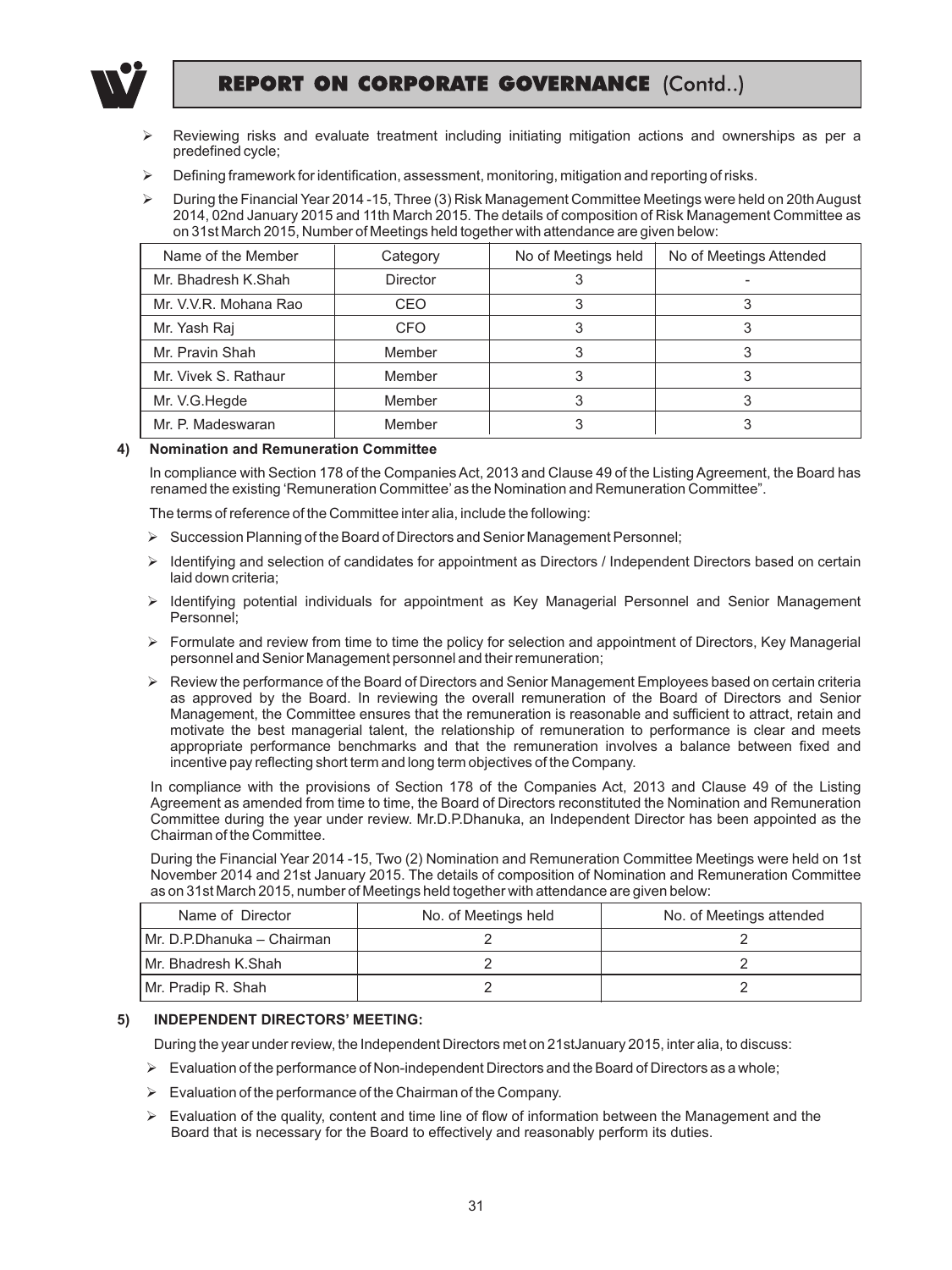

## **III. DISCLOSURES:**

### **(A) Material Significant Related Party Transactions:**

The Company has not entered into transactions of material nature with related parties i.e. Promoters, Directors or Key Managerial Personnel or their relatives conflicting with the Company's interest at large. During the year under review the Company has entered into transactions of sales and purchases of material with its holding CompanyAIA Engineering Limited and the Company proposes to take approval of members of the Company by way of Special Resolution to be passed in the ensuingAnnual General Meeting. The Register of Contracts containing transactions with related parties was placed before the Audit Committee / Board regularly for their approval. The details of Related Party Transactions are disclosed in Financial Section of thisAnnual Report.

### **(B) Disclosure ofAccounting Treatment:**

In the preparation of the Financial Statements, the Company has followed Accounting policies and Practices as prescribed in theAccounting Standards.

### **(C) POLICY FOR SELECTIONANDAPPOINTMENT OF DIRECTORSAND THEIR REMUNERATION:**

The Nomination and Remuneration Committee has adopted a Policy which, inter alia, deals with the manner of Selection of Board of Directors, KMP and their remuneration.

### **(1) Criteria for Selection of Non-Executive Directors:**

- a. The Non-Executive Directors shall be of high integrity with relevant expertise and experience so as to have a diverse Board with Directors having expertise in the fields of manufacturing, marketing, finance, taxation, law, governance and general management.
- b. In case of appointment of Independent Directors, the Nomination and Remuneration Committee satisfies itself with regard to the independence nature of the Directors vis-à-vis the Company so as to enable the Board to discharge its function and duties effectively.
- c. Nomination and Remuneration Committee ensures that the candidate identified for appointment / reappointment as an Independent Director is not disqualified for appointment / re-appointment under Section 164 of the CompaniesAct, 2013.
- d. Nomination and Remuneration Committee considers the following attributes / criteria, whilst recommending to the Board the candidature for appointment as Director:
	- i. Qualification, expertise and experience of the Directors in their respective fields;
	- ii. Personal, Professional or business standing;
	- iii. Diversity of the Board.
- e. Board of Directors takes into consideration the performance evaluation of the Directors and his engagement level.

### **(2) Remuneration:**

### **a. Remuneration Policy for Directors**

- i. The Company does not pay any remuneration to its Directors except sitting fees for attended Board and Committee Meetings.
- ii. The Directors shall be entitled to receive remuneration by way of sitting fees, for each of the meeting of Managerial Personnel) Rules, 2014, in addition to reimbursement of expenses, if any, for participation in the Board / Committee Meetings. Board or Committee of the Board attended by him as approved by the Board of Directors within the overall limits prescribed under the Companies Act, 2013 and the Companies (Appointment and Remuneration of
- iii. The Company does not have any Stock option plan, performance linked incentive scheme or commission scheme.
- iv. The details of sitting fees paid to the Directors for attending Board and Committee Meetings during the Financial Year 2014-15 is given under the heading details of Board Meeting in this report.

### **b. Remuneration Policy for the Senior Management Employees:**

- I. In determining the remuneration of the Senior Management Employees (i.e. KMPs and Core Committee Members), the Nomination and Remuneration Committee ensures / considers the following:
- $\triangleright$  the relationship of remuneration and performance benchmark is clear.
- > the balance between fixed and inventive pay reflecting short and long term performance objectives, appropriate to the working of the Company and its goals;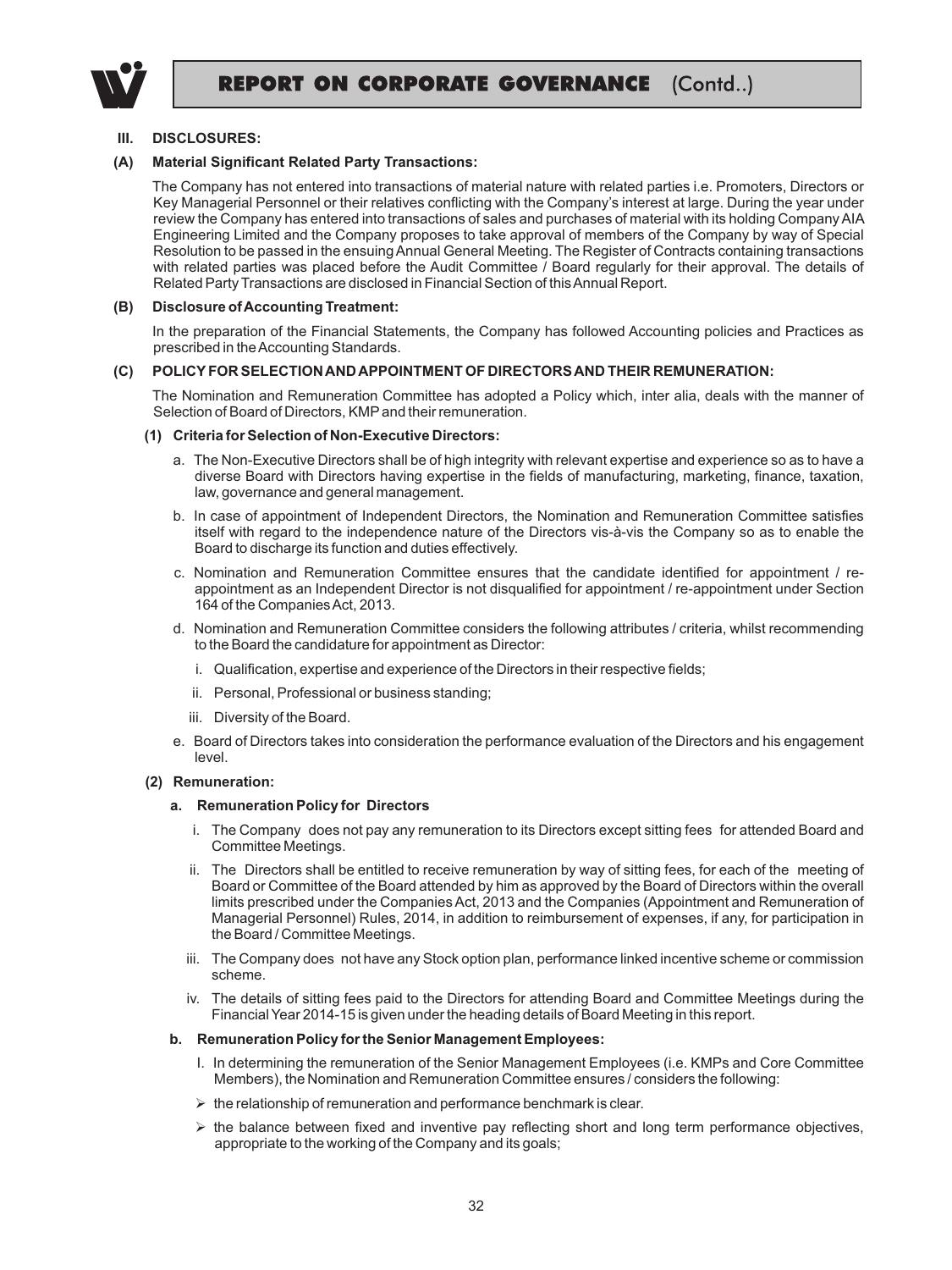



- $\triangleright$  the remuneration is divided into two components viz. fixed component comprising salaries, perquisites and retirement benefits and a variable component comprising performance bonus;
- $\triangleright$  the remuneration including annual increment and performance bonus is decided based on the critically of the roles and responsibilities, the Company's performance vis-à-vis the annual budget achievement, individual performance vis-à-vis KRAs / KPIs, industry benchmark and current compensation trends in the market.
- II. The Chief Executive Officer and Chief Financial Officer carry out the individual performance review based on the standard appraisal matrix and takes into account the appraisal score card and other factors mentioned hereinabove, whilst recommending the annual increment and performance incentive to the Nomination and Remuneration Committee for its review and approval.

### **(3) PERFORMANCE EVALUATION:**

In Compliance with the provisions of the Companies Act, 2013 and Clause 49 of the Listing Agreement, the Board has carried out the annual performance evaluation of its own performance, the Directors individually as well as the evaluation of the working of its Audit, Nomination and Remuneration and other Committees. A structured questionnaire was prepared after taking into consideration inputs received from the Directors, covering various aspects of the Board's functioning such as adequacy of the composition of the Board and its Committees, Board Culture, execution and performance of specific duties, obligation and governance.

A separate exercise was carried out to evaluate the performance of individual Directors including the Chairman of the Board, who were evaluated on parameters such as level of engagement and contribution, independence of judgment, safeguarding the interest of the Company and its minority shareholders etc. The performance evaluation of the Independent Directors was carried out by the entire Board. The performance evaluation of the Chairman and the Non-Independent Directors was carried out by the Independent Directors who also reviewed the performance of Secretarial Department. The Directors expressed their satisfaction with the evaluation process.

#### $(D)$ **D) Board Disclosure – Risk Management:**

The Company has laid down procedures for the Risk Assessment and its Minimization. These procedures are periodically reviewed by the Audit Committee / Board to ensure that management controls risk through means of a properly defined framework.

### **(E) Public issue:**

The Company has not come out with any Public Issue, Right Issue or Preferential Issue etc. during the year under review.

## **(F) Management:**

### **(i) Management Discussion andAnalysis Report:**

Management Discussion and Analysis Report is set out in a separate section included in this Annual Report and forms a part of this Report.

- **(ii) Disclosure of material Financial and Commercial Transactions:**
- (iii) As per the disclosures received from the Senior Management, no material Financial and Commercial transactions that may have a potential conflict with the interest of the Company at large had taken place during the year under report .

## **(G) Shareholders:**

Disclosures regarding appointment or re-appointment of Directors:

Mr. Vinod Narain, Director of the Company retires by rotation at the ensuing 43rd Annual general Meeting of the Company and being eligible, offers himself for re appointment.

Mrs. Kushali Samip Solanki was appointed as an additional woman director of the Company. As per section 161 of the Companies Act 2013, she holds the office of the Director up to ensuing Annual General Meeting and being eligible, offers herself for re-appointment.

- (ii) Quarterly / Half yearly results are forwarded to the Stock Exchanges where the Equity Shares of the Company are listed and the same are also posted on Company's website.
- (iii) None of the Directors held any shares of the company at any point of time during the Year.

#### $(H)$ **Compliance by the Company:**

The Company has complied with all the mandatory requirements of the Listing Agreements with Stock Exchanges as well as regulations and guidelines of SEBI. Further, during the last three years, no penalties were imposed or strictures were passed on the Company by the Stock Exchanges or SEBI or any statutory authority, on any matter related to capital markets.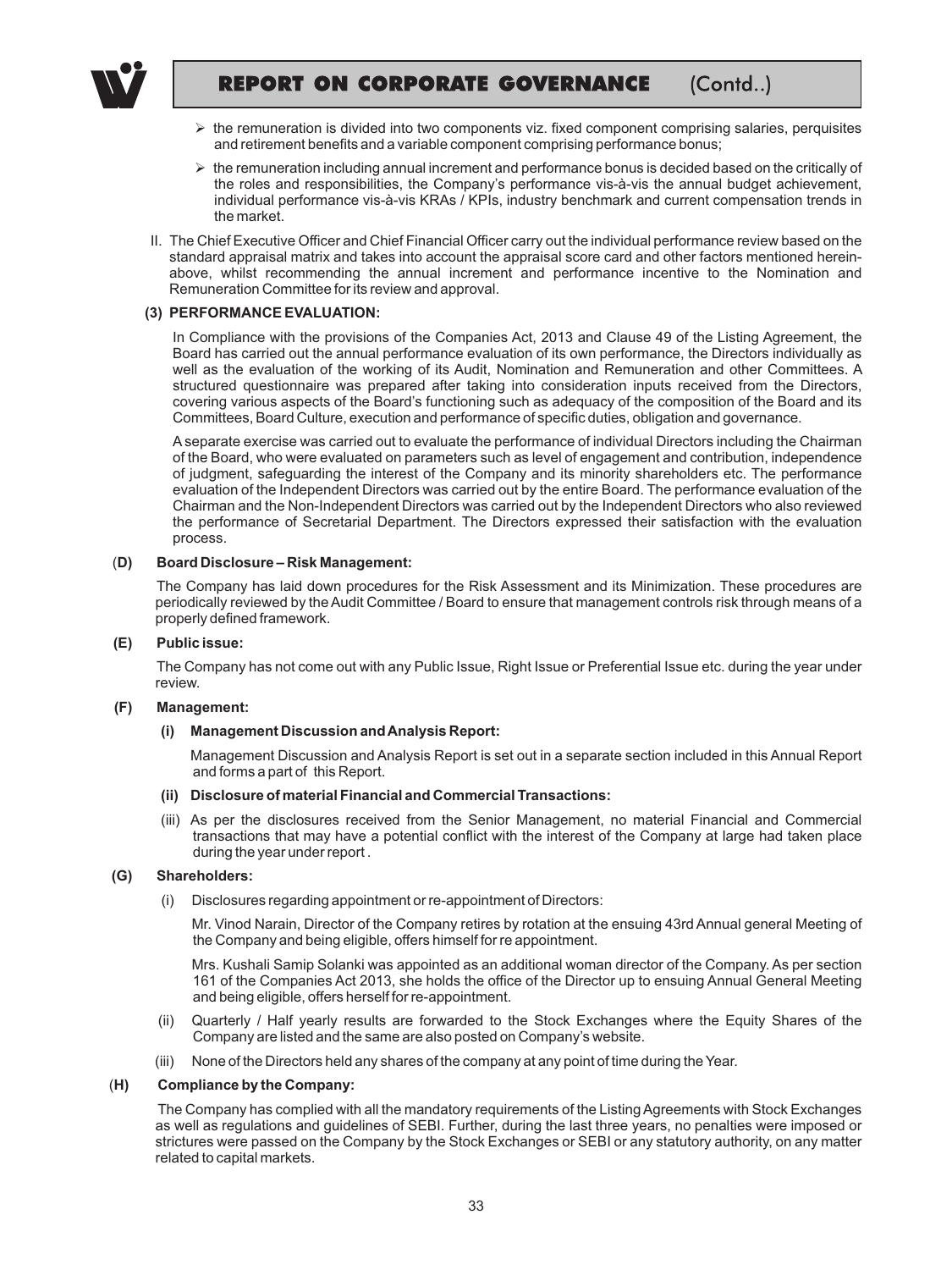

# IV. CEO/CFOCERTIFICATION:

The Chief Executive Officer and the Chief Finance Officer of the Company have certified to the Board that the Financial Results of the Company for the year ended 31st March, 2015 do not contain any false or misleading statements or figures and do not omit any material facts which may make the statements or figures contained therein misleading as required under Clause 49 (V) of the ListingAgreement.

### **V. MEANS OF COMMUNICATION:**

- (1) The quarterly and half yearly results are published in widely circulating national and local dailies such as "Financial Express" in English and "Sanje Vani" in Kannada version. These results are not sent individually to the Shareholders but are available on the website www.welcaststeels.com of the Company.
- (2) The Company's results are available on the Company's website: www.welcaststeels.com.

## **VI GENERAL BODY MEETINGS: (LAST THREE YEARS DISCLOSURES) GENERAL MEETING:**

## **ANNUAL GENERAL MEETINGS** :

The particulars of the last threeAnnual General Meetings held are given hereunder:

| SI<br><b>No</b> | <b>Financial Year</b> | Venue                                                              | Time and Date           | Whether any<br>special<br><b>Resolution</b><br>passed |
|-----------------|-----------------------|--------------------------------------------------------------------|-------------------------|-------------------------------------------------------|
|                 | 2013-14               | THE LALIT ASHOK,<br>Kumara Krupa High Grounds<br>Bangalore 560 001 | 12hrs on 10th Aug 2014  | Yes                                                   |
| $\mathcal{P}$   | 2012-13               | THE LALIT ASHOK,<br>Kumara Krupa High Grounds<br>Bangalore 560 001 | 15hrs on 10th Aug 2013  | No.                                                   |
| 3               | 2011-12               | Lee Meridian Hotel,<br>28, Sankey Road,<br>Bangalore 560052        | 15hrs on 19th July 2012 | No.                                                   |

The following special resolution were passed by the members during the past 3 Annual General Meeting: Annual General Meeting held on 10th August 2014, Appointment of Independent Directors Messers. D.P. Dhanuka, Rajendra S Shah, Sanjay S Majmudar and Pradip R shah.

# **VII GENERAL SHAREHOLDERS' INFORMATION**

### **1 General**

| Date and Time of 43RD AGM                                                                                                             | Monday the 21st September. 2015 at 3.00PM                                  |
|---------------------------------------------------------------------------------------------------------------------------------------|----------------------------------------------------------------------------|
| Venue of AGM                                                                                                                          | HOTEL RAMANASHREE,<br>No. 16, Raja Ram Mohan Roy Road, Bengaluru - 560 025 |
| Financial Year ended                                                                                                                  | 31st March, 2015.                                                          |
| Book Closure Date                                                                                                                     | 14th September, 2015 to 21stSeptember, 2015<br>(both days inclusive)       |
| <b>Registered Office Address</b>                                                                                                      | Plot No 15, Phase 1. Peenya Industrial Area,<br>Bengaluru - 560 058        |
| Dividend Payment Date                                                                                                                 | Within 30 days from the date of declaration<br>of dividend                 |
| <b>Company Secretary</b>                                                                                                              | Mr. S.N Jethaliya                                                          |
| Email for redressal of Investors' Complaints in<br>terms of Clause 47 (f) of the Listing Agreement invest grievance@welcaststeels.com |                                                                            |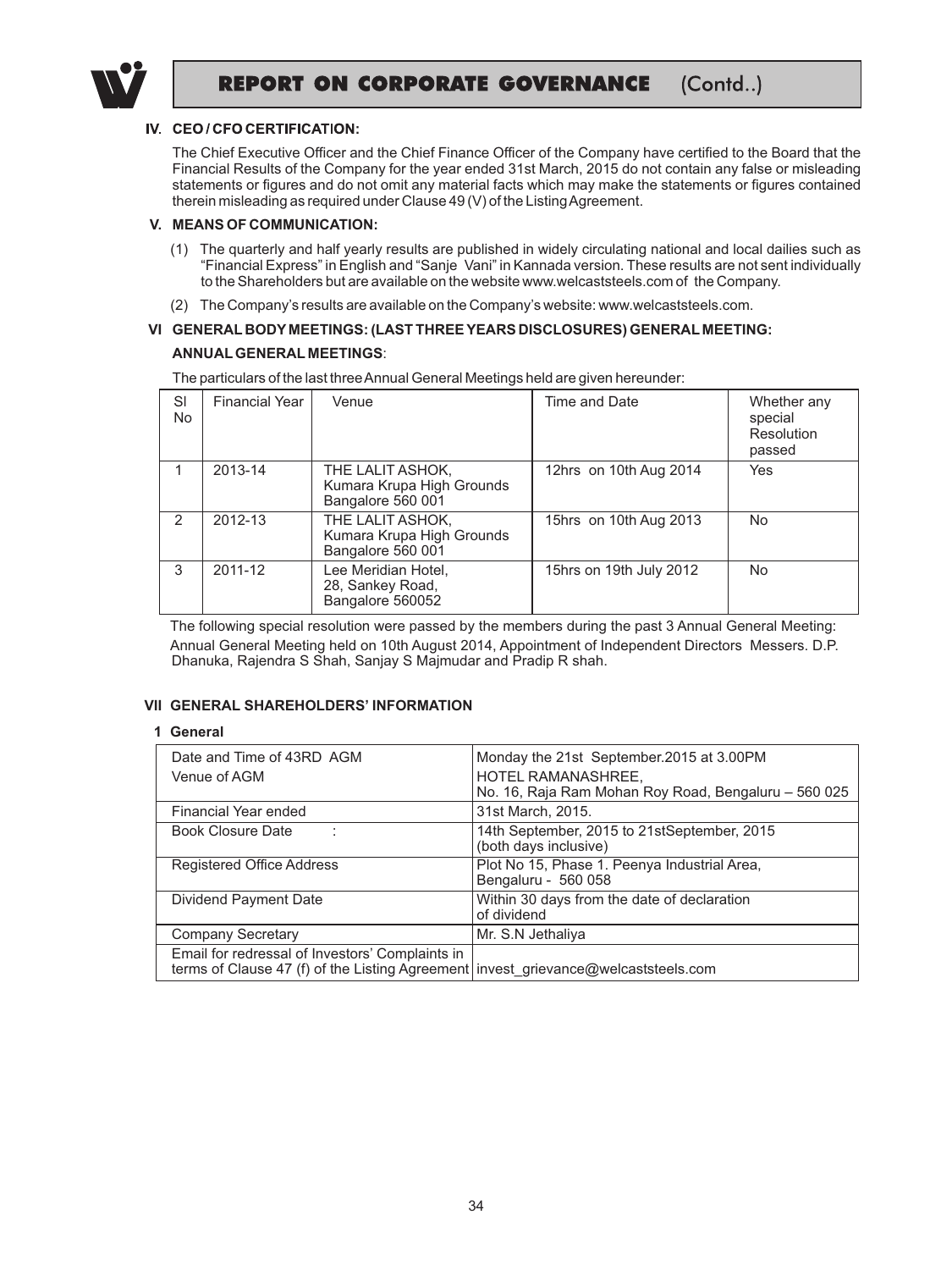

### **REPORT ON CORPORATE GOVERNANCE** (Contd..)

# **2 Financial Calendar (subject to change) for the Financial Year 2015-16:**

| <b>First Quarter Results</b>           | On or before 14th August, 2015   |
|----------------------------------------|----------------------------------|
| Second Quarter & Half Yearly Results   | On or before 14th November, 2015 |
| <b>Third Quarter Results</b>           | On or before 14th February, 2016 |
| Audited Results for the year 2015-16 : | On or before 30th May, 2016      |

# **3 Listing on Stock Exchanges:**

| Name and Address of the Stock Exchanges                                                                                                                                                            | Scrip Code |
|----------------------------------------------------------------------------------------------------------------------------------------------------------------------------------------------------|------------|
| Bombay Stock Exchange Limited 25th Floor,<br>P. J. Towers, Dalal Street, Fort, Mumbai - 400 001<br>Bangalore Stock Exchange Stock Exchange<br>towers, No 51, 1st Cross, JC Road, Bangalore 560027. | 504988     |

The listing fees for the year 2015-16 have been paid to the Stock Exchanges.

## **4 Market Price Data:**

The securities of the Company have been listed on BSE and Bangalore stock exchanges. The stock market prices with BSE Sensex were as under:

| SL. No | Month            | High   | Low    |
|--------|------------------|--------|--------|
| 1.     | April 2014       | 314.00 | 262.00 |
| 2.     | May 2014         | 370.40 | 270.00 |
| 3.     | June 2014        | 390.00 | 333.10 |
| 4.     | <b>July 2014</b> | 490.00 | 393.00 |
| 5.     | Aug 2014         | 645.00 | 371.00 |
| 6.     | Sep 2014         | 725.00 | 536.75 |
| 7.     | Oct 2014         | 553.00 | 434.05 |
| 8.     | Nov 2014         | 690.00 | 500.00 |
| 9.     | Dec 2014         | 659.00 | 529.95 |
| 10.    | Jan 2015         | 678.00 | 460.00 |
| 11.    | Feb 2015         | 630.00 | 510.25 |
| 12.    | Mar 2015         | 705.00 | 506.00 |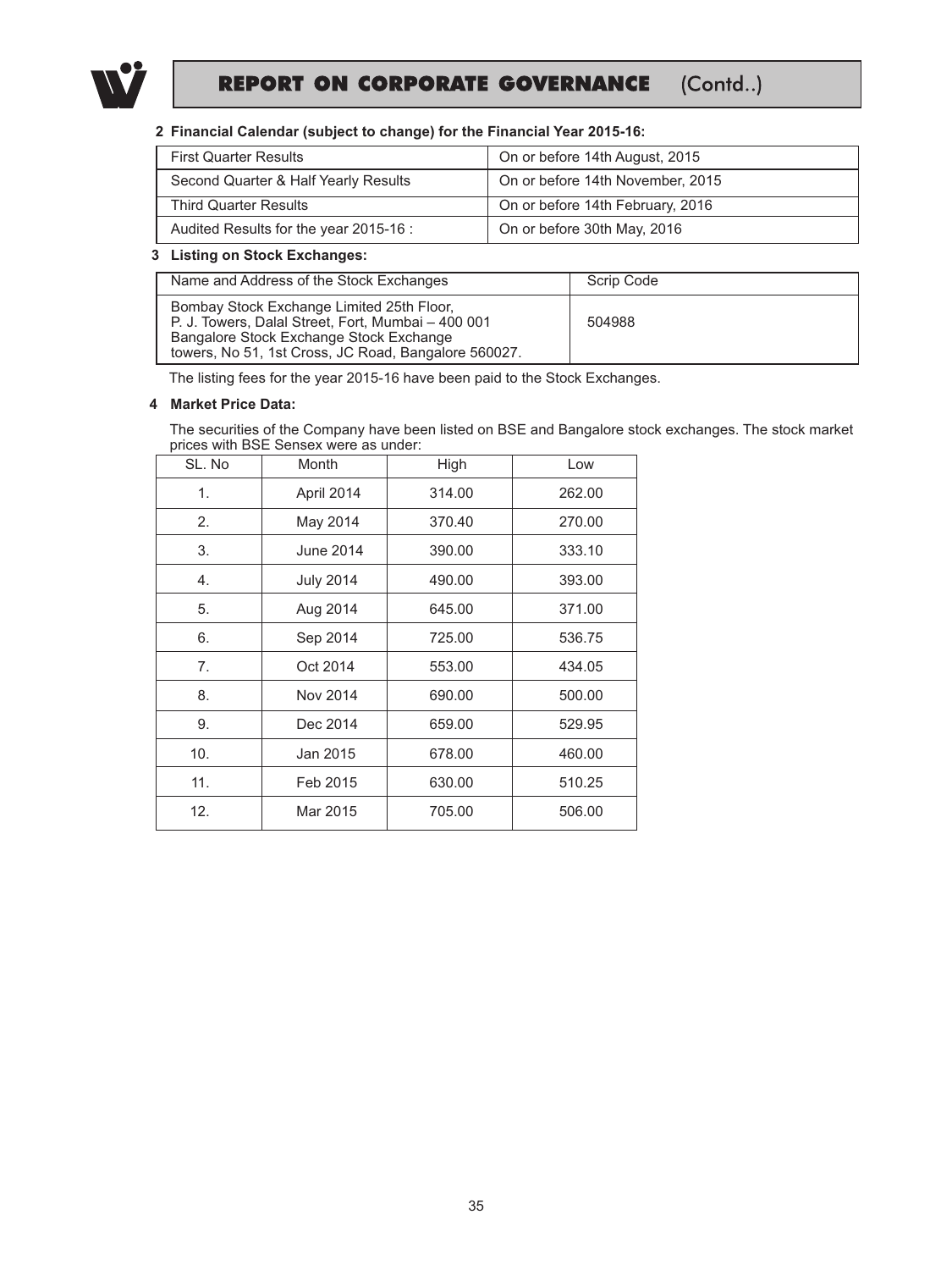

# **STOCK PERFORMANCE**

# **5 Registrar & Share TransferAgent:**

M/s BigShare Services Pvt Ltd., E-2/3 Ansa Industrial Estate, Sakivhar Road, Saki Naka, Andheri (E) MUMBAI – 400 072Phone No. 022-28470652, 404030200,Fax No. 022-28475207 emailinfo@bigshareonline.comare the Registrar and Share transfer agents of the Company (R & TAgent). They deal with all matters pertaining to transfers, transmissions, subdivisions and consolidation of Company's securities and also correspondence for shares held in physical form. It may be noted that the request for demat of shares should be made by investors to their respective depository participants. There are no legal proceedings against the Company on any share transfer matters.

## **6 Share Transfer System/ Dividend and Other Related Matters:**

i. Share Transfers:

Share transfers in physical form are processed and the share certificates are generally returned to the transferees within a period of fifteen days from the date of receipt of transfer documents provided the transfer documents lodged with the Company are complete in all respects.

ii. Nomination facility for shareholding:

Pursuant to the provisions of Section 72 of the Companies Act, 2013 and rules made thereunder, facility for making nomination is available for members in respect of shares held by them. Members holding shares in physical form may fill the Nomination form attached with the Annual Report or download the same from the website of the Company. Members holding shares in dematerialized form should contact their Depository Participant (DP) in this regards.

iii. PermanentAccount Number (PAN):

Members who hold shares in physical Form are advised that SEBI has made it mandatory that a copy of the PAN card of the transferee/s, members, surviving joint holders / legal heirs be furnished to the Company while obtaining the services of transfer, transposition, transmission and issue of duplicate share certificates.

- IV. Dividend:
- a. Payment of dividend through National Electronic Clearing Services (NECS):

The Company provides facility for remittance of dividend to the Members through NECS. To facilitate dividend payment through NECS, Members who hold shares in demat mode should inform their Depository Participant and such of the Members holding shares in physical form should inform the Company of the core banking account number allotted to them by their bankers. In cases where the core banking account number is not intimated to the Company / Depository Participant, the Company will issue dividend warrants to the Members.

b. Unclaimed Dividends:

The Company is required to transfer dividends which have remained unpaid / unclaimed for a period of seven years to the Investor Education & Protection Fund established by the Government. The Company will, in October 2015 transfer to the said Fund, the dividend for the year ended 31st March 2008 which have remained unpaid.

V. Reconciliation of Share CapitalAudit:

As required by the Securities and Exchange Board of India (SEBI), a Quarterly Reconciliation of Share Capital is being carried out by an independent Practicing Company Secretary with a view to reconcile the total share capital admitted with National Securities Depository Limited [NSDL] and Central Depository Services (India) Limited [CDSL] and held in physical form, with the issued and listed Capital of the Company. The Practicing Company Secretary's Certificate in regard to this is submitted to BSE Limited and the National Stock Exchange of India Limited and has also been placed before Stakeholders Relationship Committee and the Board of Directors.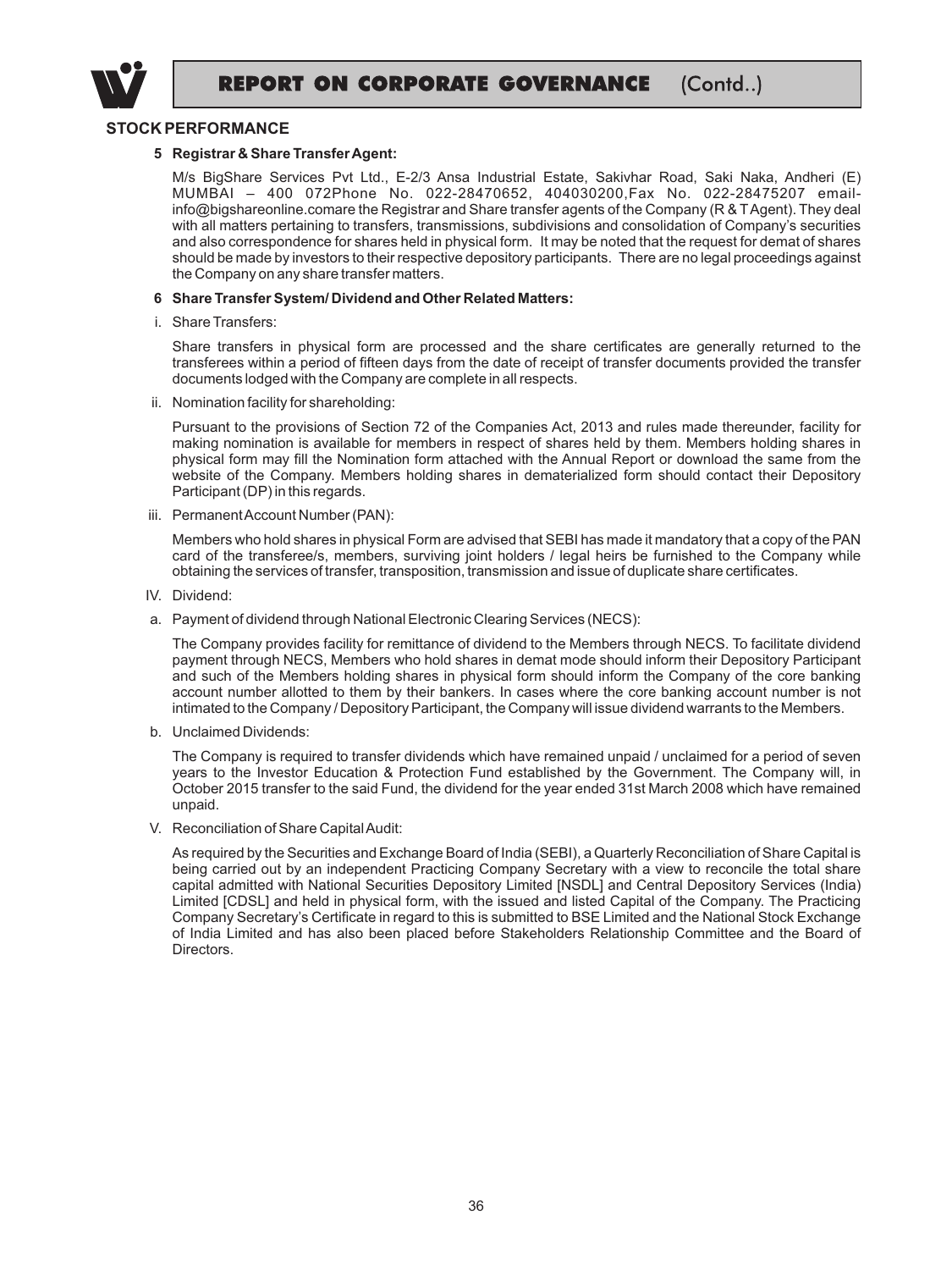

# **7 Distribution of Shareholding:**

# **i Distribution of Shareholding as on 31st March 2015.**

| No. of Equity Shares | HOLDER(S)     |                   | HOLDER(S)     |              |
|----------------------|---------------|-------------------|---------------|--------------|
|                      | No. of folios | % of total folios | No. of Shares | % of holding |
| 1 to 500             | 2370          | 98.71             | 100141        | 15.70        |
| 501 to 1000          | 20            | 0.83              | 14436         | 2.26         |
| 1001 to 2000         | 5             | 0.21              | 6009          | 0.94         |
| 2001 to 3000         | ۰             | ۰.                |               |              |
| 3001 to 4000         |               | 0.04              | 3550          | 0.56         |
| 4001 to 5000         |               |                   |               |              |
| 5001 to 10000        | 3             | 0.13              | 20422         | 3.20         |
| 10001 & above        | 2             | 0.08              | 493603        | 77.34        |
| <b>Grand Total</b>   | 2401          | 100               | 638161        | 100          |

# **ii Shareholding pattern as on 31st March, 2015.**

| Category of Share holders       | No of Shares held |          | Number of Share<br><b>Holders</b> | Percentage of<br>holding |
|---------------------------------|-------------------|----------|-----------------------------------|--------------------------|
|                                 | Electronic        | Physical |                                   |                          |
| Promoter & Promoter Group       | 4,77,661          |          |                                   | 74.85                    |
| Public shareholding             |                   |          |                                   |                          |
| -Institutions                   |                   |          |                                   |                          |
| -Financial Institutions / Banks |                   | 75       | 3                                 | 0.01                     |
| -Bodies Corporate               | 6,232             | 50       | 40                                | 0.98                     |
| -Individuals                    | 1,08,491          | 44,908   | 2341                              | 24.04                    |
| Trusts                          | 25                |          |                                   | 0.01                     |
| - NRI                           | 526               | 50       | 11                                | 0.09                     |
| - Clearing Member               | 143               |          | 4                                 | 0.02                     |
| <b>GRAND TOTAL</b>              | 5,93,078          | 45,083   | 2401                              | 100%                     |

## **8 Dematerialization of Shares & Liquidity:**

The Shares of the Company are compulsorily traded in DEMAT form in the Stock Exchanges where they are listed. The Shares are available for dematerialization on both the Depositories viz. National Securities Depository Limited (NSDL) and Central Depository Services (India) Limited (CDSL).

As on 31st March, 2015,

| Category of shares held | No of folios | % of total folios | No of Shares | % of holding |
|-------------------------|--------------|-------------------|--------------|--------------|
| In Physical Mode        | 1136         | 47.31             | 45083        | 7.06         |
| In Electronic Mode      | 1265         | 52.69             | 593078       | 92.94        |

- 9 Outstanding GDRs / ADRs /Warrants or any Convertible Instruments, conversion date and likely Impact on Equity: The Company has not issued GDRs /ADRs / Warrants or any convertible instruments.
- 10 Outstanding Shares in Unclaimed SuspenseAccount of the Company as on 31st March 2015: NIL
- 11 Plant Location: Plot No 15, Phase 1, Peenya IndustrialArea, Bengaluru 560 058.
- 12 Address for Correspondence:
- a) For transfer / dematerialisation of Shares, change of address of members and other queries: Welcast Steels Limited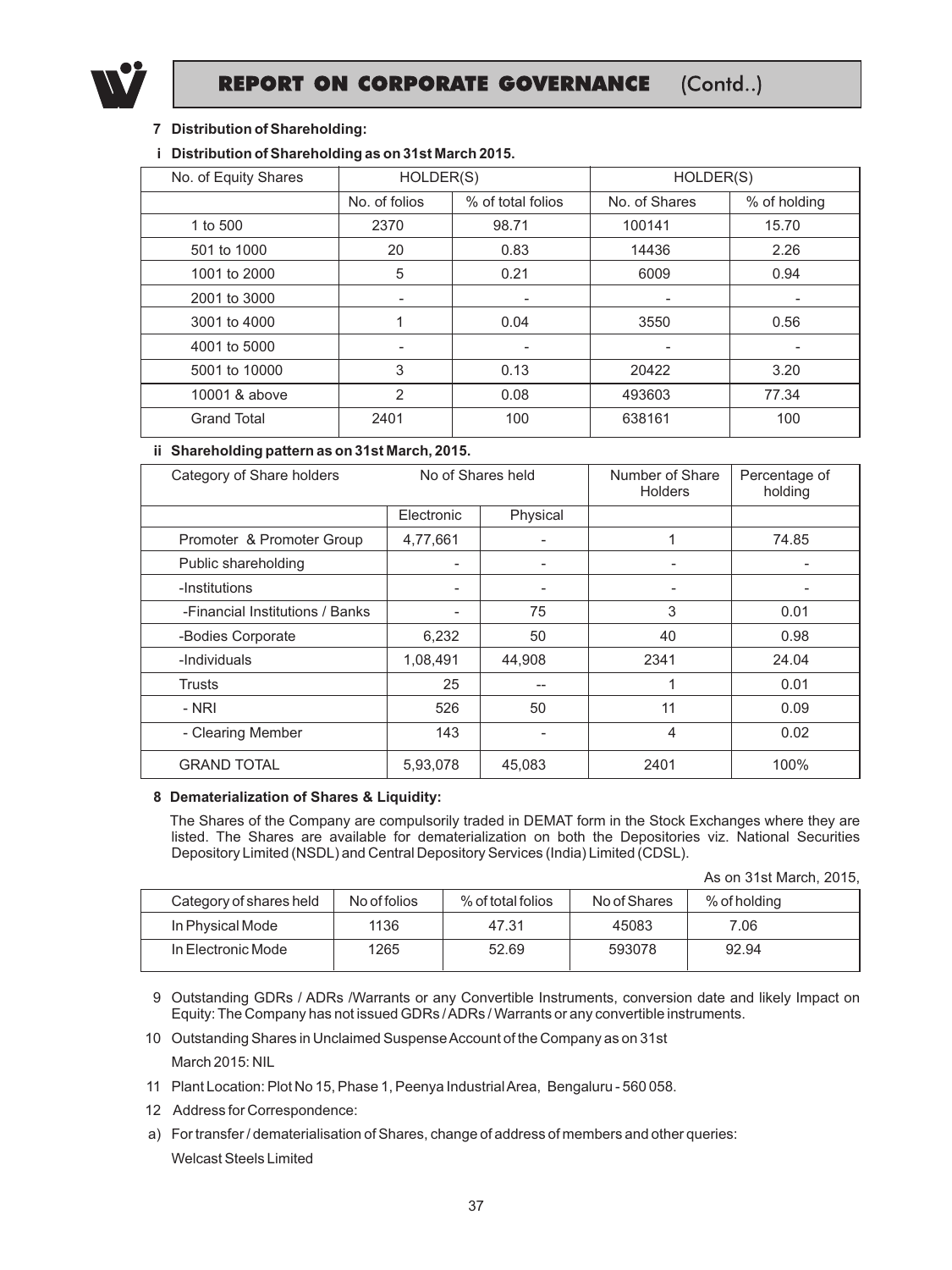

#### **REPORT ON CORPORATE GOVERNANCE** (Contd..)

Plot No 15, Phase 1, Peenya IndustrialArea, Bengaluru 560 058.

Phone No. 080-28394058 / 59

Email: invest\_grievance@welcaststeels.com.

b) Any query relating to Dividend, Annual Reports etc.

Mr. SN Jethaliya Company Secretary Plot No 15, Phase 1, Peenya Industrial Area, Bengaluru 560 058. Phone No. 080-28394058 / 59 .

Mr. P. Rajendra Kumar, Welcast Steels Limited , Compliance officer, Plot No 15, Phase 1, Peenya Industrial Area, Bengaluru 560 058. Phone No. 080-28394058 / 59

Investors' related query mail to: invest\_grievance@welcaststeels.com.

Details of Non-Compliance:

There was no non-compliance during the year and no penalty has been imposed or strictures passed on the Company by the Stock Exchanges, SEBI or Registrar of Companies (ROC). The Company has obtained a Certificate from Mr. Manjunath Reddy M, Practicing Company Secretary on Corporate Governance and is attached with this Report which will be sent to all the Shareholders of the Company. This certificate shall also be sent to all the concerned Stock Exchanges along with theAnnual Report.

### **NON-MANDATORY REQUIREMENTS:**

- A) Chairman of the Board: Non-Executive Chairman heads the Board of the Company.
- B) Shareholder Rights:

As the Quarterly, Half Yearly and Annual Results are published in leading newspapers having wide circulation, the same are not sent to the Shareholders of the Company individually.

- C) Postal Ballot: No Postal Ballot was conducted during the year under review.
- D) Whistle Blower Policy:

The Company promotes ethical behavior in all its business and has put in place a mechanism of reporting of (i) Bribery and Corruption (ii) Financial Misappropriation and other illegal or unethical behavior. The Company has a Whistle Blower Policy wherein the employees are free to report above violations directly to the Chief Financial officer in a sealed envelope or to an email -id provided in the Whistle Blower Policy. The confidentiality of those reporting violations is maintained and they are not subject to any discriminatory practices and are suitably rewarded.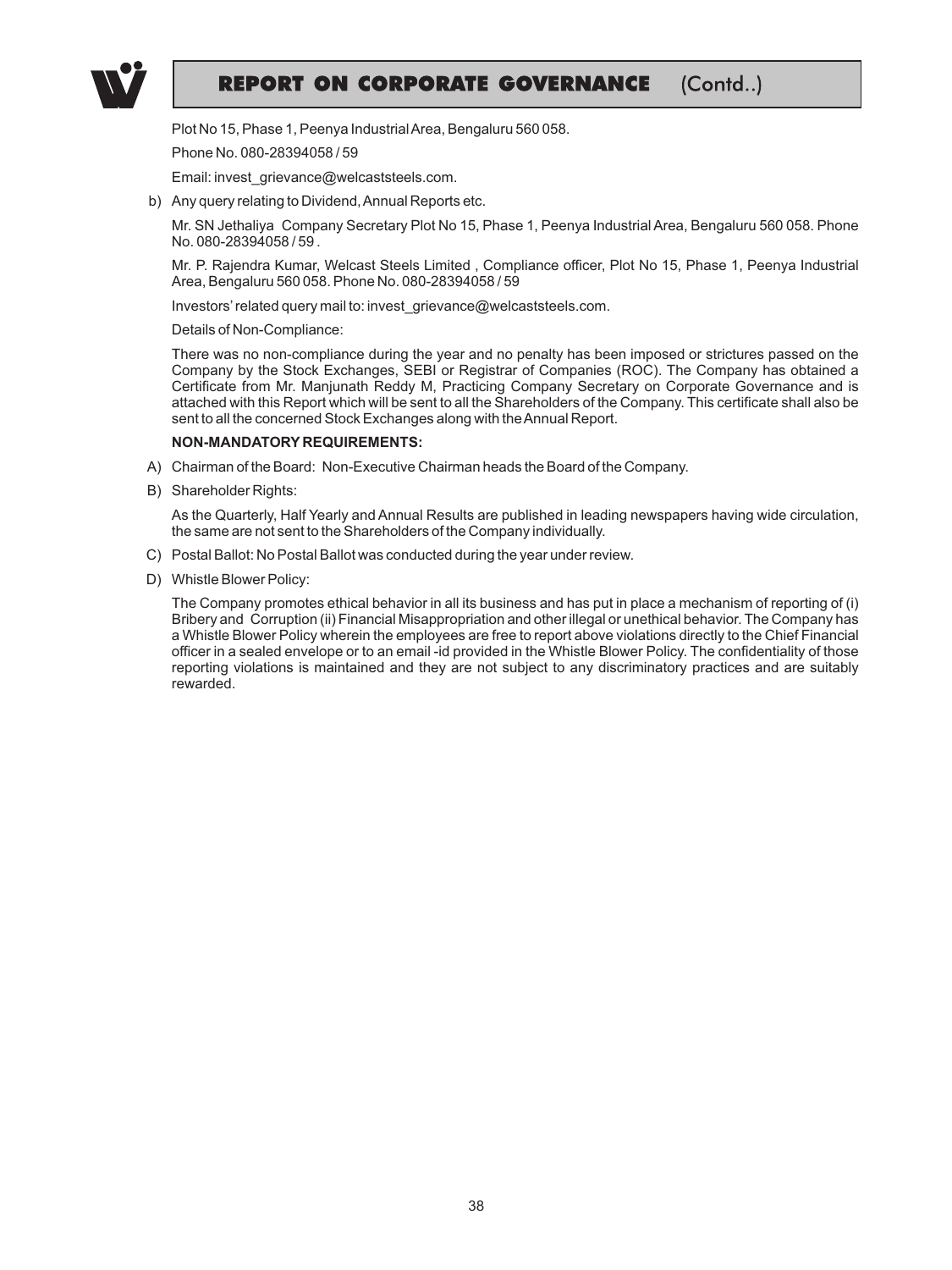

# **PRACTICING COMPANY SECRETARIES CERTIFICATE ON CORPORATE GOVERNANCE**

To

The Members of

Welcast Steels Limited Bengaluru

We have examined the compliance of conditions of Corporate Governance by WELCAST STEELS LIMITED for the year ended 31st March, 2015 as stipulated in Clause 49 of the Listing Agreement of the Company with the Stock Exchanges in India.

The Compliance of the conditions of Corporate Governance is the responsibility of the management. Our examination was limited to the procedures and implementation thereof, adopted by the Company for ensuring the compliance of the conditions of Corporate Governance. It is neither an audit nor an expression of an opinion on the financial statements of the Company.

In our opinion and to the best of our information and according to the explanations given to us, we certify that the Company has complied with the conditions of Corporate Governance as stipulated in the above listing agreement.

We also state that during the Financial Year 1st April 2014 to 31st March 2015, thirteen complaints were received and resolved, hence no Investor Complaint is pending against the Company as on 31st March 2015 as per the records maintained by the Company and presented to the Investors/ Shareholders Grievance Committee and to us.

We further state that such Compliance is neither an assurance as to the future viability of the Company nor the efficiency or effectiveness with which the management has conducted the affairs of the Company.

Company Secretary in Practice Membership No. 19957 Date: 2nd May 2015 C..P.No.:7259 **Manjunath Reddy M** Place: Bengaluru TheAbove Corporate Governance Report was adopted by Board of Directors at their meeting held on 02-05-2015

# **DECLARATION**

In compliance with Clause 49 of the Listing Agreement, I Vinod Narain, Director of the Company hereby declares on the basis of information furnished to me that all Board Members and Senior Managerial Personnel have affirmed in writing the Compliance of their respective Code of Conducts adopted by the Board for the Financial Year 2014-15.

| Place: Bengaluru     | (Vinod Narain) |
|----------------------|----------------|
| Date: $2nd$ May 2015 | Director       |

# **CHIEF EXECUTIVE OFFICER AND CHIEF FINANCE OFFICER CERTIFICATION**

To,

The Board of Directors,

WELCAST STEELS LIMITED,

Bengaluru -560 058

We, the undersigned, in our capacities as the Chief Executive Officer and Chief Finance Officer of Welcast Steels Limited ("the Company") to the best of our knowledge and belief certify that:

- (a) We have reviewed the Financial Statements and the Cash Flow Statement for the year ended March 31, 2015 and based on our knowledge and belief, we state that:
	- (i) these statements do not contain any materially untrue statement or omit any material fact or contain statements that might be misleading.
	- (ii) These statements together present a true and fair view of the Company's state of affairs and are in compliance with Existing Accounting Standards, applicable laws & regulations.
- (b) We further state that to the best of our knowledge and belief, there are no transactions executed by the Company during the year which are fraudulent, illegal or violate the Company's Code of Conduct.
- (c) We are responsible for establishing & maintaining Internal Controls for financial reporting and we have evaluated the effectiveness of the internal control systems of the Company pertaining to financial reporting and we have disclosed to the Auditors and the Audit Committee those deficiencies, of which we are aware, in the design or operation of the internal control system, if any, and that we have taken the required steps to rectify these deficiencies.

(d) We have indicated, based on our evaluation, wherever applicable, to theAuditors and theAudit Committee:

- (i) Significant changes, if any, in internal control over financial reporting during the year;
- (ii) Significant changes, if any, in accounting policies during the year and that the same have been disclosed in the notes to the financial statements; and
- (iii) Instances of fraud which we have become aware of and the involvement therein, if any, of management or an employee having significant role in the Company's internal control system over financial reporting.

Chief Executive Officer Chief Financial Officer Date : 2nd May 2015 **MOHANA RAO V.V.R YASH RAJ**

Place : Bengaluru Place : Bengaluru Place : Bengaluru Place : Bengaluru Place : Bengaluru Place : Pengaluru Place : Pengaluru Place : Pengaluru Place : Pengaluru Place : Pengaluru Place : Pengaluru Place : Pengaluru Place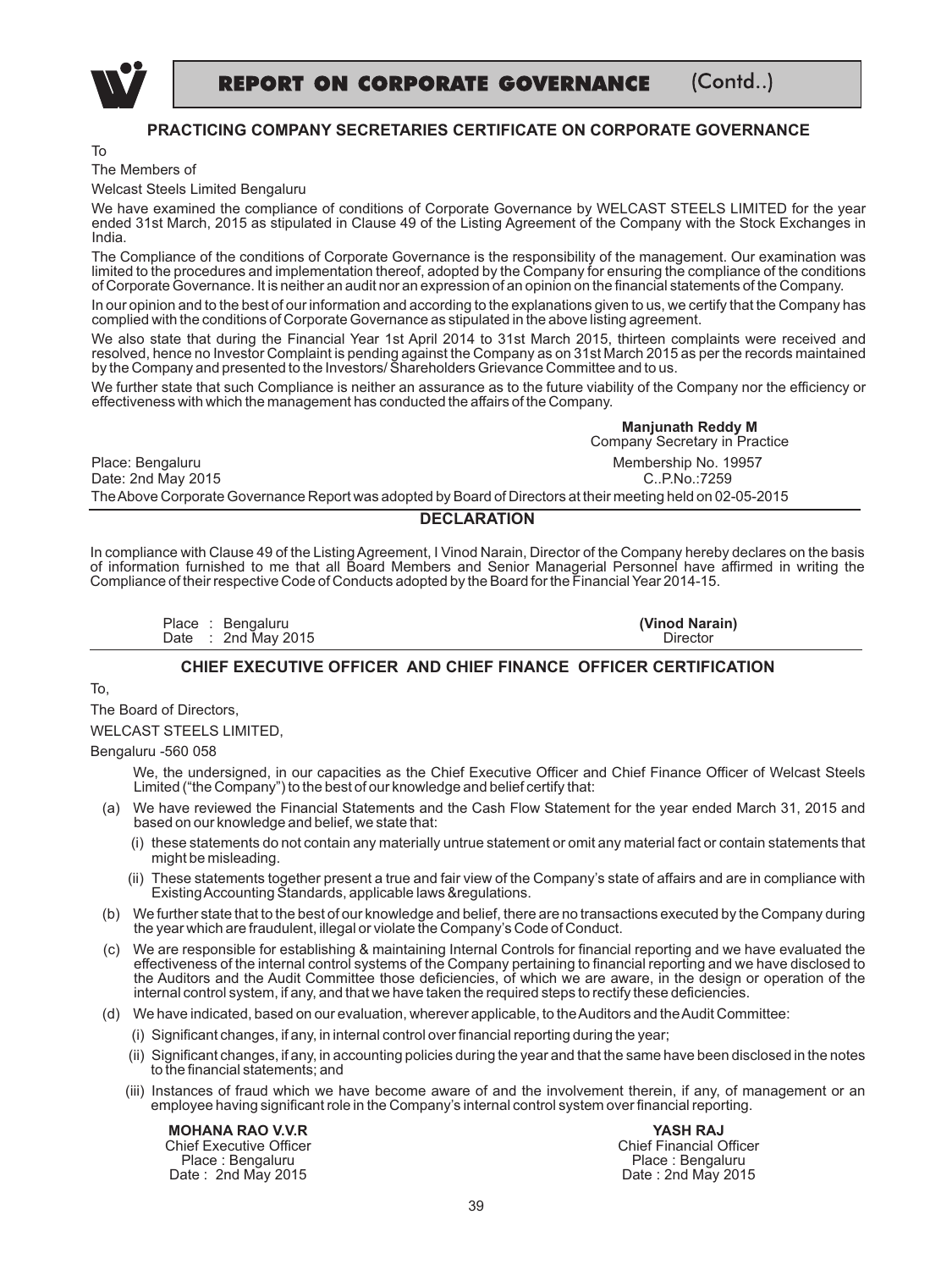

# **MANAGEMENT DISCUSSIONANDANALYSISA.**

# **A. INDUSTRY OVERVIEW:**

The Company is engaged in the business of manufacturing and marketing of wide range of High Chrome Grinding Media Balls which are used in the process of grinding in the Cement and Mining Industries, Thermal Power Plants.

The demand in Indian Cement Industry is practically stagnant since the expected growth in the infrastructure development has not picked-up which would have boosted the requirement of cement and consequently our products.

Globally, the iron ore requirement has come down resulting in closure of a number of Mines. This has adversely impacted the requirement of Grinding Media. However, in other areas of platinum, gold, copper and zinc mining, the requirement continues to be fairly good.

In the power sector, India is projected to continue to be power deficit for the foreseeable future and hence sustained growth in this particular segment is predicable. However, the consumption of Grinding Media in power sector is quite low as compared to Cement and Mining Industries.

### **B. SEGMENT WISE PERFORMANCE:**

The Company primarily operates in only one segment i.e. manufacturing of High Chrome Grinding Media Balls.

### **C. OUT LOOKAND PROSPECTS**

The replacement market of Grinding Media for Cement Industry is likely to remain stagnant. The Mining Industry, which has large annual replacement requirement of Grinding Media, is not working to full capacity. As a result, the demand of Grinding Media is likely to come down in the current year.

### **D. CAPEX PLAN:**

At present the Company's manufacturing capacity is 42,000 /Annum of High Chrome Grinding Media Balls. There are no immediate plans to enhance the capacity further.

### **E. RISKSAND CONCERNS:**

The Company is exposed to normal operating business risks, similar to most manufacturing, companies like fluctuations in raw material prices, labour unrest, reduced demand etc. which are mitigated by regular monitoring and corrective actions.

## **F. INTERNAL CONTROL SYSTEMSANDADEQUACY:**

The Company has proper and adequate system of internal controls commensurate to its size and nature of operations to provide reasonable assurance that all assets are safeguarded, transactions are authorized, recorded & reported properly and to ascertain operating business risks, which is mitigated by regular monitoring and corrective actions.

The internal control system has been designed so as to ensure that the financial and other records are reliable and reflects a true and fair view of the state of the Company's business.

A qualified and independent Audit Committee of the Board of Directors actively reviews the adequacy and effectiveness of internal control systems and suggests improvements for strengthening them. Similarly the Internal Auditors are also monitoring the Internal Control Systems.

### **G. FINANCIAL PERFORMANCE REVIEW :**

An analysis financial performance of the Company is as under:-

### **• Production**

The production achieved is as under: (Qty.in M.T)

| <b>Product</b>                   | F.Y.2014-15 | F.Y.2013-14 |
|----------------------------------|-------------|-------------|
| High Chrome Grinding Media Balls | 32.411      | 38.340      |

#### **Sales Turnover •**

The comparative position of sales turnover achieved by the Company is as under:

(₹. in Lacs)

| <b>Particulars</b>    | F.Y.2014-15 | F.Y.2013-14 |
|-----------------------|-------------|-------------|
| Sales (Net of Excise) | 20,335.92   | 23,790.84   |
| Other Income          | 77.46       | 43.16       |
| Total                 | 20,413.38   | 23,834.00   |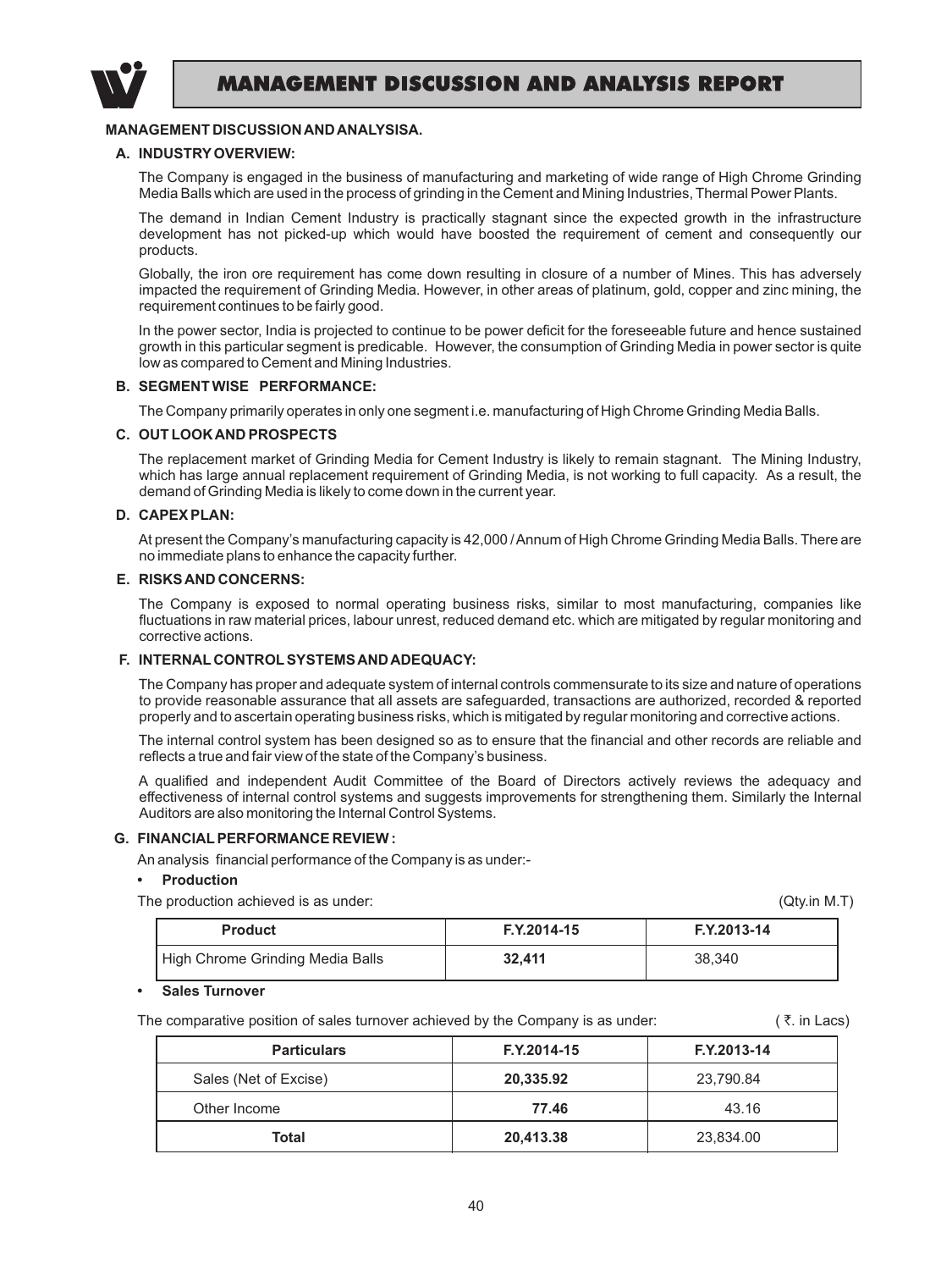

# **Key Performance Indicators**

An analysis of the key indicators as percentage to Revenue is given below:

 $(\bar{z})$ . in lacs)

|    | <b>Particulars</b>                                         | 2014-15<br>F.Y. | $%$ of<br>revenue | 2013-14<br>F.Y. | $%$ of<br>revenue |
|----|------------------------------------------------------------|-----------------|-------------------|-----------------|-------------------|
|    | Revenue from Operations (Net)                              | 20,335.92       | 100.00            | 23,790.84       | 100.00            |
| 2  | Cost of Materials Consumed<br>(including Trading Purchase) | 13,515.99       | 66.46             | 15,514.99       | 65.21             |
| 3  | <b>Employee Benefits Expense</b>                           | 910.88          | 4.47              | 922.29          | 3.88              |
| 4  | <b>Other Expenses</b>                                      | 5746.06         | 28.25             | 6748.88         | 28.37             |
| 5  | <b>EBIDTA</b>                                              | 162.99          | 0.80              | 604.68          | 2.54              |
| 6  | Other Income                                               | 96.19           | 0.47              | 43.16           | 0.18              |
| 7  | <b>Finance Costs</b>                                       | 53.67           | 0.26              | 62.38           | 0.26              |
| 8  | Depreciation & Amortization Expenses                       | 177.35          | 0.87              | 146.66          | 0.62              |
| 9  | Profit before Tax                                          | 28.16           | 0.13              | 438.80          | 1.84              |
| 10 | <b>Tax Expenses</b>                                        | 30.66           | 0.15              | 140.84          | 0.59              |
| 11 | Profit for the period after tax                            | (2.50)          | (0.01)            | 297.96          | 1.25              |

## **H. INDUSTRIAL RELATIONSAND HUMAN RESOURCE MANAGEMENT:**

There has been labour unrest in the Company since 26th November 2014 when the workmen struck work on the issue of disciplinary action taken against a Workman. The strike lasted for 26.days. Even though the workmen resumed work on 22nd December 2014, the unrest has continued due to the confrontal attitude of the Union. The Union has put up a Charter of Demands for Wage Revision, asking for very high unrealistic increase in emoluments. The matter is under conciliation with the Government Labour Department.

The Management is trying to resolve the issue by advising the workmen to co-operate with the Management in the interest of all concerned. The majority of workmen have realized this and have assured for their full support in maintaining peace and productivity and it is expected that the normalcy may return soon.

## **I. CAUTIONARY STATEMENT:**

Statements made in the Management Discussion & Analysis describing the Company's objectives, projections, estimates, expectations may be "Forward-looking statements" within the meaning of applicable Securities, laws & regulations. Actual results could differ from those expressed or implied. Important factors that could make a difference to the Company's operations include economic conditions affecting demand supply and price conditions in the domestic & overseas markets in which the Company operates, changes in the government regulations, tax laws &other statutes &other incidental factors.

None of the Senior Management personnel have Financial and Commercial transactions with the Company, where they have personal interest that would / could emerge as potential conflict with the interest of the Company at large.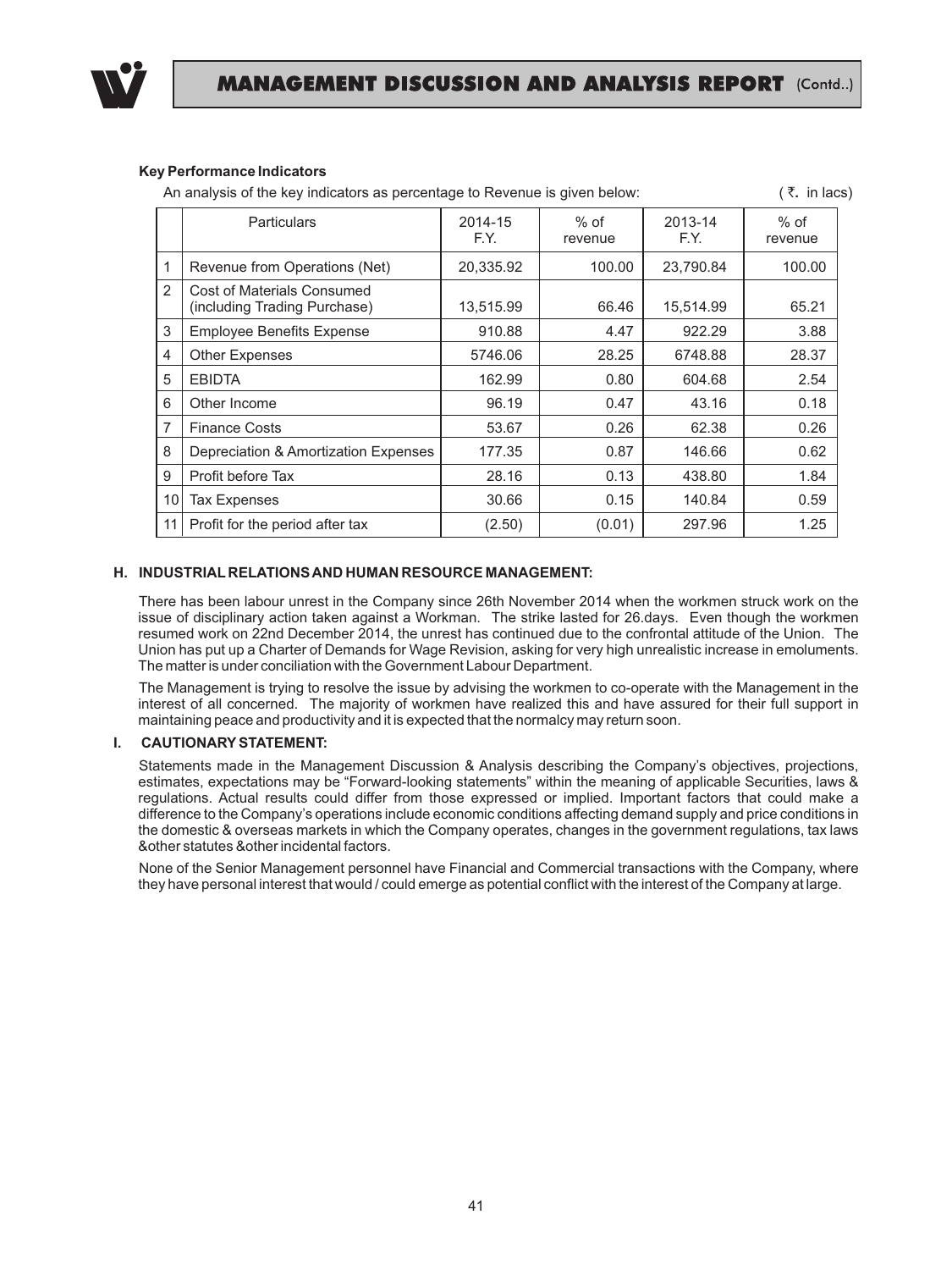

### To, **The Members of WELCAST STEELS LIMITED Bengaluru**

### **Report on the Financial Statements**

We have audited the accompanying financial statements of WELCAST STEELS LTD., which comprise the Balance Sheet as at March 31, 2015, the Statement of Profit and Loss and Cash Flow Statement for the year then ended, and a summary of significant accounting policies and other explanatory information.

### **Management's Responsibility for the Financial Statements**

The company's Board of Directors is responsible for the matters stated in Section 134(5) of the CompaniesAct, 2013 ("the Act") with respect to the preparation of these financial statements that give a true and fair view of the financial position, financial performance and cash flows of the Company in accordance with the Accounting Principles generally accepted in India, including the Accounting Standards specified under the Section 133 of the Act, read with Rule 7 of the Companies (Accounts) Rules, 2014. This responsibility also includes maintenance of adequate accounting records in accordance with the provisions of the Act for safeguarding the assets of the Company and for preventing and detecting frauds and other irregularities; selection and application of appropriate accounting policies; making judgments and estimates that are reasonable and prudent; and design, implementation and maintenance of adequate internal financial controls, that were operating effectively for ensuring the accuracy and completeness of the accounting records, relevant to the preparation and presentation of the financial statements that give a true and fair view and are free from material misstatement, whether due to fraud or error.

### **Auditor's Responsibility**

Our responsibility is to express an opinion on these financial statements based on our audit.

We have taken into account the provisions of the Act, the accounting and auditing standards and matters which are required to be included in the audit report under the provisions of theAct and the Rules made there under.

We conducted our audit in accordance with the Standards on Auditing specified under section 143(10) of the Act. Those Standards require that we comply with ethical requirements and plan and perform the audit to obtain reasonable assurance about whether the financial statements are free from material misstatement.

An audit involves performing procedures to obtain audit evidence about the amounts and the disclosures in the financial statements. The procedures selected depend on the auditor's judgment, including the assessment of the risks of material misstatement of the financial statements, whether due to fraud or error. In making those risk assessments, the auditor considers internal financial control relevant to the Company's preparation of the financial statements that give a true and fair view in order to design audit procedures that are appropriate in the circumstances, but not for the purpose of expressing an opinion on whether the Company has in place an adequate internal financial controls system over financial reporting and the operating effectiveness of such controls. An audit also includes evaluating the appropriateness of the accounting policies used and the reasonableness of the accounting estimates made by the Company's Directors, as well as evaluating the overall presentation of the financial statements.

We believe that the audit evidence we have obtained is sufficient and appropriate to provide a basis for our audit opinion on the financial statements.

# **Opinion**

In our opinion and to the best of our information and according to the explanations given to us, the aforesaid financial statements give the information required by the Act in the manner so required and give a true and fair view in conformity with the accounting principles generally accepted in India, of the state of affairs of the company as at 31st March 2015, and its loss and its cash flows for the year ended on that date:

## **Report on Other Legal and Regulatory Requirements**

- 1) As required by the Companies (Auditor's Report) Order, 2015 issued by the Central Government of India in terms of sub-section (11) of section 143 of the Companies Act, 2013, based on such checks as we considered appropriate and according to the information and explanations given to us, we state that:
	- i. a) The company has maintained adequate records of fixed assets with full particulars including quantity and location.
		- b) The fixed assets have been physically verified by the management during the year, which in our opinion, is reasonable having regard to the size of the company and the nature of its assets and no material discrepancies have been noticed on such verification. Hence the question of dealing such discrepancies in the books of accounts does not arise.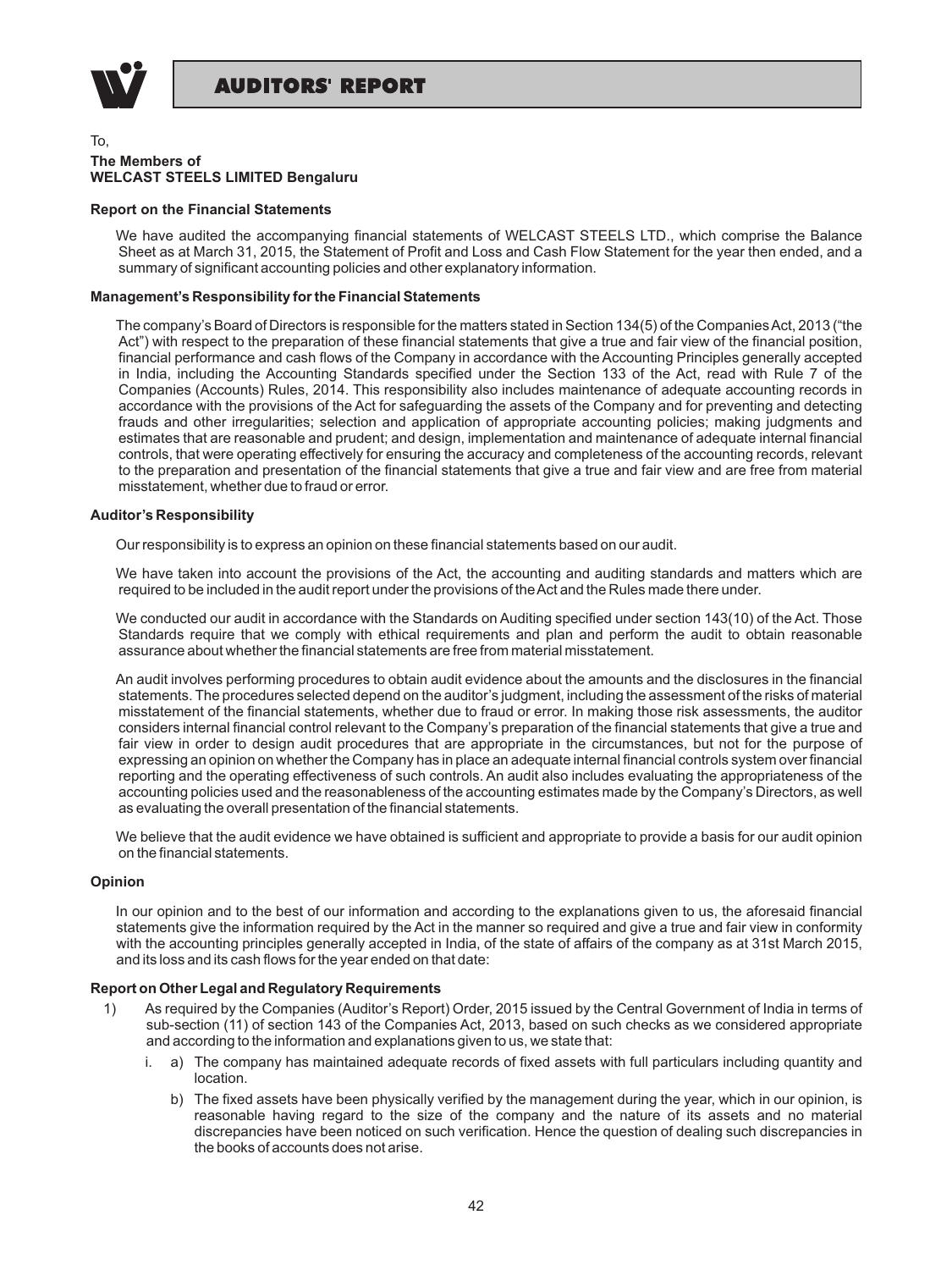

- ii. a) The inventory has been physically verified during the year by the management. In our opinion, the frequency of verification is reasonable.
	- b) The procedures of physical verification of inventories followed by the management are reasonable and adequate in relation to the size of the company and the nature of its business.
	- c) The company is maintaining proper records of inventory. The discrepancies noticed on verification between the physical stocks and the book records were not material having regard to the nature of business and volume of operations and the same have been properly dealt with in the books of accounts
- iii. As explained to us, the company has not granted any loans to companies, firms or other parties covered in the register maintained u/s 189 of the Companies Act, 2013, hence the question of receipt of principal and interest on regular basis and steps for recovery of overdue amount as per clause (iii) of the Order does not arise.
- iv. In our opinion and according to the information and explanations given to us there is adequate internal control system commensurate with the size of the Company and the nature of its business with regard to purchase of inventory, fixed assets and with regard to the sale of goods & services. During the course of our audit, we have not observed any continuing failure to correct major weaknesses in internal control system.
- v. In our opinion and according to the information and explanations given to us, the company has not accepted any deposits from public; hence the question of compliance with the directives issued by the Reserve Bank of India and the provisions of Sections 73 to 76 or any other relevant provisions of the CompaniesAct, 2013 and the rules framed there under as per clause (v) of the Order does not arise.
- vi. We have broadly reviewed the books of accounts relating to materials, Labour and other items of cost maintained by the company pursuant to the Rules made by the Central Government for the maintenance of cost records under Section 148(1) of the Companies Act 2013 and we are of the opinion that prima facie the prescribed accounts and records have been made and maintained. We have not, however, made a detailed examination of the records with a view to determine whether they are accurate or complete.
- vii. (a) According to the records of the Company, the company is regular in depositing with the appropriate authorities undisputed statutory dues including Provident Fund, Employees' State Insurance, Income Tax, Sales Tax, Wealth Tax, Service Tax, Duty of Customs, Duty of Excise, Value Added Tax, Cess and other material statutory dues to the extent applicable to it.
	- (b) According to the information and explanations given to us and based on the records verified by us, we state that no undisputed amounts payable in respect of Income Tax, Wealth Tax, Service Tax, Sales Tax, Value Added Tax, Duty of Customs, Duty of Excise or Cess which have remained outstanding as at 31st March 2015 for a period of more than six months from the date they became payable.
	- (c) According to the information and explanation given to us, there are no dues of Income tax, Wealth tax, Sales tax, Value Added Tax, Service Tax, Duty of Customs, Duty of Excise or Cess, which have not been deposited on account of any dispute except as stated below:

| Name of the Statute                                     | Nature of Dues            | <b>Disputed Amount</b><br>(Rs. In Lakhs) | Forum where the dispute<br>is pending                              |
|---------------------------------------------------------|---------------------------|------------------------------------------|--------------------------------------------------------------------|
| Finance Act, 1994                                       | Service Tax               | 116.64                                   | Customs, Excise & Service<br>Tax Appellate Tribunal,<br>Bangalore. |
| Foreign Trade<br><b>Regulation Act</b><br>(DEEC Scheme) | Customs Duty,<br>Interest | $711.03 \text{*} @.$                     | High Court of Karnataka                                            |

\*Excluding penalty.

@ Rs 35 Lakhs has been deposited against the above.

- (d) The company has transferred the amounts due to be remitted to Investors Education and Protection Fund with in the due dates under relevant provisions of The Companies Act, 1956 and Rules framed there under.
- viii. The company not incurred cash loss during the financial year covered by our audit as well as in the immediate previous financial year and has no accumulated losses as at the end of the financial year.
- ix. In our opinion and according to the information and explanations given to us, the Company has not defaulted in repayment of dues to banks. The company has neither borrowed any loans from Financial Institutions nor issued any debentures and consequently the question of default in repayment does not arise.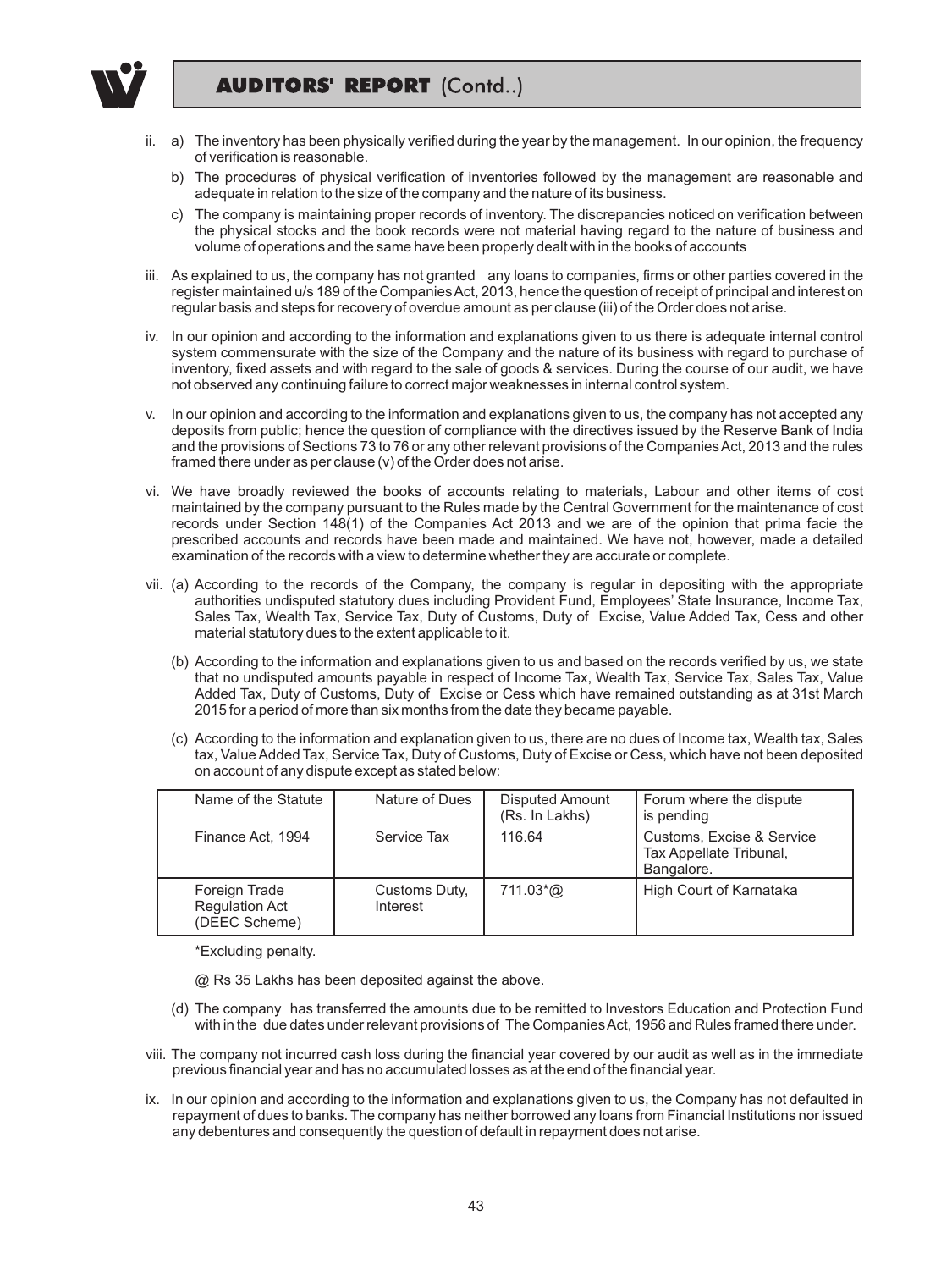

- x. As informed to us, the Company has not given guarantees for loans taken by others from banks or financial institutions.
- xi. The company has not raised any term loans from Banks or Financial Institutions during the year under audit. Hence the question of application of loan funds for the purpose for which they are obtained does not arise.
- xii. Based on the audit procedures performed and according to the information and explanations given to us, no fraud on or by the Company has been noticed or reported during the course of our audit.
	- 2) As required by Section 143 (3) of theAct, we report that:
	- a) We have sought and obtained all the information and explanations which to the best of our knowledge and belief were necessary for the purposes of our audit.
	- b) In our opinion, proper books of account as required by law have been kept by the Company so far as it appears from our examination of those books.
	- c) The Balance Sheet, the Statement of Profit and Loss, and the Cash Flow Statement dealt with by this Report are in agreement with the books of account.
	- d) In our opinion, the aforesaid financial statements comply with the Accounting Standards specified under Section 133 of theAct, read with Rule 7 of the Companies (Accounts) Rules, 2014.
	- e) On the basis of the written representations received from the directors as on 31st March, 2015 taken on record by the Board of Directors, none of the directors is disqualified as on 31st March, 2015 from being appointed as a director in terms of Section 164 (2) of theAct.
	- f) With respect to the other matters to be included in the Auditor's Report in accordance with Rule 11 of the Companies (Audit and Auditors) Rules, 2014, in our opinion and to the best of our information and according to the explanations given to us:
		- i. The Company has disclosed the impact of pending litigations on its financial position in its financial statements – Refer clause B (1) of Note 26 to the financial statements;
		- ii. The Company did not have any long-term contracts including derivative contracts for which there were any material foreseeable losses;
		- iii. There has been no delay in transferring amounts, required to be transferred, to the Investor Education and Protection Fund by the Company.

Place: Bengaluru<br>Date: 02-05-2015

Chartered Accountants (FRN 000671S) **For DAGLIYA & CO.**

Partner Membership No: 16444 **(P.MANOHARA GUPTA)**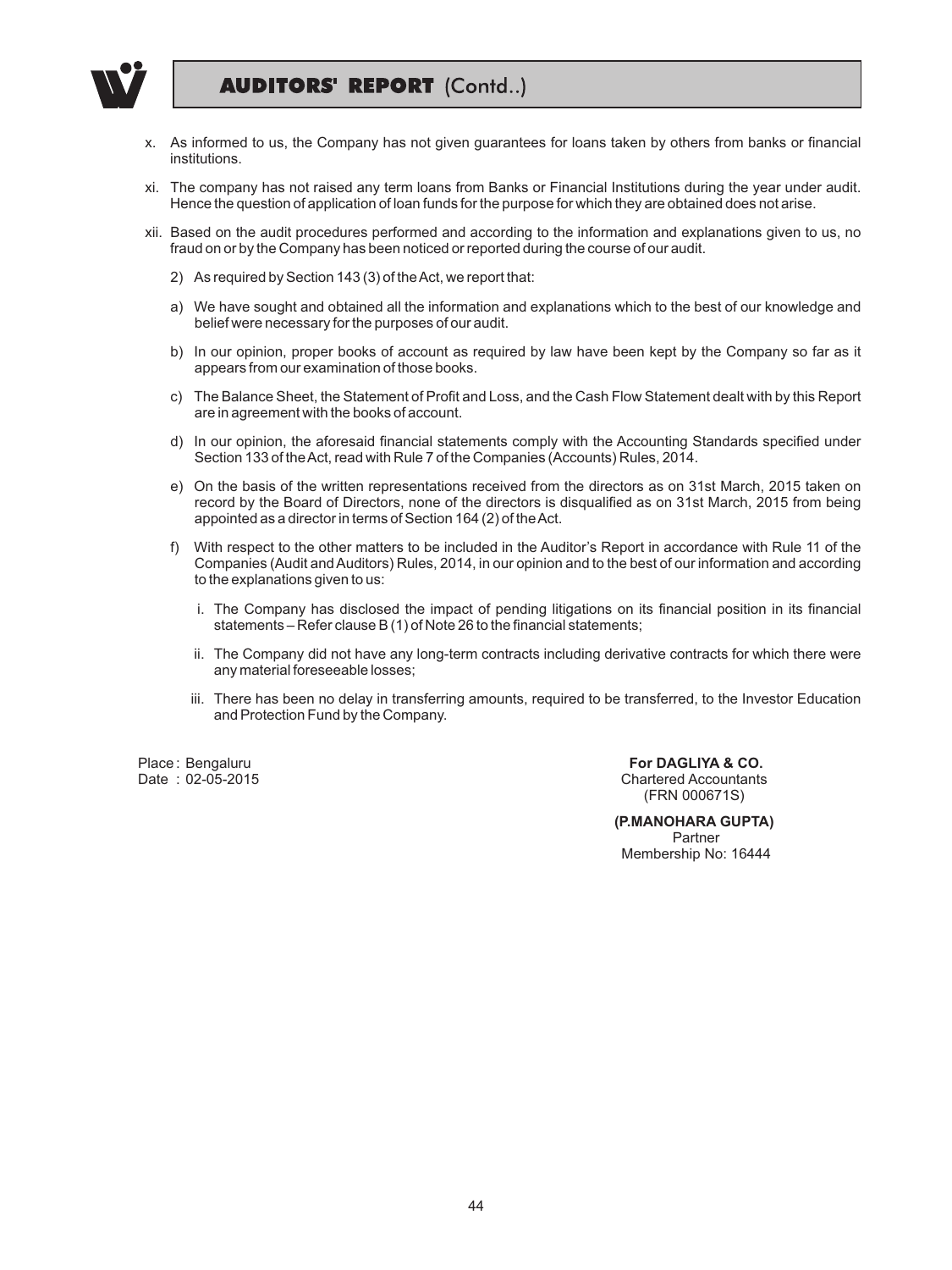

`**. In Lacs**

| <b>Particulars</b>                                  | <b>Note</b><br>No. | As At<br><b>31st March 2015</b> | As At<br>31st March 2014 |
|-----------------------------------------------------|--------------------|---------------------------------|--------------------------|
|                                                     |                    |                                 |                          |
| A. EQUITY AND LIABILITIES                           |                    |                                 |                          |
| (1) Shareholder's Funds                             |                    |                                 |                          |
| (a) Share Capital                                   | 1                  | 63.84                           | 63.84                    |
| (b) Reserves and Surplus                            | $\mathcal{P}$      | 3,011.32                        | 3,041.45                 |
| (2) Share Application money pending allotment       |                    |                                 |                          |
| (3) Non-Current Liabilities                         |                    |                                 |                          |
| (a) Long term borrowings                            |                    |                                 |                          |
| (b) Deferred Tax Liabilities (Net)                  |                    |                                 |                          |
| (c) Other Long Term Liabilities                     |                    |                                 |                          |
| (d) Long Term Provisions                            | 3                  | 161.88                          | 159.70                   |
| (4) Current Liabilities                             |                    |                                 |                          |
| (a) Short-Term Borrowings                           | 4                  | 905.28                          | 325.00                   |
| (b) Trade Payables<br>(c) Other Current Liabilities | 5<br>6             | 641.34<br>80.17                 | 1.375.36<br>82.27        |
| (d) Short-Term Provisions                           | $\overline{7}$     | 85.66                           | 113.95                   |
| Total                                               |                    | 4,949.49                        | 5,161.57                 |
| <b>B. ASSETS</b>                                    |                    |                                 |                          |
| (1) Non-Current Assets                              |                    |                                 |                          |
| (a) Fixed Assets                                    | 8                  |                                 |                          |
| (i) Tangible Assets                                 |                    | 522.53                          | 614.93                   |
| (ii) Intangible Assets                              |                    | 1.93                            | 1.88                     |
| (iii) Capital Work in Progress                      |                    |                                 |                          |
| (iv) Intangible assets under development            |                    |                                 |                          |
| (b) Non-current investments                         | 9                  | 0.01                            | 0.01                     |
| (c) Deferred tax assets (net)                       | 10                 | 135.27                          | 147.79                   |
| (d) Long term loans and advances                    | 11                 | 621.39                          | 621.87                   |
| (e) Other non-current assets                        | 12                 | 0.09                            | 0.09                     |
| (2) Current Assets                                  |                    |                                 |                          |
| (a) Current investments                             |                    |                                 |                          |
| (b) Inventories                                     | 13                 | 2,037.37                        | 1,730.03                 |
| (c) Trade receivables                               | 14                 | 794.09                          | 342.34                   |
| (d) Cash and cash equivalents                       | 15                 | 19.63                           | 112.04                   |
| (e) Short-term loans and advances                   | 16                 | 774.25                          | 1,582.99                 |
| Other current assets<br>(f)                         | 17                 | 42.93                           | 7.60                     |
| Total                                               |                    | 4,949.49                        | 5,161.57                 |

Significant Accounting Policies and Notes to Financial Statements form an integral part of the Balance Sheet 26

For and on behalf of the Board **As per our Report attached** D.P. DHANUKA **D.P. DHANUKA CO.** for **D.P. DHANUKA VINOD NARAIN DAGLIYA & CO. Directors BHADRESH K. SHAH ASHOK A. NICHANI**

Chief Financial Officer Partner

Company Secretary **S N JETHELIYA**

Place : Bengaluru Date : 02-05-2015 Chairman Chartered Accountants (FRN 000671S)

Membership No 16444 **YASHRAJ (P MANOHARA GUPTA)**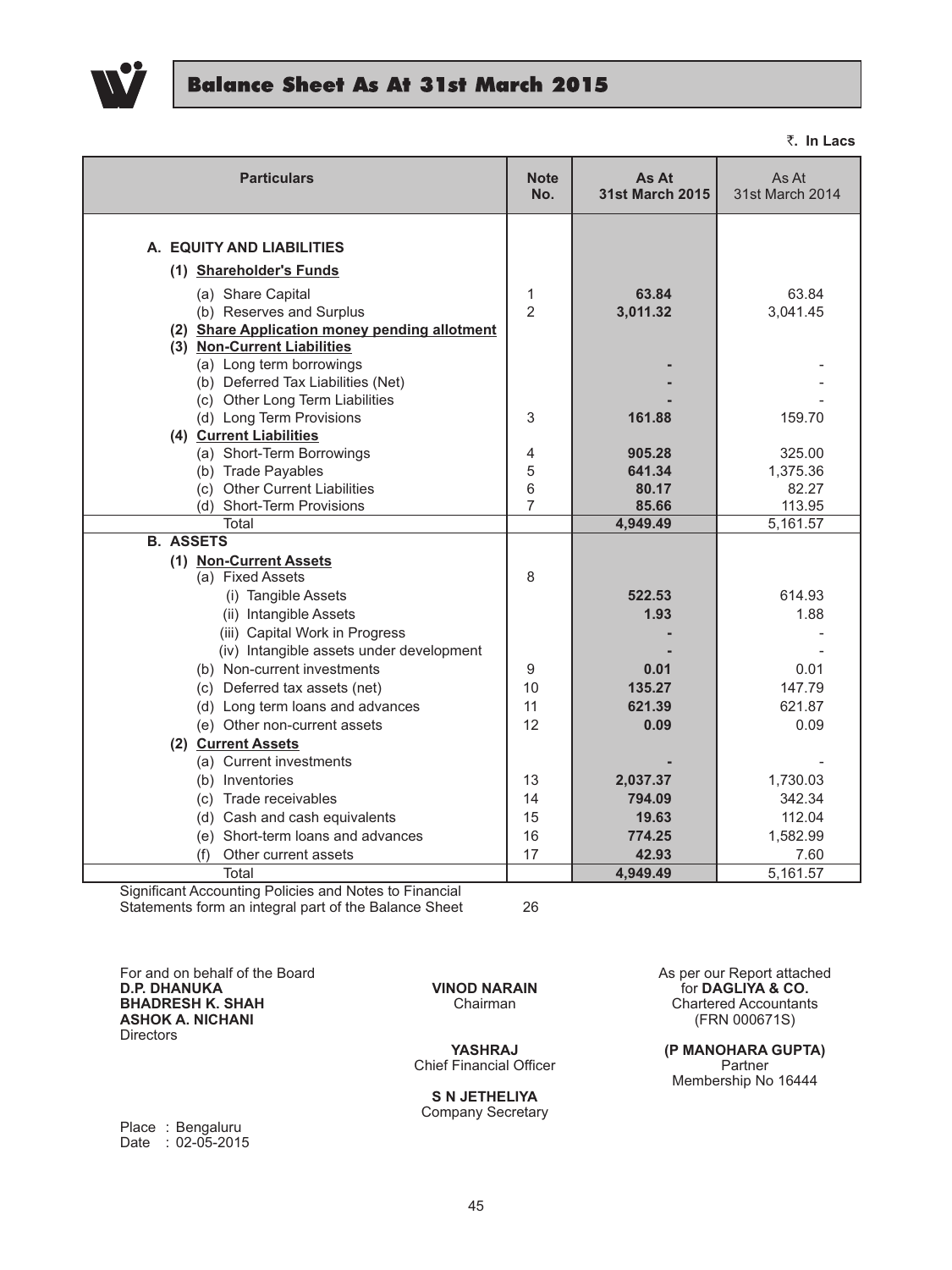

# **Statement of Profit & Loss For The Year Ended 31st March 2015**

|                 |                                                                                                                                   |                          |                                             | ₹. In Lacs                    |
|-----------------|-----------------------------------------------------------------------------------------------------------------------------------|--------------------------|---------------------------------------------|-------------------------------|
|                 | <b>Particulars</b>                                                                                                                | <b>Note</b><br><b>No</b> | <b>Year ended</b><br><b>31st March 2015</b> | Year ended<br>31st March 2014 |
|                 |                                                                                                                                   |                          |                                             |                               |
| $\mathbf{1}$    | Revenue from operations (Gross)                                                                                                   | 18                       | 22,150.14                                   | 25,876.49                     |
|                 | Less: Excise duty                                                                                                                 |                          | 1,814.22                                    | 2,085.65                      |
|                 | Revenue from operations (Net)                                                                                                     |                          | 20,335.92                                   | 23,790.84                     |
| $\mathcal{P}$   | Other Income                                                                                                                      | 19                       | 77.46                                       | 43.16                         |
|                 | 3. Total Revenue (1+2)                                                                                                            |                          | 20,413.38                                   | 23,834.00                     |
| 4               | Expenses:                                                                                                                         |                          |                                             |                               |
|                 | (a) Cost of materials consumed                                                                                                    | 20                       | 13,401.38                                   | 15,557.53                     |
|                 | (b) Changes in inventories of finished goods,<br>work-in-progress and Stock-in-Trade                                              | 21                       | 114.61                                      | (42.54)                       |
|                 | (c) Employee Benefits Expense                                                                                                     | 22                       | 910.88                                      | 922.29                        |
|                 | (d) Finance Costs                                                                                                                 | 23                       | 53.67                                       | 62.38                         |
|                 | (e) Depreciation and Amortization Expense                                                                                         | 9                        | 177.35                                      | 146.66                        |
|                 | (f)<br><b>Other Expenses</b>                                                                                                      | 24                       | 5,746.06                                    | 6,745.46                      |
|                 | <b>Total Expenses 4</b>                                                                                                           |                          | 20,403.95                                   | 23,391.78                     |
| 5               | Profit before exceptional, extraordinary, prior period<br>items, and tax (3-4)                                                    |                          | 9.43                                        | 442.22                        |
| 6               | <b>Prior Period items</b>                                                                                                         | 25                       |                                             | 3.42                          |
| 7               | Exceptional Items- Profit on sale of Fixed Assets                                                                                 |                          | 18.73                                       | 0.00                          |
| 8               | Profit before extraordinary items and tax (5 - 6 - 7)                                                                             |                          | 28.16                                       | 438.80                        |
| 9               | <b>Extraordinary Items</b>                                                                                                        |                          | 0.00                                        | 0.00                          |
| 10              | Profit before tax (8 - 9)                                                                                                         |                          | 28.16                                       | 438.80                        |
| 11              | Tax expense:                                                                                                                      |                          |                                             |                               |
|                 | (a) Current tax                                                                                                                   |                          | 15.50                                       | 155.40                        |
|                 | (b) Taxes of earlier years                                                                                                        |                          | (2.85)                                      | (3.46)                        |
|                 | (c) Deferred tax                                                                                                                  |                          | 18.01                                       | (11.10)                       |
| 12 <sup>2</sup> | Profit (Loss) for the period from continuing<br>operations (ix -x)                                                                |                          | (2.50)                                      | 297.96                        |
| 13              | Earning per equity share: Basic & Diluted                                                                                         |                          | (0.39)                                      | 46.69                         |
|                 | Significant Accounting Policies and Notes to<br>Financial Statements form an integral part of<br>the Statement of Profit and Loss | 26                       |                                             |                               |

For and on behalf of the Board **As per our Report attached** D.P. DHANUKA **D.P.** DHANUKA **As per our Report attached** for **D.P. DHANUKA VINOD NARAIN DAGLIYA & CO. Directors BHADRESH K. SHAH ASHOK A. NICHANI**

Chief Financial Officer **Partner** Partner

Company Secretary **S N JETHELIYA**

Place : Bengaluru Date : 02-05-2015 Chairman Chartered Accountants (FRN 000671S)

Membership No 16444 **YASHRAJ (P MANOHARA GUPTA)**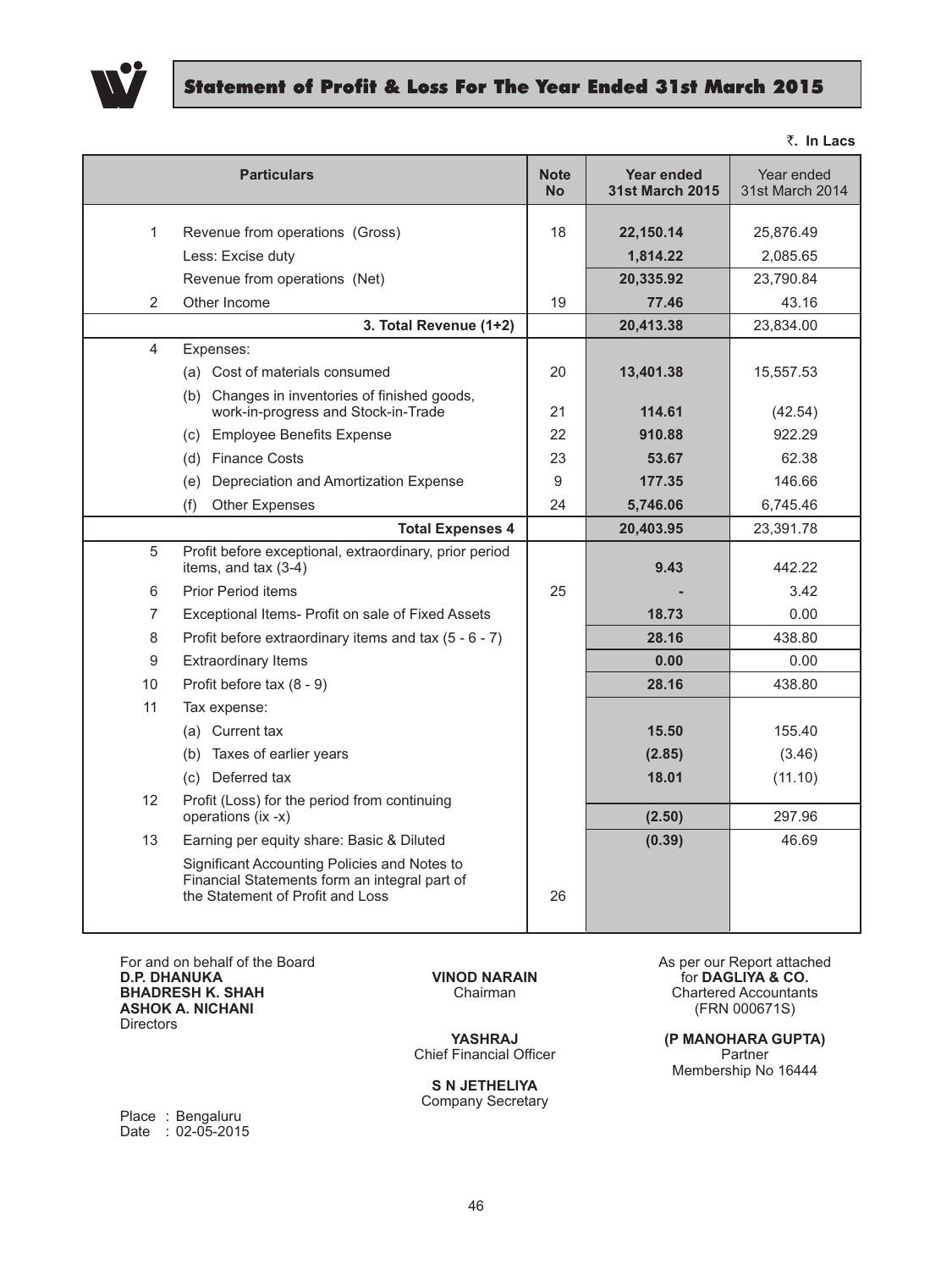

# **1. Share Capital**

`**. In Lacs**

| <b>Particulars</b> |                                                                                                                                                                                                                                                                                 | As at                  |               | As at           |               |
|--------------------|---------------------------------------------------------------------------------------------------------------------------------------------------------------------------------------------------------------------------------------------------------------------------------|------------------------|---------------|-----------------|---------------|
|                    |                                                                                                                                                                                                                                                                                 | <b>31st March 2015</b> |               | 31st March 2014 |               |
| A                  | <b>AUTHORISED</b>                                                                                                                                                                                                                                                               | <b>Number</b>          | <b>Amount</b> | Number          | Amount        |
|                    | Equity Shares of Rs.10/- each with voting rights<br><b>ISSUED, SUBSCRIBED &amp; FULLY PAID UP</b><br>в<br>Equity Shares of Rs.10/- par value -<br>Fully allotted for cash<br><b>Forfeited Shares</b><br>Equity Shares of Rs10/- each<br>(originally paid up @ Rs 5/- per share) | 2,000,000              | 200.00        | 2,000,000       | 1200.00       |
|                    |                                                                                                                                                                                                                                                                                 | 638,161<br>425         | 63.82<br>0.02 | 638.161<br>425  | 63.82<br>0.02 |
|                    | Total                                                                                                                                                                                                                                                                           | 638,586                | 63.84         | 638,586         | 63.84         |

C Reconciliation of the number of Equity Shares outstanding at the beginning and at the end of the reporting period:

|                                                             | As at 31st March 2015    |               | As at 31st March 2014 |       |
|-------------------------------------------------------------|--------------------------|---------------|-----------------------|-------|
| <b>Equity Shares</b>                                        | No of shares             | <b>Amount</b> | No of shares Amount   |       |
| Shares outstanding at the beginning of the year             | 638.161                  | 63.82         | 638.161               | 63.82 |
| Add/ (Less): Shares allotted/ (bought back) during the year | $\overline{\phantom{a}}$ |               | -                     |       |
| Shares outstanding at the end of the year                   | 638.161                  | 63.82         | 638.161               | 63.82 |

### D Details of Equity Shares in the Company held by each share holder holding more than 5% shares and Shares held by Holding company

|                                       | As at 31st March 2015                                      |       | As at 31st March 2014 |       |
|---------------------------------------|------------------------------------------------------------|-------|-----------------------|-------|
| Name of the shareholder               | No. of shares  % of holding   No. of shares   % of holding |       |                       |       |
| AIA Engineering Ltd - Holding Company | 477.661                                                    | 74.85 | 477.661               | 74.85 |

# E TERMS/RIGHTS ATTACHED TO EQUITY SHARES

The Company has only one class of equity shares having par value of Rs 10/- each. Each holder of equity shares is entitled to one vote per share. In the event of liquidation of the Company, the holders of the equity shares will be entitled to receive the remaining assets of the Company, after distribution of all preferential amounts. The distribution will be in proportion to the equity shares held by the share holder.

F The company has not allotted any shares pursuant to contract without payment being received in cash, nor by way of bonus shares nor bought back any shares during the immediately proceeding five financial years.

# **2. Reserves & Surplus**

| 2. | <b>Reserves &amp; Surplus</b>                                   |                        |          |          | ₹. In Lacs      |
|----|-----------------------------------------------------------------|------------------------|----------|----------|-----------------|
|    | <b>Particulars</b>                                              | As at                  |          |          | As at           |
|    |                                                                 | <b>31st March 2015</b> |          |          | 31st March 2014 |
| a  | <b>Securities Premium</b>                                       |                        | 47.79    |          | 47.79           |
|    | (There are no additions/deduction since the last Balance sheet) |                        |          |          |                 |
| b  | <b>Revaluation Reserve</b>                                      |                        |          |          |                 |
|    | Opening balance                                                 | 10.54                  |          | 11.71    |                 |
|    | Less: Withdrawn during the year                                 | 1.42                   |          | 1.17     |                 |
|    | Closing balance                                                 |                        | 9.12     |          | 10.54           |
| c. | <b>General Reserve</b>                                          |                        |          |          |                 |
|    | Opening balance                                                 | 384.13                 |          | 334.13   |                 |
|    | Less: Zero Life asset as on 31.03.2014 net of deffered tax      | 12.27                  |          |          |                 |
|    | Add: Transferred from Surplus in Statement of Profit and Loss   |                        |          | 50.00    |                 |
|    | Closing balance                                                 |                        | 371.86   |          | 384.13          |
| d  | <b>Surplus</b>                                                  |                        |          |          |                 |
|    | Opening balance                                                 | 2,598.99               |          | 2,388.34 |                 |
|    | Add: Net Profit for the year                                    | (2.50)                 |          | 297.98   |                 |
|    | Add: Depreciation transferred to Revaluation Reserve            | 1.42                   |          |          |                 |
|    | Less: Proposed Dividend                                         | 12.76                  |          | 31.91    |                 |
|    | Less: Tax on Proposed Dividend                                  | 2.60                   |          | 5.42     |                 |
|    | Less: Transfer to General Reserve                               |                        |          | 50.00    |                 |
|    | Closing balance                                                 |                        | 2,582.55 |          | 2,598.99        |
|    | <b>Total</b>                                                    |                        | 3,011.32 |          | 3,041.45        |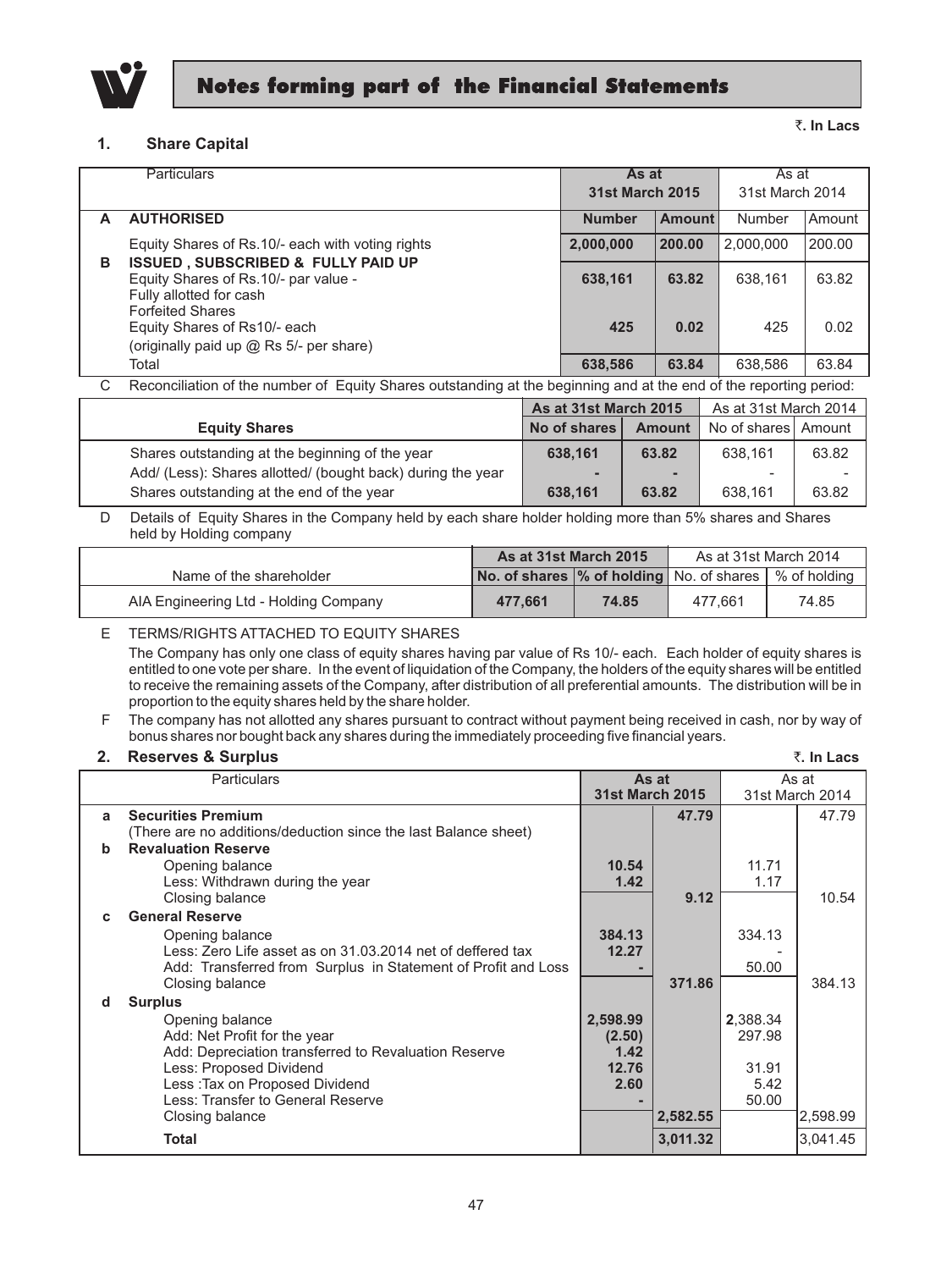

# **3. Long Term Provisions**

### **As at 31st March 2015 132.15 29.73 161.88** Particulars **As at 31st March 2015** As at 31st March 2014 Provision for Employee Benefits a Gratuity 130.50 b Compensated Absences 29.73 29.20 Total 159.70

# **4. Short Term Borrowings**

| <b>Particulars</b>                                                                                                                                                                                                                                                                                                                        | As at 31st March 2015 | As at 31st March 2014 |
|-------------------------------------------------------------------------------------------------------------------------------------------------------------------------------------------------------------------------------------------------------------------------------------------------------------------------------------------|-----------------------|-----------------------|
| Secured                                                                                                                                                                                                                                                                                                                                   |                       |                       |
| Working Capital Loan from Bank - Canara Bank                                                                                                                                                                                                                                                                                              | 5.28                  |                       |
| Packing Credit                                                                                                                                                                                                                                                                                                                            | 900.00                | 325.00                |
| 1) Secured by hypothecation, by way of first charge on stocks<br>of raw materials, semi finished, finished goods, packing<br>materials, book debts, receivables and other current assets<br>and fixed assets including Plant, Machinery, tools,<br>accessories and other assets stored/installed in the factory<br>or at any other place. |                       |                       |
| 2) No default in repayment of above loan/in payment of interest                                                                                                                                                                                                                                                                           |                       |                       |
| Total                                                                                                                                                                                                                                                                                                                                     | 905.28                | 325.00                |
|                                                                                                                                                                                                                                                                                                                                           |                       |                       |

# **5. Trade Payables**

| 5. Trade Payables                   |        | ₹. In Lacs                                         |
|-------------------------------------|--------|----------------------------------------------------|
| <b>Particulars</b>                  |        | <b>As at 31st March 2015</b> As at 31st March 2014 |
| <b>Trade Payables</b>               |        |                                                    |
| Dues to Micro and Small Enterprises | 10.98  | 28.69                                              |
| Dues to Others                      | 630.36 | 1.346.67                                           |
| Total                               | 641.34 | 1.375.36                                           |

# **6. Other Current Liabilities**

|              | 6. Other Current Liabilities           |                                               | र्ॅ. In Lacs |
|--------------|----------------------------------------|-----------------------------------------------|--------------|
|              | <b>Particulars</b>                     | As at 31st March 2015   As at 31st March 2014 |              |
| a            | <b>Unpaid Dividends</b>                | 5.04                                          | 4.29         |
| <sub>b</sub> | <b>Advances from Customers</b>         | 4.96                                          | 6.96         |
| $\mathsf{C}$ | <b>Accrued Salaries &amp; Benefits</b> | 50.96                                         | 54.44        |
| d            | Contribution to PF/ESI payable         | 7.88                                          | 8.63         |
| е            | Interest Payable on PC                 | 6.49                                          |              |
|              | Other Payables -Duties & Taxes         | 4.84                                          | 7.95         |
|              | Total                                  | 80.17                                         | 82.27        |

# **7. Short Term Provisions**

| × | ın | ıя<br>п<br>c<br>∽ |
|---|----|-------------------|
|   |    |                   |

| <b>Particulars</b>                                                                                              | As at 31st March 2015   | As at 31st March 2014  |
|-----------------------------------------------------------------------------------------------------------------|-------------------------|------------------------|
| <b>Provision for employee benefits</b><br>a<br>Gratuity<br>ii) Compensated Absences<br>iii) Bonus and Ex-Gratia | 17.95<br>16.48<br>35.87 | 30.68<br>9.73<br>36.21 |
| <b>Others</b><br>b                                                                                              |                         |                        |
| <b>Proposed Dividend</b><br>Provision for Tax on Dividend<br>ii)                                                | 12.76<br>2.60           | 31.91<br>5.42          |
| Total                                                                                                           | 85.66                   | 113.95                 |

`**. In Lacs**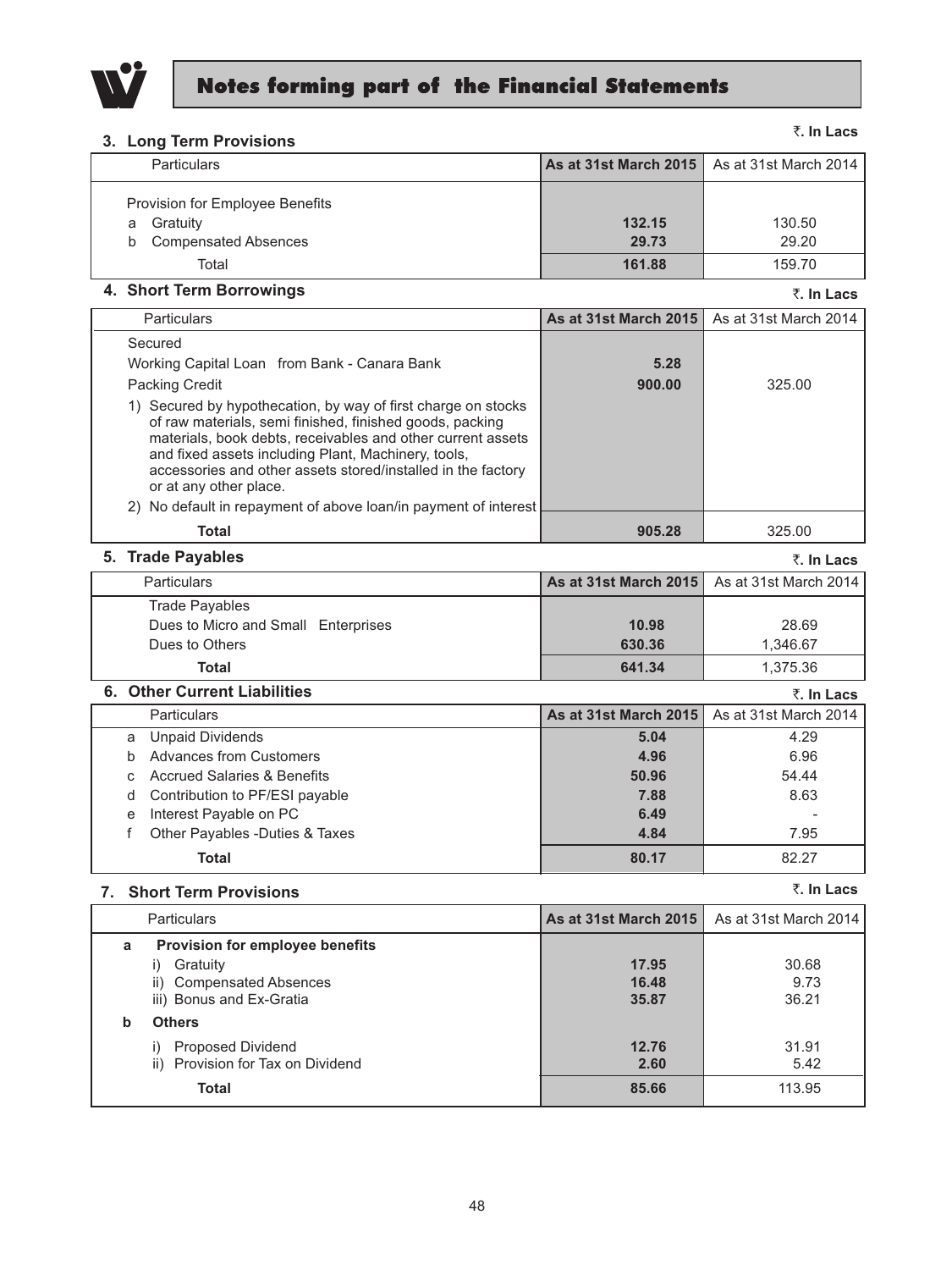

`. in lacs

₹. in lacs

**8. FIXED ASSETS**

8. FIXED ASSETS

# **Notes forming part of the Financial Statements**

|                                                  |                     |                                 | s Block<br>Gros                |                     |                     |                 |                                         | Depreciation           |                                 |                     | Net Block           |
|--------------------------------------------------|---------------------|---------------------------------|--------------------------------|---------------------|---------------------|-----------------|-----------------------------------------|------------------------|---------------------------------|---------------------|---------------------|
| <b>PARTICULARS</b>                               | 01.04.2014<br>As at | during the<br>Additions<br>Year | during the<br>eletions<br>Year | 31.03.2015<br>As at | As at<br>01.04.2014 | For the<br>Year | Withdrawal/<br>Deductions<br>Earnings** | Charged to<br>Retained | 31.03.2015<br><b>Total Upto</b> | 31.03.2015<br>As at | 31.03.2014<br>As at |
|                                                  | .<br>س              | ٣ŕ                              | ۳ż                             | ゕ                   | ۳ż                  | ゕ               | .<br>س                                  | ۳ż                     | ٣,                              | ゕ                   | ん                   |
| <b>TANGIBLE ASSETS</b><br>Land                   | 8.89                | ï                               | ı                              | 8.89                | Ţ                   | ı               | Ţ                                       | ı                      |                                 | 8.89                | 8.89                |
| Buildings                                        | 635.48              | 5.39                            |                                | 640.87              | 394.41              | 30.17           | f,                                      | 1.32                   | 425.90                          | 214.97              | 241.07              |
| Plant & Machinery                                | 3,386.22            | 86.15                           | 49.44                          | 3,422.93            | 3,087.98            | 106.88          | 43.80                                   | 11.99                  | 3,163.05                        | 259.88              | 298.24              |
| Furniture & Fixtures                             | 44.30               | 1.11                            |                                | 45.41               | 34.80               | 3.58            | f.                                      | 0.27                   | 38.65                           | 6.76                | 9.50                |
| Computers                                        | 45.28               | 3.09                            |                                | 48.37               | 39.38               | 3.85            | $\blacksquare$                          | 1.16                   | 44.39                           | 3.98                | 5.90                |
| Office Equipment's                               | 67.40               | 3.80                            |                                | 71.20               | 33.09               | 25.08           | f,                                      | 2.53                   | 60.70                           | 10.50               | 34.31               |
| Laboratory equipment's                           | 41.29               | 1.27                            |                                | 42.56               | 33.96               | 1.84            |                                         | 0.48                   | 36.28                           | 6.28                | 7.33                |
| Vehicles                                         | 39.25               | 6.86                            | 15.84                          | 30.27               | 29.56               | 4.28            | 14.84                                   | ı                      | 19.00                           | 11.27               | 9.69                |
| Total                                            | 4,268.11            | 107.67                          | 65.28                          | 4,310.50            | 3,653.18            | 175.68          | 58.64                                   | 17.75                  | 3,787.97                        | 522.53              | 614.93              |
| Previous year - Tangible                         | 4,214.36            | 53.76                           |                                | 4,268.12            | 3,506.25            | 146.94          | $\blacksquare$                          |                        | 3,653.19                        | 614.93              |                     |
| INTANGIBLE ASSETS                                |                     |                                 |                                |                     |                     |                 |                                         |                        |                                 |                     |                     |
| Software                                         | 3.03                | 1.72                            | Ţ                              | 4.75                | 1.15                | 1.67            | f,                                      |                        | 2.82                            | 1.93                | 1.88                |
| Total                                            | 3.03                | 1.72                            | ٠                              | 4.75                | 1.15                | 1.67            | f,                                      |                        | 2.82                            | 1.93                | 1.88                |
| Previous year - Intangible                       | 2.62                | 0.41                            | I,                             | 3.03                | 0.25                | 0.90            | f,                                      |                        | 1.15                            | 1.88                |                     |
| Capital work in progress *                       | ï                   | ı                               |                                | ı                   | ٠                   | п               | ٠                                       |                        | ٠                               | п                   |                     |
| Previous Year                                    | 6.22                | ı                               | 6.22                           |                     |                     |                 |                                         |                        |                                 |                     |                     |
| Grand total                                      | 4,271.14            | 109.39                          | 65.28                          | 4,315.25            | 3,654.33            | 177.35          | 58.64                                   | 17.75                  | 3,790.79                        | 524.46              | 616.81              |
| Previous year                                    | 4,223.20            | 54.17                           | 6.22                           | 4,271.15            | 3,506.50            | 147.84          |                                         |                        | 3,654.34                        | 616.81              |                     |
| Represents disposal on as is where is basis<br>× |                     |                                 |                                |                     |                     |                 |                                         |                        |                                 |                     |                     |

Pursuant to para 7 of Sch II of the Companies Act, 2013, in respect of assets having carrying amount as on 1st April, 2014, and remaining useful life is nil has been<br>transferred (net of tax effect amounting to Rs 5.48 lacs \*\* Pursuant to para 7 of Sch II of the Companies Act, 2013, in respect of assets having carrying amount as on 1st April, 2014, and remaining useful life is nil has been transferred (net of tax effect amounting to Rs 5.48 lacs) to retained earnings after retaining residual value of 5% of original cost.  $*$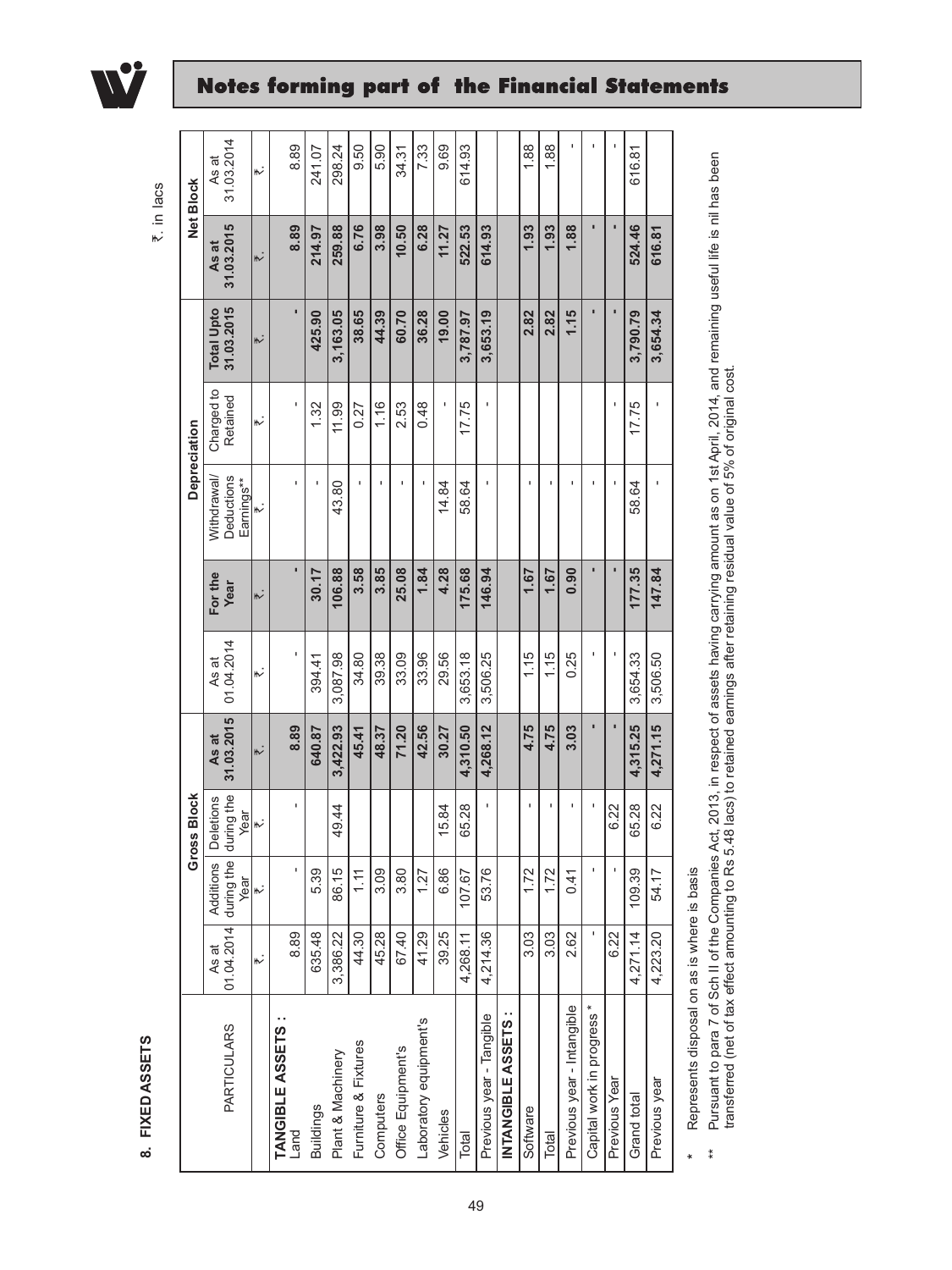

# **9. Non Current Investments**

`**. In Lacs**

| Particulars                                                                         | As at 31st March 2015 | As at 31st March 2014 |
|-------------------------------------------------------------------------------------|-----------------------|-----------------------|
| a) Trade Investments                                                                |                       |                       |
| b) Other Investments<br>In Government Securities- (Unquoted, At cost)               | 0.01                  | 0.01                  |
| (National Saving Certificates/IVP)                                                  |                       |                       |
| <b>Total</b>                                                                        | 0.01                  | 0.01                  |
| 10. Deferred Tax Assets                                                             |                       | ₹. In Lacs            |
| Particulars                                                                         | As at 31st March 2015 | As at 31st March 2014 |
| Arising on account of timing difference                                             |                       |                       |
| On account of Depreciation                                                          | 74.61                 | 82.87                 |
| On account of Gratuity, Compensated Absences & Bonus                                | 60.66                 | 64.92                 |
| Total                                                                               | 135.27                | 147.79                |
| 11. Long Term Loans and Advances                                                    |                       |                       |
| Particulars                                                                         | As at 31st March 2015 | As at 31st March 2014 |
| i) Capital Advances (Unsecured & considered good)                                   | 188.40                | 188.40                |
| (Advance paid towards purchase of Land)                                             |                       |                       |
| ii) Security Deposits (Unsecured & Considered good)<br><b>Earnest Money Deposit</b> | 2.72                  | 2.72                  |
| <b>Other Deposits</b>                                                               | 430.27                | 430.75                |
| <b>Total</b>                                                                        | 621.39                | 621.87                |
| 12. Other Non Current Assets                                                        |                       | ₹. In Lacs            |
| Particulars                                                                         | As at 31st March 2015 | As at 31st March 2014 |
| Long Term Trade Receivables<br>a                                                    |                       |                       |
| Deposits-In Post office Savings bank Account                                        | 0.09                  | 0.09                  |
| (Pass Book lodged with Central Excise Dept.)                                        |                       |                       |
| <b>Total</b>                                                                        | 0.09                  | 0.09                  |
|                                                                                     |                       |                       |
| 13. Inventory                                                                       |                       | ₹. In Lacs            |
| Particulars                                                                         | As at 31st March 2015 | As at 31st March 2014 |
| a Raw Material                                                                      | 995.80                | 575.78                |
| b Stores & Spares                                                                   | 662.05                | 657.83                |
| <b>Work in Process</b><br>C                                                         | 379.52                | 494.13                |
| d As Casting Goods                                                                  |                       | 2.29                  |
| Total                                                                               | 2,037.37              | 1,730.03              |
| <b>Trade Receivables</b>                                                            |                       | ₹. In Lacs            |
| Particulars                                                                         | As at 31st March 2015 | As at 31st March 2014 |
| Unsecured & Considered good                                                         |                       |                       |
| Amount due for more than 6 months from the date they                                |                       |                       |
| have fallen due                                                                     | 47.32                 | 131.95                |
| <b>Others Debts</b>                                                                 | 746.77                | 210.39                |
| <b>Total</b>                                                                        | 794.09                | 342.34                |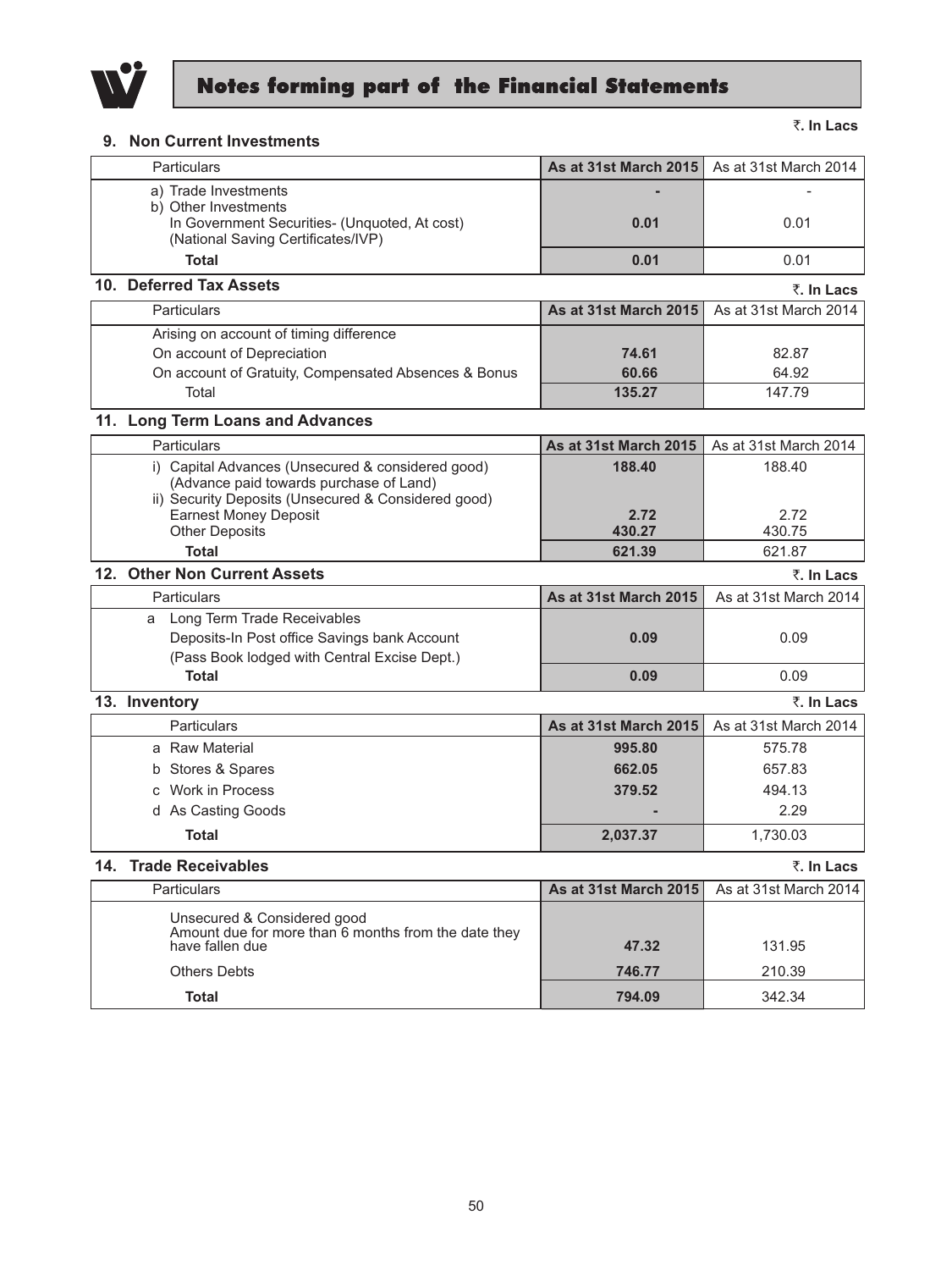

# **15. Cash & Cash Equivalents**

# `**. In Lacs**

|     | Particulars                                                                                                                                                                                                                                                                                               |                 | As at 31st March 2015                                | As at 31st March 2014                                 |
|-----|-----------------------------------------------------------------------------------------------------------------------------------------------------------------------------------------------------------------------------------------------------------------------------------------------------------|-----------------|------------------------------------------------------|-------------------------------------------------------|
|     | <b>Cash &amp; Bank Balances:</b>                                                                                                                                                                                                                                                                          |                 |                                                      |                                                       |
|     | <b>Balance with Banks:</b><br>a                                                                                                                                                                                                                                                                           |                 |                                                      |                                                       |
|     | i) In Current Accounts                                                                                                                                                                                                                                                                                    |                 | 2.61                                                 | 16.14                                                 |
|     | ii) In Cash Credit Account Debit Balance                                                                                                                                                                                                                                                                  |                 |                                                      | 79.96                                                 |
|     | iii) Fixed Deposits<br>iv) Unpaid Dividend accounts                                                                                                                                                                                                                                                       |                 | 11.54<br>5.04                                        | 11.48<br>4.29                                         |
|     |                                                                                                                                                                                                                                                                                                           | Sub Total (A)   | 19.19                                                | 111.87                                                |
|     | Cash-in-Hand                                                                                                                                                                                                                                                                                              | (B)             | 0.44                                                 | 0.17                                                  |
|     |                                                                                                                                                                                                                                                                                                           | Total $[A + B]$ | 19.63                                                | 112.04                                                |
| 16. | <b>Short Term Loans and Advances</b>                                                                                                                                                                                                                                                                      |                 |                                                      | ₹. In Lacs                                            |
|     | Particulars                                                                                                                                                                                                                                                                                               |                 | As at 31st March 2015                                | As at 31st March 2014                                 |
|     | Short Term Loans & Advances:<br>(Un Secured, Considered Good)<br>a Advances Recoverable in cash or in kind or for<br>value to be received<br>b Balance with Central Excise Dept.<br>c Balance with Sales Tax Dept.<br>Income Tax Refund Due<br>d<br>e Loans and Advances to Staff<br>f Advance Income Tax |                 | 79.33<br>143.91<br>433.54<br>10.05<br>7.83<br>115.09 | 698.93<br>168.39<br>691.02<br>3.91<br>17.39<br>158.75 |
|     | Less: Provision for Income Tax                                                                                                                                                                                                                                                                            |                 | (15.50)                                              | (155.40)                                              |
|     | Total                                                                                                                                                                                                                                                                                                     |                 | 774.25                                               | 1,582.99                                              |
| 17. | <b>Other Current assets</b>                                                                                                                                                                                                                                                                               |                 |                                                      | ₹. In Lacs                                            |
|     | Particulars                                                                                                                                                                                                                                                                                               |                 | As at 31st March 2015                                | As at 31st March 2014                                 |
|     | <b>DEPB Receivables</b>                                                                                                                                                                                                                                                                                   |                 | 7.60                                                 | 7.60                                                  |
|     |                                                                                                                                                                                                                                                                                                           |                 |                                                      |                                                       |
|     | Interest Receivable on deposits                                                                                                                                                                                                                                                                           |                 | 35.33                                                |                                                       |
|     | <b>Total</b>                                                                                                                                                                                                                                                                                              |                 | 42.93                                                | 7.60                                                  |
| 18. | <b>Revenue from Operations</b>                                                                                                                                                                                                                                                                            |                 |                                                      | ₹. In Lacs                                            |
|     | Particulars                                                                                                                                                                                                                                                                                               |                 | <b>Year ended</b><br><b>31st March 2015</b>          | Year ended<br>31st March 2014                         |
|     | Sale of Products : Grinding Media ball                                                                                                                                                                                                                                                                    |                 | 22,136.04                                            | 25,853.32                                             |
|     | <b>Other Operating Revenues</b>                                                                                                                                                                                                                                                                           |                 | 14.10                                                | 23.17                                                 |
|     |                                                                                                                                                                                                                                                                                                           |                 | 22,150.14                                            | 25,876.49                                             |
|     | Less: Excise Duty                                                                                                                                                                                                                                                                                         |                 | (1,814.22)                                           | (2,085.65)                                            |
|     | <b>Total</b>                                                                                                                                                                                                                                                                                              |                 | 20,335.92                                            | 23,790.84                                             |
| 19. | <b>Other Income</b>                                                                                                                                                                                                                                                                                       |                 |                                                      | ₹. In Lacs                                            |
|     |                                                                                                                                                                                                                                                                                                           |                 | <b>Year ended</b>                                    | Year ended                                            |
|     | Particulars                                                                                                                                                                                                                                                                                               |                 | <b>31st March 2015</b>                               | 31st March 2014                                       |
|     | a Interest on Bank Deposits                                                                                                                                                                                                                                                                               |                 | 70.97                                                | 41.43                                                 |

**Total 77.46** 

l 43.16 and 43.16 and 43.16 and 43.16 and 43.16 and 43.16 and 43.16 and 43.16 and 43.16 and 43.16 and 43.16 and 4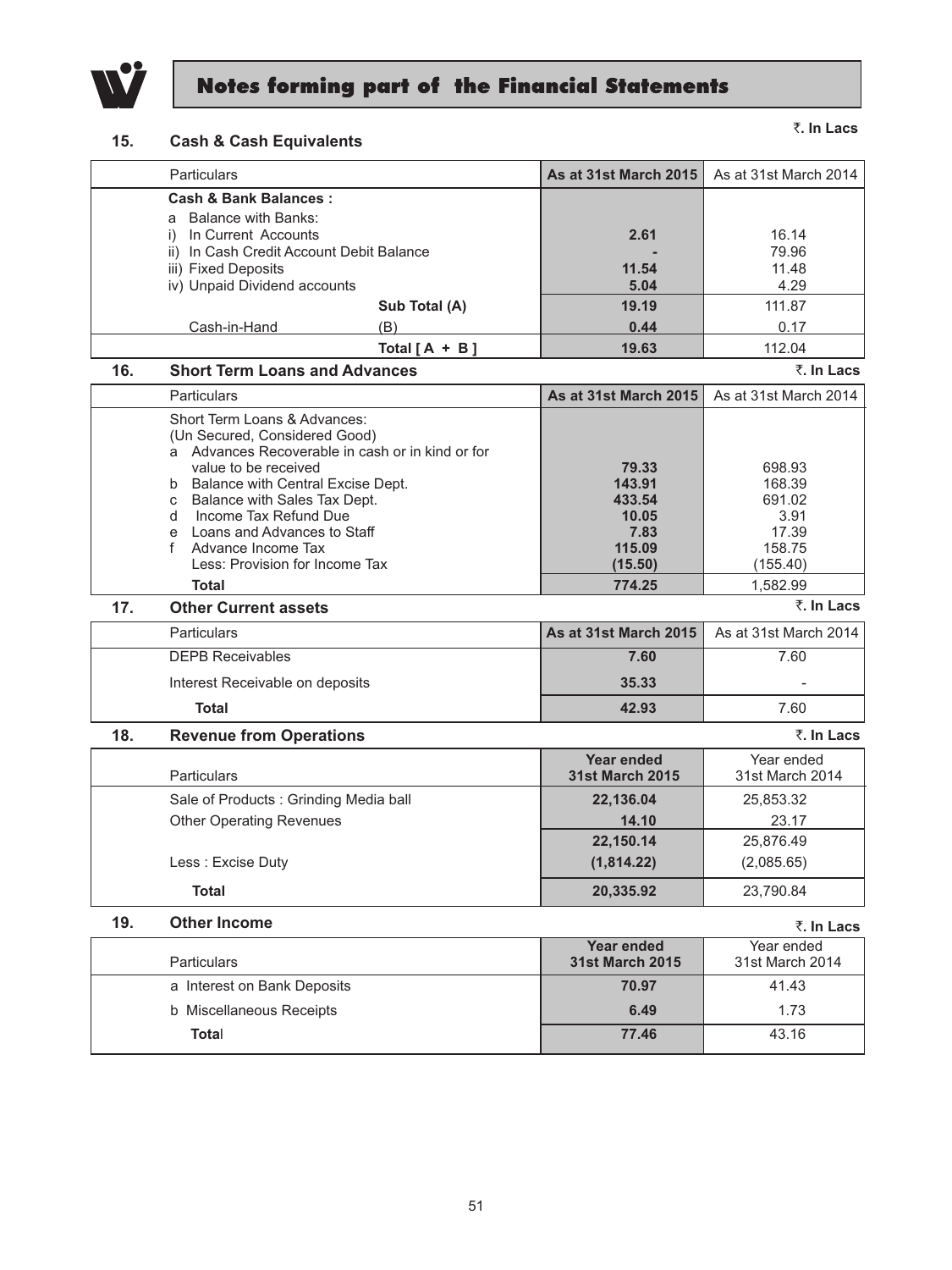

# **20. Cost of Material Consumed**

# `**. In Lacs**

|    | <b>Particulars</b>                                                                                                                              | Year ended<br><b>31st March 2015</b> | Year ended<br>31st March 2014  |
|----|-------------------------------------------------------------------------------------------------------------------------------------------------|--------------------------------------|--------------------------------|
|    | <b>RAW MATERIALS CONSUMED:</b>                                                                                                                  |                                      |                                |
|    | Current Yr 100% indigeneous (Pr Yr 99.38 %<br>indigeneous, 0.62% imported)<br><b>MS SCRAP</b><br><b>FERRO CHROME</b><br>ALLOY STEEL AS CASTINGS | 7,197.64<br>6,187.54<br>16.20        | 7.645.23<br>7.667.40<br>244.90 |
|    | Total                                                                                                                                           | 13.401.38                            | 15.557.53                      |
| 21 | Changes in Inventories of finished goods, work in process & stock in trade                                                                      |                                      | ₹. In Lacs                     |

**21 Changes in Inventories of finished goods, work in process & stock in trade**

| <b>Particulars</b>                                                  | Year ended<br>31st March 2015 | Year ended<br>31st March 2014 |
|---------------------------------------------------------------------|-------------------------------|-------------------------------|
| Work in Process<br>Opening Stock:<br>Less :<br><b>Closing Stock</b> | 494.13<br>379.52              | 451.59<br>494.13              |
| <b>Total -A</b>                                                     | 114.61                        | (42.54)                       |
| <b>Finished Goods:</b>                                              |                               |                               |
| Total - A+B (Total Change in Inventory)                             | 114.61                        | (42.54)                       |

# **22 Employee Benefits Expense**

|    | <b>Particulars</b>                                                                                                 | Year ended<br><b>31st March 2015</b> | Year ended<br>31st March 2014 |
|----|--------------------------------------------------------------------------------------------------------------------|--------------------------------------|-------------------------------|
|    | 1 Salaries, Wages and Bonus<br>2 Contribution to Provident Fund / ESIC / Gratuity Fund<br>3 Staff Welfare Expenses | 744.39<br>91.09<br>75.40             | 769.29<br>88.43<br>64.57      |
|    | Total                                                                                                              | 910.88                               | 922.29                        |
| 23 | <b>Finance Costs</b>                                                                                               |                                      | ₹. In Lacs                    |

### **23 Finance Costs**

| <b>Particulars</b>                                                        | Year ended<br><b>31st March 2015</b> | Year ended<br>31st March 2014 |
|---------------------------------------------------------------------------|--------------------------------------|-------------------------------|
| Interest Expense<br>- For Cash Credit and Working Capital<br>- For Others | 53.48<br>0.19                        | 62.08<br>0.30                 |
| Total                                                                     | 53.67                                | 62.38                         |

# **8. Depreciation & Amortisation Expense**

## `**. In Lacs**

`**. In Lacs**

| <b>Particulars</b>                              | <b>Year ended</b><br>31st March 2015 | Year ended<br>31st March 2014 |
|-------------------------------------------------|--------------------------------------|-------------------------------|
| Depreciation                                    | 177.35                               | 147.83                        |
| Less: Amount Transferred to Revaluation Reserve | 0.00                                 | 1.17                          |
| <b>Total</b>                                    | 177.35                               | 146.66                        |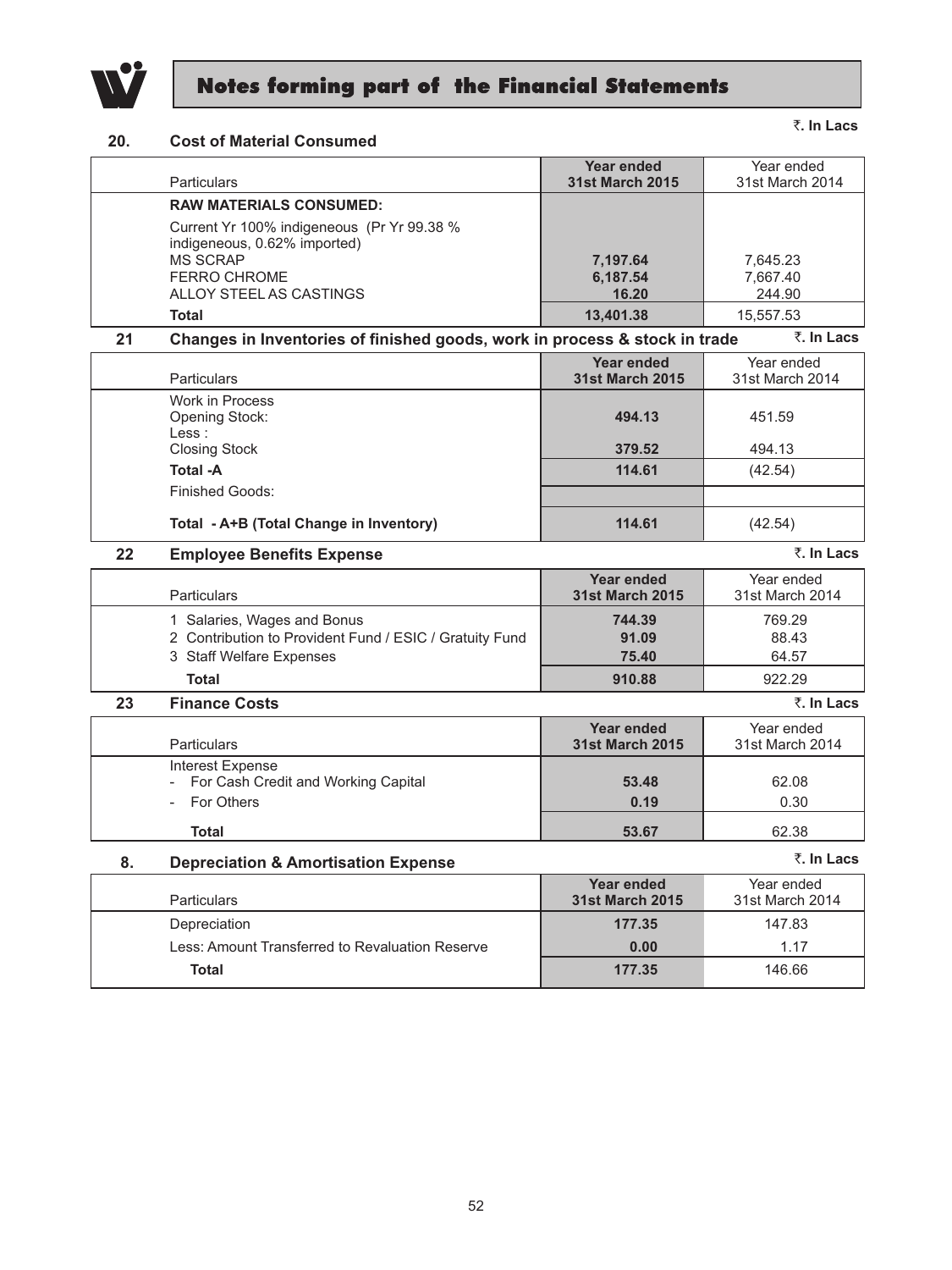

# **24. Other Expenses**

# `**. In Lacs**

`**. In Lacs**

| Particulars                                                                                                                             | <b>Year ended</b><br><b>31st March 2015</b> | Year ended<br>31st March 2014           |
|-----------------------------------------------------------------------------------------------------------------------------------------|---------------------------------------------|-----------------------------------------|
| Consumption of Stores & Spare Parts<br>Power and Fuel<br><b>Labour Charges</b><br><b>Factory Maintenance</b><br>Repairs and Maintenance | 2,008.91<br>2,557.88<br>473.32<br>71.24     | 2,284.84<br>3,124.00<br>514.22<br>65.48 |
| To Buildings                                                                                                                            | 31.70                                       | 41.32                                   |
| To Plant and Equipments                                                                                                                 | 115.53                                      | 105.57                                  |
| To Other Assets                                                                                                                         | 10.41                                       | 13.00                                   |
| Insurance                                                                                                                               | 15.16                                       | 16.20                                   |
| <b>Rates and Taxes</b>                                                                                                                  | 12.20                                       | 14.96                                   |
| Rent                                                                                                                                    | 5.11                                        | 4.89                                    |
| <b>Directors' Sitting Fees</b>                                                                                                          | 2.30                                        | 2.20                                    |
| <b>Travelling Expenses</b><br><b>For Directors</b><br>For Others<br><b>Statutory Auditor's Fees</b>                                     | 0.69<br>10.81                               | 0.66<br>11.29                           |
| For Audit Fees                                                                                                                          | 2.00                                        | 2.00                                    |
| For Income Tax Audit Fees                                                                                                               | 0.50                                        | 0.50                                    |
| For KVAT Audit Fees                                                                                                                     | 0.50                                        | 0.50                                    |
| For Income Tax matters                                                                                                                  | 0.75                                        | 0.50                                    |
| For Certification/Limited Reviews                                                                                                       | 0.50                                        | 0.50                                    |
| Legal and Professional Consultancy Fees                                                                                                 | 28.93                                       | 29.39                                   |
| <b>Bank Commission Charges</b>                                                                                                          | 8.68                                        | 2.92                                    |
| Printing and Stationery Expenses                                                                                                        | 8.04                                        | 9.73                                    |
| Postage, Telephones, Courier, Internet & E-mail                                                                                         | 5.93                                        | 6.10                                    |
| <b>Sales Promotion</b>                                                                                                                  | 3.59                                        | 5.89                                    |
| Vehicle Repairs and Maintenance                                                                                                         | 6.35                                        | 6.16                                    |
| Conveyance Expenses                                                                                                                     | 1.33                                        | 1.48                                    |
| <b>Advertisement Expenses</b>                                                                                                           | 1.42                                        | 1.89                                    |
| <b>Packing Materials Consumed</b>                                                                                                       | 337.33                                      | 417.42                                  |
| Freight Outward                                                                                                                         | 3.62                                        | 17.86                                   |
| <b>Bad Debts</b>                                                                                                                        | 2.89                                        | 10.77                                   |
| Miscellaneous Expenses                                                                                                                  | 18.44                                       | 33.22                                   |
| <b>Total</b>                                                                                                                            | 5.746.06                                    | 6.745.46                                |

# **25. Prior Period Expenses**

|   | Particulars          | <b>Year ended</b><br><b>31st March 2015</b> | Year ended<br>31st March 2014 |
|---|----------------------|---------------------------------------------|-------------------------------|
|   | Repair & Maintenance | $\overline{\phantom{a}}$                    | 1.64                          |
| 2 | Freight inward       |                                             | 1.04                          |
| 3 | Labour charges       |                                             | 0.14                          |
| 5 | Professional fee     |                                             | 0.60                          |
|   | <b>Total</b>         |                                             | 3.42                          |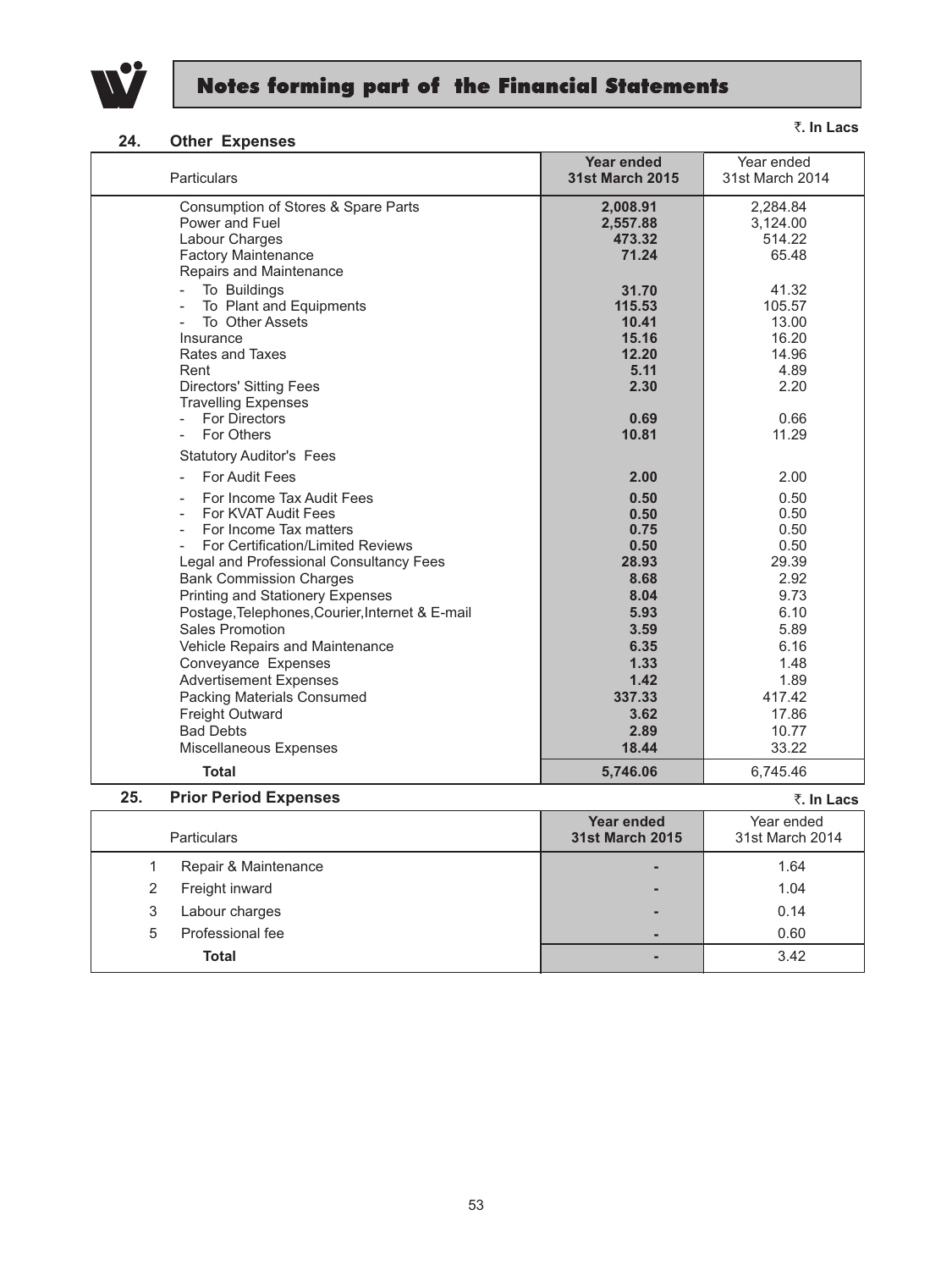

### **26 .SignificantAccounting Policies and Notes onAccounts for the year ended 31st March 2015.**

### **A. SignificantAccounting Policies**

### **I. BASIS FOR PREPARATION OF FINANCIAL STATEMENTS**

The financial statements, except certain FixedAssets which are revalued, have been prepared under the historical cost convention in accordance with Indian generally accepted accounting principles and the provisions of the Companies Act, 2013 as adopted consistently by the Company.

### **II. FIXEDASSETS**

- a) Land, Building and Plant and Machinery acquired up to 31st March 1989 are stated on the basis of revaluation and other fixed assets are stated at cost.
- b) All direct costs and cost of financing relating to the specific borrowing attributable to the eligible fixed assets till they are commissioned are capitalized and CENVAT credit / VAT credit availed/ available on the capital goods are deducted from the cost of the corresponding assets.
- c) Profit / Loss on disposal of fixed assets are credited / charged, as the case may be, to Statement Profit and Loss.

## **III. DEPRECIATIONANDAMORTISATION**

- a) In respect of the assets acquired up to 31/03/1996, depreciation has been provided on straight-line method at the rates and in the manner stipulated under schedule II to the Companies Act 2013.
- b) In respect of tangible fixed assets acquired after 31/03/1996, depreciation has been provided on written down value method at the rates and in the manner stipulated under schedule II to the Companies Act 2013. Computer Software being Intangile asset amortised over a period of 3 years in SLM basis.

## **IV. INVESTMENTS**

Investments held are classified as long term and carried at cost. However, provision for diminution in value is made to recognize a decline other than temporary.

# **V. INVENTORIES**

- a) Finished Goods and Work in process are valued at cost or net realizable value whichever is lower. Cost represents material cost, labour cost, and other appropriate overheads. Finished Goods are valued inclusive of excise duty.
- b) Raw Materials, Stores & Spares and other inputs are valued at cost or net realizable value whichever is lower, cost being determined on weighted average method. However raw materials and other inputs held for use in or in relation to production are not written down below cost if the finished products in which they will be used are expected to be sold at or above cost.
- c) Excess / shortage, if any, with in acceptable norms arising on physical verification are absorbed in the respective consumption accounts.

### **VI. REVENUE RECOGNITION**

Revenue from sale of goods is recognised when the significant risks and rewards of ownership are transferred to the buyer which generally coincide when the goods are dispatched from the factory or delivered to customers as per the terms of contract

### **VII. EMPLOYEE BENEFITS**

a) Defined Contribution plans:

These are plans in which the Company pays pre defined amounts to separate funds, and does not have any legal or informal obligation to pay any additional sums. These comprise of defined contribution plans for employees comprising of government administered employees provident fund and pension plans. The contribution paid / payable to these plans during the year is charged to statement of profit and loss for the year on accrual basis.

- b) Defined benefit plans:
	- i. Gratuity: The Company makes contributions to the employees' group gratuity-cum-life assurance scheme of the Life Insurance Corporation of India. The net present value of the obligation for gratuity benefits has been determined on actuarial valuation conducted annually by an independent Actuary using the projected unit credit method, as adjusted for un recognized past service cost , if any, and as reduced by the fair value of the plan assets, is recognized in the accounts. Actuarial gains and losses for the current year are recognized in full in the statement of profit and loss for the period in which they occur.
	- ii. Compensated absence: The Company has a scheme to compensate absence for employees. The liability of which is determined on the basis of an actuarial valuation carried out by an independent actuary at the end of the year. The actuarial gains or losses are recognized in full in the statement of profit and loss for the period in which they occur.
	- iii. Short term employee benefit: All employee benefits which are wholly due within twelve months of rendering the services are recognized in the period in which the employee renders the related services.

### **VIII. RESEARCHAND DEVELOPMENT**

Revenue expenses incurred on Research and Development are charged off to revenue in the year of incurrence. Fixed assets purchased for Research and Development purposes are capitalized and depreciated as per the Company's Accounting policy.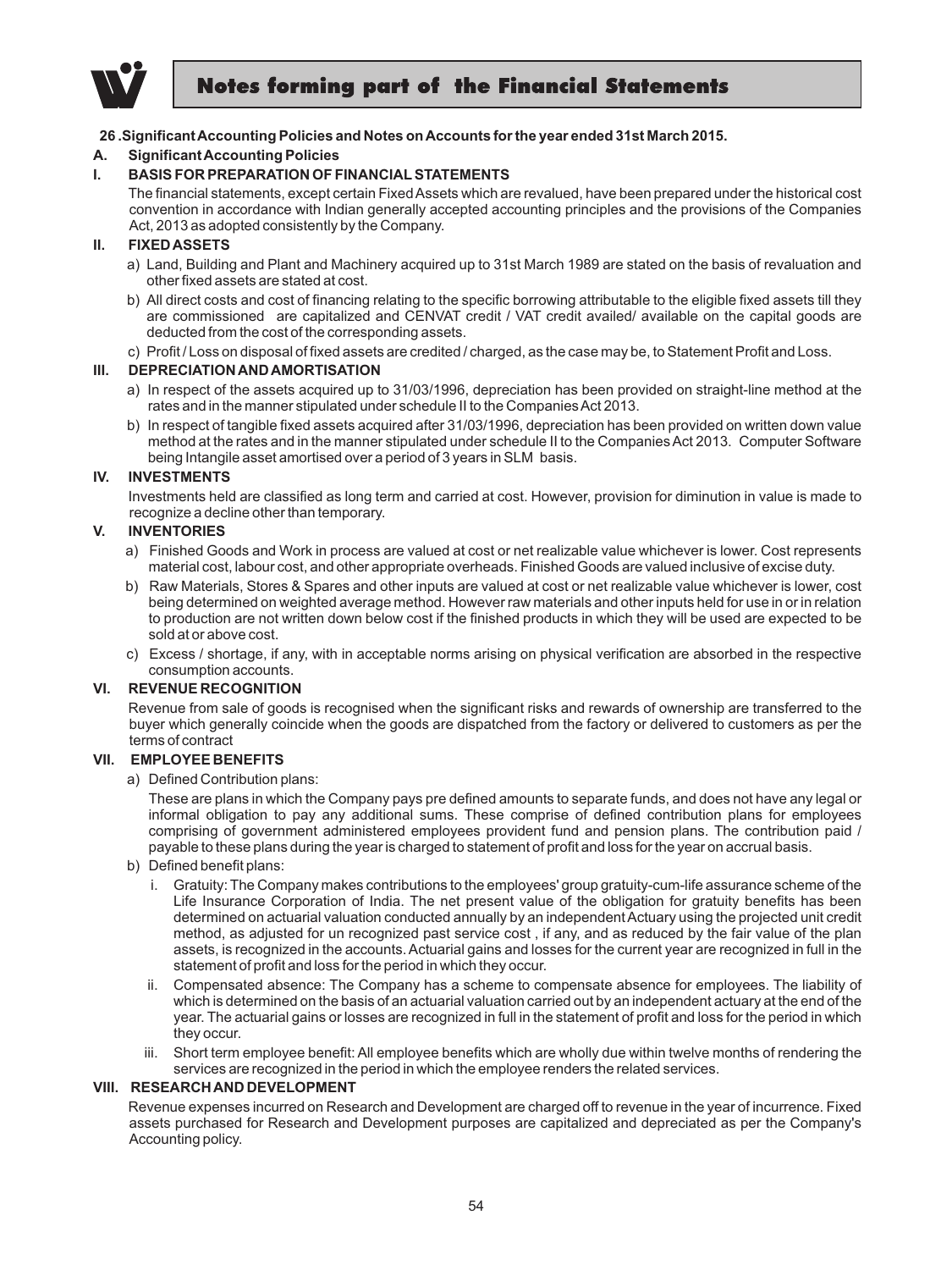

# **IX. FOREIGN CURRENCY TRANSACTIONS**

Foreian currency transactions are accounted for at the exchange rates prevailing at the dates of the transactions. Gains / losses resulting from the settlement of such transactions and from the translations of monetary assets and liabilities denominated in foreign currency as at the year end are recognized in the statement of profit and loss.

### **X. TAXATION**

Tax on income for the current period is determined on the basis of taxable income estimated in accordance with provisions of Income tax Act, 1961.Deferred tax asset is recognized for the future tax consequences of the timing difference between the tax basis and the carrying values of assets and liabilities. Deferred tax assets are recognized only if there is reasonable certainty that they will be realized in future and are reviewed every year .The tax effect is calculated on the accumulated timing differences at the end of the year based on enacted or substantively enacted tax rates.

## **XI. IMPAIRMENT OFASSETS**

At each Balance Sheet date, the management reviews the carrying amounts of its assets include in each cash generating unit to determine whether there is any indication that those assets were impaired. If any such indication exists, the recoverable amount of the asset is estimated in order to determine the extent of impairment loss. Recoverable amount is the higher of an asset's net selling price and value in use. In assessing value in use, the estimated future cash flows expected from the continuing use of the asset and from its disposal are discounted to their present value using a pre - tax discount rate that reflects the current market assessments of time value of money and risks specific to the asset. If such recoverable amount of the asset or the recoverable amount of the cash generating unit to which the asset belongs is less than its carrying amount, the carrying amount is reduced to its recoverable amount. The reduction is treated as an impairment loss and is recognized in the statement of profit and loss.

Impairment losses recognized in prior years, if any, are reversed when there is an indication that recognized impairment losses for the asset, no longer exist or have decreased. However, the increase in carrying amount of an asset due to reversal of an impairment loss is recognized to the extent it does not exceed the carrying amount that would have been determined (net of depreciation) had no impairment loss been recognized for the asset in prior years.

## **XII. PROVISIONSAND CONTINGENT LIABILITIES**

Provisions in respect of present obligations arising out of past events are made in the accounts when reliable estimates can be made of the amount of the obligations. Contingent liabilities, if material, are disclosed by way of Notes to Accounts. Contingent Assets are neither recognized nor disclosed in the financial statements.

## **XIII. EARNINGS PER SHARE**

Basic earnings per share is arrived at based on net profit after taxation available to the equity shareholders to the weighted average number of equity shares outstanding during the year. Diluted earnings per share is calculated on the same basis as basic earnings per share after adjusting for the effects of potential dilutive equity shares.

## **B. NOTES ONACCOUNTS:**

1 Contingent liability to the extent not provided for

 $\overline{z}$ . in Lacs

| <b>Particulars</b>                                                   | 31.03.2015 | 31.03.2014 |
|----------------------------------------------------------------------|------------|------------|
| In respect of claims against the company not<br>acknowledged as debt | 7.60       | 7.60       |
| In respect of disputed Service Tax                                   | 116.64     | 116.64     |
| In respect of disputed Custom duty                                   | 711.03     | 556.37     |

2 Estimated amount of contracts remaining to be executed and not provided for-

- a. On capital account Rs.0.00 lacs (previous year: Rs. 0.07 lacs)
- b. On revenue account (Material contracts for purchase of Raw Materials, stores & service contracts) Rs. 17.46 lacs (Previous Year: Rs. 315.11Lacs)
- $\frac{1}{2}$  Amount of Dividend: . in Concerncy on account of Dividend: . in Lacsons

| Amount remitted in foreign currency on account of Dividend: |            |            | ₹. in Lacs |
|-------------------------------------------------------------|------------|------------|------------|
| <b>Particulars</b>                                          | 31.03.2015 | 31.03.2014 |            |
| Number of non resident share holders                        | 11         | 12         |            |
| Number of shares held by them                               | 576        | 673        |            |
| Amount of dividend (Rs. In lakhs)                           | 0.03       | 1.92       |            |
| Year for which dividend was remitted                        | 2013-2014  | 2012-2013  |            |

(This information pertains to the non-resident shareholders, however dividend is remitted in INR to their NRO Accounts)

4 In the opinion of the Board, any of the assets other than fixed assets have a value on realization in the ordinary course of business at least equal to the amount at which they are stated.

5 The company manufactures and deals with a single product, Alloy steel Cast Grinding Media. Also Company's operations are solely situated in India. Hence there are no reportable segments as required by AS - 17 "Segment Reporting" prescribed under the Companies (Accounting Standards) Rules, 2006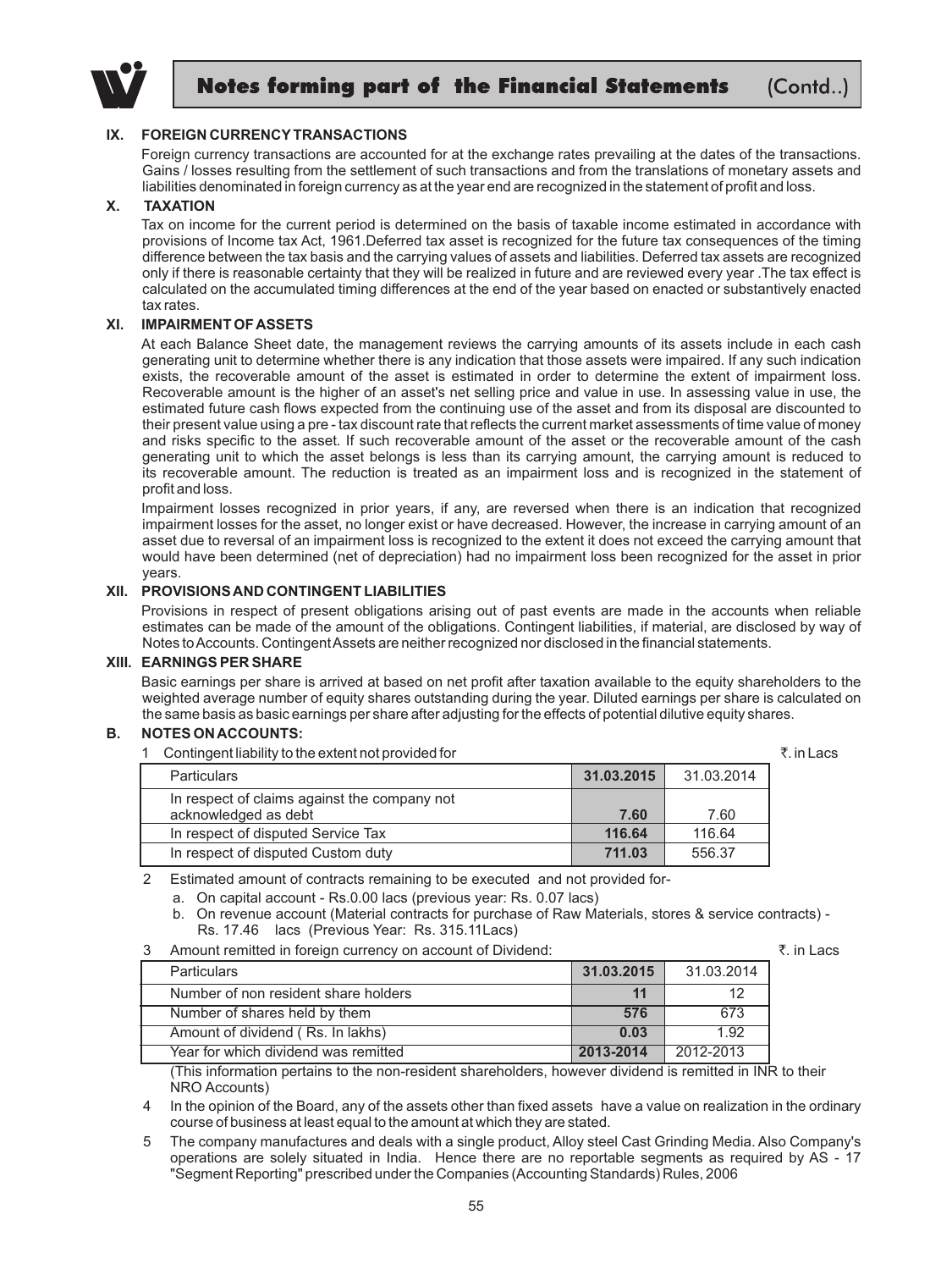

- 6. The company has not entered into any non cancelable lease arrangement.
- 7. Related party disclosures:
	- Parties where control exists:

| <b>Related Party</b>      | Relationship                                                                       |
|---------------------------|------------------------------------------------------------------------------------|
| AIA Engineering Ltd.      | <b>Holding Company</b>                                                             |
|                           | Controlled By                                                                      |
|                           | Bhadresh K. Shah - Director                                                        |
| DCPL Foundries Ltd.       | Associate (Fellow Subsidiary amalgamated<br>with holding Company w.e.f 31.03.2013) |
| Key Managerial Personnel: |                                                                                    |
| Vinod Narain              | Chairman                                                                           |
| Pradip R. Shah            | Director                                                                           |
| Bhadresh K. Shah          | Director                                                                           |
| D P Dhanuka               | Director                                                                           |
| Rajendra S Shah           | Director                                                                           |
| Sanjay Shailesh Majmudar  | Director                                                                           |
| Ashok A Nichani           | Director                                                                           |
| Komal Shaival Majmudar    | Director (appointed as w.e.f 28.03.2015)                                           |
|                           | ₹.in Lacs                                                                          |

| Transactions with related<br>parties                         | <b>Current Year</b><br>2014-15 |                  | Previous Year<br>2013-14 |                   |                                |
|--------------------------------------------------------------|--------------------------------|------------------|--------------------------|-------------------|--------------------------------|
|                                                              | <b>Holding</b><br>Company      | <b>Directors</b> | Holding                  | Fellow<br>Company | <b>Directors</b><br>Subsidiary |
| <b>Purchases of Goods/Services</b>                           | 496.20                         |                  | 128.49                   | 215.06            |                                |
| of Goods<br>Sales                                            | 21,951.25                      |                  | 23.199.87                | 179.01            |                                |
| Sales - Others stores items                                  | 10.50                          |                  |                          |                   |                                |
| Transfer of Capital Work in<br>progress (Crane)/Fixed assets | 27.35                          |                  |                          | 6.88              |                                |
| Professional charges                                         |                                | 3.00             |                          |                   | 3.00                           |
| <b>Sitting Fees</b>                                          |                                | 2.30             |                          |                   | 2.20                           |
| Dues Receivable as at last date<br>of the financial year     | 746.77                         |                  |                          |                   |                                |
| Dues payable as at last date of<br>the financial year        | 10.19                          |                  |                          |                   |                                |

8 Earnings Per Share:

| <b>Particulars</b>                              | 2014-15 | 2013-14  |
|-------------------------------------------------|---------|----------|
| Net Profit for the Year (Rs. In lakhs):         | 2.50    | 282.91   |
| Number of Shares                                | 638.161 | 6.38.161 |
| Nominal Value of each Share (in Rs.)            | $10/-$  | $10/-$   |
| Earnings per Share (Basic and Diluted)(in Rs.): | (0.39)  | 46.69    |

9 Disclosure pursuant to Section 22 of "The Micro, Small & Medium Enterprises Development Act 2006" is as follows:

The company has identified micro and small enterprises to whom the company owes the dues which are outstanding as at the year end:

| <b>Particulars</b>                                                                                                                                                                                                                                 | 2014-15    | 2013-14    |
|----------------------------------------------------------------------------------------------------------------------------------------------------------------------------------------------------------------------------------------------------|------------|------------|
| Principal amount remaining unpaid at the end of the year                                                                                                                                                                                           | 10.98      | 28.69      |
| Interest accrued at the end of the year<br>ii)                                                                                                                                                                                                     | <b>NIL</b> | <b>NIL</b> |
| Interest remaining unpaid, out of above, as at the end of the year<br>iii)                                                                                                                                                                         | <b>NIL</b> | <b>NIL</b> |
| iv) Further interest remaining due and payable even in the succeeding<br>years, until such date when the interest dues as above are<br>actually paid to the small enterprise, For the purpose of<br>disallowance as a deductible expenditure under |            |            |
| Section 23 of the Act.                                                                                                                                                                                                                             | <b>NIL</b> | NIL        |

Note: This information has been determined to the extent such parties have been identified on the basis of information available with the Company.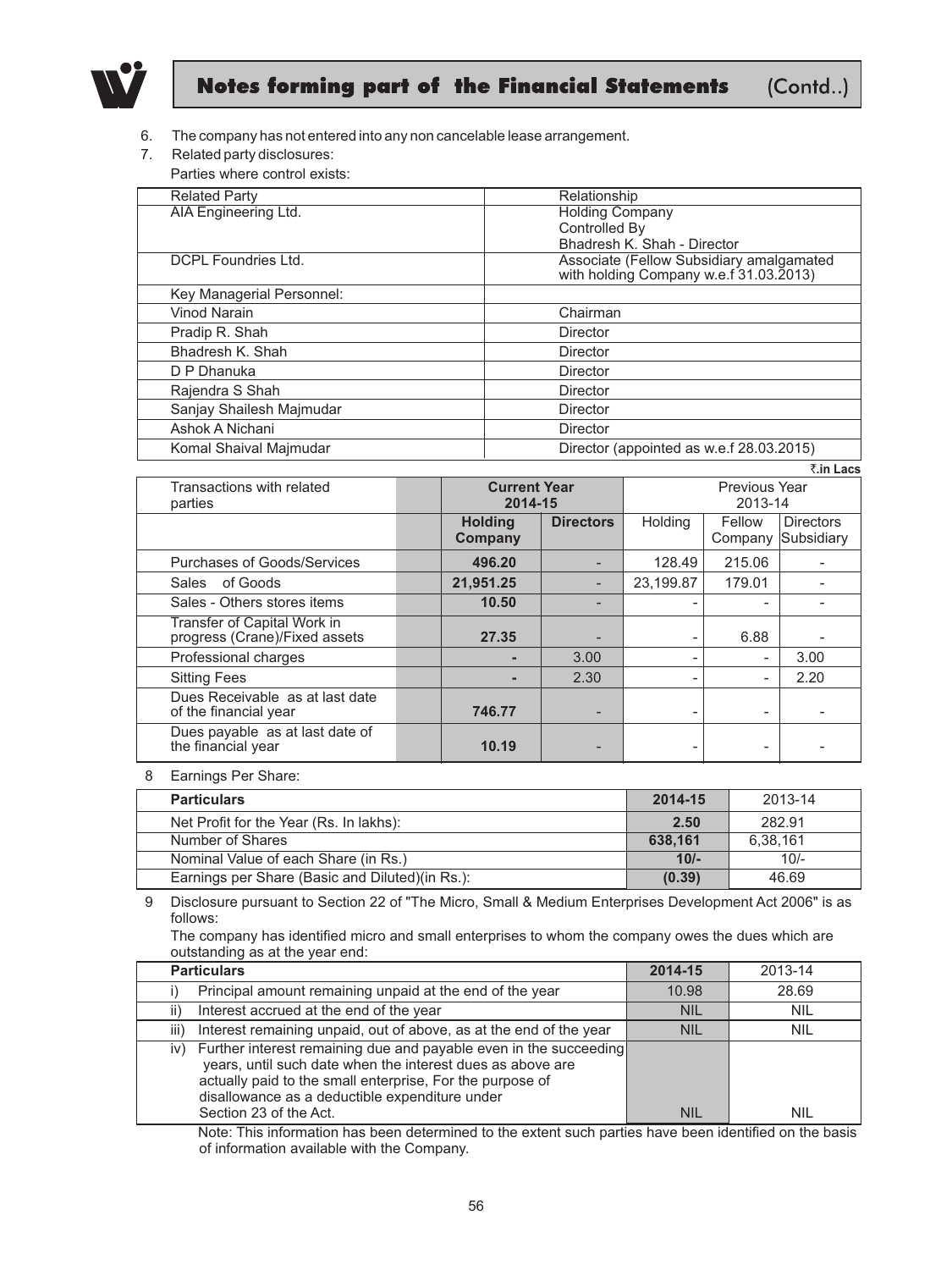

- (Contd..)
- 10. Figures for the previous reporting period have been recast in line with current year's presentation.
- 11. As per revised Accounting Standard 15 "Employee Benefits", the disclosures of Employee Benefits as defined in the Accounting standard are given below:

| <b>Employee benefits:</b>                                                                                                                                                                                                                                                                                                                          |                                                         |                                                            |                                                   | ₹. in Lacs                                       |
|----------------------------------------------------------------------------------------------------------------------------------------------------------------------------------------------------------------------------------------------------------------------------------------------------------------------------------------------------|---------------------------------------------------------|------------------------------------------------------------|---------------------------------------------------|--------------------------------------------------|
| I. Defined Contribution Plan                                                                                                                                                                                                                                                                                                                       | For the year ended<br>31-03-2015                        |                                                            | For the year ended<br>31-03-2014                  |                                                  |
| Contribution to Defined Contribution Plan, recognized as<br>expense for the year are as under:                                                                                                                                                                                                                                                     |                                                         |                                                            |                                                   |                                                  |
| <b>Particulars</b>                                                                                                                                                                                                                                                                                                                                 |                                                         |                                                            |                                                   |                                                  |
| Employer's Contribution to Provident Fund<br>ii. Defined Benefit plans:                                                                                                                                                                                                                                                                            | 32.72                                                   |                                                            | 24.55                                             |                                                  |
| 1. Acturial assumptions                                                                                                                                                                                                                                                                                                                            | Gratuity - Funded                                       |                                                            | Leave Encashment -<br>unfunded                    |                                                  |
|                                                                                                                                                                                                                                                                                                                                                    | <b>Current</b><br>Year                                  | Previous<br>Year                                           | <b>Current</b><br>Year                            | Previous<br>Year                                 |
| Discount Rate (Per annum)<br>Expected return on plan assets<br>Salary escalation rate<br>Mortality Rate LIC (2006-08) published table of Mortality rates                                                                                                                                                                                           | 7.80%<br>9.15%<br>6.00%                                 | 9.10%<br>9.15%<br>$6.00\%$                                 | 7.80%<br>0.00%<br>6.00%                           | 9.10%<br>$0.00\%$<br>6.00%                       |
| 2. Reconciliaton of present value of obligation<br>Present value of obligation at the beginning of the year<br>Interest cost<br>Current service cost<br>Actuarial (gain) /Loss<br><b>Benefits Paid</b><br>Present value of obligation at the end of the year                                                                                       | 227.80<br>16.12<br>15.88<br>20.07<br>(35.32)<br>244.56  | 193.53<br>14.55<br>14.71<br>28.30<br>(23.29)<br>227.80     | 38.93<br>3.10<br>7.16<br>8.13<br>(11.11)<br>46.21 | 30.97<br>2.36<br>6.57<br>2.06<br>(3.03)<br>38.93 |
| 3. Reconciliation of Fair value of plan assets<br>Fair value of plan assets at the beginning of the year<br>Expected return on plan assets<br>Actuarial gain / (Loss)<br>Contributions<br>Benefits paid<br>Adjustment to the fund                                                                                                                  | 66.62<br>5.10<br>1.95<br>20.79<br>0.00<br>0.00<br>94.46 | 50.18<br>5.11<br>0.07<br>34.18<br>(23.29)<br>0.37<br>66.62 | 0.00<br>0.00<br>0.00<br>0.00<br>0.00              | 0.00<br>0.00<br>0.00<br>0.00<br>0.00<br>0.00     |
| Fair value of plan assets at the end of the year<br>4. Net (Assets) / Liability recognized in the balance<br>sheet as at year end<br>Present value of obligation at the end of the year<br>Fair value of plan assets at the end of the year<br>Net present value of unfunded obligation recognised as<br>(assets) /Liability in the Balance Sheet. | 244.56<br>(94.46)<br>150.10                             | 227.80<br>(66.62)<br>161.17                                | 0.00<br>46.21<br>0.00<br>46.21                    | 38.93<br>0.00<br>38.93                           |
| 5. Expenses recognised in the statement<br>of profit and loss<br><b>Current Service cost</b><br>Interest cost<br>Expected return on plan assets<br>Actuarial (Gain) / Loss recognised in the period<br>Settlement Cost                                                                                                                             | 15.88<br>16.12<br>(5.10)<br>18.12<br>0.00               | 14.71<br>14.55<br>(5.11)<br>28.23<br>0.00                  | 7.16<br>3.10<br>0.00<br>8.13<br>(0.00)            | 6.57<br>2.36<br>0.00<br>2.06<br>(0.00)           |
| Total Expenses recognised in the statement profit and loss<br>for the year<br>Actual return on plan assets                                                                                                                                                                                                                                         | 45.03<br>5.10                                           | 52.38<br>5.11                                              | 18.39                                             | 10.98                                            |

### `**. in Lacs**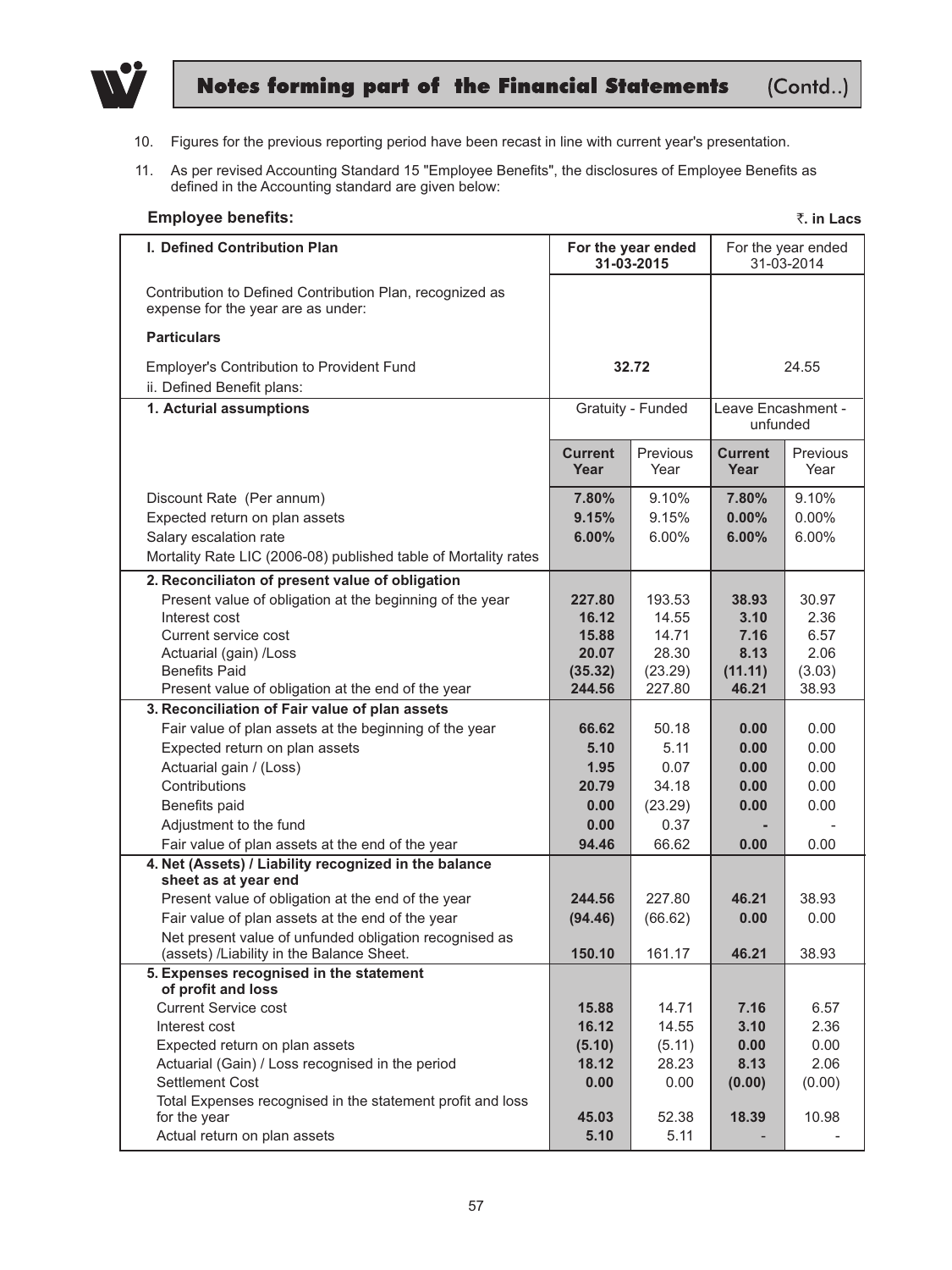

(Contd..

`**. in Lacs**

The above disclosures are based on information certified by the independent actuary and relied upon by the auditors.

- 12 Consequent to the requirement of Schedule II of The Companies Act, 2013, the company has revised the estimated useful life of assets which has resulted in additional depreciation charges of Rs.50.44 lacs compared to the depreciation calculation based on erstwhile Companies Act and the same has been considered as an exceptional item.
- 13 Based on transitional provision provided in Note 7 (b) of Schedule II, the net book value (after retaining the residual value) in respect of those assets where remaining useful life is nil, amounting to Rs 12.27 lakhs (Net of Deferred Tax) has been charged to retained earnings.

|                                                                                                             | <b>Current</b><br>Year | Previous<br>Year |            |
|-------------------------------------------------------------------------------------------------------------|------------------------|------------------|------------|
| 14 Consumption of Raw materials                                                                             | 2014-15                | 2013-14          |            |
| Indigenous - Value                                                                                          | 13,385.17              | 15,217.76        |            |
| Percentage                                                                                                  | 100.00%                | 99.38%           |            |
| Imported                                                                                                    |                        | 94.87            |            |
| Percentage                                                                                                  | $0.00\%$               | 0.62%            |            |
| 15 CIF Value of Imports:                                                                                    |                        |                  | ₹. In lacs |
| Raw materials                                                                                               | 0.00                   | 200.55           |            |
| 16 Consumption of Stores and Spares                                                                         |                        |                  | ₹. In lacs |
| Indigenous - Value                                                                                          | 2,008.91               | 2,260.92         |            |
| Percentage                                                                                                  | 100.00%                | 99.95%           |            |
| Imported                                                                                                    |                        | 23.92            |            |
| Percentage                                                                                                  | 0.00%                  | 0.05%            |            |
| 17 CIF Value of Imports:                                                                                    |                        |                  | ₹. In lacs |
| Stores & spare parts                                                                                        | 0.00                   | 23.92            |            |
| 18 Particulars of Sale of Raw materials, Stores and other<br>material netted in the respective consumptions |                        |                  | ₹. In lacs |
|                                                                                                             | 2014-15                | $2013 - 14$      |            |
| Ferro Chrome                                                                                                |                        | 239.72           |            |
| Stores, Spares and other material                                                                           |                        | 11.40            |            |

For and on behalf of the Board<br> **D.P. DHANUKA** CO.<br> **CO.**<br> **CO.** for **D.P. DHANUKA VINOD NARAIN DAGLIYA & CO. Directors BHADRESH K. SHAH PRADIP R.SHAH ASHOK A. NICHANI**

Chief Financial Officer **Partner** Partner

Company Secretary **S N JETHELIYA**

Place : Bengaluru Date : 02-05-2015 Chairman Chartered Accountants (FRN 000671S)

Membership No 16444 **YASHRAJ (P MANOHARA GUPTA)**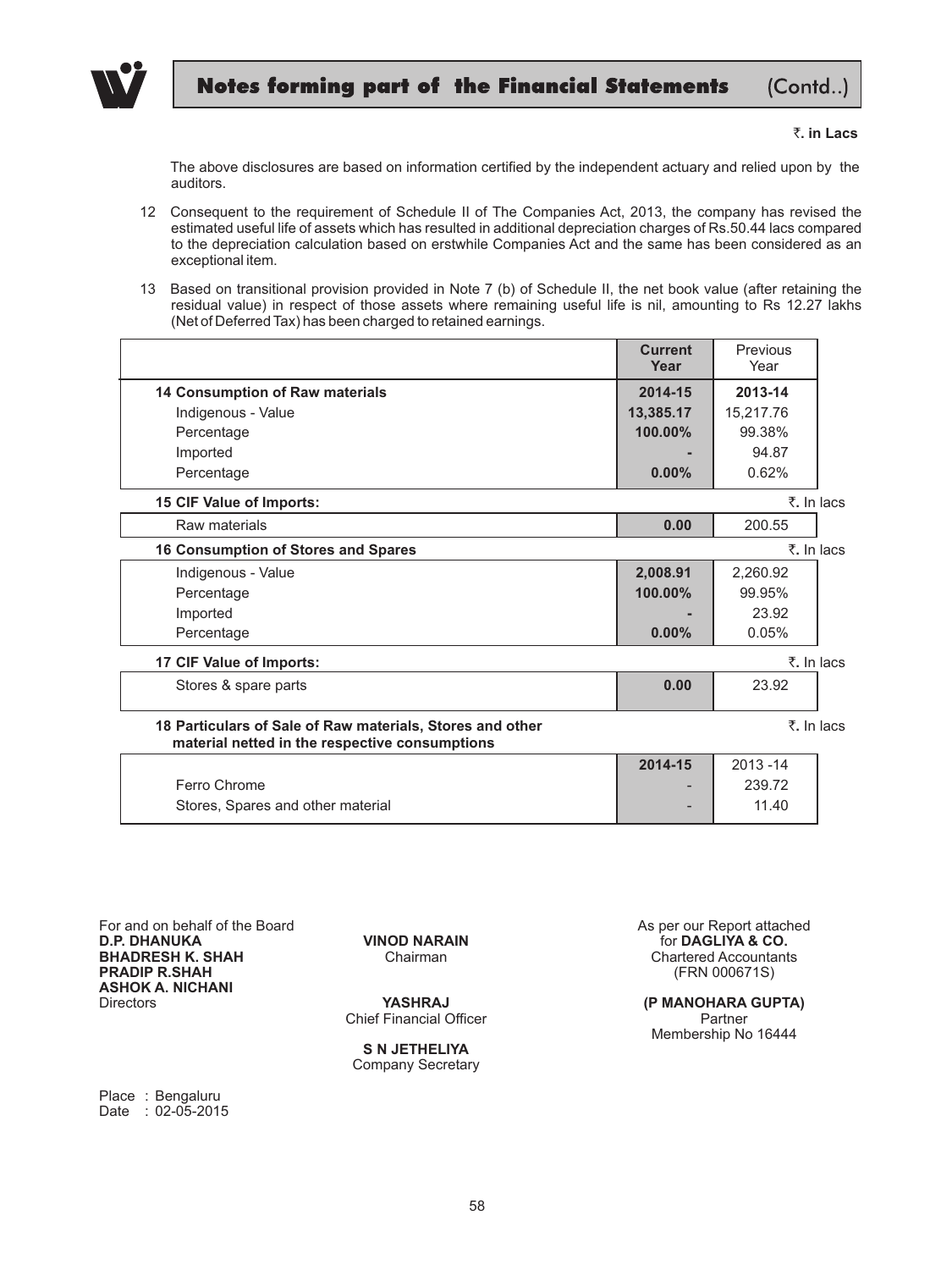

# **CASH FLOW STATEMENT**

# **FOR THE YEAR ENDED 31<sup>st</sup> MARCH 2015**

`**. in Lacs**

|                                                              | 2014-2015 | 2013-2014 |
|--------------------------------------------------------------|-----------|-----------|
| A. CASH FLOW FROM OPERATING ACTIVITIES                       |           |           |
| NET PROFIT BEFORE TAX AS PER STATEMENT OF PROFIT & LOSS      | 9.41      | 442.24    |
| Adjusted for                                                 |           |           |
| Extraordinary items:                                         |           |           |
| Net Profit before tax & extraordinary items                  | 9.41      | 442.24    |
| Adjustments for:                                             |           |           |
| Profit on sale of Fixed assets                               | 18.74     |           |
| Prior Year's expenditure                                     |           | (3.42)    |
| Depreciation (net)                                           | 177.35    | 146.66    |
| Interest                                                     | 53.67     | 62.38     |
| Operating Profit before working capital changes              | 259.17    | 647.86    |
| Adjustments for:                                             |           |           |
| (Increase)/Decrease Trade & Other Receivable                 | 418.39    | (181.44)  |
| (Increase)/Decrease Inventories                              | (307.35)  | 409.93    |
| Increase/(Decrease) Trade Payable                            | (740.24)  | (785.69)  |
| Cash generated from operations                               | (370.03)  | 90.66     |
| Direct Taxes paid                                            | (108.89)  | (161.24)  |
| Cash flow before extraordinary items                         | (478.92)  | (70.58)   |
| Net Cash flow from Operating Activities                      | (478.92)  | (70.58)   |
| <b>B. CASH FLOW FROM INVESTING ACTIVITIES</b>                |           |           |
| Purchase of Fixed Assets                                     | (109.39)  | (47.95)   |
| Sale of Fixed Assets                                         | 6.64      |           |
| Net Cash Flow from Investing Activities                      | (102.75)  | (47.95)   |
| C. CASH FLOW FROM FINANCING ACTIVITIES                       |           |           |
| (Repayment)/ Proceeds of long term borrowings                | 660.25    | 196.17    |
| Net increase/(Decrease) in working capital borrowings        |           |           |
| <b>Interest Paid</b>                                         | (53.68)   | (62.38)   |
| Dividend Paid                                                | (31.91)   | (31.91)   |
| Dividend Distribution tax Paid                               | (5.42)    | (5.18)    |
| Net Cash Flow from Financing Activities                      | 569.24    | 96.70     |
| Net (Decrease) / Increase in cash & cash equivalents (A+B+C) | (12.43)   | (21.82)   |
| Cash & Cash equivalent at the beginning of the year          | 32.18     | 53.99     |
| Cash & Cash equivalent at the closure of the year            | 19.73     | 32.18     |

For and on behalf of the Board DIRECTORS **D.P.DHANUKA VINOD NARAIN BHADRESH K. SHAH ASHOK A. NICHANI**

Chairman

YASHRAJ S N JETHELIYA

Chief Financial Officer Company Secretary

Place : Bengaluru Date :02-05-2015

Notes:

- 1. Cash flow statement has been prepared under the indirect method as set out in Accounting Standard -3 notified under Companies ( Accounting Standards) Rules, 2006.
- 2. Purchase of fixed assets includes movements of capital work-in-progress between the beginning and the end of the year.
- 3. Previous year figure regrouped/recasted wherever necessary.

Date:  $02 - 05 - 2015$ 

Place : Bengaluru **Place : Bengaluru For DAGLIYA & C**<br>
Date : 02-05-2015 Chartered Accountants Partner M.NO.16444 For DAGLIYA & Co., **(P.MANOHARA GUPTA)**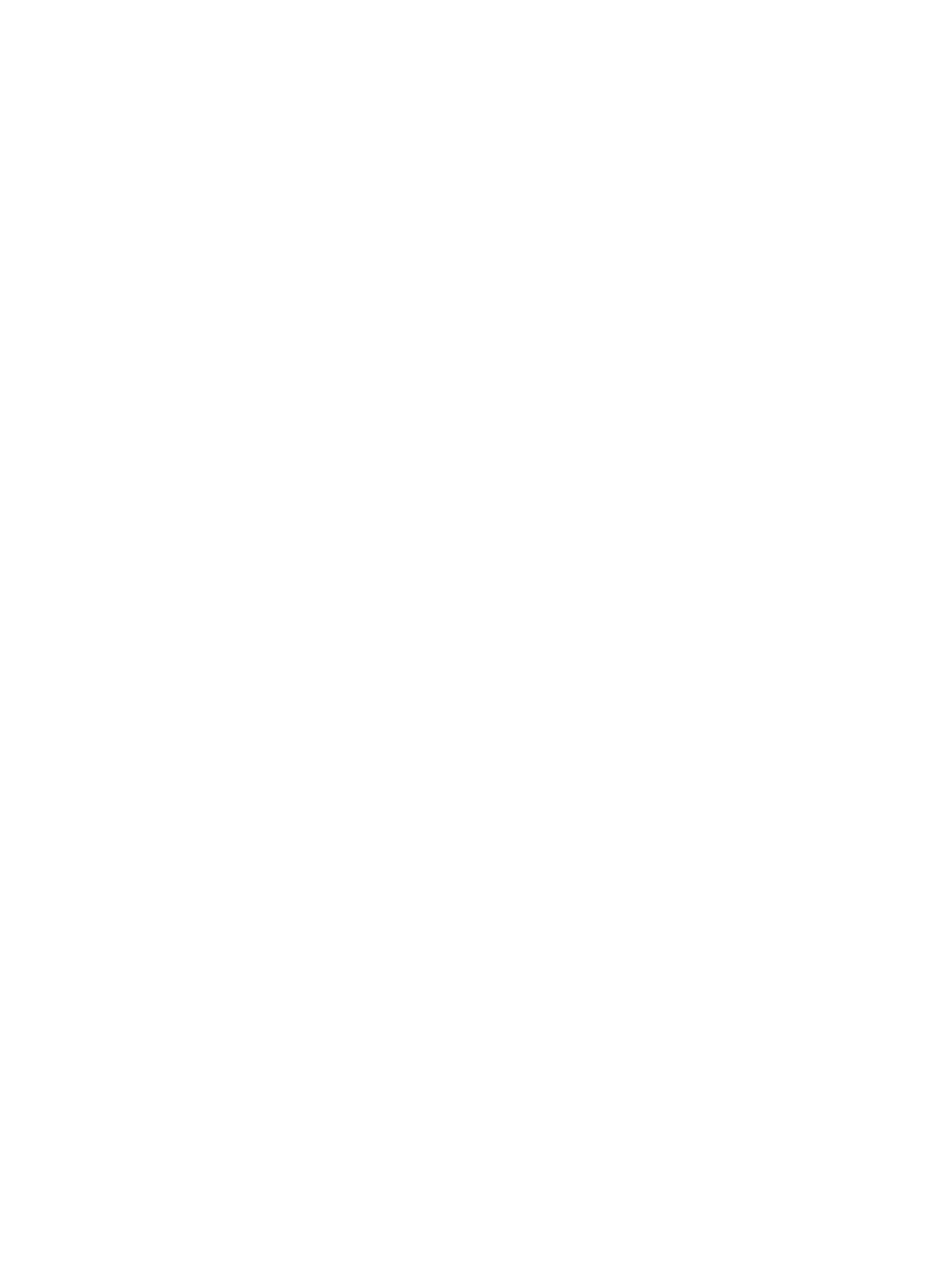## Attendance Slip & Proxy Form

### **ATTENDANCE SLIP**

# **WELCAST STEELS LIMITED**

Regd. Office: Plot no 15, Phase 1, Peenya Industrial Area, Bengaluru – 560 058 Email: info@ welcaststeels.com website: www.welcaststeels.com Phone: 080 -28394058 **[CIN:L27104KA1972PLC002163]**

# **43RD ANNUAL GENERAL MEETING**

I /We hereby record my / our presence at the 43rd Annual General Meeting of the Company to be held at the 21st day of September, 2015 at 3.00 PM at Hotel Ramanashree, No.16, Raja Ram Mohan Roy Road, Bengaluru – 560 025

\_\_\_\_\_\_\_\_\_\_\_\_\_\_\_\_\_\_\_\_\_\_\_\_\_\_\_\_ \_\_\_\_\_\_\_\_\_\_\_\_\_\_\_\_\_\_\_\_\_\_\_\_\_ \_\_\_\_\_\_\_\_\_\_\_\_\_\_\_\_\_\_\_\_\_

Member's Folio / DP ID Client ID No Member's / Proxy name in Block Member's / Proxy's Signature

**Note:**

- 1. Please complete the Folio / DP ID-Client ID No. and Name, sign this Attendance Slip and hand it over at the Attendance Verification Counter at the ENTRANCE OF THE MEETING HALL.
- 2. Electronic copy of the Annual Report for 2014-15 and Notice of the Annual General Meeting (AGM) along with Attendance Slip and Proxy Form are being sent to all the members whose email address is registered with the Company / Depository Participant unless any member has requested for a hard copy of the same. Members receiving electronic copy and attending theAGM can print copy of thisAttendance Slip.
- 3. Physical copy of the Annual Report for 2014-15 and Notice of the Annual General Meeting along with Attendance Slip and Proxy Form is sent in the permitted mode (s) to all members whose email address is not registered or have requested for a hard copy.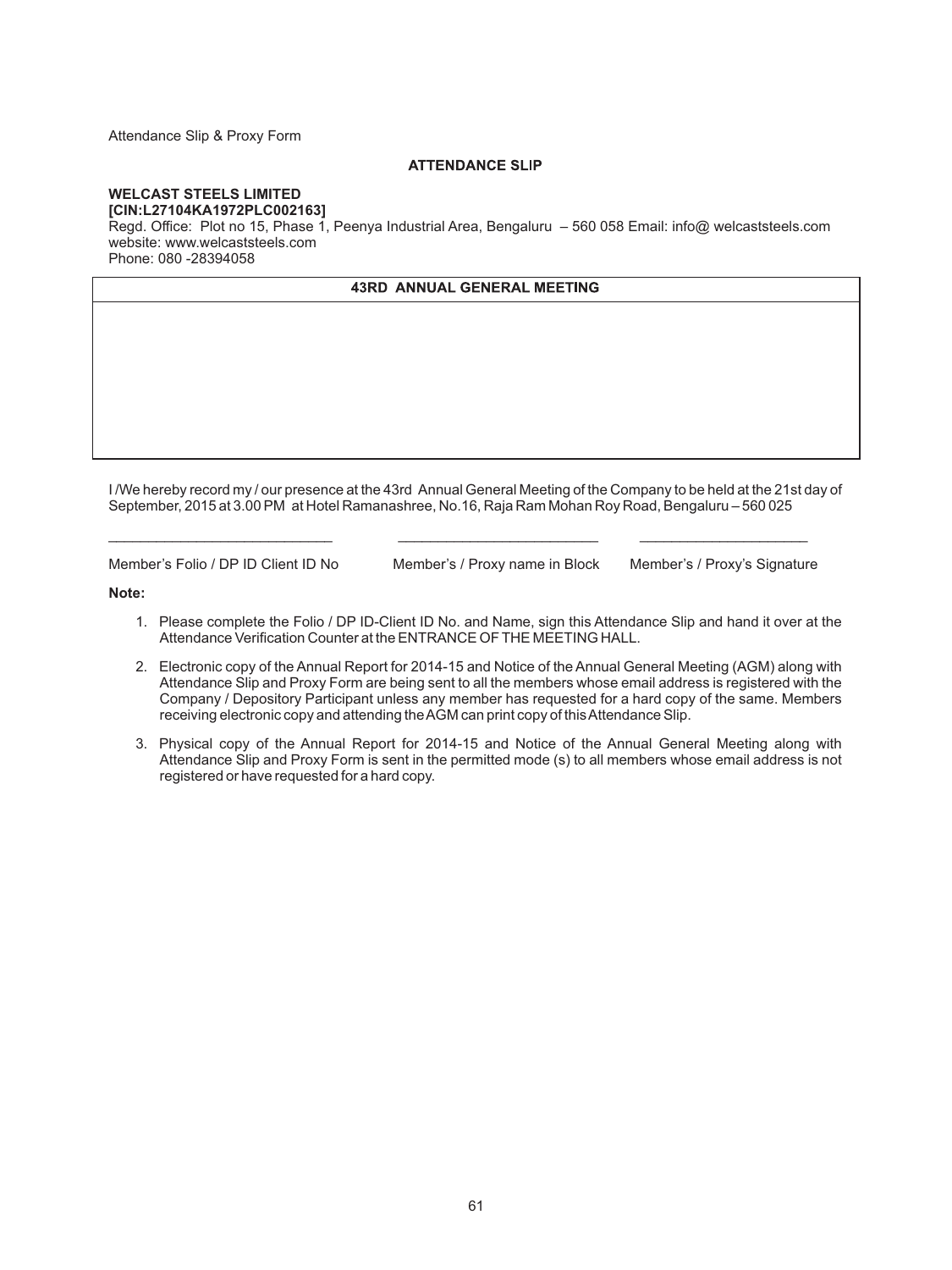Attendance Slip & Proxy Form

### **PROXY FORM**

# **WELCAST STEELS LIMITED**

Regd. Office: Plot no 15, Phase 1, Peenya Industrial Area, Bengaluru - 560 058 Email: info@ welcaststeels.com website: www.welcaststeels.com Phone: 080 -28394058 **[CIN:L27104KA1972PLC002163]**

Name of the Member (s):

RegisteredAddress:

E-mail Id:

Folio / DP ID Client ID No.

I /We being the member (s) holding ................................. shares of the above named Company hereby appoint:

| (1) | Name:                                      | Address:              |                       |
|-----|--------------------------------------------|-----------------------|-----------------------|
|     | Email ID:                                  | Signature: Signature: | or failing him / her: |
| (2) | Name:                                      | Address:              |                       |
|     | Email ID:                                  | Signature:            | or failing him / her: |
| (3) | Name:<br>the control of the control of the | Address:              |                       |
|     | Email ID:                                  | Signature:            |                       |

as my /our proxy to attend and vote for my / our behalf at the Forty Third Annual General Meeting of the Members of the Company to be held on Monday, the 21st September 2015 at 3.00 Pm at Hotel Ramanashree, Raja Ram Mohan Roy Road, Bengaluru – 560 025 and at any adjournment thereof in respect of Resolutions as are indicated below:.

| Resolution     | <b>Particulars of Resolution</b>                                           | Optional |         |
|----------------|----------------------------------------------------------------------------|----------|---------|
| No.            |                                                                            | For      | Against |
|                | <b>ORDINARY BUSINESS</b>                                                   |          |         |
| 1.             | Adoption of Financial Statements for the year ended 31st March 2015        |          |         |
| 2.             | Declaration of Dividend for the Financial Year 2014-15                     |          |         |
| 3.             | Re appointment of Mr. Vinod Narain, Director, liable to retire by rotation |          |         |
| 4.             | Re Appointment of Statutory Auditors.                                      |          |         |
|                | <b>SPECIAL BUSINESS</b>                                                    |          |         |
| 5.             | Appointment of Mrs. Khushali Samip Solanki                                 |          |         |
|                | as an Director liable to retire by rotation                                |          |         |
| 6.             | Ratification of Remuneration to Cost Auditors.                             |          |         |
| 7 <sub>1</sub> | Approval of Related Party Transaction                                      |          |         |
|                |                                                                            |          |         |

| Signed this<br>2015<br>day of | Affix   |
|-------------------------------|---------|
| Signature of Shareholder      | revenue |
| Signature of Proxy holder (s) | stamp   |

Note: 1. This form of proxy in order to be effective should be duly completed and deposited at the Registered Office of the Company, not less than 48 hours before the commencement of the Meeting.

2. For the Resolutions, Explanatory Statement and Notes, please refer to the Notice of the 43rd Annual General Meeting.

3. It is optional to put a 'X' in the appropriate column against the Resolutions indicated in the Box. If you leave the 'For' or 'Against' column blank against any or all Resolutions, your proxy will be entitled to vote in the manner as he / she thinks appropriate.

4. Please complete all details including details of member (s) in the above box before submission.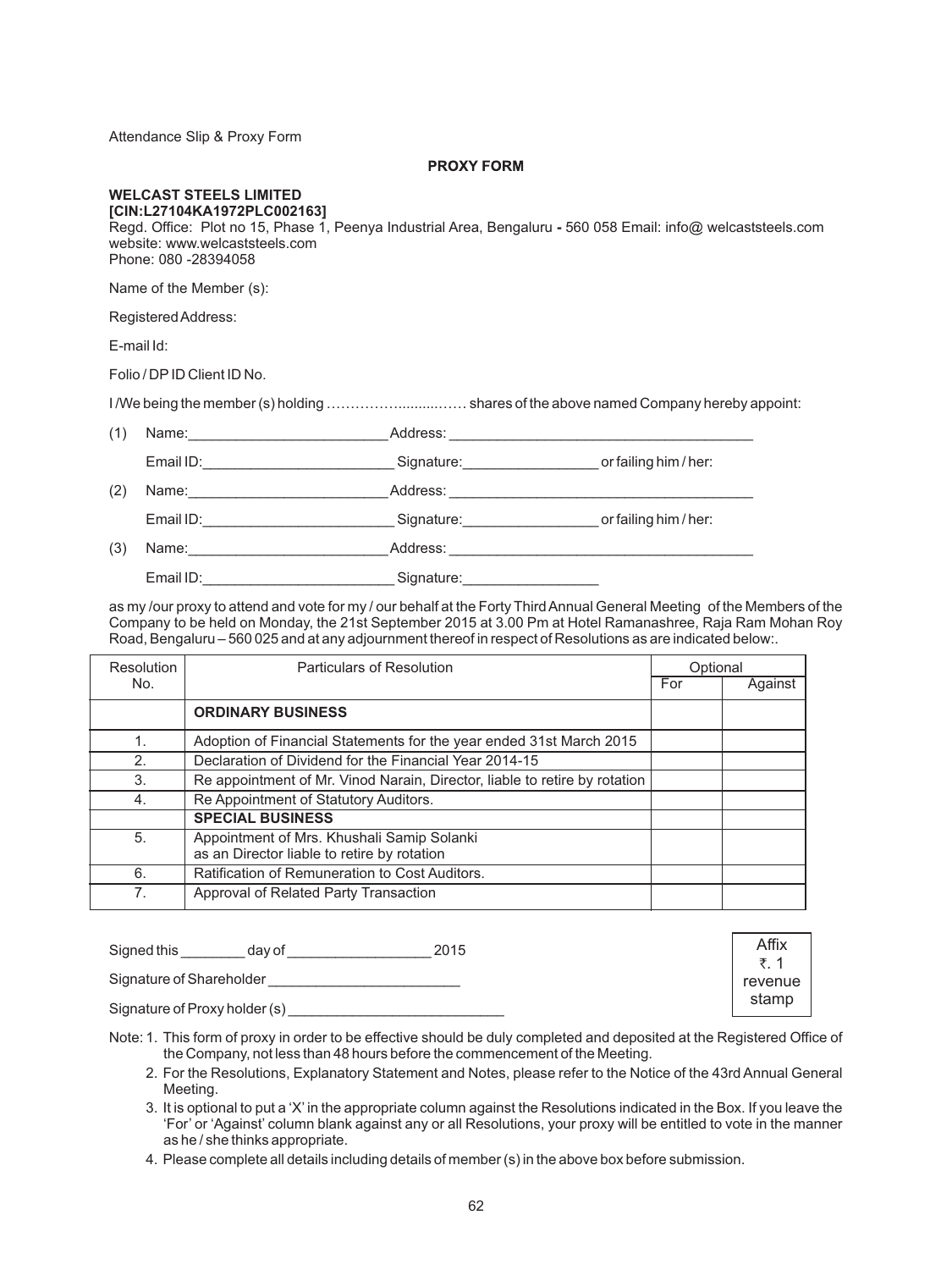

 $\frac{1}{2}$ 

# **Dear Share holder/s,**

# **Usage of Electronic Payment Modes for making payments to Investors.**

We would like to inform you that SEBI vide its circular No CIR/MRD/DP/10/2013 dated 21st March,2013 directed that in view of the advancements in the field of electronic payment system viz. NEFT, RTGS etc. for making cash payments to the investors, Companies whose securities are listed in the Stock exchanges shall use RBI approved electronic mode of payment. The said circular also provides that in cases where either the bank details such as MICR, IFSC code etc. are not available or the electronic payment instructions have failed or have been rejected by the bank, Companies may use the physical payment instrument for making cash payments to the investors and Companies shall mandatorily print the bank account details of the investors on such payment instruments.

In view of the above and to comply with the SEBI directions, in case, if you have not provided the relevant details, we request you to kindly fill the enclosed form and send the same to Company on or before10th September 2015 to update mandate details in the system for future payments to you.

For this purpose we have also enclosed self-addressed and pre-stamped envelope.

Thanking you, Yours faithfully For Welcast Steels Limited., S. N. Jethaliya Company Secretary

Shareholder's authorization to receive dividends through Electronic Credit Clearing Mechanism.

Unit: Welcast Steels Limited.

| Registered Folio No                                                                                                                                                                                                                                          |  |
|--------------------------------------------------------------------------------------------------------------------------------------------------------------------------------------------------------------------------------------------------------------|--|
| Name of the first/sole shareholder                                                                                                                                                                                                                           |  |
| <b>PAN</b>                                                                                                                                                                                                                                                   |  |
| Telephone Number of investor                                                                                                                                                                                                                                 |  |
| Email id of investor                                                                                                                                                                                                                                         |  |
| <b>Bank Name</b>                                                                                                                                                                                                                                             |  |
| Branch Address & Telephone No. of Branch<br><b>Bank Account Number</b><br>(As appearing on the Cheque Books)                                                                                                                                                 |  |
| Branch Code & IFS Code                                                                                                                                                                                                                                       |  |
| 9 digit code number of the Bank and Branch appearing on the<br>MICR cheque issued by the Bank. (Please attach a blank cancelled<br>cheque, or a photocopy (Xerox copy) of a cheque issued to you by<br>your Bank, for verification of the above particulars) |  |
| Account Type -SB/CA                                                                                                                                                                                                                                          |  |

I hereby, declare that the particulars given above are correct and complete. If the payment transaction is delayed or not effected at all for any reasons, including but not limited to incomplete or incorrect information, I will not hold the Company/RTA responsible. I agree to discharge the responsibility expected from me as a participant under the scheme.

I further undertake to inform the Company of any subsequent change(s) in the above particulars.

Place:

Date : Signature of the Holder(s):

Note:

- 1. Please fill in the information in CAPITALLETTERS in ENGLISH ONLY.
- **2. KINDLY RETURN THE ABOVE DULY ATTESTED BY YOUR BANKERS TOGETHER WITH THE SELFATTESTED COPY OF THE PAN CARD**